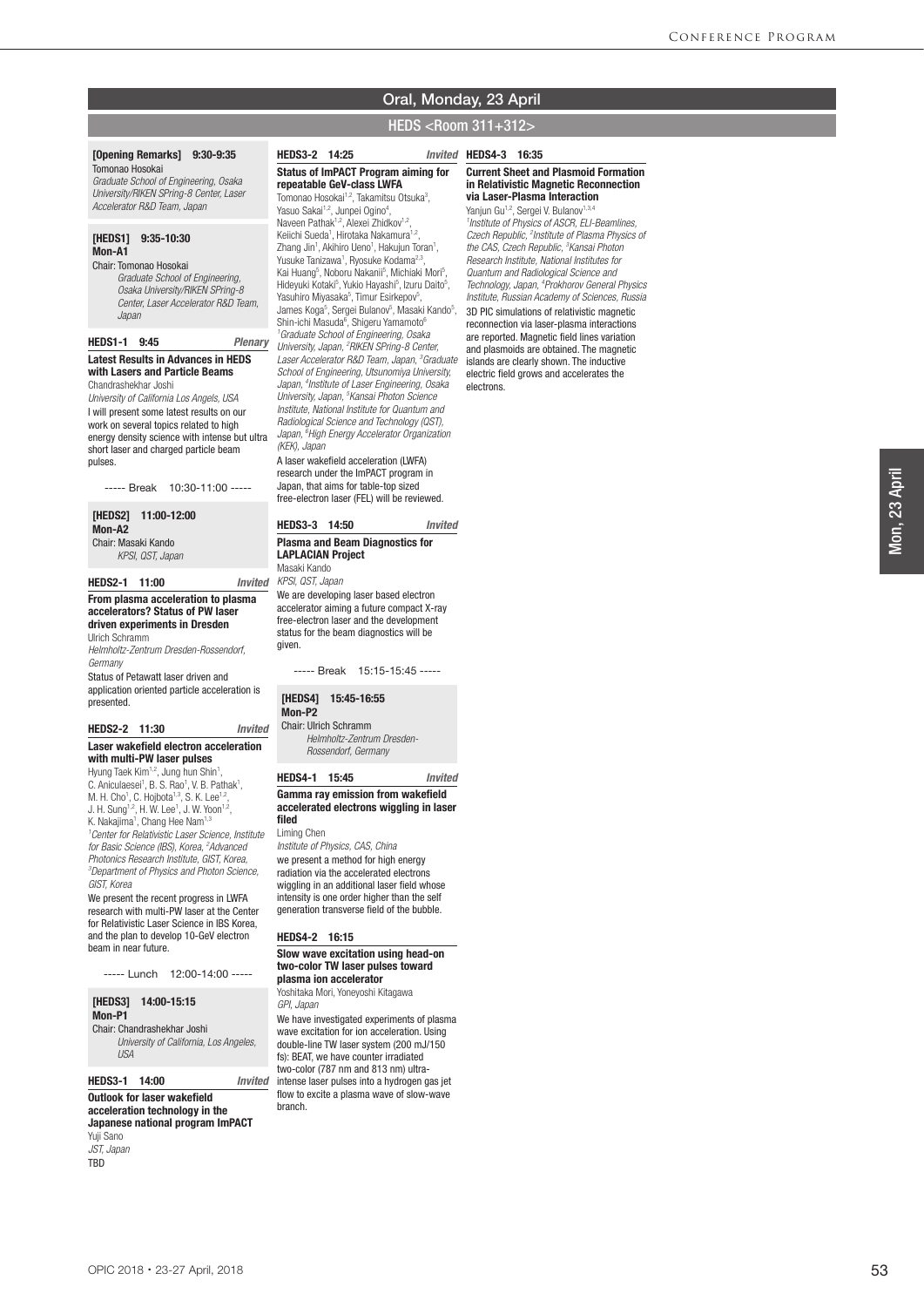## Oral, Tuesday, 24 April AM

ALPS <Room 303> ALPS <Room 511+512>

## [Opening Remarks] 9:00-9:15

Hitoki Yoneda *Institute for Laser Science, The University of Electro-Communications (UEC), Japan*

## [ALPS1-B] 9:15-10:30

High power lasers Chair: Fumihiko Kannari

 *Department of Electronics and Electrical Engineering, Keio University, Japan*

#### ALPS1-B-1 9:15 *Invited* High Average Power and High Energy Ultrafast Thin-Disk Amplifiers

Catherine Y. Teisset<sup>1</sup>, Christoph Wandt<sup>1</sup>, Marcel Schultze<sup>1</sup>, Sandro Klingebiel<sup>1</sup>, Stephan Prinz<sup>1</sup>, Sebastian Stark<sup>1</sup>, Christian Grebing<sup>1</sup>, Jan-Philipp Negel<sup>2</sup>,<br>Helge Höck<sup>2</sup>, Michael Scharun<sup>2</sup>, Thomas Dietz<sup>2</sup>, Dominik Bauer<sup>2</sup>, Aleksander Budnicki<sup>2</sup>, Christian Stolzenburg<sup>2</sup>, Dirk Sutter<sup>2</sup>, Alexander Killi<sup>2</sup>, Thomas Metzger<sup>1</sup> *1 TRUMPF Scientific Lasers GmbH + Co. KG, Germany, 2 TRUMPF Laser GmbH, Germany* Our commercial picosecond thin-disk regenerative amplifiers are available with up to 200 mJ-pulses and 1 kW of average power. Preliminary scaling results in multipass show potential for multi-kW systems.

### ALPS1-B-2 9:45 *Invited* Graphene and Voltage Reconfigurable

Graphene Devices for Femtosecond Pulse Generation in the Near Infrared Alphan Sennaroglu<sup>1,2</sup>, Isinsu Baylam<sup>2</sup>, Ferda Canbaz<sup>1</sup>, Nurbek Kakenov<sup>3</sup> ,

Coskun Kocabas<sup>3</sup>, Umit Demirbas<sup>4</sup>, Sarper Ozharar<sup>5</sup> *1 Laser Research Laboratory, Departments of* 

*Physics and Electrical-Electronics Engineering, Koç University, Turkey, 2 Koç University Surface Science and Technology Center (KUYTAM), Koç University, Turkey, 3 Department of Physics, Bilkent University, Turkey, 4 Department of Electrical and Electronics Engineering, Antalya Bilim University, Turkey, 5 College of Engineering and Natural Sciences, Bahçes¸ehir University, Turkey*

By using graphene and voltage reconfigurable graphene-based fast saturable absorbers, we describe femtosecond pulse generation experiments<br>performed with Cr<sup>3+</sup>:LiSAF, Cr<sup>4+</sup>:forsterite, and Ti<sup>3+</sup>:sapphire tunable solid-state lasers over the 800-1250 nm region.

#### ALPS1-B-3 10:15

#### Kumgang laser: stimulated Brillouin scattering phase conjugate mirrors (SPC-SBS-PCM) for high repetition rate lasers towards the coherent beam combining

Hong Jin Kong, Seongwoo Cha *Department of physics, KAIST, Korea* The recent status of the development of a self-phase-controlled stimulated Brillouin scattering phase conjugate mirror (SPC-SBS-PCM) for the high repetition rate and high output energy laser system will be presented.

----- Break 10:30-11:00 -----

HEDS <Room 311+312>

IoT-SNAP <Room 413>

[HEDS5] 9:00-10:40 Tue-A1 Chair: Victor Malka  *Laboratoire d'Optique Appliquée, France*

#### HEDS5-1 9:00 *Plenary*

TBD Ralph Asmann *XXXXX* **TRD** 

# Norihiro Hagita

*Communicatuon Laboratories, Japan* Ronald Freund *Fraunhofer Heinrich Hertz Institute, Germany*

# [IoT1] 9:50-11:45

#### Applications and use cases Chairs: Ken-ichi Kitayama

 *The Graduate School for the Creation of New Photonics Industries, Japan* Itsuro Morita *KDDI R&D Laboratories Inc., Japan*

#### IoT1-1 10:00 *Invited*

#### Plant phenotyping using agricultural IoT with multi optical spectroscopic sensing for digital agriculture Takaharu Kameoka, Shinichi Kameoka,

Atsushi Hashimoto *Mie University, Japan*

Plant phenotyping was proceeded using IoT with multi optical spectroscopic sensing such as X-ray fluorescent and mid-infrared spectroscopy for digital agriculture. Wireless sensor network was deployed for the Growing environment information acquisition at the field.

----- Break 10:40-11:10 -----

----- Break 10:30-10:45 -----

# [Opening Remarks] 9:50-10:00

*ATR Intelligent Robotics and* 

HEDS5-2 9:40 *Invited*

#### A step towards laser plasma electron based free electron laser : undulator radiation observed after an electron beam manipulation line

Couprie Marie Emmanuelle

*SOLEIL, France*

Towards laser plasma acceleration qualification with a free electron laser application, undulator spontaneous emission measurement after a manipulation electron beam line is reported. The measured undulator radiation provides an insight on the electron beam properties.

#### HEDS5-3 10:10 *Invited* LUX - A Laser-Plasma Driven Undulator Beamline

Andreas R. Maier *Center for Free-Electron Laser Science (CFEL),* 

*Germany* We present experimental results from the LUX Beamline, that recently generated first x-rays at few-nm wavelength from a plasma-driven undulator. We report on stable laser and beamline operation and discuss first experiments.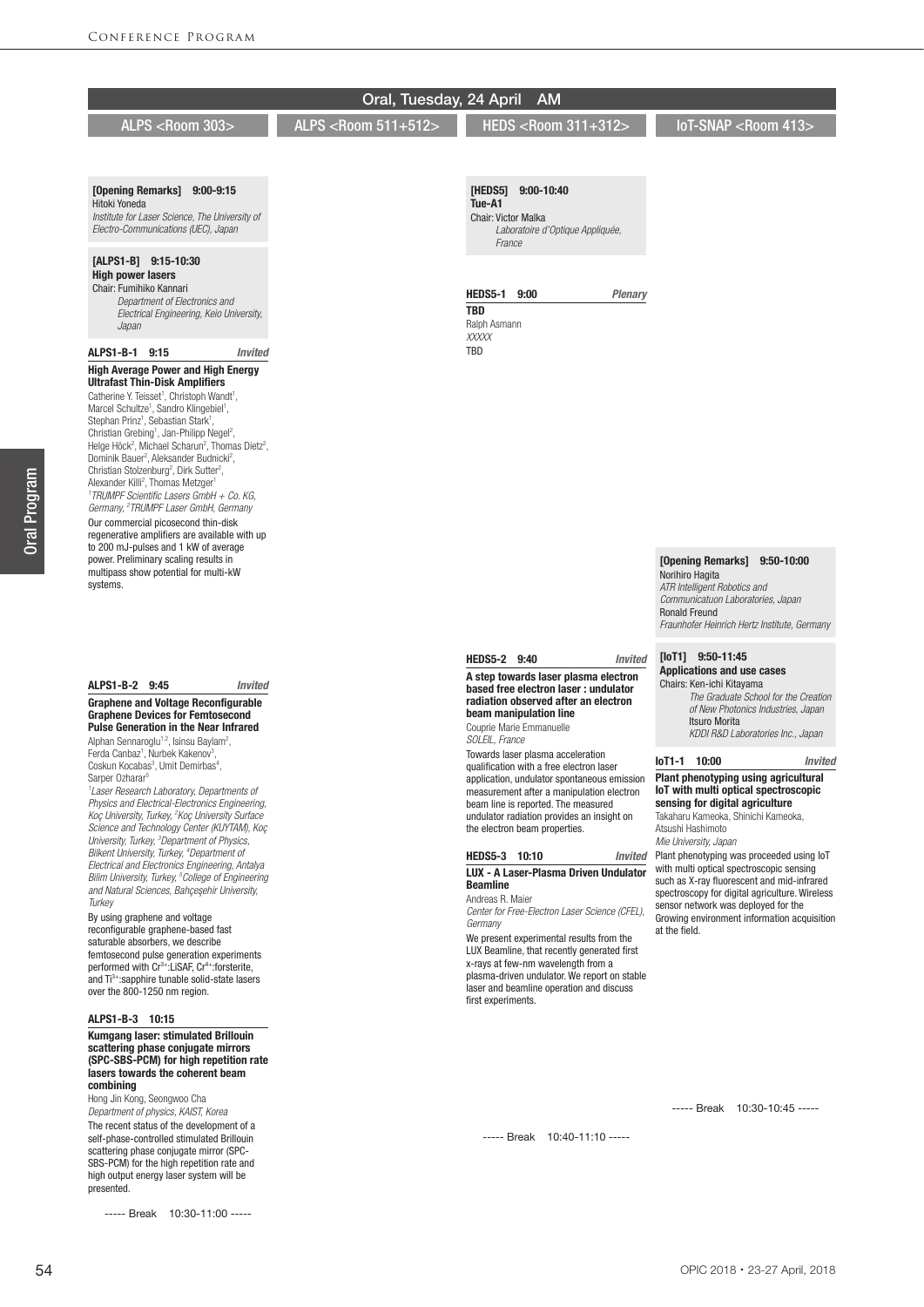#### LDC <Room 301> LSSE <Room 316> SLPC <Room 416+417> XOPT <Room 313+314> Oral, Tuesday, 24 April AM [Opening] 8:55-9:00 Opening Remarks XXXXX *XXXXX* [XOPT1] 9:00-10:30 XFEL facilities Chair: XXXXX  *XXXXX* XOPT1-1 9:00 *Invited* Status and Developments in Crystal Optics at the Linac Coherent Light **Source** Diling Zhu<sup>1</sup>, Abdullah Ahmed<sup>1</sup>, Roberto Alonso-Mori<sup>1</sup>, Drew Barada<sup>1</sup>, Sebastien Boutet<sup>1</sup>, Matthieu Chollet<sup>1</sup>, Daniele Cocco<sup>1</sup>, Yiping Feng<sup>1</sup>, Paul Fuoss<sup>1</sup>, Jerome Hastings<sup>1</sup>, Justin James<sup>1</sup>, Tyler Johnson<sup>1</sup>, Karl Gumerlock<sup>1</sup>,<br>Kazutaka Nakahara<sup>1</sup>, Taito Osaka<sup>2</sup>, Aymeric Robert<sup>1</sup>, Takahiro Sato<sup>1</sup>, Donald Schafer<sup>1</sup>, Matthew Seaberg<sup>1</sup>, Hongliang Shi<sup>1</sup>, Sanghoon Song<sup>1</sup>,<br>Yanwen Sun<sup>1</sup>, Mark Sutton<sup>3</sup>, Nan Wang<sup>1</sup>, Makina Yabashi<sup>2</sup>, Lin Zhang<sup>1</sup> *1 SLAC National Accelerator Laboratory, USA, 2 RIKEN SPring-8 Center, Japan, 3 McGill University, Canada* We review the operation status of various crystal optics-based beamline components at LCLS and present recent developments in hard x-ray split-delay optics and their first application in experiments. XOPT1-2 9:30 *Invited* Hard X-ray focusing optics and applications at the PAL-XFEL Jangwoo Kim *Pohang Accelerator Laboratory, Korea* In this paper, we describe the main optical components for the hard XFEL beamline, the optical configuration of the microfocusing KB mirror system, and the current studies using the focused XFEL beam at the PAL-XFEL. XOPT1-3 10:00 *Invited* Recent Progress of SACLA Taito Osaka *RIKEN SPring-8 Center, Japan* Recent developments of x-ray optical devices at SACLA, such as a speckle-free channel-cut crystal monochromator, a nano-focusing mirror system with a large spatial acceptance, and a micro-channel-cut crystal monochromator for a self-seeding scheme, are presented. ----- Break 10:30-11:00 ----- [SLPC1] 9:00-9:10 SLPC 2018 Opening Remark Masahiro Tsukamoto *JWRI, Osaka University, Japan* [SLPC1] 9:10-10:30 SLPC 2018 Plenary Talks Chair: Reinhart Poprawe  *Fraunhofer Institute for Laser Technology, Germany* SLPC1-1 9:10 *Plenary* Laser processing in flexible electronics Andreas Ostendorf, Maren Kasischke *Applied Laser Technologies, Ruhr-University Bochum, Germany* Laser pulses are a versatile tool in microelectronics and recently have become attractive in flexible electronics. New processes have been developed to selectively ablate or modify the thin films used in this application area. SLPC1-2 9:50 *Plenary* Blue diode laser development for advanced materials processing Masahiro Tsukamoto *Joining and Welding Research Institute, Osaka University, Japan* We have developed a high power blue diode laser with the wavelength of 450 nm. Output power of the laser was 100W. The laser was installed in a 3D printing system based on selective laser melting. ----- Break 10:30-11:00 ----- [Opening] 10:15-10:30 Opening Remarks Toshikazu Ebisuzaki *RIKEN, Japan* [LSSE1] 10:30-11:30 Nishina Award Memorial Lecture Chair: Toshikazu Ebisuzaki *RIKEN, Japan* LSSE1-1 10:30 *Invited* A coherent Ising machine for solving combinatorial optimization problems Hiroki Takesue, T. Inagaki, K. Inaba, T. Ikuta, T. Honjo *NTT Basic Research Laboratories, Japan* We briefly review the recent progress of coherent Ising machine, an Ising model solver based on a network of degenerate optical parametric oscillators. [LDC1] 9:00-10:45 LDC Plenary Chairs: Kazuo Kuroda  *Utsunomiya University, Japan* Hiroshi Murata  *Osaka University, Japan* Opening Talk 9:00-9:15 Kazuo Kuroda *Utsunomiya University, Japan* LDC1-1 9:15 *Plenary* Recent Researches and Activities of Korean 3D Display Society Byoungho Lee *Seoul National University, Korea* I introduce the latest research trends of 3D displays in Korea including super multi-view display and holographic display based on GIGA KOREA project. Also introduced are researches on augmented reality. LDC1-2 10:00 *Plenary* IR/R/G/B Laser Diodes for Multi-Wavelength Applications Hidenori Kawanishi *Sharp Corporation, Japan* This paper describes the history of Sharp laser diode development and recent progress in offering a wide wavelength portfolio as a one stop laser supplier for multi-wavelength applications. ----- Break 10:45-11:00 -----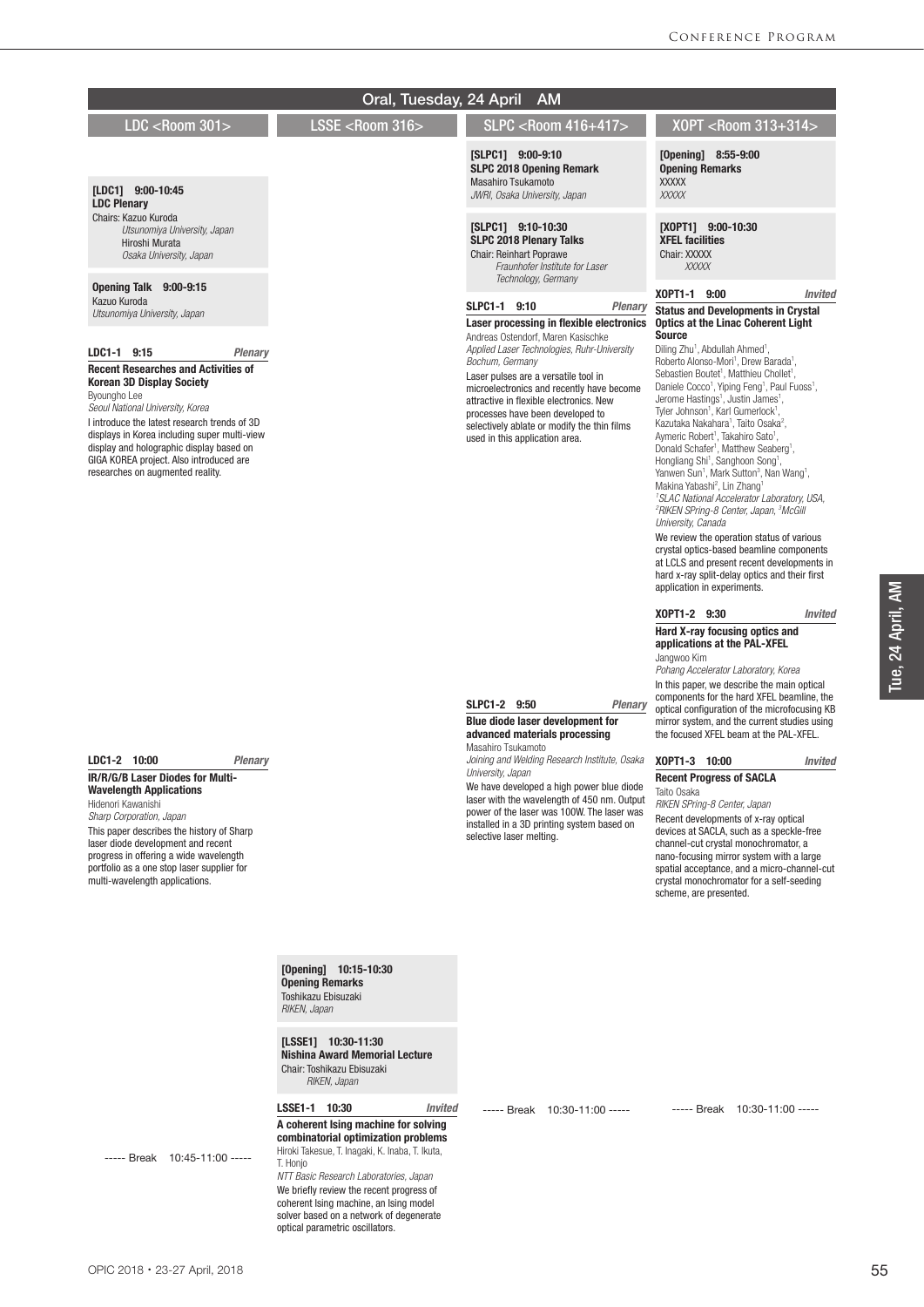|                                                                                                                                                            | Oral, Tuesday, 24 April                                                                                                                                                                                                                                                       | <b>AM</b>                                                                         |                                                                                            |
|------------------------------------------------------------------------------------------------------------------------------------------------------------|-------------------------------------------------------------------------------------------------------------------------------------------------------------------------------------------------------------------------------------------------------------------------------|-----------------------------------------------------------------------------------|--------------------------------------------------------------------------------------------|
| ALPS <room 303=""></room>                                                                                                                                  | ALPS <room 511+512=""></room>                                                                                                                                                                                                                                                 | HEDS <room 311+312=""></room>                                                     | IoT-SNAP <room 413=""></room>                                                              |
| [ALPS2-H] 11:00-12:00<br><b>Biomedical Imaging and Sensing</b>                                                                                             | [ALPS3-A] 10:45-12:00<br><b>Novel optical materials/structures</b><br>and application<br>Chairs: Sunao Kurimura<br>National Institute for Materials<br>Science, Japan<br>Yoichi Sato<br>Institute for Molecular Science.<br>National Institutes of Natural<br>Sciences, Japan |                                                                                   |                                                                                            |
| Chair: Masavuki Suzuki<br>Faculty of Medicine, Aichi Medical                                                                                               | ALPS3-A-1 10:45<br><b>Invited</b>                                                                                                                                                                                                                                             |                                                                                   | loT1-2 10:45<br>Invited                                                                    |
| University, Japan                                                                                                                                          | QPM devices in KTP isomorphs: linear,<br>nonlinear absorption properties and                                                                                                                                                                                                  |                                                                                   | <b>IoT Directory Service for Realtime and</b><br><b>Secure Vehicular Communication</b>     |
|                                                                                                                                                            | extreme domain aspect-ratios                                                                                                                                                                                                                                                  |                                                                                   | Ved P Kafle, Yusuke Fukushima, Hiroaki Harai                                               |
| ALPS2-H-1 11:00<br><i><b>Invited</b></i><br><b>Development of depth-sensitive</b>                                                                          | Carlota Canalias, Andrius Zukauskas,<br>Staffan Tjörnhammar, Anne-Lise Viotti,                                                                                                                                                                                                |                                                                                   | National Institute of Information and<br>Communications Technology, Japan                  |
| optical spectroscopy                                                                                                                                       | Charlotte Liljestrand, Valdas Pasiskevicius,<br>Fredrik Laurell                                                                                                                                                                                                               |                                                                                   | This paper presents an IoT directory system<br>capable of storing a huge number of records |
| Quan Liu, Joshua Su Weiming,<br>Chao-Mao Hsieh                                                                                                             | Applied Physics department, KTH Royal                                                                                                                                                                                                                                         | [HEDS6] 11:10-12:00                                                               | of loT device profile and providing the                                                    |
| School of Chemical and Biomedical                                                                                                                          | Institute of Technology, Albanova University<br>Center, Sweden                                                                                                                                                                                                                | Tue-A2                                                                            | records to querying IoT application clients in<br>very low lookup latency.                 |
| Engineering, Nanyang Technological University,<br>Singapore                                                                                                | We demonstrate QPM devices in KTP<br>isomorphs with extreme ferroelectric-                                                                                                                                                                                                    | Chair: Couprie Marie Emmanuelle<br>SOLEIL, France                                 |                                                                                            |
| We will review the development of depth<br>sensitive optical spectroscopy techniques                                                                       | domain aspect-ratios. The performance of                                                                                                                                                                                                                                      | HEDS6-1 11:10<br><b>Invited</b>                                                   |                                                                                            |
| from earlier fiber-optic based probes to<br>non-contact axicon lens based probes in our                                                                    | these devices, as well as their linear and<br>nonlinear absorption, are discussed.                                                                                                                                                                                            | Applications of light sources driven by                                           |                                                                                            |
| group and the corresponding numerical                                                                                                                      | ALPS3-A-2 11:15                                                                                                                                                                                                                                                               | laser-wakefield acceleration<br><b>Felicie Albert</b>                             | $I$ oT1-3 11:15                                                                            |
| methods for optimization.                                                                                                                                  | Mg:SLT-based nonlinear optical light                                                                                                                                                                                                                                          | Lawrence Livermore National Laboratory, USA                                       | UV measurements for medical                                                                |
|                                                                                                                                                            | sources for down conversion<br>Sunao Kurimura <sup>1</sup> , Ryo Okamoto <sup>2</sup> ,                                                                                                                                                                                       | We will review hard x-ray light sources<br>driven by laser wakefield acceleration | applications using SiC photodiodes<br>Niklas Papathanasiou, Gabriel Hopfenmueller,         |
|                                                                                                                                                            | Shiqeki Takeuchi <sup>2</sup><br><sup>1</sup> National Institute for Materials Science,                                                                                                                                                                                       | (betatron X-ray radiation, Compton<br>scattering, bremsstrahlung) developed at    | <b>Tilman Weiss</b><br>sglux GmbH, Germany                                                 |
|                                                                                                                                                            | Japan, <sup>2</sup> Kyoto University, Japan                                                                                                                                                                                                                                   | LLNL in the self-modulated and blowout<br>regimes.                                | We report about SiC based UV photodiodes                                                   |
|                                                                                                                                                            | Bright light sources with nonlinear<br>parametric process in Mg:SLT are presented<br>with blue-violet light pumping. Combination<br>between GaN laser diodes and wavequide<br>nonlinear devices will be discussed for<br>future compact light sources.                        |                                                                                   | as the core component of smart UV sensors<br>for various medical applications.             |
| ALPS2-H-2 11:30                                                                                                                                            | ALPS3-A-3 11:30                                                                                                                                                                                                                                                               |                                                                                   | loT1-4 11:30                                                                               |
| 3D high-resolution spectral-domain<br>optical coherence microscopy at 1700<br>nm spectral band for deep tissue                                             | Design of magnetic anisotropy in<br>micro domains for Yb:Fluoroapatite<br><b>Laser Ceramics</b>                                                                                                                                                                               |                                                                                   | <b>FashionTechnology and</b><br><b>WearableTechnology Use Cases</b>                        |
| imaging                                                                                                                                                    | Yoichi Sato, Jun Akiyama, Takunori Taira                                                                                                                                                                                                                                      |                                                                                   | Lisa Lang<br>ThePowerHouse, Germany                                                        |
| Naoki Hayakawa <sup>1</sup> , Masahito Yamanaka <sup>1</sup> ,<br>Hiroyuki Kawagoe <sup>1</sup> , Shuichi Makita <sup>2</sup> ,                            | Institute for Molecular Science, National<br>Institutes of Natural Sciences, Japan                                                                                                                                                                                            |                                                                                   | In a world of IOT, clothes will also become<br>more and more 'things' which we can         |
| Yoshiaki Yasuno <sup>2</sup> , Norihiko Nishizawa <sup>1</sup><br><sup>1</sup> Dept. Electronics, Nagoya University, Japan,                                | According to microdomain designed by<br>quantum mechanical calculations                                                                                                                                                                                                       |                                                                                   | connect with other items. How would that<br>work?                                          |
| <sup>2</sup> Computational Optics Group, University of                                                                                                     | transparent polycrystalline Yb:FAP laser                                                                                                                                                                                                                                      |                                                                                   |                                                                                            |
| Tsukuba, Japan<br>1700 nm spectral band is useful for deep                                                                                                 | ceramics was synthesized under rotational<br>magnetic field of 1.4T. Small scattering loss                                                                                                                                                                                    |                                                                                   |                                                                                            |
| tissue imaging. We developed spectral-<br>domain optical coherence microscopy                                                                              | of anisotropic ceramics suggests the<br>significance of the orientation control                                                                                                                                                                                               | HEDS6-2 11:40                                                                     |                                                                                            |
| (SD-OCM) at 1700 nm spectral band, and<br>demonstrated high-resolution deep tissue                                                                         | technology.                                                                                                                                                                                                                                                                   | High quality X-ray/gamma-ray                                                      |                                                                                            |
| imaging of tissue specimens.                                                                                                                               |                                                                                                                                                                                                                                                                               | radiation from a plasma undulator<br>Jingwei Wang                                 |                                                                                            |
| ALPS2-H-3 11:45                                                                                                                                            | ALPS3-A-4 11:45                                                                                                                                                                                                                                                               | Helmholtz Institute Jena, Germany<br><b>TBD</b>                                   |                                                                                            |
| <b>Mid Infrared Cavity Ring-Down</b>                                                                                                                       | Vertical cavity lasing from CH <sub>3</sub> NH <sub>3</sub> PbCl <sub>3</sub>                                                                                                                                                                                                 |                                                                                   | ----- Lunch 11:45-13:15 -----                                                              |
| <b>Spectroscopy for Radiocarbon</b><br><b>Analysis toward Medical Applications</b>                                                                         | microcrystals under multiphoton<br>excitation                                                                                                                                                                                                                                 |                                                                                   |                                                                                            |
| Ryohei Terabayashi <sup>1</sup> , Volker Sonnenschein <sup>1</sup> ,<br>Hideki Tomita <sup>1</sup> , Noriyoshi Hayashi <sup>1</sup> ,                      | Decheng Yang, Chao Xie, Feng Yan,<br>Siu Fung Yu                                                                                                                                                                                                                              |                                                                                   |                                                                                            |
| Kato Shusuke <sup>1</sup> , Shin Takeda <sup>1</sup> , Lei Jin <sup>1</sup> ,                                                                              | Department of Applied Physics, The Hong Kong                                                                                                                                                                                                                                  |                                                                                   |                                                                                            |
| Masahito Yamanaka <sup>1</sup> , Norihiko Nishizawa <sup>1</sup> ,<br>Atsushi Sato <sup>2</sup> , Kenji Yoshida <sup>2</sup> , Kohei Nozawa <sup>2</sup> , | Polytechnic University, China<br>Photoluminescence (PL) property of                                                                                                                                                                                                           |                                                                                   |                                                                                            |
| Tetsuo Iquchi <sup>1</sup><br><sup>1</sup> Graduate School of Engineering, Nagoya                                                                          | CH <sub>3</sub> NH <sub>3</sub> PbCl <sub>3</sub> microcrystals under single- and<br>multi-photon excitation is studied. The                                                                                                                                                  |                                                                                   |                                                                                            |
| University, Japan, <sup>2</sup> Drug Development<br>Solutions Center, Sekisui Medical Co. Ltd.,                                                            | microcrystal is a natural vertical cavity and                                                                                                                                                                                                                                 |                                                                                   |                                                                                            |
| Japan                                                                                                                                                      | can support lasing action at orthorhombic<br>phase under multiphoton excitation.                                                                                                                                                                                              |                                                                                   |                                                                                            |

----- Lunch 12:00-13:00 -----

----- Lunch 12:00-13:00 ----- - ----- Lunch 12:00-14:00 -----

Oral Program

Oral Program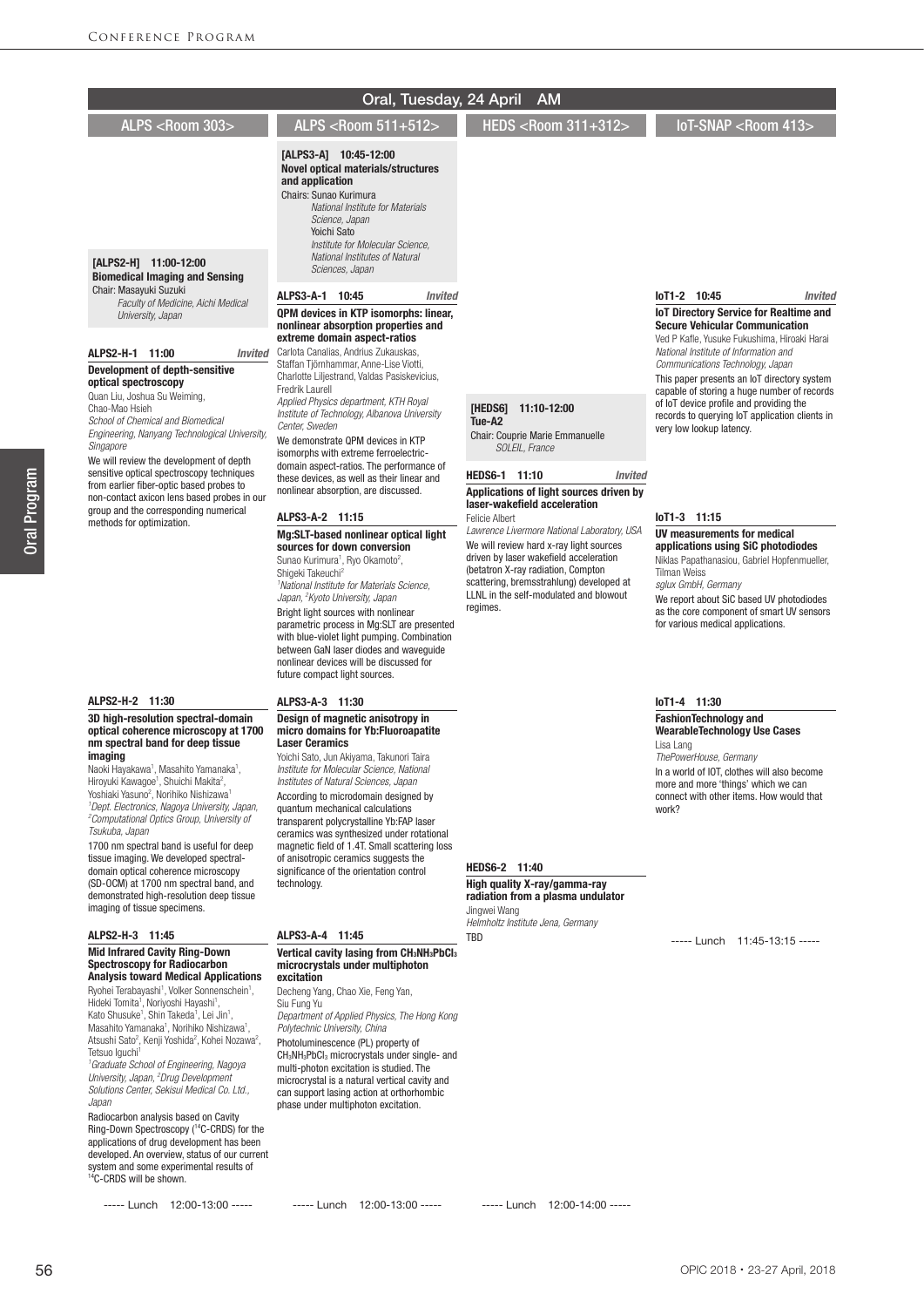|                                                                                                                                                                                                                                                                                                                                                                                                                                                                                                                                                                                                                                                                                                                                                                                                                                                                                                                                                                | Oral, Tuesday, 24 April                                                                                                             | <b>AM</b>                                                                                                                                                                                                                                                                                                                                                                                                                                                                                                                                                                                                                                                      |                                                                                                                                                                                                                                                                                                                                                                                                                                                                                                                                                                                                                                                                      |
|----------------------------------------------------------------------------------------------------------------------------------------------------------------------------------------------------------------------------------------------------------------------------------------------------------------------------------------------------------------------------------------------------------------------------------------------------------------------------------------------------------------------------------------------------------------------------------------------------------------------------------------------------------------------------------------------------------------------------------------------------------------------------------------------------------------------------------------------------------------------------------------------------------------------------------------------------------------|-------------------------------------------------------------------------------------------------------------------------------------|----------------------------------------------------------------------------------------------------------------------------------------------------------------------------------------------------------------------------------------------------------------------------------------------------------------------------------------------------------------------------------------------------------------------------------------------------------------------------------------------------------------------------------------------------------------------------------------------------------------------------------------------------------------|----------------------------------------------------------------------------------------------------------------------------------------------------------------------------------------------------------------------------------------------------------------------------------------------------------------------------------------------------------------------------------------------------------------------------------------------------------------------------------------------------------------------------------------------------------------------------------------------------------------------------------------------------------------------|
| LDC <room 301=""></room>                                                                                                                                                                                                                                                                                                                                                                                                                                                                                                                                                                                                                                                                                                                                                                                                                                                                                                                                       | LSSE <room 316=""></room>                                                                                                           | <b>SLPC <r00m 416+417=""></r00m></b>                                                                                                                                                                                                                                                                                                                                                                                                                                                                                                                                                                                                                           | X0PT <room 313+314=""></room>                                                                                                                                                                                                                                                                                                                                                                                                                                                                                                                                                                                                                                        |
| [LDC2] 11:00-12:00<br><b>Scanning Systems</b><br>Chairs: Masafumi Ide<br>Magic Leap, Japan<br><b>Fergal Shevlin</b>                                                                                                                                                                                                                                                                                                                                                                                                                                                                                                                                                                                                                                                                                                                                                                                                                                            |                                                                                                                                     | [SLPC2] 11:00-12:00<br>Digital Production (AM and IoT) I<br><b>Chairs: Masahiro Tsukamoto</b><br>JWRI, Osaka University, Japan<br><b>Masahito Katto</b>                                                                                                                                                                                                                                                                                                                                                                                                                                                                                                        | [XOPT2] 11:00-12:00<br>Optics I (refractive)<br>Chair: XXXXX<br><b>XXXXX</b>                                                                                                                                                                                                                                                                                                                                                                                                                                                                                                                                                                                         |
| DYOPTYKA, Ireland                                                                                                                                                                                                                                                                                                                                                                                                                                                                                                                                                                                                                                                                                                                                                                                                                                                                                                                                              |                                                                                                                                     | University of Miyazaki, Japan                                                                                                                                                                                                                                                                                                                                                                                                                                                                                                                                                                                                                                  |                                                                                                                                                                                                                                                                                                                                                                                                                                                                                                                                                                                                                                                                      |
| LDC2-1 11:00<br>Invited<br>Laser Holographic Head Up Displays<br>Jamieson Christmas<br>Envisics Ltd., UK<br><b>XXXXX</b>                                                                                                                                                                                                                                                                                                                                                                                                                                                                                                                                                                                                                                                                                                                                                                                                                                       |                                                                                                                                     | SLPC2-1 11:00<br>Invited<br>Latest trends of IoT and additive laser<br>manufacturing<br>Bastian Becker <sup>1</sup> , Antonio Candel-Ruiz <sup>1</sup> ,<br>Stephan Manz <sup>1</sup> , Dirk Wagner <sup>2</sup><br><sup>1</sup> Sales Services, Lasertechnology, TRUMPF<br>Laser- und Systemtechnik GmbH, Germany,<br><sup>2</sup> TRUMPF Laser GmbH, Germany<br>Internet of Things and Industry 4.0 are<br>common words in today's industry.<br>Connecting and getting data and information<br>out of machines and lasers. Making data<br>transparent for analysis, resulting in<br>measures to increase productivity and<br>availability of the production. | X0PT2-1 11:00<br><b>Invited</b><br>X-ray refractive beam-conditioning<br>and beam-shaping optics for coherent<br>microscopy applications<br><b>Anatoly Snigirev</b><br>Immanuel Kant Baltic Federal University,<br>Russia<br>X-ray refractive beam-conditioning and<br>beam-shaping optics for coherent<br>microscopy applications                                                                                                                                                                                                                                                                                                                                   |
| LDC2-2 11:30                                                                                                                                                                                                                                                                                                                                                                                                                                                                                                                                                                                                                                                                                                                                                                                                                                                                                                                                                   | [LSSE2] 11:30-12:00<br><b>Post Deadline paper</b><br>Chair: Akihiko Nishimura<br>Japan Atomic Energy Agency, Japan<br>LSSE2-1 11:30 | SLPC2-2 11:30                                                                                                                                                                                                                                                                                                                                                                                                                                                                                                                                                                                                                                                  | Invited X0PT2-2 11:30                                                                                                                                                                                                                                                                                                                                                                                                                                                                                                                                                                                                                                                |
| <b>MEMS-Driven Laser Beam Scanning</b><br><b>LiDAR: The Future of Variable Spatial</b><br><b>Resolution Sensing and Foveated</b><br>Ranging<br>Jari O. Honkanen, P. Selvan Viswanathan<br>MicroVision, Inc., USA<br>This paper explores why LBS technology is<br>especially well suited for LiDAR applications,<br>and how MEMS-driven LBS LiDAR systems<br>offer compelling advantages such as<br>dynamic variable spatial resolution and<br>foveated depth sensing.                                                                                                                                                                                                                                                                                                                                                                                                                                                                                          | <b>XXXXX</b><br><b>XXXXX</b><br>XXXXX<br><b>XXXXX</b>                                                                               | <b>Toward cool laser manufacturing</b><br>Yohei Kobayashi, Shuntaro Tani<br>The University of Tokyo, Japan<br>The laser manufacturing is getting more and<br>more important to realize a smart society.<br>Here we discuss how to make an automatic<br>system to optimize a parameters of the laser<br>machining.                                                                                                                                                                                                                                                                                                                                              | 2D focusing kinoform lenses produced<br>by 3D direct printing<br>Thomas Roth <sup>1</sup> , Frieder Koch <sup>2</sup> ,<br>Sebastien Berujon <sup>1</sup> , Rafael Celestre <sup>1</sup> ,<br>Thomas Zinn <sup>1</sup> , Christian David <sup>2</sup> ,<br>Raymond Barrett <sup>1</sup><br><sup>1</sup> European Synchrotron Radiation Facility,<br>France, <sup>2</sup> Paul Scherrer Institut, Switzerland<br>We report on the use of 3D direct printing of<br>a polymer, with sub-micron resolution,<br>allowing the manufacturing of 2D focusing<br>kinoform lenses. These lenses were<br>characterised using x-ray speckle based<br>wavefront sensing and SAXS. |
| LDC2-3 11:45<br><b>Multi-purpose IoT Station Using</b><br><b>Scanning Visible Laser Diodes</b><br><b>Common to Smart Lighting and LiDAR</b><br>Masato Ishino <sup>1</sup> , Toshiyuki Kitamura <sup>2</sup> ,<br>Akira Takamori <sup>1</sup> , Masahide Okazaki <sup>3</sup> ,<br>Hiroshi Murata <sup>4</sup> , Junichi Kinoshita <sup>1</sup> ,<br>Noboru Hasegawa <sup>2</sup> , Masaharu Nishikino <sup>2</sup> ,<br>Kazuhisa Yamamoto <sup>1</sup><br><sup>1</sup> Osaka University, Japan, <sup>2</sup> National Institute for<br>Quantum and Radiological Science and<br>Technology, Japan, <sup>3</sup> Screen Holdings Co., Itd,<br>Japan, <sup>4</sup> Graduate School of Engineering<br>Science, Osaka University, Japan<br>A new concept of IoT station using visible<br>LD-scan technology common to smart<br>lighting and LiDAR-sensing is proposed. The<br>feasibility of this system is verified using a<br>simply-configured prototype system. |                                                                                                                                     |                                                                                                                                                                                                                                                                                                                                                                                                                                                                                                                                                                                                                                                                | X0PT2-3 11:45<br><b>Characterisation of refractive focusing</b><br>lenses<br>Lucia Alianelli, Oliver Fox, Kawal Sawhney<br>Diamond Light Source Ltd, UK<br>High resolution x-ray imaging is used to<br>characterize the refractive lenses. The beam<br>profile out of focus gives an integrated signal<br>effect from lens inhomogeneities, in addition<br>to the focusing effect from the curved<br>surfaces                                                                                                                                                                                                                                                        |

----- Lunch 12:00-13:00 ----- ----- lunch 12:00-13:15 ----- ----- Lunch 12:00-13:30 ----- ----- Lunch 12:00-13:30 -----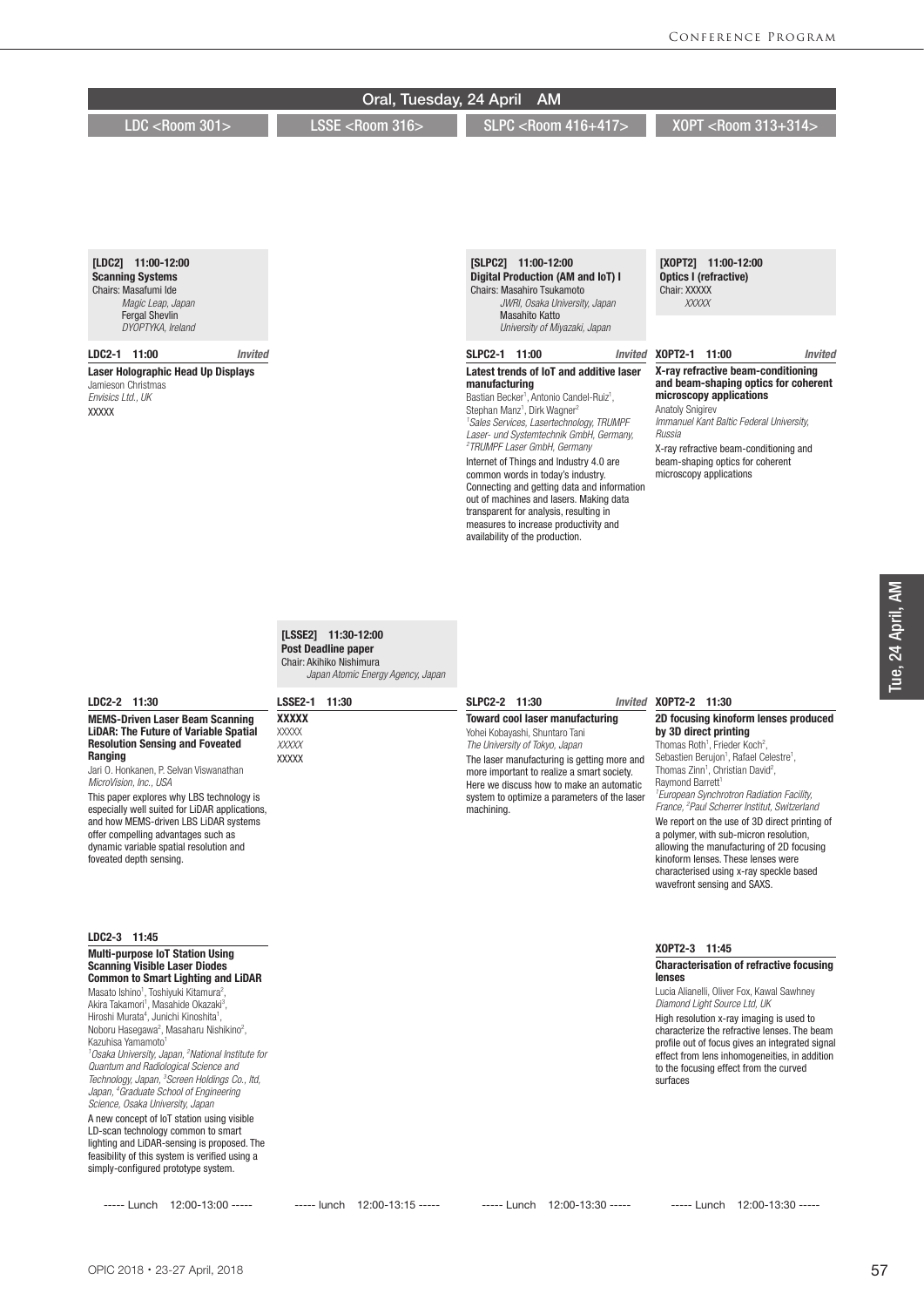## [ALPS4-E1] 13:00-15:00 Extreme Light Infrastructure 1 Chair: Katsumi Midorikawa

 *RIKEN Center for Advanced Photonics, Japan*

#### ALPS4-E1-1 13:00 *Invited*

#### Paving the Way towards Novel Applied and Fundamental Sciences with ELI-Beamlines

Sergei V. Bulanov<sup>1,2</sup>

*1 Institute of Physics AS CR, v.v.i (FZU), ELI-Beamlines, Czech Republic, 2 National Institutes for Quantum and Radiological Science and Technology (QST), Kansai Photon Science Institute, Japan*

The ELI-BL aspires to install and run the world's most intense laser system. These beamlines will enable ground-breaking research in the fields of physics and material science, in biomedicine, in fundamental science and laboratory astrophysics.

#### ALPS4-E1-2 13:30

## Laser-based research technologies at ELI-ALPS

Karoly Osvay, A. Borzsonyi, D. Charalambidis, E. Cormier, L. Fulop, M. Kalashnikov, Ch. Kamperidis, B. Kiss, R. Lopez-Martens, G. Sansone, Z. Várallyay, K. Varju *ELI-ALPS, ELI-HU Non-Profit Ltd., Hungary*

Laser systems operating in the 100W average power regime provide ELI-ALPS with TW-to-PW peak power pulses for generation of secondary light sources with a duration of tens of attosecond for basic and applied researches.

## ALPS4-E1-3 14:00

ELI-NP Status and Plan Kazuo A. Tanaka *ELI-NP/IFIN-HH, Romania* ELI-NP has been in the implementation phase now as of 2018. The installation of high-power laser system has been on time.

## Oral, Tuesday, 24 April PM

ALPS <Room 303> ALPS <Room 511+512> HEDS <Room 311+312>

IoT-SNAP & LSSE <Room 302

#### [ALPS5-I1] 13:00-15:00 Optical Frequency Comb (Light

# Source)

Chair: Hajime Inaba  *National Institute of Advanced* 

*Industrial Science and Technology,* 

## ALPS5-I1-1 13:00 *Invited*

*Japan*

#### Optical frequency combs: From lab-scale to chip-scale

Scott A. Diddams<sup>1,</sup> *1 National Institute of Standards and Technology, USA, 2 Department of Physics, University of Colorado, USA* We report on the latest developments in laboratory and chip-scale optical frequency combs and our application to atomic timekeeping, spectroscopy, frequency synthesis and exoplanet searches.

#### **Invited ALPS5-I1-2 13:30**

#### Er-doped Bi-directional Dual-comb Fiber Laser With Single-walled Carbon Nanotube Film

Shuto Saito<sup>1</sup>, Lei Jin<sup>1</sup>, Yoichi Sakakibara<sup>2</sup>, Emiko Omoda<sup>2</sup>, Hiromichi Kataura<sup>2</sup>, Norihiko Nishizawa<sup>1</sup> *1 Department of Electronics, Nagoya University,* 

*Japan, 2 National Institute of Advanced Industrial Science and Technology (AIST), Japan*

Bi-directional, Er-doped dual-comb fiber laser was demonstrated using polyimide film dispersed with single-walled carbon nanotube (SWNT). Difference of repetition frequency was temporally stable and it could be tuned continuously by pump power control.

#### ALPS5-I1-3 13:45

#### Evaluation of Broadband Coherence of Bidirectional Mode-Locked Er-Fiber Laser with Two Saturable Absorber Mirrors

Yoshiaki Nakajima<sup>1,2</sup>, Yuya Hata<sup>1</sup>, Kaoru Minoshima<sup>1,2</sup>

*1 Department of Engineering Science, Graduate School of Informatics and Engineering, the University of Electro-Communications, Japan, 2 Japan Science and Technology Agency (JST), ERATO MINOSHIMA Intelligent Optical Synthesizer (IOS) Project, Japan*

The broadband coherence of bidirectional mode-locked Er-fiber laser with two saturable absorption mirrors is evaluated. We obtain a signal-to-noise ratio of 35 dB between the narrow linewidth single frequency laser and output.

# **Invited ALPS5-I1-4 14:00**

All-Polarization-Maintaining Dualwavelength mode-locked Er-fiber laser with nonlinear amplifying loop mirror

Yoshiaki Nakajima<sup>1,2</sup>, Yuya Hata<sup>1</sup>,<br>Kaoru Minoshima<sup>1,2</sup> *1 Department of Engineering Science, Graduate School of Informatics and Engineering, the University of Electro-Communications, Japan, 2 Japan Science and Technology Agency (JST), ERATO MINOSHIMA Intelligent Optical Synthesizer (IOS) Project, Japan* All-polarization-maintaining dual-wavelength mode-locked fiber laser with nonlinear amplifying loop mirror has been demonstrated for realizing simple and robust dual-comb spectroscopy using two mutually

coherent combs with slightly different repetition rates emitted from the laser cavity.

#### [HEDS7] 14:00-15:00 Tue-P1

Chair: Felicie Albert

 *Lawrence Livermore National Laboratory, USA*

## HEDS7-1 14:00

#### Control of Burst Intensification by Singularity Emitting Radiation (BISER) with density jump

Alexander Pirozhkov<sup>1</sup>, T. Zh. Esirkepov<sup>1</sup> Alexander Pirozhkov<sup>1</sup>, T. Zh. Esirkepov<sup>1</sup>,<br>A. Sagisaka<sup>1</sup>, K. Ogura<sup>1</sup>, N. Nakanii<sup>1</sup>, H. Kai<sup>1</sup>,<br>T.A. Pikuz<sup>2</sup>, S. Namba<sup>3</sup>, I. Daito<sup>1</sup>, Y. Fukuda<sup>1</sup> *1 KPSI, QST, Japan, 2 Osaka University, Japan, 3 Hiroshima University, Japan*

We for the first time demonstrated the Burst Intensification by Singularity Emitting Radiation (BISER) control employing a sharp plasma density jump generated by a shock in supersonic gas flow in experiments with the J-KAREN-P laser.

#### Joint Session of IoT-SNAP and LSSE Nondestructive Sensing for Topical Problems Chairs: Katsuhiro Ishii

[NSTP] 13:15-16:45

 *The Graduate Schiool for the Creation of New Photonics Industries, Japan* Akihiko Nishimura *Japan Atomic Energy Agency, Japan*

## [Opening Remarks] 13:15-13:30

Kenichi Kitayama *The Graduate Schiool for the Creation of New Photonics Industries, Japan*

## NSTP-1 13:30 *Invited*

## Toward highly advanced social infrastructure by utilizing 3D laser measurement and IoT

Nobuyoshi Yabuki *Osaka Univercity, Japan* After reviewing the current problems and research efforts in 3D laser measurement of civil infrastructures, the author describes the foresight on the application of 3D laser measurement, IoT and recognition technologies to civil infrastructures.

### NSTP-2 14:00 *Invited*

#### Nondestructive testing of aging phenomena by using electromagnetic .<br>waves

Kaori Fukunaga<sup>1</sup>, Richard Hills<sup>2</sup>, Nicholas Whyborn<sup>3</sup>, Masumi Yamada<sup>1</sup> *National Institute of Information and Communications Technology, Japan* Condition based maintenance of social infrastructure requires advanced data processing to extract useful information for diagnosis from data obtained by various sensing systems.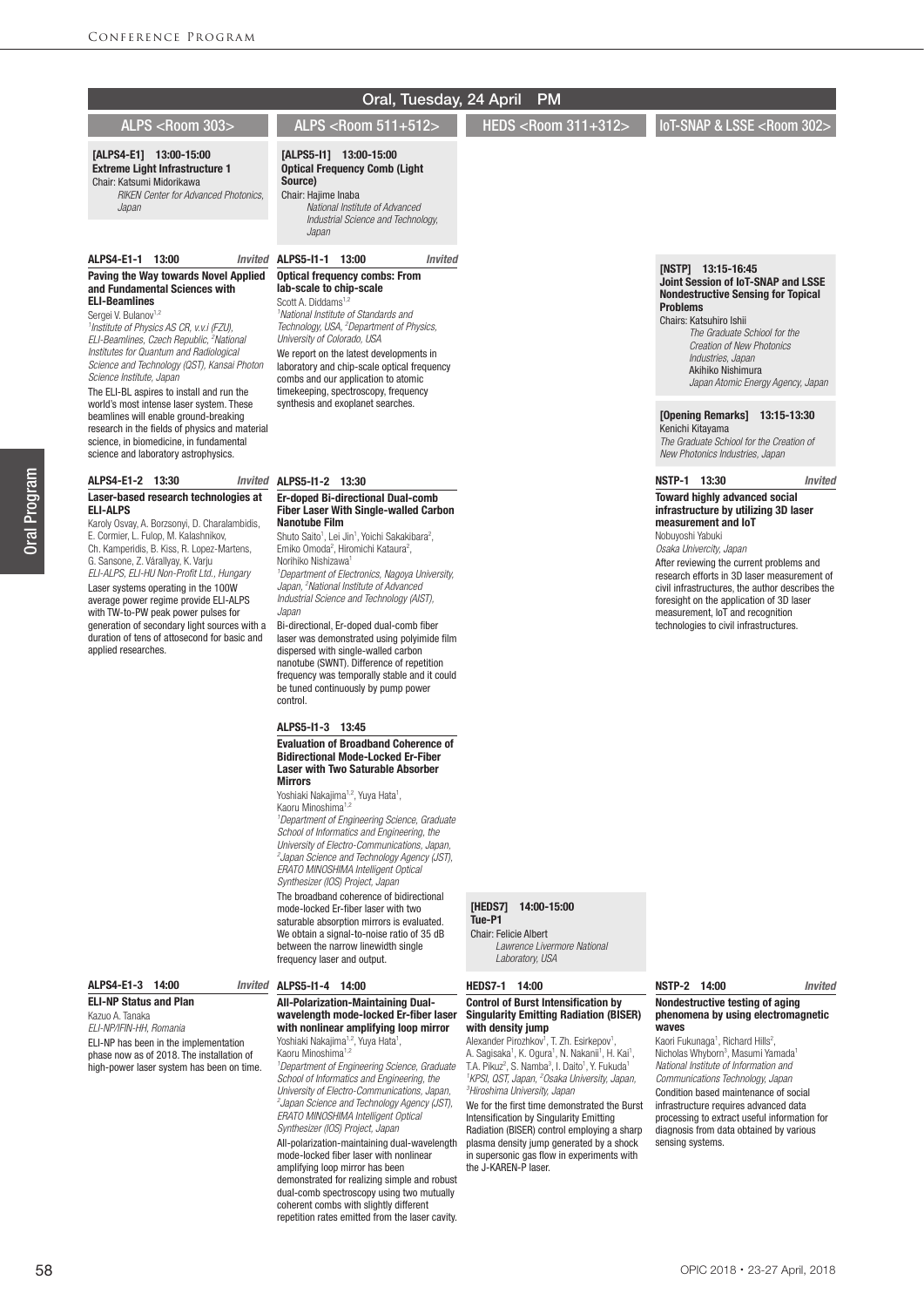#### [XOPT3] 13:30-15:00 Imaging I Chair: XXXXX  *XXXXX* XOPT3-1 13:30 *Invited* Coherent X-ray Diffractive Imaging of Topological Defects in Operando Energy Storage Materials Oleg G. Shpyrko<sup>1</sup>, Andrej Singer<sup>1,2</sup>, Shirley Meng<sup>1</sup> *1 University of California San Diego, USA, 2 Cornell University, USA* I will report three-dimensional imaging of dislocation dynamics in individual battery cathode nanoparticles of LiNiMnO as well as Lithium-rich layered oxides under operando conditions using Bragg coherent diffractive x-ray imaging. XOPT3-2 14:00 *Invited* Multi-Scale 3D Imaging of Strains and Structures with Dark-Field X-Ray **Microscopy** Hugh Simons *Technical University of Denmark, Denmark* A new method for multi-dimensional x-ray microscopy [SLPC3] 13:30-15:00 Digital Production (AM and IoT) II Chairs: Bastian Becker  *TRUMPF Laser- und Systemtechnik GmbH, Germany* Hitoshi Nakano  *Kindai University, Japan* SLPC3-1 13:30 Development of sputter-free selective laser melting for titanium plate fabrication Yuji Sato<sup>1</sup>, Masahiro Tsukamoto<sup>1</sup>, Takahisa Shobu<sup>2</sup>, Takaya Nishi<sup>3</sup>, Yorihiro Yamashita<sup>4</sup>, Ritsuko Higashino<sup>1</sup>, Hitoshi Nakano<sup>3</sup>, Nobuyuki Abe<sup>1</sup> *1 JWRI, Osaka University, Japan, 2 Japan atomic energy agency, Japan, 3 Graduate School of Science and Engineering, Kindai University, Japan, 4 Industrial Research Institute of Ishikawa, Japan* Titanium plates were fabricated by SLM in vacuum owing to reduce of amount of sputter generation. It was found that the sputtering was inhibited when the T the base plate temperature was raised. SLPC3-2 13:45 Development of selective laser melting system applied to fabricate controllable thin-walled metal microstructures Chung-Wei Cheng<sup>1</sup>, Siang-Yang Wu<sup>1</sup>, Mi-Ching Tsai<sup>2</sup> *1 Department of Mechanical Engineering, National Chiao Tung University, Taiwan, 2 Department of Mechanical Engineering, National Cheng Kung University, Taiwan* This study developed a laboratory selective laser melting (SLM) system, presented thin-walled metal microstructures from maraging steel powders with different geometric shapes by sequentially layering different single laser melted tracks in a vertical direction. SLPC3-3 14:00 Advanced beam diagnostics for additive manufacturing laser scanner systems Andreas Koglbauer, Stefan Wolf, Otto Märten, Reinhard Kramer *Research & Development, PRIMES GmbH, Germany* Via a novel beam diagnostic approach for 3D scanners, we are able to determine not only the beam width, but reconstruct the scanned path (orientation, position, and length) of the laser in the measurement plane. [LDC3] 13:00-16:30 Hyper-Realistic Displays 2018 Chairs: Hirotsugu Yamamoto  *Utsunomiya University, Japan* Daisuke Miyazaki  *Osaka City University, Japan* LDC3-1 13:00 *Invited* Introductory Talk: 3D Displays from PyeongChang to Tokyo Hirotsugu Yamamoto<sup>1,2</sup> *1 Utsunomiya University, Japan, 2 JST, ACCEL, Japan* This talk gives an overview of the hyperrealistic displays in 2018. One of the most significant topics is the application of 3D displays for PyeongChang 2018 Olympics. In Japan, aerial displays are becoming popular. LDC3-2 13:15 *Invited* Development of Digital Holographic Display Technology in Giga KOREA **Project** Minsik Park *ETRI, Korea* We will discuss the technology development of table-top digital holographic display that enables user to consume the realistic 3D media for tele-experience service in Giga KOREA Project LDC3-3 13:45 *Invited* HOPTECH: hologram printing technology and applications Ryutaro Oi, Koki Wakunami, Boaz Jessie Jackin, Yasuyuki Ichihashi, Makoto Okui, Kenji Yamamoto *National Institute of Information and Communications Technology, Japan* Wavefront printer is useful to make an optical elements. A hologram printing method that includes holographic optical elements fabrication, duplication of holograms and overlap printing method for better view of holograms is described. LDC <Room 301> SLPC <Room 416+417> XOPT <Room 313+314> Oral, Tuesday, 24 April PM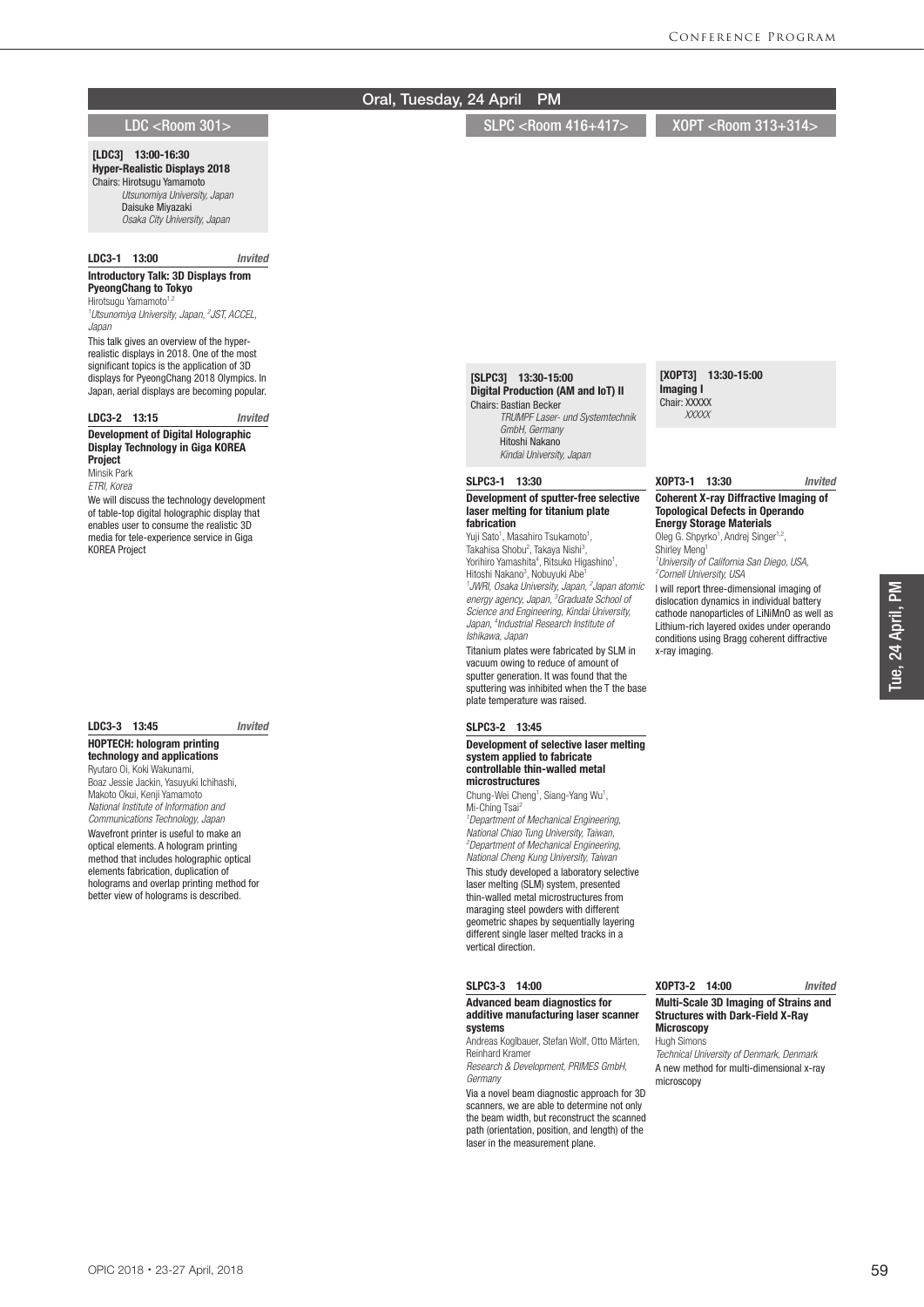ALPS5-I1-5 14:15 Mid-infrared Frequency Comb Based on Er-doped Ultrashort Pulse Fiber Laser System and Tm-doped Fiber Amplifier Kento Mochizuki<sup>1</sup>, T. Masahumi<sup>1</sup>, L. Jin<sup>1</sup>,

M. Yamanaka<sup>1</sup>, V. Sonnenschein<sup>1</sup>, H. Tomita<sup>1</sup>, T. Iguchi<sup>1</sup>, A. Sato<sup>2</sup>, K. Hashizume<sup>2</sup>, K. Nozawa<sup>2</sup>, N. Nishizawa<sup>1</sup>

*1 Nagoya University, Japan, 2 Sekisui Medical Co. Ltd., Japan*

We demostrated offset-free mid-infrared frequency comb at 4.3-4.9 μm with difference frequency generation pumped by Er-doped ultrashort pulse fiber laser.

#### ALPS4-E1-4 14:30

High Power Laser Development and its application for High Energy Density Science

Ryosuke Kodama *Institute of Laser Engineering, Osaka University, Japan*

#### **Invited ALPS5-I1-6 14:30**

#### Single-frequency narrow-linewidth lasing and Kerr soliton microcomb generation with a regular laser diode

Nikolay G. Pavlov<sup>1,2</sup>, G.V. Lihachev<sup>2,3</sup> A.S. Voloshin<sup>2</sup>, S. Koptyaev<sup>4</sup>, M.L. Gorodetsky<sup>2,3</sup> *1 Moscow Institute of Physics and Technology, Russia, 2 Russian Quantum Center, Russia, 3 Lomonosov Moscow State University, Russia, 4 Samsung R&D Institute Russia, SAIT-Russia Laboratory, Russia*

We demonstrate a transformation of a regular multi-frequency Fabry-Perot laser diode to a single-frequency ultra-narrowlinewidth source and a coherent soliton comb oscillator via self-injection locking to an optical microresonator.

#### ALPS5-I1-7 14:45

#### Nonlinear Parametric Oscillation Phase-matched via High-order Dispersion in High-Q Silica Toroid **Microresonators**

Shun Fujii, Minori Hasegawa, Ryo Suzuki, Takasumi Tanabe *Department of Electronics and Electrical Engineering, Faculty of Science and Technology, Keio University, Japan* We demonstrated optical nonlinear parametric oscillation phase-matched via high-order dispersion in dispersion engineered silica toroid microresonators. The balance between second- and forth-order dispersions allows generation of phase-matched four-wave mixing in broadband wavelength regime.

----- Break 15:00-15:30 -----

#### HEDS7-2 14:20

#### X-ray structures with nanometerspatial resolution in ultraintense laser-plasma interactions

Bruno Gonzalez-Izquierdo, Masaki Kando, Alexander Pirozhkov *Kansai Photon Science Institute, Japan*

A technique to measure the spatial distribution of x-ray sources in ultraintense laser-plasma interactions with a few hundred nanometer resolution is presented. This enables the x-ray source size and brightness estimation.

# NSTP-3 14:30 *Invited*

Application of microwave-photonics technologies to high-frequency Radio **Astronomy** 

Hitoshi Kikuchi<sup>1</sup> *1 National Astronomical Observatory of Japan, Japan, 2 Univercity of Cambridge, UK, 3 Joint ALMA Office, Chile*

We have developed calibration systems for high-frequency Radio Interferometers, which are applied with microwave-photonics technologies. These systems have built-in remote controllers with web-server function.

## HEDS7-3 14:40

#### Generation and Detection of Terahertz Radiation in Laser-solid Interaction

Zhan Jin<sup>1</sup>, Hongbin Zhuo<sup>2,3</sup>, Takuya Fukuda<sup>4</sup>, Shouta Tajima<sup>5</sup>, Noboru Yugami<sup>4</sup> Shouta Tajima<sup>5</sup>, Noboru Yugami<sup>4</sup>,<br>Tomonao Hosokai<sup>5</sup>, Zhengming Sheng<sup>3,6</sup>, Ryosuke Kodama<sup>1,5,7</sup> *1 Photon Pioneers Center, Osaka University,*  Japan, Japan, <sup>2</sup>National University of Defense

*Technology, China, 3 Collaborative Innovation Center of IFSA, Shanghai Jiao Tong University, China, 4 Utsunomiya University, Japan, 5 Graduate School of Engineering, Osaka University, Japan, 6 University of Strathclyde, U.K., 7 Institute of Laser Engineering, Osaka University, Japan*

We report experimental results on efficient generation of radially polarized terahertz radiation behind laser-solid interaction. A single-shot terahertz time-domain spectroscopy method is also developed to obtain the temporal waveform of the terahertz wave.

----- Break 15:00-15:30 -----

----- Break 15:00-15:30 -----

[ALPS6-E2] 15:15-17:15 Extreme Light Infrastructure 2

----- Break 15:00-15:15 -----

Chair: Kazuo A. Tanaka *ELI-NP/IFIN-HH, Romania*

#### ALPS6-E2-1 15:15 *Invited*

#### High Harmonic Generation and Attosecond Science at RIKEN Katsumi Midorikawa

*RIKEN Center for Advanced Photonics, Japan* Recent progress on high harmonic generation and attosecond science at RIKEN is presented, including novel ultrafast laser technology for generation intense isolated attosecond pulses and MHz repetition rated high harmonics.

#### [ALPS7-I2] 15:30-17:00 Optical Frequency Comb (Applications) Chair: Scott Diddams  *National Institute of Standards and*

*Technology, USA*

#### ALPS7-I2-1 15:30 Ultrafast Photonics for Precision Optical Measurement and Instrumentation

Seung-Woo Kim *Korea Advanced Institute of Science and Technology (KAIST), Korea*

A practical scheme of constructing a versatile source of narrow-linewidth cw lasers based on the frequency comb of a mode-locked fiber laser is presented along with potential applications for optical metrology and instrumentation.

## [HEDS8] 15:30-16:50

Tue-P2

Chair: Alexei Zhidkov  *Graduate School of Engineering, Osaka University, Japan*

## Invited HEDS8-1 15:30

#### Collective Stopping of Laser Ion Beam in Plasmas Kunioki Mima

*The Graduate School for the creation of New Photonics Industries, Japan*

The collective interaction between intense ion beams and plasmas is studied where a high-current density proton beams produced by short pulse laser interacts with a plasma.

## NSTP-4 15:30 *Invited*

Visualization of radioactive substances by integrating radiation measurement and 3D optical measurement inside the Fukushima Daiichi Nuclear Power **Station** 

Yuki Sato, Yuta Tanifuji, Yuta Terasaka, Yuki Morishita, Hiroshi Usami, Masaaki Kaburaki, Kuniaki Kawabata, Tateo Torii

*Japan Atomic Energy Agency, Japan* We drew a 3D radiation distribution map inside the Fukushima Daiichi Nuclear Power Station building by integrating the radiation image resulting from a gamma camera into the 3D optical models of the experimental environment.

ALPS <Room 303> ALPS <Room 511+512> HEDS <Room 311+312>

IoT-SNAP & LSSE <Room 302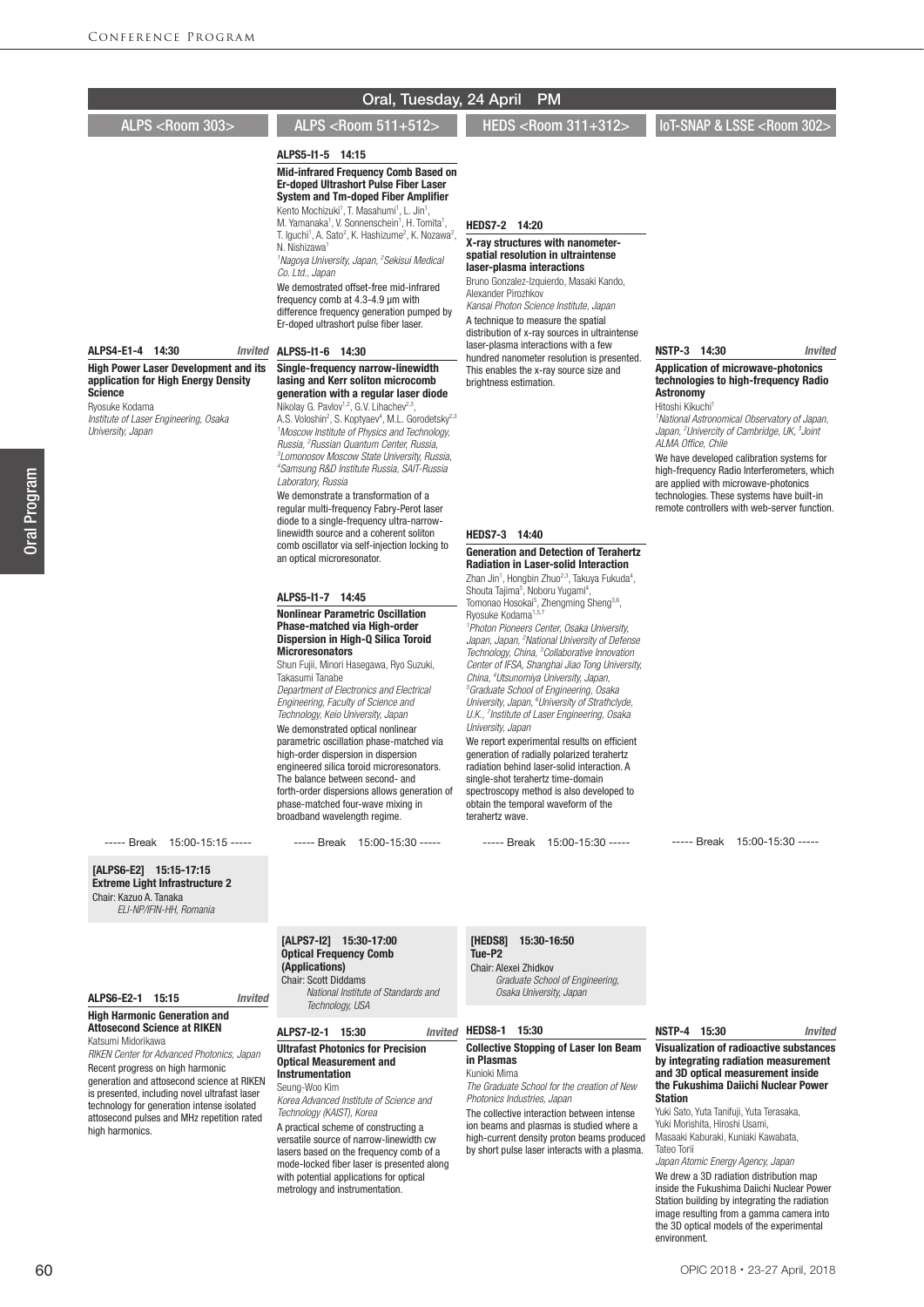#### LDC3-4 14:15 *Invited* **Possibilities and Problems of Super-**Multiview 3D Displays

Sung Kyu Kim, Min-Koo Kang, Yong-Jun Kwon, Ki-Hyuk Yoon

*Korea Institute of Science and Technology, Korea*

SMV 3D display aims for the characteristics of the horizontal parallax only electroholographic 3D display. But achieving high quality 3D image and human friendly display performance are significant issues for ideal SMV 3D display.

#### LDC3-5 14:45

#### Aerial Protruding DFD Display with AIRR

Yoshiki Terashima<sup>1</sup>, Ryosuke Kujime<sup>1,2</sup>, Shiro Suyama<sup>3</sup>, Hirotsugu Yamamoto<sup>1,2</sup> *1 The University of Utsunomiya, Japan, 2 JST ACCEL, Japan, 3 The University of Tokushima, Japan*

This paper proposes a novel aerial 3D display, which is based on the protruding DFD display. We form two-layered aerial images with AIRR. We have successfully realized aerial protruding DFD display.

----- Break 15:00-15:15 -----

#### LDC3-6 15:15 *Invited*

Integral 3D Display System Using Multiple Display Devices Naoto Okaichi, Watanabe Hayato, Hisayuki Sasaki, Masahiro Kawakita, Tomoyuki Mishina *NHK Science & Technology Research Laboratories, Japan*

We are conducting research using multiple display devices to improve the performance of integral 3D images. Each of the research results using direct-view displays and projectors as the display devices will be described in detail.

## Oral, Tuesday, 24 April PM

## LDC <Room 301> SLPC <Room 416+417> XOPT <Room 313+314>

### SLPC3-4 14:15

Effect of laser power on molten pool track and microstructure in laser metal deposition of 316L stainless steel

Manjaiah Mallaiah, Jean Yves Hascoet, Matthieu Rauch

*Department of Mechanics, Materials and Civil Engineering, Centrale Nantes, France* This paper presents the grain structures, solidification tracks and micro-hardness evolution of 316L stainless steel material after melt depositions at different laser powers.

#### SLPC3-5 14:30

### The in situ laser-induced synthesis of nickel-gold microstructures for non-enzymatic sensing of glucose

Ilya I Tumkin, Evgeniia M Khairullina, Ilia A Aliabev, Vladimir A Kochemirovsky, Maxim S Panov

*Institute Chemistry, Saint Petersburg State University, Russia*

In the current work the conductive bimetallic microstructures based on nickel and gold with high sensor activity towards glucose were synthesized using the in situ laserinduced metal deposition technique (LCLD)

#### SLPC3-6 14:45

Development of non-molten pool type laser coating

Yorihiro Yamashita<sup>1</sup>, Yoshinori Funada<sup>1</sup>, Masahiro Tsukamoto<sup>2</sup>, Nobuyuki Abe<sup>2</sup>, Yuji Sato<sup>2</sup>, Yuu Sakon<sup>3</sup>, Kazuki Makinoshima<sup>3</sup> *1 Machinery and Metal, Industrial Research Institute of Ishikawa, Japan, 2 Laser Process, Joining and Welding Research Institute, Osaka University, Japan, 3 Development Section, Muratani Machine Inc, Japan*

Developed non-molten pool type laser coating process is possible to form a thin layer without dilution and shape distortion. Testing using Ni-based SFA powder showed that it is possible for a thickness of only 0.1mm.

----- Break 15:00-15:15 -----

### [SLPC4] 15:15-17:00 Advanced Laser and Industrial **Applications**

Chairs: Beat Neuenschwander *Bern Uniuversity of Applied Sceinces / Institute for Applied Laser, Photonics and Surface technologies ALPS, Switzerland* Yoshio Hayasaki *Ustunomiya University, Japan*

## SLPC4-1 15:15 *Invited*

Latest diode laser technology and its industrial applications Markus A. Ruetering, Christoph Ullmann,

Matthias Weinbach *Laserline GmbH, Germany*

The paper will review the actual industrial applications with diode lasers as well as the new approach with 450 nm blue radiation

XOPT3-3 14:30

#### Hard X-ray in-situ full-field microscopy for material science applications

Irina Snigireva<sup>1</sup>, Kehn Vidar Falch<sup>2</sup>, Daniele Casari<sup>2</sup>, Marco Di Michiel<sup>1</sup>, Carsten Detlefs<sup>1</sup>, Ragnvald Mathiesen<sup>2</sup>, Anatoly Snigirev<sup>3</sup>

*1 European Synchrotron Radiation Facility, France, 2 Norwegian University of Science and Technology, Norway, 3 Immanuel Kant Baltic Federal University, Russia*

Hard X-ray transmission microscopy based on refractive X-ray optics is employed as a tool in material science to investigate buried-in microstructures in two or three dimensions with spatial resolution approaching 100 nm.

#### XOPT3-4 14:45

Lensless imaging with a lens Anders Filsoee Pedersen<sup>1</sup>, Virginie Chamard<sup>2</sup>, Hugh Simons<sup>1</sup>, Carsten Detlefs<sup>3</sup>, Henning Poulsen<sup>1</sup>

*1 Technical University of Denmark, Denmark, 2 Aix-Marseille Universite, France, 3 European Synchrotron Radiation Facility, France*

We suggest a way to combine the BCDI technique with an objective to allow imaging of individual grains or domains inside a bulk sample, tested using wavefront propagation simulations based on the fractional Fourier transform.

----- Break 15:00-15:30 -----

## [XOPT4] 15:30-17:00 Optics II (high heat-load/high brilliance)

Chair: XXXXX  *XXXXX*

### XOPT4-1 15:30 *Invited*

#### Development of a hard X-ray noninvasive wavefront sensor using a single-grating interferometer combined with a thin diamond single-crystal beam splitter

Lahsen Assoufid<sup>1</sup>, Xianbo Shi<sup>1</sup>, Walan Grizolli<sup>1</sup>, Tomasz Kolodziej<sup>1</sup>, Steven Kearney<sup>1</sup>,<br>Yuri Shvydko<sup>1</sup>, Vladimir Blank<sup>2</sup>, Sergey Terenteyev<sup>2</sup>, Deming Shu<sup>1</sup> Sergey Terenteyev<sup>2</sup>, Deming Shu<sup>1</sup>,<br>Antoine Wojdyla<sup>3</sup>, Kenneth A. Goldberg<sup>3</sup>, Mourad Idir<sup>4</sup>, Daniel Cocco<sup>5</sup> *1 APS, Argonne National Laboratory, USA, 2 Technological Institute for Superhard and Novel Carbon Materials, Russia, 3 ALS, Lawrence Berkeley National Laboratory, USA, 4 NSLS-II, Brookhaven National Laboratory, USA, 5 SLAC National Accelerator Laboratory, USA* We report on experimental results with a hard x-ray wavefront sensor that could potentially be used as a non-invasive sensor to generate a feedback signal to control or optimize the shape of wavefront-preserving deformable mirrors.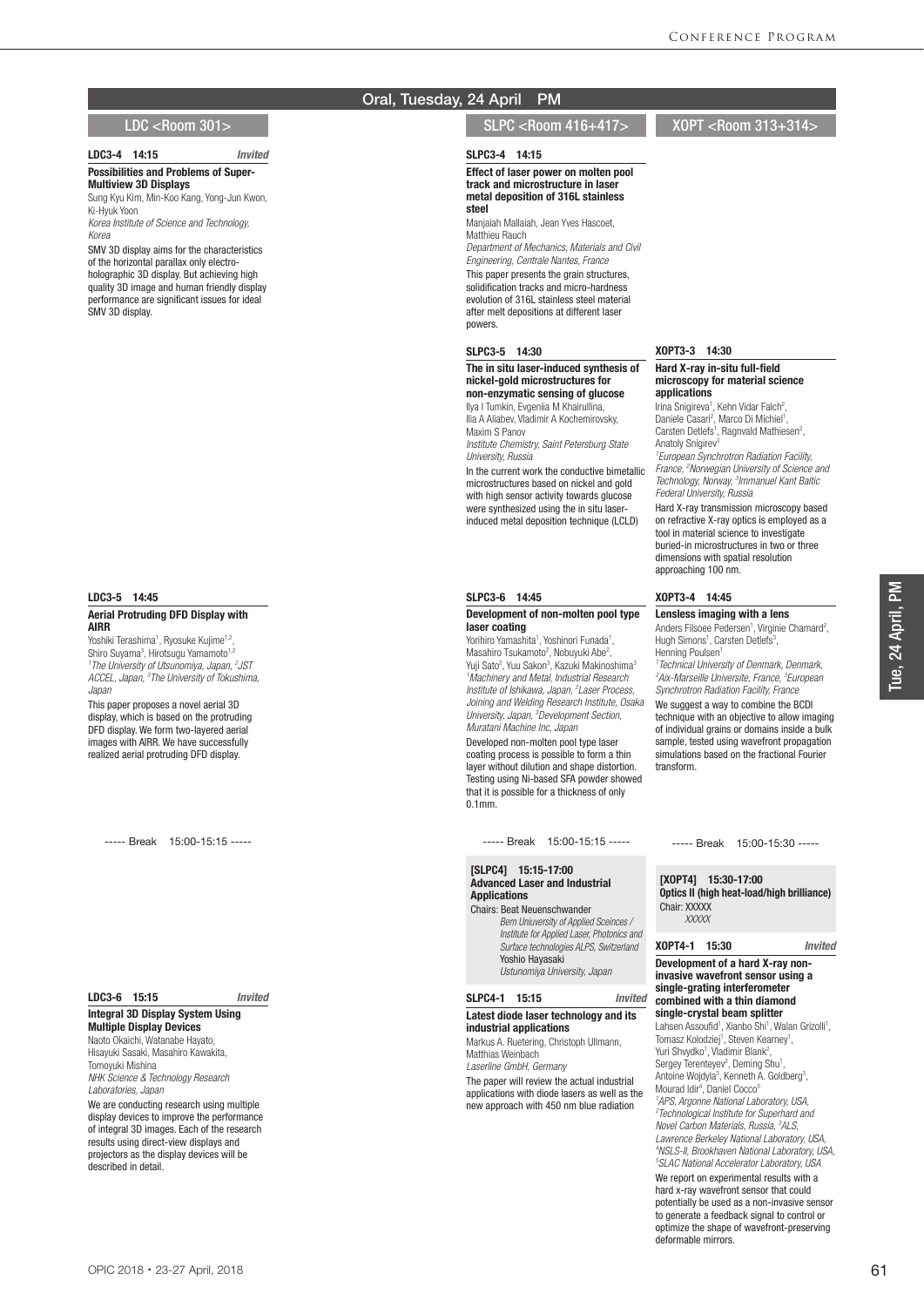#### ALPS6-E2-2 15:45 *Invited* Laser-driven Particle Acceleration and Ultra-short X-Ray Generation using PW-class High Power Lasers Tetsuya Kawachi

*Kansai Photon Science Institute (KPSI), Quantum Beam Science Directorate, National Institutes for Quantum and Radiological Science and Technology (QST), Japan*

Recent progress of the study of laser particle acceleration and coherent x-ray generation using ultra-intense lasers in QST-KPSI [1] and future prospect including international collaboration on high power laser science and technology are presented.

#### ALPS7-I2-3 16:15 ALPS6-E2-3 16:15 The ELI-ERIC: status, agreements and basic rules Florian Gliksohn

*ELI Delivery Consortium, Belgium*

# Oral, Tuesday, 24 April PM

## ALPS <Room 303> ALPS <Room 511+512> HEDS <Room 311+312>

ALPS7-I2-2 16:00

K. Yoshida<sup>2</sup>, N. Nishizawa<sup>1</sup>

and MIR comb reference.

frequency combs Yurina Tanaka<sup>1,2</sup>, Takashi Kato<sup>1,2</sup>, Megumi Uchida<sup>1,2</sup>, Akifumi Asahara<sup>1,2</sup>,

Kaoru Minoshima<sup>1,2</sup>

Mid-Infrared Frequency Comb Working at 4500 nm Based on Yb-doped Fiber Laser for CRDS Application Lei Jin<sup>1</sup>, V. Sonnenschein<sup>1</sup>, R. Terabayashi<sup>1</sup>, N. Hayashi<sup>1</sup>, S. Sato<sup>1</sup>, M. Yamanaka<sup>1</sup>, H. Tomita<sup>1</sup>, T. Iguchi<sup>1</sup>, A. Sato<sup>2</sup>, K. Nozawa<sup>2</sup>,

*1 Dpet. Electronics, Nagoya University, Japan, 2 Sekisui Medical Co. Ltd., Japan* An offset free mid-infrared optical frequency comb was generated based on an Yb-doped fiber laser system with tunability of 3900- 4700 nm. Cavity ring down spectroscopy measurement was demonstrated with QCL

No-scanning 3D image detection with sum-frequency generation of optical

*1 The University of Electro-Communications (UEC), Japan, 2 Japan Science and Technology Agency (JST), ERATO MINOSHIMA Intelligent Optical Synthesizer (IOS) Project, Japan* We demonstrate no-scanning 3D imaging with sum-frequency generation of chirped optical frequency combs with μm-level depth accuracy. By using a spectral filter pair and cameras, 2D color image corresponding

One-shot three-dimensional imaging with a paired filter and an optical pseudo-Hilbert transform using chirped-frequency combs Takashi Kato<sup>1,2</sup>, Megumi Uchida<sup>1,2</sup>, Yurina Tanaka<sup>1,2</sup>, Kaoru Minoshima<sup>1,2</sup> *1 The University of Electro-Communications (UEC), Japan, 2 JST, ERATO MINOSHIMA Intelligent Optical Synthesizer (IOS), Japan* One-shot three-dimensional imaging with

to 3D shape image is imaged. ALPS7-I2-4 16:30

### HEDS8-2 15:50

#### Electro-optic spatial decoding on the spherical-wavefront Coulomb fields of plasma electron sources Kai Huang

*Kansai Photon Science Institute, QST, Japan* The Coulomb field of electron beams near the source position has been found to have spherical shape, which is different with previously widely used model. A new temporal mapping relationship was established.

#### HEDS8-3 16:10 Effect of linearly chirped laser pulses on Laser Wakefield Acceleration

Naveen Chandra Pathak<sup>1</sup>, Alexei Zhidkov<sup>1</sup> Naveen Chandra Pathak<sup>1</sup>, Alexei Zhidkov<sup>1</sup>,<br>Tomonao Hosokai<sup>1,2</sup>, Zhang Jin<sup>1</sup>, Yasuo Sakai<sup>1</sup>, Keiichi Sueda<sup>1</sup>, Hirotaka Nakamura<sup>2</sup>,<br>Junpei Ogino<sup>1</sup>, Takamitsu Otsuka<sup>1</sup>, Ryosuke Kodama<sup>1,2,3</sup> *1 Photon Pioneers Center, Osaka University, Japan, 2 Graduate School of Engineering,Osaka University, Japan, 3 Institute of Laser Engineering, Osaka University, Japan* Linearly chirped laser pulses are useful for online control of electron self- injection, accelerated bunch charge and energy gain in laser wakefield acceleration.

#### HEDS8-4 16:30

### Increase of escaping electrons from laser irradiated foils by producing preformed plasma at the back side

Shunsuke Inoue, Kensuke Teramoto, Sadaoki Kojima, Masaki Hashida, Shuji Sakabe *Kyoto University, Japan*

We show that electrons emitted from a foil target irradiated by an intense laser pulse are increased by irradiation of the second femtosecond laser pulse in advance on the other surface of the target.

[Closing Remarks] 16:30-16:45 Toshikazu Ebisuzaki *RIKEN, Japan*

#### NSTP-5 16:00 *Invited* Social touch in human-human telecommunication mediated by a robot

IoT-SNAP & LSSE <Room 302>

Hidenobu Sumioka *Advanced Telecommunications Research Institute International, Japan* We present how virtual physical contact mediated by an artificial entity affects our quality of life through human-human telecommunication, forcusing on elderly care

and education.

#### chirped-frequency comb interferometry was demonstrated using 2D spectral imaging technique with a paired spectral filter. Non-scanning image measurement of a coin 3D surface profile with 120-pixels square area was demonstrated.

#### ALPS6-E2-4 16:45

#### Photon Frontier Network Opening Frontiers by Complete Control of Light and Matter

Yoshiaki Kato<sup>1</sup>, Ryosuke Kodama<sup>2</sup>, Norikateu Mio<sup>3</sup>

*1 The Graduate School for Creation of New Photonics Industries, Japan, 2 Institute of Laser Engineering, Osaka University, Japan, 3 Institute for Photon Science and Technology, School of Science, University of Tokyo, Japan*

Photon Frontier Network, 10-year program implemented in FY 2008-2017 under MEXT, is composed of the consortia C-PhoST and APSA with participation of  $\sim$  200 scientists. Several results on coherent control of light and matter are presented.

#### Invited ALPS7-I2-5 16:45

#### Simultaneous measurement of refractive index and thickness profiles of solids based on dual-comb spectroscopy

Yue Wang<sup>1,2</sup>, Akifumi Asahara<sup>1,2</sup> Ken-ichi Kondo<sup>1,2</sup>, Kaoru Minoshima<sup>1,2</sup> *1 The University of Electro-Communications (UEC), Japan, 2 Japan Science and Technology Agency (JST), ERATO MINOSHIMA Intelligent Optical Synthesizer (IOS) Project, Japan* Raster-scanning dual-comb spectroscopy for simultaneously evaluating the profiles of refractive index and thickness of solid samples is demonstrated. Profiles of refractive index and step structure made of glass plates were successfully measured with 10<sup>-4</sup> uncertainty.

OPIC 2018・23-27 April, 2018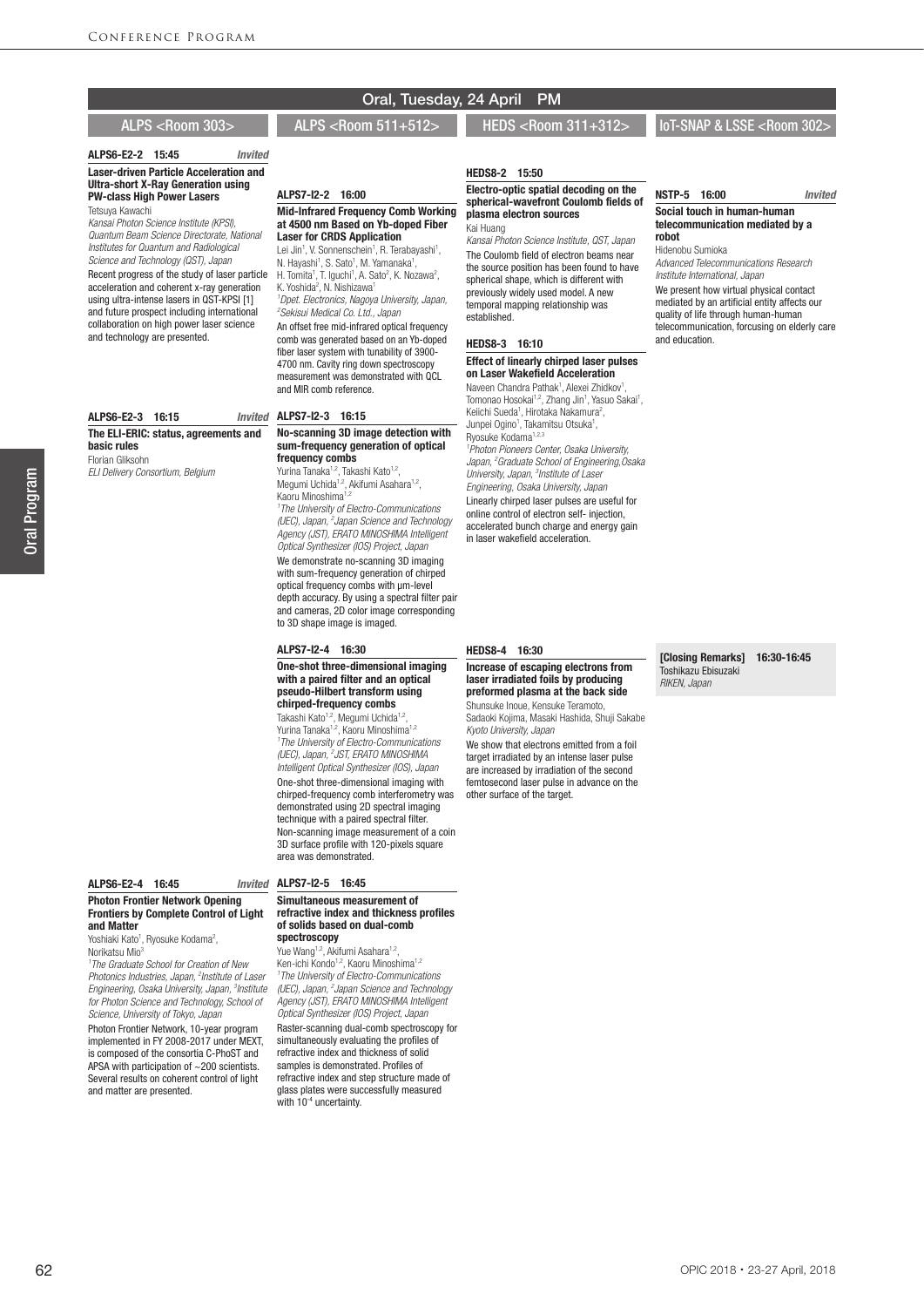### LDC3-7 15:45 *Invited*

Air Floating Image and Its Applications Using a Dihedral Corner Reflector Array

Yuki Maeda *Parity Innovations Co. Ltd., Japan*

A distortion-free full-color real image can be displayed in midair using a dihedral corner reflector array. A basis of the dihedral corner reflector array and some applications, such as a floating touch display, are introduced.

#### LDC3-8 16:15 *Invited*

#### Challenges Toward Visual Interface Based on Aerial Three-Dimensional Image

Daisuke Miyazaki

*Osaka City University, Japan* Floating three-dimensional (3-D) image formation without any project screen is advantageous for providing interactive operation to the 3-D data directly using fingers or positioning devices. The several studies on aerial 3-D display technologies are described.

----- Break 16:30-16:45 -----

#### [LDC4] 16:45-18:00 Projection Technology

Chairs: Jari O. Honkanen  *MicroVision Inc., USA* Satoshi Ouchi  *Hitachi Consumer Electronics CO., LTD., Japan*

#### LDC4-1 16:45 *Invited*

Edible Retroreflector for Dynamic Projection Mapping on Foods Hiromasa Oku *Gunma University, Japan* In this presentation, the concept of an edible retroreflector is introduced. Japan agar was found to be adequate material to form it. The prototype was successfully applied to a marker for dynamic projection mapping.

## LDC4-2 17:15 *Invited* 1000fps, 8bit and Low Latency

Projector "DynaFlash" Takeshi Yuasa<sup>1</sup>, Takeshi Yuasa<sup>1</sup> Takeshi Yuasa<sup>1</sup>, Takeshi Yuasa<sup>1</sup>,<br>Yoshihiro Watanabe<sup>2</sup>, Masatoshi Ishikawa<sup>2</sup> *1 Tokyo Electron Device Ltd., Japan, 2 The University of Tokyo, Japan*

High speed projector "DynaFlash" can realize 1000-fps, 8bit depth and 3ms (min) latency based on the Texas Instruments DLP technology and the high-speed control of high-luminance LED.

#### LDC4-3 17:45

#### Spatial-division Multiplexing in Holographic 3D Display using Highspeed Binary Phase-mode Spatial Light Modulator

Shigehiko Washizu<sup>1</sup>, Syo Harada<sup>1</sup> Shigehiko Washizu<sup>1</sup>, Syo Harada<sup>1</sup>,<br>Xiangyu Quan<sup>1</sup>, Kouichi Nitta<sup>1</sup>, Shinya Sato<sup>2</sup>, Nobuyuki Hashimoto<sup>2</sup>, Osamu Matoba<sup>1</sup> *1 Kobe University, Japan, 2 CITIZEN Watch Co. Ltd., Japan*

Experimental demonstration of enlarging viewing zone angle and reconstructed image size of holographic 3D display using a high-speed binary-phase-mode spatial light modulator is presented. In the experiment, three-times enlargement is achieved.

## Oral, Tuesday, 24 April PM

## LDC <Room 301> SLPC <Room 416+417> XOPT <Room 313+314>

#### SLPC4-2 15:45

#### Development of high-energy-class laser processing technologies using a laser-diode pumped 100-J pulseshaped laser system

Yoshio Mizuta, Takashi Kurita, Takeshi Watari, Yuki Kabeya, Takashi Sekine, Yoshinori Tamaoki, Koichi Iyama, Yasuki Takeuchi, Takaaki Morita, Masateru Kurata, Yuma Hatano, Kazuki Kawai, Yuki Muramatsu, Takuto Iguchi, Yoshinori Kato *Central Research Laboratory Industrial development Center Power Laser Development Group, HAMAMATSU PHOTONICS K.K., Japan* We have started to develop a laser-diode pumped cryogenically-cooled Yb:YAG laser system capable of generating 100-J pulse energy combined with a material processing system.

## SLPC4-3 16:00

#### Micromachining advances with hybrid fiber lasers

Rajesh S Patel<sup>1</sup>, James Bovatsek<sup>1</sup>, Herman Chui<sup>2</sup> *1 Applications Engineering, Spectra-Physics, USA, 2 Product Marketing, Spectra-Physics, USA*

A new class of hybrid fiber lasers created by combining fiber and diode pumped solid state laser technologies can deliver both high machining quality and throughput

#### SLPC4-4 16:15

#### Silicon carbide and gallium nitride wafer dicing technique

Egidijus Vanagas, Dziugas Kimbaras, Aivaras Kazakevicius, Karolis Zilvinas Bazilevicius

*Evana Technologies, UAB, Lithuania* Effective and rapid laser dicing technique for semiconductor devices formed on SiC and

GaN substrates with a one pass process. The technique, where thermal stress is induced by delivering at least two ultra-short pulsed-beams.

#### SLPC4-5 16:30

#### Layer accurate controlled laser ablation of CFRP using optical distance measurement

Daniel Holder, Rudolf Weber, Thomas Graf *Institut für Strahlwerkzeuge (IFSW), University of Stuttgart, Germany*

Optical distance measurement was used to enable controlled and layer accurate laser ablation of CFRP. The reconstructed surface topography by the distance measurement allowed the determination of the fiber direction with an accuracy less than ±5°.

#### SLPC4-6 16:45

## Heat acumulation controlled surface structuring of stainless steel

Sebastian Faas<sup>1</sup>, Corrado Sciancalepore<sup>2</sup> Sebastian Faas<sup>1</sup>, Corrado Sciancalepore<sup>2</sup>,<br>Rudolf Weber<sup>1</sup>, Luca Romoli<sup>3</sup>, Thomas Graf<sup>1</sup> *1 IFSW, University of Stuttgart, Germany, 2 National Interuniversity Consortium of Materials Science, INSTM-Research Unit of Parma, Italy, 3 Department of Engineering and Architecture, University of Parma, Italy* Stainless steel 316L was structured using the mJ-ps-laser of the IFSW. Structuring rates of up to 500 mm²/s were achieved. A novel simple analytical model was used to calculate the deposited heat during processing.

## XOPT4-2 16:00

#### Metrology of Resistive Element Adjustable Length (REAL) cooling for sub-nanometer figure preservation in high heat load FEL optics

Corey Hardin, May Ling Ng, Daniel Morton, Lance Lee, Lin Zhang, Daniele Cocco *SLAC National Accelerator Laboratory, USA* A technique developed at SLAC called REAL to correct thermal deformation in x-ray mirrors is presented. Metrology testing shows the capability to minimize thermal load errors of the system under simulated FFL power

### XOPT4-3 16:15

#### Accuracy of Estimating the X-ray FEL Pulse Energy from Electron Beam Energy Loss Measurement

Yiping Feng, Franz-Josef Decker *SLAC National Accelerator Laboratory, USA* Using electron beam energy loss and repetition rate measurements to estimate the instantaneous FEL power for implementing safety devices for high repetition rate X-Ray FEL's such as the LCLS-II.

#### XOPT4-4 16:30

#### Diamond Channel-Cut Crystals as High-Heat-Load Beam-Multiplexing High-Resolution X-ray Monochromators

Yuri Shvyd'Ko<sup>1</sup>, Tomasz Kolodziej<sup>1</sup> , Sergey Terentyev<sup>2</sup>, Vladimir Blank<sup>2</sup> *1 APS, Argonne National Laboratory, USA, 2 Technological Institute for Superhard and Novel Carbon Materials, Russia* We will present details on manufacturing and characterization of the diamond channel-cut crystals.

## XOPT4-5 16:45

#### Reflection self-seeding at SACLA

Ichiro Inoue<sup>1</sup>, Taito Osaka<sup>1</sup>, Takahiro Inagaki<sup>1</sup>,<br>Shunji Goto<sup>1,2</sup>, Toru Hara<sup>1</sup>, Yuichi Inubushi<sup>1,2</sup>, Ryota Kinjo<sup>1</sup>, Haruhiko Ohashi<sup>1,2</sup>, Takashi Tanaka<sup>1</sup>, Kazuaki Togawa<sup>1</sup>, Kensuke Tono<sup>1,2</sup>, Hitoshi Tanaka<sup>1</sup>, Makina Yabashi<sup>1,2</sup> *RIKEN SPring-8 Center, Japan, 2 Japan Synchrotron Radiation Research Institute, Japan* This talk presents progresses on reflection self-seeding using micro-channel cut crystals at SACLA. Technical details and the first commissioning results will be described.

[XOPT5] 17:00-17:15 Source Chair: XXXXX

## *XXXXX* XOPT5-1 17:00

#### X-ray Source Technology for High Throughput in the Home-Laboratory and Tomography Applications

Emil Espes, Ulf Lundström, Julius Hållstedt, Mikael Otendal, Per Takman, Tomi Tuohimaa *Excillum AB, Sweden*

X-ray analysis rely heavily on the x-ray source brightness for resolution/exposuretime. Traditional x-ray tubes are limited by when the e-beam power-density melts the anode. The MetalJet overcomes this limitation by using a liquid anode.

----- Break/Move 17:15-19:00 -----

[XOPT Banquet] 19:00-21:00 The Japanese restaurant ("海宝", Kaihou)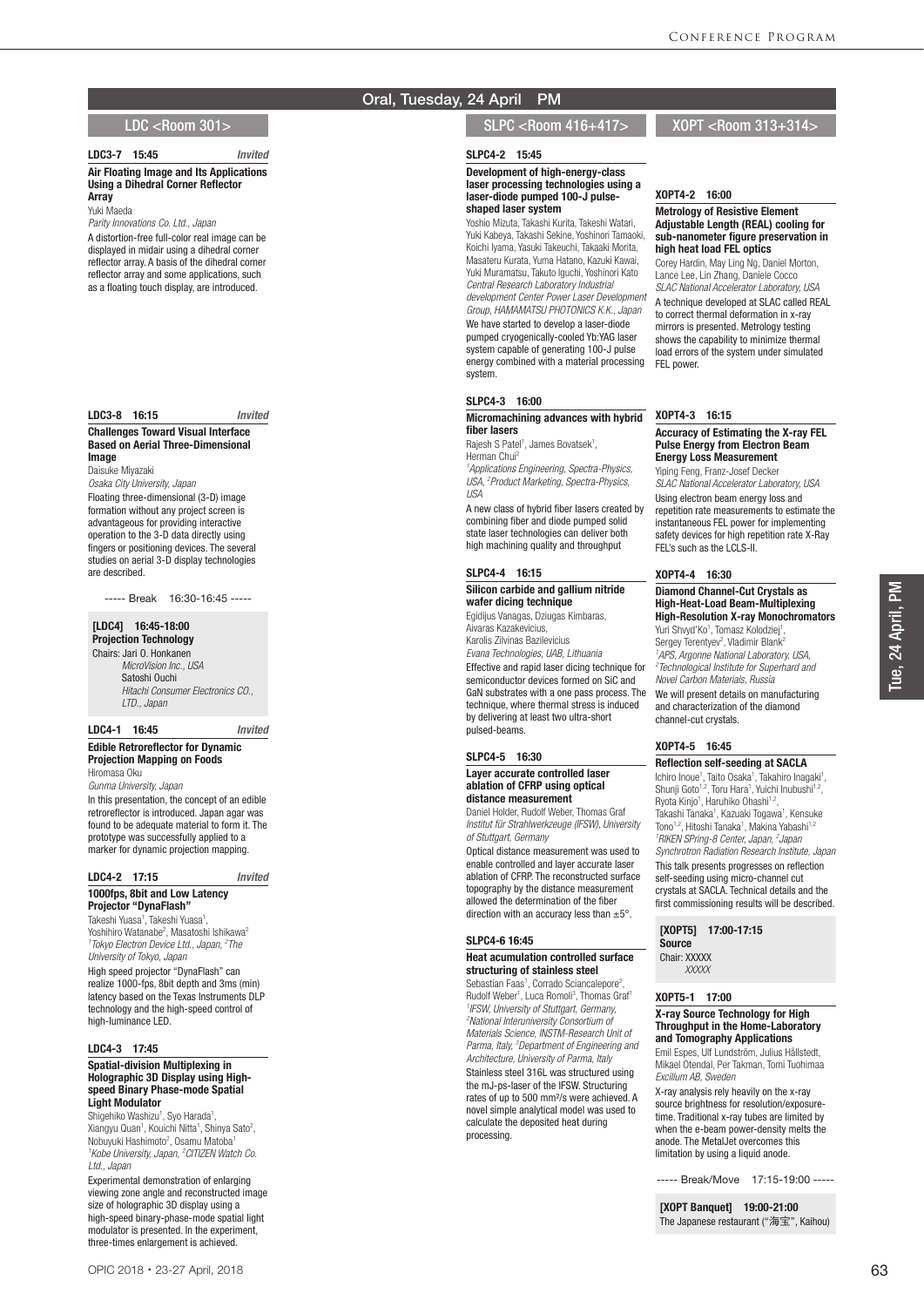|                                                                                                                      |                                                                                                                      | $\sigma$ and $\sigma$ and $\sigma$ and $\sigma$ and $\sigma$ and $\sigma$ and $\sigma$                               |                                                                                           |
|----------------------------------------------------------------------------------------------------------------------|----------------------------------------------------------------------------------------------------------------------|----------------------------------------------------------------------------------------------------------------------|-------------------------------------------------------------------------------------------|
| ALPS & HEDS & XOPT <room 303=""></room>                                                                              | <b>BISC &amp; OMC <room 418=""></room></b>                                                                           | <b>IOT-SNAP &amp; LDC &amp; LEDIA <room 301=""></room></b>                                                           | LIC & PLD & SLPC <room 302=""></room>                                                     |
| [Joint Session] 13:30-15:00<br>Joint Session ALPS+HEDS+XOPT<br>Chair: Ryosuke Kodama                                 | [OMC&BISC1] 13:15-15:00<br><b>OMC and BISC Joint Session 1</b><br>Chair: Takashige Omatsu<br>Chiba University, Japan | [IOT-LDC-LEDIA]<br>13:30-17:15<br>Joint Session (LEDIA, LDC, and<br><b>IoT-SNAP)</b>                                 | [Joint Session] 13:30-15:15<br>LIC+PLD+SLPC Joint Session 1<br>Chairs: Kunihiko Washio    |
| Osaka University, Japan<br>Hitoki Yoneda<br>Institute for Laser Science. The<br>University of Electro-Communications | 13:15-13:30<br><b>Opening Remarks</b><br>Takashige Omatsu<br>Chiba University, Japan                                 | Chairs: Atsushi Kanno<br>National Institute of Information and<br>Communications Technology, Japan<br>Sunao Kurimura | Paradime Research, Japan<br>Takahisa Jitsuno<br>Osaka University, Japan<br>Takunori Taira |
| (UEC), Japan<br>Makina Yabashi<br>RIKEN SPring-8 Center, Japan                                                       |                                                                                                                      | Natinal Institute of Material Science.<br>Japan<br>Ryuji Katayama                                                    | Inst. material Science, Japan<br><b>Opening Remarks</b><br>13:30-13:45                    |
| <b>HEDSi-1</b><br>13:30<br>Invited                                                                                   | OMC&BISC-1<br>13:30<br><b>Plenary</b>                                                                                | Osaka University, Japan                                                                                              | <b>Masahiro Tsukamoto</b><br>Osaka Univ., Japan                                           |
| <b>Manipulating Electrons with Intense</b><br><b>Laser Pulses</b>                                                    | <b>High Temporal and Spatial Pattern</b><br><b>Stimulation to Manipulate Brain</b>                                   | <b>Opening Talk</b><br>13:30-13:45<br>Hiroshi Murata                                                                 | Takahisa Jitsuno<br>Osaka Univ Janan                                                      |

*Osaka University, Japan* Kenichi Kitayama

*Photonics Industries, Japan* Ryuji Katayama *Osaka University, Japan*

*The Graduate School for the Creation of New* 

Oral, Wednesday, 25 April PM

#### **IOT-LDC-LEDIA-1 13:45** IoT Revolution and Business Opportunities in Emerging Market in ASEAN Region Huei Ee Yap

*LP-Research Inc., Japan* The purpose of the ARcore platform is to provide a customer with a complete system integration to create his own highperformance AR product based on the ARcore.

# SLPC5j-1 13:45 *Invited*

*Osaka Univ., Japan* Takunori Taira *Inst. material Science, Japan*

#### Ab-initio large-scale simulation for initial stage of laser damage in transparent nano-materials

Kazuhiro Yabana<sup>1</sup>, Mitsuharu Uemoto<sup>1</sup>, Shunsuke A. Sato<sup>2</sup>, Yuta Hirokawa<sup>3</sup>, Taisuke Boku1

*1 Center for Computational Sciences, University of Tsukuba, Japan, 2 Max Planck Institute for the Structure and Dynamics of Matter, Germany, 3 Graduate School of Systems and Information Engineering, University of Tsukuba, Japan*

We calculate energy transfer from femtosecond laser pulse to 3D nanomaterials solving Maxwell equations for light electromagnetic fields and ab-initio time-dependent Kohn-Sham equation for quantum electron dynamics simultaneously.

## SLPC5j-2 14:15 *Invited*

### High throughput surface texturing of embossing rollers with fs-laser and polygon line scanner in fully synchronized mode

Beat Jaeggi<sup>1,2</sup>, Adrian Stirnimann<sup>1</sup>,<br>Guido Hennig<sup>3</sup>, Beat Neuenschwander<sup>1</sup> *1 Institute for Applied Laser, Photoncis and Surface technolpogies ALPS, Bern University of Applied Sciences, Switzerland, 2 LASEA Switzerland, Switzerland, 3 Daetwyler-Graephics AG, Switzerland*

The combination of a polygon line scanner with a rotating roller, fully synchronized to a new high power fs laser, allows laser micromachining with highest precision and high throughput. We will present actual results from the European APPOLO Project.

## ALPSj-1 14:00

Victor Malka<sup>1,2</sup>

*1 Laboratoire d'Optique Appliquée, France, 2 Weizmann Institute of Science, Israel* I'll then show how by controlling the quiver motion of relativistic electrons intense and bright X-rays beam are produced in a compact and elegant way. Finally I'll show some examples of applications.

### Development and Commissioning of a 20 fs, 4 PW Laser

Junghun Shin<sup>1</sup>, Hyung Taek Kim<sup>1,2</sup>, Seong Ku Lee<sup>1,2</sup>, Jae Hee Sung<sup>1,2</sup>, Hwang Woon Lee<sup>1</sup>, Jin Woo Yoon<sup>1,2</sup>, Cheonha Jeon<sup>1</sup>, Chang Hee Nam<sup>1,3</sup> *1 Center for Relativistic Laser Science (CoReLS), Institute for Basic Science (IBS), Korea, 2 Advanced Photonics Research Institute, Gwangju Institute of Science and Technology (GIST), Korea, 3 Department of Physics and Photon Science, GIST, Korea*

A 20 fs, 4 PW Ti:Sapphire laser beamline is developed at CoReLS. Details of the new beamline, and commissioning experiments that include focal spot optimization, double plasma mirror, and laser wakefield electron acceleration is presented.

## XOPTj-1 14:30 *Invited*

## European XFEL – New Opportunities for X-ray Science

Robert Krarup Feidenhans'l

*European XFEL, Germany* The European X-ray Free Electron Laser is the brightest X-ray free electron in the world due to its superconducting accelerator that allows the delivery of up 27000 intense, ultrashort pulses per second.

## OMC&BISC1-2 14:00 *Plenary* Femtosecond Laser Trapping,

## Assembling, and Ejection Dynamics of Dielectric Nanoparticles in Solution

Function

microscope.

Hiroaki Wake<sup>1</sup>, Koichiro Haruwaka<sup>1</sup>,<br>Xiangyu Quan<sup>2</sup>, Osamu Matoba<sup>2</sup> *1 Kobe University of Graduate School of Medicine, Japan, 2 Kobe University, Japan* In the central nervous system (CNS), glial cells, originally termed "nervenkitt," recently focused because of the understanding of their physiological functions. Here, we focused how glial cell regulates the function of neuronal circuits using in vivo two photon

Hiroshi Masuhara<sup>1</sup>, J. Chen<sup>1</sup>, W. Chiang<sup>1,2</sup>, A. Usman<sup>3</sup>, T. Sugiyama<sup>1,4</sup>, J. Hofkens<sup>2</sup> *1 National Chiao Tung University, Taiwan, 2 Katholieke Universiteit Leuven, Belgium, 3 Universiti Brunei Darussalam, Brunei Darussalam, 4 Nara Institute of Science and* 

*Technology, Japan* We study femtosecond laser trapping dynamics of Rayleigh particles by examining polystyrene, silica, and surfacemodified silica nanoparticles with different diameter and by changing solvent viscosity.

### OMC&BISC1-3 14:30 *Plenary* Monitoring Ruffling Cells by Lattice Light-sheet Microscopy

Bi-Chang Chen, Wei-Chun Tang, Peilin Chen *Academia Sinica, Taiwan* The membrane ruffling can be triggered by rapamycin and/or blue light. After stimulation, the three- dimensional dynamics of membrane ruffling has been recorded by lattice light-sheet microscope (LLSM), which is capable of high spatial and temporal recording over three-dimensions.

## IOT-LDC-LEDIA-2 14:15 *Invited* Fiber-optic-based Life Cycle Monitoring of Aerospace Composite

### Structures: Toward Digitalization of Next Generation Aircraft Shu Minakuchi, Nobuo Takeda

*University of Tokyo, Japan* This talk will overview our recent research activity of composite life cycle monitoring by embedded optical fiber sensors. The detailed information obtained from composite structures can be utilized to build the digital replicas and to predict their life-cycle performance.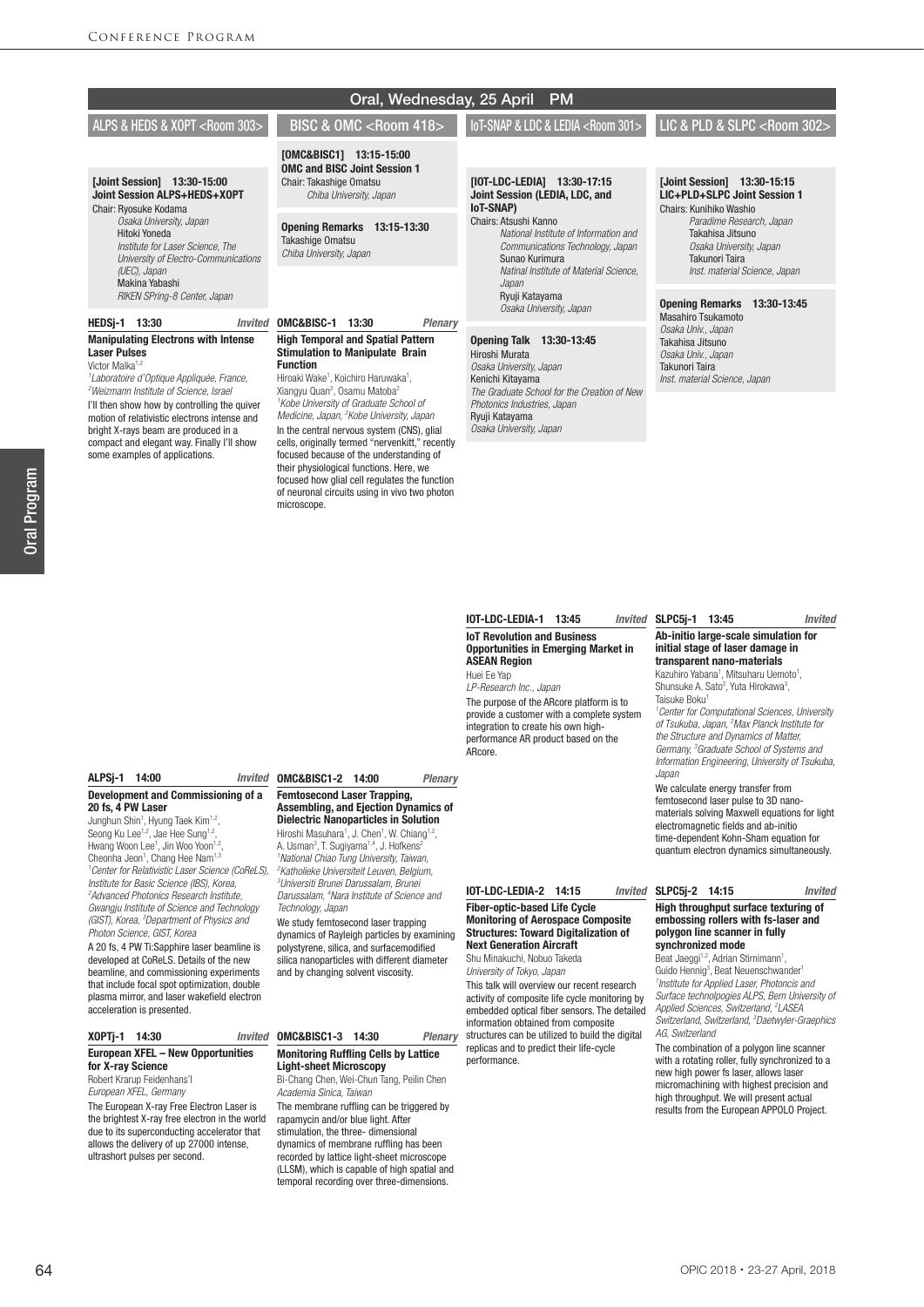|                                                                                                                                                                                                                                                                                                                                                                                                                                                                                                                                                                                                                                                                                                                                                                                                                                                                                                                                                                                                                                              | Oral, Wednesday, 25 April                                                                                                                                                                                                                                                                                                                                                                                                                     | <b>PM</b>                                                                                                                                                                                                                                                                                                                                                                                                                                                                                                                                                                                                                                                                                                                                                                                                                                                                                                                                                                                                                                                                                                                                                                                  |                                                                                                                                                                                                                                                                                                                                                                                                                                                                                                                                                                                                                                                                                                                                                                                                            |
|----------------------------------------------------------------------------------------------------------------------------------------------------------------------------------------------------------------------------------------------------------------------------------------------------------------------------------------------------------------------------------------------------------------------------------------------------------------------------------------------------------------------------------------------------------------------------------------------------------------------------------------------------------------------------------------------------------------------------------------------------------------------------------------------------------------------------------------------------------------------------------------------------------------------------------------------------------------------------------------------------------------------------------------------|-----------------------------------------------------------------------------------------------------------------------------------------------------------------------------------------------------------------------------------------------------------------------------------------------------------------------------------------------------------------------------------------------------------------------------------------------|--------------------------------------------------------------------------------------------------------------------------------------------------------------------------------------------------------------------------------------------------------------------------------------------------------------------------------------------------------------------------------------------------------------------------------------------------------------------------------------------------------------------------------------------------------------------------------------------------------------------------------------------------------------------------------------------------------------------------------------------------------------------------------------------------------------------------------------------------------------------------------------------------------------------------------------------------------------------------------------------------------------------------------------------------------------------------------------------------------------------------------------------------------------------------------------------|------------------------------------------------------------------------------------------------------------------------------------------------------------------------------------------------------------------------------------------------------------------------------------------------------------------------------------------------------------------------------------------------------------------------------------------------------------------------------------------------------------------------------------------------------------------------------------------------------------------------------------------------------------------------------------------------------------------------------------------------------------------------------------------------------------|
| ALPS <room 511+512=""></room>                                                                                                                                                                                                                                                                                                                                                                                                                                                                                                                                                                                                                                                                                                                                                                                                                                                                                                                                                                                                                | ICNN <room 414+415=""></room>                                                                                                                                                                                                                                                                                                                                                                                                                 | <b>LSC <room 213=""></room></b>                                                                                                                                                                                                                                                                                                                                                                                                                                                                                                                                                                                                                                                                                                                                                                                                                                                                                                                                                                                                                                                                                                                                                            | LSSE <room 316=""></room>                                                                                                                                                                                                                                                                                                                                                                                                                                                                                                                                                                                                                                                                                                                                                                                  |
|                                                                                                                                                                                                                                                                                                                                                                                                                                                                                                                                                                                                                                                                                                                                                                                                                                                                                                                                                                                                                                              |                                                                                                                                                                                                                                                                                                                                                                                                                                               |                                                                                                                                                                                                                                                                                                                                                                                                                                                                                                                                                                                                                                                                                                                                                                                                                                                                                                                                                                                                                                                                                                                                                                                            |                                                                                                                                                                                                                                                                                                                                                                                                                                                                                                                                                                                                                                                                                                                                                                                                            |
| [ALPS9-G1] 13:30-15:00<br><b>Diode Laser and Metamatrials</b><br>Chair: Takuo Tanaka<br>Metamaterials laboratory, RIKEN, Japan                                                                                                                                                                                                                                                                                                                                                                                                                                                                                                                                                                                                                                                                                                                                                                                                                                                                                                               | [WELCOME ADDRESS] 13:30-13:45<br>Yasuhiko Arakawa<br>The University of Tokyo, Japan                                                                                                                                                                                                                                                                                                                                                           | [Opening Address]<br>13:30-13:45<br>Nobuhiko Sarukura<br>Osaka University, Japan                                                                                                                                                                                                                                                                                                                                                                                                                                                                                                                                                                                                                                                                                                                                                                                                                                                                                                                                                                                                                                                                                                           | [LSSE3] 13:30-16:30<br><b>Social Infrastructure</b><br>Chair: Yoshinori Shimada<br>Institute for Laser Technology, Japan                                                                                                                                                                                                                                                                                                                                                                                                                                                                                                                                                                                                                                                                                   |
|                                                                                                                                                                                                                                                                                                                                                                                                                                                                                                                                                                                                                                                                                                                                                                                                                                                                                                                                                                                                                                              | [ICNN1] 13:45-15:00<br><b>Nano Devices</b><br>Chair: J.J. Finley<br>Technical University of Munich,<br>Germany                                                                                                                                                                                                                                                                                                                                | $[LSC1]$ 13:45-15:15<br><b>Free Electron Laser 1</b><br>Chair: Nobuhiko Sarukura<br>Osaka University, Japan                                                                                                                                                                                                                                                                                                                                                                                                                                                                                                                                                                                                                                                                                                                                                                                                                                                                                                                                                                                                                                                                                |                                                                                                                                                                                                                                                                                                                                                                                                                                                                                                                                                                                                                                                                                                                                                                                                            |
| ALPS9-G1-1 13:30                                                                                                                                                                                                                                                                                                                                                                                                                                                                                                                                                                                                                                                                                                                                                                                                                                                                                                                                                                                                                             |                                                                                                                                                                                                                                                                                                                                                                                                                                               |                                                                                                                                                                                                                                                                                                                                                                                                                                                                                                                                                                                                                                                                                                                                                                                                                                                                                                                                                                                                                                                                                                                                                                                            | LSSE3-1 13:30<br>Invited                                                                                                                                                                                                                                                                                                                                                                                                                                                                                                                                                                                                                                                                                                                                                                                   |
| <b>High-power continuous-wave</b><br>operation over100W of a single-chip<br><b>InGaN Laser Diode</b><br>Atsunori Mochida <sup>1</sup> , Masao Kawaguchi <sup>1</sup> ,<br>Shinichiro Nozaki <sup>1</sup> , Hiroyuki Hagino <sup>1</sup> ,<br>Koshi Nakamura <sup>1</sup> , Shinichi Takigawa <sup>1</sup> ,<br>Kouji Oomori <sup>2</sup> , Takayuki Yoshida <sup>2</sup> ,<br>TakumaKatayama <sup>1</sup> , Tsuyoshi Tanaka <sup>1</sup><br><sup>1</sup> Sensing Solution Development Center,<br>Engineering Division, Automotive & Industrial<br>Systems Company, Panasonic Corporation,<br>Japan, <sup>2</sup> Technology Development Department,<br>Corporate Technology Division, Panasonic<br>Smart Factory Solutions Co., Ltd., Japan<br>High-power operation over 100W is<br>presented in InGaN laser diodes (LDs). Linear<br>junction-temperature-dependence<br>approximation of wall-plug-efficiency<br>clarifies the relation between thermal<br>saturation and LDs parameters, which<br>enables device design for 100W operation. |                                                                                                                                                                                                                                                                                                                                                                                                                                               |                                                                                                                                                                                                                                                                                                                                                                                                                                                                                                                                                                                                                                                                                                                                                                                                                                                                                                                                                                                                                                                                                                                                                                                            | <b>Demonstration of High-speed Defect</b><br><b>Inspection Technique for Simulated</b><br><b>Tunnnel using Laser Hammering</b><br>Methode.<br>Masaharu Nishikino <sup>1</sup> , Noboru Hasegawa <sup>1</sup> ,<br>Toshiyuki Kitamura <sup>1</sup> , Hajime Okada <sup>1</sup> ,<br>Shuji Kondo <sup>1</sup> , Katsuhiro Mikami <sup>1</sup> ,<br>Shinri Kurahashi <sup>2</sup> , Yoshinori Shimada <sup>2</sup> ,<br>Tetsuya Kawachi <sup>1</sup><br><sup>1</sup> National Institutes for Quantum and<br>Radiological Science and Technology, Japan,<br><sup>2</sup> Institute for Laser Technology, Japan<br>The mock-up defect in a large concrete<br>specimen and the defect on a simulated<br>tunnel were measured using the prototype<br>high-speed laser inspection system on the<br>mobile vehicle. |
| ALPS9-G1-2 13:45                                                                                                                                                                                                                                                                                                                                                                                                                                                                                                                                                                                                                                                                                                                                                                                                                                                                                                                                                                                                                             | ICNN1-1 13:45                                                                                                                                                                                                                                                                                                                                                                                                                                 | Invited LSC1-1 13:45<br><b>Invited</b>                                                                                                                                                                                                                                                                                                                                                                                                                                                                                                                                                                                                                                                                                                                                                                                                                                                                                                                                                                                                                                                                                                                                                     |                                                                                                                                                                                                                                                                                                                                                                                                                                                                                                                                                                                                                                                                                                                                                                                                            |
| <b>High power Si light emission device</b><br>using dressed photons<br>Tadashi Kawazoe <sup>1</sup> , Motoichi Ohtsu <sup>2</sup><br><sup>1</sup> Institute of Advanced Laser Technology, Tokyo<br>Denki University, Japan, <sup>2</sup> The University of<br>Tokyo, Japan<br>We fabricated Silicon-electro-luminescence<br>devices e.g., a Si-LED and a Si laser. Their<br>optical output powers of them were more<br>than 1 W (Si-LED) and 10 W (Si-LD).<br>ALPS9-G1-3 14:00<br>Seeing is Believing!? A super<br>plasmonic probe and a Harry Potter's<br>invisible cloak<br>Tsung-Yu Huang <sup>1</sup> , Ruei-Han Jiang <sup>1,2,3</sup> ,<br>Chi Chen <sup>1</sup> , Ding-Zheng Lin <sup>3</sup> , Jian-Hui Lin <sup>1</sup> ,<br>Tung Lee <sup>1</sup> , He-Chun Chou <sup>3</sup> , Jen-You Chu <sup>2</sup> ,<br>Ta-Jen Yen <sup>1,2</sup>                                                                                                                                                                                            | <b>Application of Photonic Trumpets to</b><br><b>Hybrid Optomechanics and Quantum</b><br><b>Sensing</b><br>Jean-Michel Gerard<br>CEA/ INAC Grenoble, France<br>Free standing GaAs wires are both photonic<br>wires and mechanical resonators. I will<br>review appealing novel opportunities<br>generated by the giant optomechanical<br>coupling between exciton states and<br>vibrations for QDs embedded in a photonic<br>Invited trumpet. | <b>Current Status of the SPB/SFX</b><br>Instrument at the European Xfel<br>Tokushi Sato <sup>1,2</sup> , R. Letrun <sup>1</sup> , R. Bean <sup>1</sup> ,<br>K. Giewekemeyer <sup>1</sup> , M. Messerschmidt <sup>1,3</sup> ,<br>G. Mills <sup>1</sup> , H. Kirkwood <sup>1</sup> , Y. Kim <sup>1</sup> , A. Round <sup>1</sup> ,<br>M. Sikorski <sup>1</sup> , S. Stern <sup>1,2</sup> , P. Vagovic <sup>1,2</sup> ,<br>B. Weinhausen <sup>1</sup> , L. L. Morillo <sup>1</sup> ,<br>S. Takem. C. M.1, <sup>1</sup> , A. Legrand <sup>1</sup> , B. Manning <sup>1</sup> ,<br>N. Reimers <sup>1</sup> , P. Thute <sup>1</sup> , T.Dietze <sup>1</sup> , A. Stawniczy <sup>1</sup> ,<br>Z. Ansari <sup>1</sup> , H. N. Chapman <sup>2</sup> , A. P. Mancuso <sup>1</sup><br><sup>1</sup> European XFEL GmbH, Germany, <sup>2</sup> Center for<br>Free-Electron Laser Science (CFEL), DESY,<br>Germany, <sup>3</sup> BioXFEL Science and Technology<br>Center. USA<br>Intense, ultrashort, and high repetition rate<br>X-ray pulses in the European XFEL allows<br>one to conduct an optical/X-ray pump-probe<br>experiments. We will report the current<br>status of the SPB/SFX instrument. | LSSE3-2 14:00<br><b>Invited</b><br>Imaging diagnostics of plate-like<br>structures by remote measurement of<br>elastic waves with lasers<br>Takahiro Hayashi, Atsuya Maeda, Shogo Nakao<br>Kyoto University, Japan<br>This paper discusses imaging technique for<br>plate-like structures using flexural vibration                                                                                                                                                                                                                                                                                                                                                                                                                                                                                         |
| <sup>1</sup> Department of Materials Science and<br>Engineering, National Tsing Hua University,                                                                                                                                                                                                                                                                                                                                                                                                                                                                                                                                                                                                                                                                                                                                                                                                                                                                                                                                              | ICNN1-2 14:15                                                                                                                                                                                                                                                                                                                                                                                                                                 | LSC1-2 14:15<br><b>Invited</b>                                                                                                                                                                                                                                                                                                                                                                                                                                                                                                                                                                                                                                                                                                                                                                                                                                                                                                                                                                                                                                                                                                                                                             | generated and detected by lasers. As this<br>technique uses diffuse field, images of                                                                                                                                                                                                                                                                                                                                                                                                                                                                                                                                                                                                                                                                                                                       |
| Taiwan, <sup>2</sup> Department of Materials and<br>Chemical Research Laboratory, Industrial                                                                                                                                                                                                                                                                                                                                                                                                                                                                                                                                                                                                                                                                                                                                                                                                                                                                                                                                                 | <b>Transfer-printed Quantum-dot Single</b><br><b>Photon Sources for Efficient</b>                                                                                                                                                                                                                                                                                                                                                             | <b>Ultrafast Studies of Photoreaction</b><br><b>Dynamics in Artificial Photosynthesis</b>                                                                                                                                                                                                                                                                                                                                                                                                                                                                                                                                                                                                                                                                                                                                                                                                                                                                                                                                                                                                                                                                                                  | defects and adhesive bonds were obtained<br>even in complex structures.                                                                                                                                                                                                                                                                                                                                                                                                                                                                                                                                                                                                                                                                                                                                    |

Systems by Laser Pump X-Ray Probe

Shunsuke Nozawa<sup>1,2</sup>, K. Ichiyanagi<sup>1</sup>,<br>R. Fukaya<sup>1</sup>, T. Sato<sup>3,4</sup>, S. Adachi<sup>1,2</sup> *1 Institute of Materials Structure Science, High Energy Accelerator Research Organization, Japan, 2 Department of Materials Structure Science, School of High Energy Accelerator Science, The Graduate University for Advanced Studies, Japan, 3 European XFEL GmbH, Germany, 4 Center for Free-Electron Laser Science, Deutsches Elektronen-Synchrotron,* 

To obtain the entire pictures of the photoreaction related to the artificial photosynthesis systems, laser pump x-ray probe XAFS experiments were performed using the XFEL beam and the synchrotron

**Experiments** 

*Germany*

x-ray beam.

### ALPS9-G1-4 14:30

*Academia Sinica Taiwan*

#### Controlling the phase transition of vanadium oxide using plasmonic metamaterials

*technology and research institute, Taiwan, 3 Research Center for Applied Sciences,* 

James Frame<sup>1</sup>, Nicolas Green<sup>1</sup>,<br>Wakana Kubo<sup>2,3</sup>, Xu Fang<sup>1</sup><br>*<sup>1</sup>Department of Electronics and Computer Science, University of Southampton, UK, 2 Department of Electrical and Electronic Engineering, Tokyo University of Agriculture and Technology, Japan, 3 Metamaterials Laboratory, RIKEN, Japan* Thermo-plasmonic engineering at the nanoscale can control macroscopic material properties. We demonstrate utilising plasmonic metamaterials to tune the effective phase transition temperature and electrical conductivity of vanadium oxide thin films.

## Photon Sources for Efficient Waveguide Coupling

Ryota Katsumi<sup>1</sup>, Yasutomo Ota<sup>2</sup>,

Masahiro Kakuda<sup>2</sup>, Satoshi Iwamoto<sup>1,2</sup>, Yasuhiko Arakawa<sup>1,2</sup> *1 IIS, Japan, 2 NanoQuine, Japan* We designed single photon source structure supporting near-unity waveguide coupling, which is robust against position

misalignments accompanied by transferprinting-based integration approach. Experimentally, we observed single photon generation from a transfer-printed quantum-dot single photon sources.

#### ICNN1-3 14:30

#### Engineering the Photoresponse of InAs **Nanowires**

Jack Alexander-Webber *Department of Engineering, University of Cambridge, UK*

We exploit the sensitivity of InAs nanowires to surface states, through controlled growth conditions and surface passivation treatments, to develop optoelectronic devices with a highly tunable photoresponse.

## LSSE3-3 14:30 *Invited* Laser Peening Study with Large Scale

High Power Laser Keisuke Shigemori<sup>1</sup>, Yoichiro Hironaka<sup>1</sup>, Eisuke Miura<sup>2</sup>, Ryunosuke Kuroda<sup>2</sup> Eisuke Miura<sup>2</sup>, Ryunosuke Kuroda<sup>2</sup>,<br>Kohei Miyanishi<sup>1,</sup> Takeshi Matsuoka<sup>3</sup>,<br>Norimasa Ozaki<sup>3</sup>, Ryosuke Kodama<sup>3</sup>,<br>Takeshi Kurita<sup>4</sup>, Norio Kurita<sup>4</sup>

*1 ILE, Osaka University, Japan, 2* <sup>1</sup>ILE, Osaka University, Japan, <sup>2</sup>AIST, Japan,<br><sup>3</sup>Osaka University, Japan, <sup>4</sup>Hamamatsu *Photonics, K. K., Japan*

We present recent results on laser peening study on large scale laser facility GEKKO-XII laser system at ILE, Osaka University.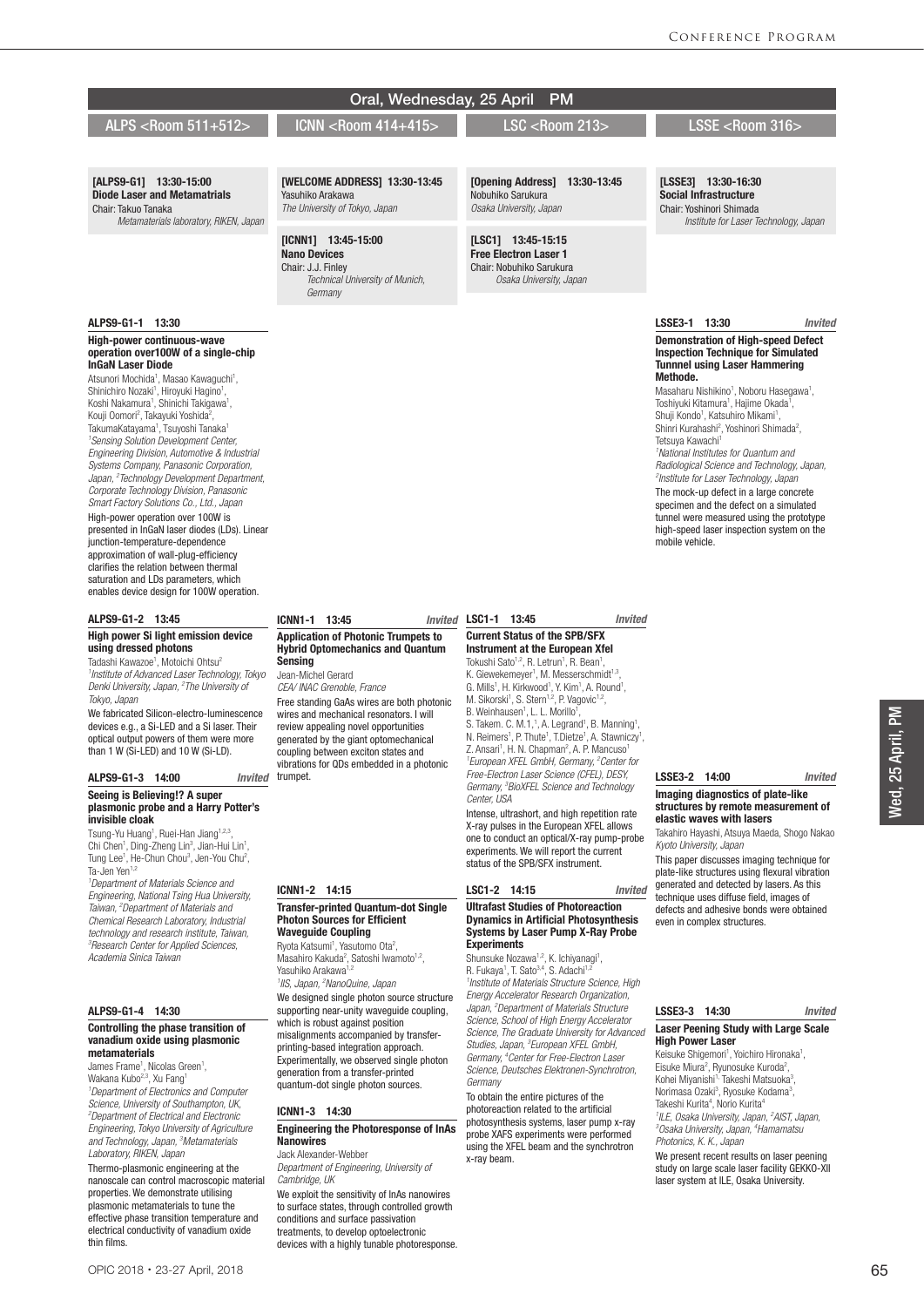|                                                                                                                                                                                                                                                                                        | Oral, Wednesday, 25 April                                                                                                                                                                                                                                                                                                                                                                  |                                                                                                                                                                                                                                      | <b>PM</b>                                                                                                       |                                                                                                                                                                                                                                                       |                                                                                                                                                                                                                                                                                                                                  |
|----------------------------------------------------------------------------------------------------------------------------------------------------------------------------------------------------------------------------------------------------------------------------------------|--------------------------------------------------------------------------------------------------------------------------------------------------------------------------------------------------------------------------------------------------------------------------------------------------------------------------------------------------------------------------------------------|--------------------------------------------------------------------------------------------------------------------------------------------------------------------------------------------------------------------------------------|-----------------------------------------------------------------------------------------------------------------|-------------------------------------------------------------------------------------------------------------------------------------------------------------------------------------------------------------------------------------------------------|----------------------------------------------------------------------------------------------------------------------------------------------------------------------------------------------------------------------------------------------------------------------------------------------------------------------------------|
|                                                                                                                                                                                                                                                                                        | <b>BISC &amp; OMC <room 418=""></room></b>                                                                                                                                                                                                                                                                                                                                                 |                                                                                                                                                                                                                                      | IoT-SNAP & LDC & LEDIA <room 301=""></room>                                                                     |                                                                                                                                                                                                                                                       | LIC & PLD & SLPC <room 302=""></room>                                                                                                                                                                                                                                                                                            |
|                                                                                                                                                                                                                                                                                        | ----- Break 15:00-15:30 -----                                                                                                                                                                                                                                                                                                                                                              |                                                                                                                                                                                                                                      | ----- Break 14:45-15:15 -----                                                                                   | PLDj-1 14:45<br><b>Mechanisims of laser damage in</b><br>systems<br>James B Oliver, Semyon Papernov,<br>Brittany Hoffman, Terrance J Kessler,<br>University of Rochester, USA<br>We investigate the mechanisms of<br>combined with analysis of damage | Invited<br>optical components for PW-class laser<br>Stavros G Demos, Alexei A Kozlov, Kyle Kafka,<br>Sheryl M Gracewski, John C Lambropoulos<br>laser-induced damage and ensuing material<br>modifications on multilayer dielectric mirrors<br>and gratings. Thermomechanical modeling<br>morphologies provides insight into the |
|                                                                                                                                                                                                                                                                                        |                                                                                                                                                                                                                                                                                                                                                                                            | <b>IOT-LDC-LEDIA-3 15:15</b>                                                                                                                                                                                                         | <b>Invited</b>                                                                                                  |                                                                                                                                                                                                                                                       | energy deposition and relaxation pathways.<br>----- Break 15:15-15:45 -----                                                                                                                                                                                                                                                      |
| [OMC&BISC2] 15:30-16:45<br><b>OMC and BISC Joint Session 2</b><br>Chair: Osamu Matoba<br>Kobe University, Japan                                                                                                                                                                        |                                                                                                                                                                                                                                                                                                                                                                                            | <b>Wireless Communication</b><br>Takao Sawa <sup>1</sup> , Koji Tojo <sup>2</sup> , Naoki Nishimura <sup>2</sup> ,<br>Shin Ito <sup>3</sup><br><sup>3</sup> SAS Co., Ltd., Japan                                                     | <b>Laser Diode Based Underwater Optical</b><br><sup>1</sup> JAMSTEC, Japan, <sup>2</sup> Shimadzu Corp., Japan, | [Joint Session] 15:45-17:20<br>LIC+PLD+SLPC Joint Session 2<br>Chair: Takahisa Jitsuno<br>Osaka University, Japan                                                                                                                                     |                                                                                                                                                                                                                                                                                                                                  |
| <b>OMC&amp;BISC2-1 15:30</b><br><b>Computational Imaging and</b><br><b>Microscopy</b><br>Edmund Y.M. Lam<br>University of Hong Kong, Hong Kong<br>algorithms and applications.                                                                                                         | <b>Invited</b><br><b>Reconstruction in Digital Holographic</b><br>Digital holographic microscopy captures the<br>3D information of biological specimens as<br>holograms, which can then be reconstructed<br>into sectional images computationally. In this<br>talk, we will discuss recent advances in such                                                                                | We developed an underwater optical<br>wireless communication modem using high<br>power laser diode. 20 Mbps communication<br>speed at 120 m distance, and 32 kbps at<br>190 m distance were established through<br>underwater tests. |                                                                                                                 |                                                                                                                                                                                                                                                       |                                                                                                                                                                                                                                                                                                                                  |
| <b>OMC&amp;BISC2-2 15:45</b><br><b>Observation of Immunostained</b><br><b>Superresolution Microscope with</b><br><b>Two-Color Annular Wave Plate</b><br>Yoshinori Iketaki <sup>1</sup> , B. Nandor <sup>2</sup> , D. Okada <sup>3</sup> ,<br>H. Kumagai <sup>4</sup><br>Physics, Japan | <b>Microtubules Using Three-Dimensional</b><br><sup>1</sup> Olympus Corp, Japan, <sup>2</sup> Budapest University of<br>Technology and Economics, Hungary, <sup>3</sup> Kitasato<br>University, School of Medicine, Japan, <sup>4</sup> Kitasato<br>University, School of Allied Health Sciences                                                                                           | <b>IOT-LDC-LEDIA-4 15:45</b><br><b>Recent Progress of Retinal Imaging</b><br><b>Laser Technology</b><br>Mitsuru Sugawara<br>QD Laser, Japan<br><b>XXXXX</b>                                                                          |                                                                                                                 | Invited PLDj-2 15:45<br>Frank R Wagner, Alexandre Beaudier,<br>Jean-Yves Natoli<br>Institut Fresnel, France<br>silica during UV S-on-1 tests show<br>modifications in the color center                                                                | <b>Invited</b><br>UV-induced aging leading to laser<br>damage in the bulk of fused silica<br>Aix Marseille Univ, CNRS, Centrale Marseille,<br>Results on material modifications observed<br>by photoluminescence in the bulk of fused<br>concentrations before the occurrence of                                                 |
| Three-dimensional super-resolution<br>immunostained microtubules having<br><b>OMC&amp;BISC2-3 16:00</b><br><b>Optical Trapping of Quantum-Dot</b><br><b>Conjugated AMPA-type Receptors</b>                                                                                             | microscopy based on fluorescence depletion<br>(3D-SRM) was applied to the observation of<br>complicated structures stacking each other.<br><b>Depened on Initial Assembling States</b>                                                                                                                                                                                                     |                                                                                                                                                                                                                                      |                                                                                                                 |                                                                                                                                                                                                                                                       | damage and help predicting fatigue damage.                                                                                                                                                                                                                                                                                       |
| Tatsunori Kishimoto <sup>1,2</sup> , Y. Maezawa <sup>1</sup> ,<br><sup>1</sup> National Institute of Advanced Industrial<br>Science and Technology (AIST), Japan,<br>Technology (NICT), Japan, <sup>4</sup> Advanced<br>at excitatory synapses.                                        | S. N. Kudoh <sup>2</sup> , T. Taguchi <sup>3</sup> , C. Hosokawa <sup>1,2,4</sup><br><sup>2</sup> Kwansei Gakuin University, Japan, <sup>3</sup> National<br>Institute of Information and Communications<br>Photonics and Biosensing Open Innovation<br>Laboratory, AIST-Osaka University, Japan<br>AMPA-type glutamate receptor (AMPAR) is<br>one of the major neurotransmitter receptors |                                                                                                                                                                                                                                      |                                                                                                                 |                                                                                                                                                                                                                                                       |                                                                                                                                                                                                                                                                                                                                  |

Oral Program

Oral Program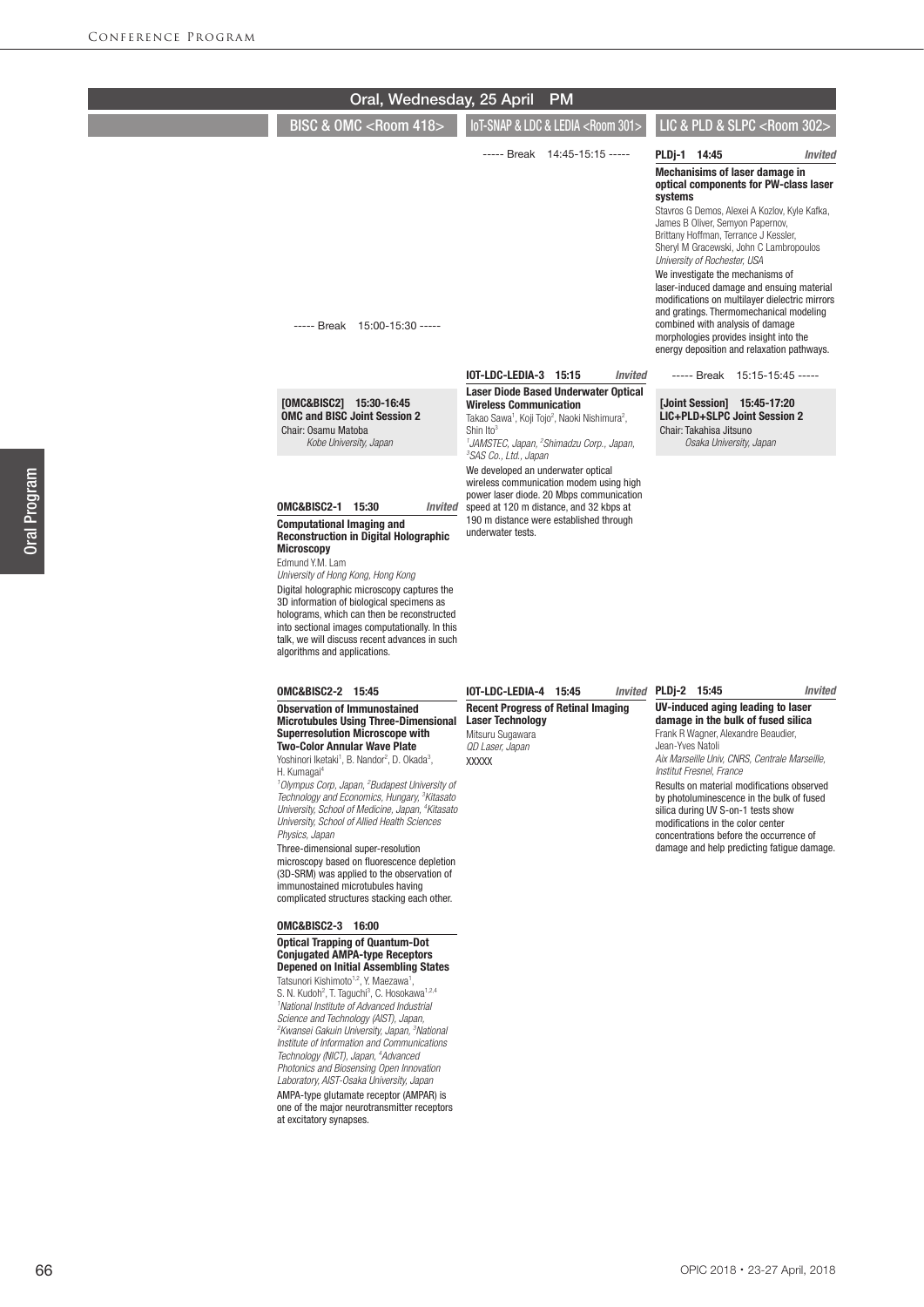|                                                                                                                                                                                                                                                                                                                                                                                                                                                                                                                                                                                             | Oral, Wednesday, 25 April                                                                                                                                                                                                                                                                                                                                                                                                                                | <b>PM</b>                                                                                                                                                                                                                                                                                                                                                                                                                                                              |                                                                                                                                                                                                                                                                                                                                                                                                                                                               |
|---------------------------------------------------------------------------------------------------------------------------------------------------------------------------------------------------------------------------------------------------------------------------------------------------------------------------------------------------------------------------------------------------------------------------------------------------------------------------------------------------------------------------------------------------------------------------------------------|----------------------------------------------------------------------------------------------------------------------------------------------------------------------------------------------------------------------------------------------------------------------------------------------------------------------------------------------------------------------------------------------------------------------------------------------------------|------------------------------------------------------------------------------------------------------------------------------------------------------------------------------------------------------------------------------------------------------------------------------------------------------------------------------------------------------------------------------------------------------------------------------------------------------------------------|---------------------------------------------------------------------------------------------------------------------------------------------------------------------------------------------------------------------------------------------------------------------------------------------------------------------------------------------------------------------------------------------------------------------------------------------------------------|
| ALPS <room 511+512=""></room>                                                                                                                                                                                                                                                                                                                                                                                                                                                                                                                                                               | ICNN <room 414+415=""></room>                                                                                                                                                                                                                                                                                                                                                                                                                            | <b>LSC <room 213=""></room></b>                                                                                                                                                                                                                                                                                                                                                                                                                                        | LSSE <room 316=""></room>                                                                                                                                                                                                                                                                                                                                                                                                                                     |
| ALPS9-G1-5 14:45<br><b>Photothermal Electric Effect Triggered</b>                                                                                                                                                                                                                                                                                                                                                                                                                                                                                                                           | ICNN1-4 14:45<br>GeSn/Ge Dual-Nanowire Grown by                                                                                                                                                                                                                                                                                                                                                                                                          | LSC1-3 14:45<br><b>Invited</b><br><b>Resonant Magneto-Optical Kerr Effect</b>                                                                                                                                                                                                                                                                                                                                                                                          |                                                                                                                                                                                                                                                                                                                                                                                                                                                               |
| by Local Heat under Localized Surface<br><b>Plasmons</b><br>Masaki Kondo, Wakana Kubo<br>Tokyo University of Agriculture and Technology<br>(TUAT), Japan<br>Photothermal electric effect via plasmonic<br>local heating was observed on the<br>PEDOT:PSS thin film embedding silver<br>nanorod arrays.<br>----- Break 15:00-15:30 -----                                                                                                                                                                                                                                                     | <b>Molecular Beam Epitaxy for Light</b><br>Source on Si<br>Yuxin Song<br>Shanghai Institute of Microsys, China<br>GeSn/Ge dual nanowire is demonstrated by<br>MBE. The strain field analyzed by Raman<br>and FEM shows that the compressive strain<br>in GeSn is effectively relaxed, beneficial for<br>direct bandgap conversion, potential for<br>Si-based light source.<br>----- Break 15:00-15:30 -----                                              | with Soft X-Ray Synchrotron Radiation<br>and Free Electron Laser<br>Yuya Kubota<br>Japan Synchrotron Radiation Research<br>Institute (JASRI), Japan<br>Resonant magneto-optical Kerr effects with<br>EUV and soft x-rays could become powerful<br>methods to study magnetism. I will report<br>our recent studies using polarization-<br>modulated soft x-rays at SPring-8, and<br>ultrafast EUV-FEL at FERMI and SACLA.                                               | ----- Break 15:00-15:30 -----                                                                                                                                                                                                                                                                                                                                                                                                                                 |
|                                                                                                                                                                                                                                                                                                                                                                                                                                                                                                                                                                                             |                                                                                                                                                                                                                                                                                                                                                                                                                                                          | ----- Break 15:15-15:30 -----                                                                                                                                                                                                                                                                                                                                                                                                                                          |                                                                                                                                                                                                                                                                                                                                                                                                                                                               |
| [ALPS11-G2] 15:30-17:00<br><b>Nano Structure and Applications</b><br>Chair: Takasumi Tanabe<br>Department of Electronics and<br>Electrical Engineering, Faculty of<br>Science and Technology, Keio<br>University, Japan                                                                                                                                                                                                                                                                                                                                                                     | [ICNN2] 15:30-17:00<br><b>Quantum Dots and Nanowires</b><br>Chair: J. P. Reithmaier<br>University of Kassel, Germany                                                                                                                                                                                                                                                                                                                                     | [LSC2] 15:30-16:30<br><b>Free Electron Laser 2</b><br>Chair: Shinya Koshihara<br>School of Science. Tokvo Institute of<br>Technology, Japan                                                                                                                                                                                                                                                                                                                            |                                                                                                                                                                                                                                                                                                                                                                                                                                                               |
| ALPS11-G2-1 15:30                                                                                                                                                                                                                                                                                                                                                                                                                                                                                                                                                                           | ICNN2-1 15:30<br>Invited                                                                                                                                                                                                                                                                                                                                                                                                                                 | LSC2-1 15:30                                                                                                                                                                                                                                                                                                                                                                                                                                                           | Invited LSSE3-4 15:30<br><b>Invited</b>                                                                                                                                                                                                                                                                                                                                                                                                                       |
| UV-laser irradiation of ZnO seed layer<br>for the growth of well-aligned ZnO<br>nanorods<br>Qiyan Zhang, Mitsuhiro Honda,<br>Shinji Takayanagi, Yo Ichikawa<br>Graduate school of Engineering, Nagoya<br>Institute of Technology, Japan<br>We found that UV laser irradiation onto the<br>ZnO seed layer induces crystal orientation of<br>the surface, leads to the growth of densely<br>aligned ZnO nanorods on such laser<br>irradiated layer.                                                                                                                                           | <b>Semiconductor Quantum Dots and 2D</b><br><b>Materials for Nanophotonics</b><br>C. Schneider <sup>1</sup> , C. P. Dietrich <sup>1</sup> , S. Klembt <sup>1</sup> ,<br>L. Dusanowski <sup>1</sup> , M. Dusanowski <sup>1</sup> , S. Höfling <sup>1,2</sup><br><sup>1</sup> University of Würzburg, Würzburg, Germany,<br><sup>2</sup> University of St Andrews, St Andrews, UK<br>see abstract book                                                     | <b>Tracing the Laser Induced Ultrafast</b><br><b>Destruction of Giant Xe Clusters by</b><br><b>Time Resolved X-Ray Diffraction</b><br><b>Measurements</b><br>Kiyonobu Nagaya<br>Department of Physics, Graduate School of<br>Science, Kyoto University, Japan<br>We have carried out time-resolved x-ray<br>diffraction measurements of clusters at<br>SACLA. We confirmed ultrafast laser induced<br>destruction of xenon nano-crystals in<br>femtosecond time scale. | High speed and high resolution laser<br>measurement for infrastructure<br>Takeharu Murakami. Norihito Saito.<br>Yuichi Komachi, Takashi Michikawa,<br>Michio Sakashita, Shigeru Kogure,<br>Kiwamu Kase, Satoshi Wada,<br>Katsumi Midorikawa<br>RIKEN, Japan<br>We developed a high resolution LIDAR to<br>detect cracks with 200 um width on a<br>concrete placed 5 m away. We also try to<br>develop the high resolution measurement on<br>running vehicles. |
| ALPS11-G2-2 15:45<br><b>Magneto - optical Kerr effect</b><br>enhancement by localized plasmon<br>resonance in Au / Co / Au<br>nanostructure<br>Yusuke Kikuchi <sup>1,2</sup> , Takuo Tanaka <sup>1,2</sup><br><sup>1</sup> Metamaterials laboratory, RIKEN, Japan,<br><sup>2</sup> School of Materials and Chemical Technology,<br>Tokyo Institute of Technology, Japan<br>We measured the magneto - optical Kerr<br>effect in Au / Co / Au nanometer sized<br>plasmonic structure. Our results indicate<br>that localized plasmon resonance enhances<br>the Kerr rotation on Au / Co / Au. |                                                                                                                                                                                                                                                                                                                                                                                                                                                          |                                                                                                                                                                                                                                                                                                                                                                                                                                                                        |                                                                                                                                                                                                                                                                                                                                                                                                                                                               |
| ALPS11-G2-3 16:00                                                                                                                                                                                                                                                                                                                                                                                                                                                                                                                                                                           | ICNN2-2 16:00                                                                                                                                                                                                                                                                                                                                                                                                                                            | LSC2-2 16:00                                                                                                                                                                                                                                                                                                                                                                                                                                                           | Invited LSSE3-5 16:00<br>Invited                                                                                                                                                                                                                                                                                                                                                                                                                              |
| Metal fine periodic structures on<br>polyimide film fabricated by<br>femtosecond laser writing<br>Seiya Toriyama <sup>1</sup> , Vygantas Mizeikis <sup>2</sup> ,<br>Atsushi Ono <sup>2</sup><br><sup>1</sup> Graduate school of Science and Technology,<br>Shizuoka University, Japan, <sup>2</sup> Research institute<br>of electronics, Shizuoka University, Japan<br>We proport a now fabrication toppique                                                                                                                                                                               | <b>Evaluation of Inter-Sublevel Transition</b><br>of InAs/GaAs Quantum Dot Structures<br>on On-Axis Si (100) Substrate by<br><b>Photocurrent Measurement</b><br>Hirofumi Yoshikawa <sup>1,2,3</sup> , Jinkwan Kwoen <sup>1</sup> ,<br>Takahiro Doe <sup>1,3</sup> , Makoto Izumi <sup>3</sup> ,<br>Satoshi Iwamoto <sup>1,2</sup> , Yasuhiko Arakawa <sup>1,2</sup><br>Institute for Nano Quantum Information<br>Flectronics, Hniversity of Tokyo, Janan | <b>Ultrafast Lattice Dynamics of</b><br><b>Transition-metal Dichalcogenides</b><br>Kvoko Ishizaka <sup>1,2</sup><br><sup>1</sup> Quantum-Phase Electronics Center (QPEC) &<br>Department of Applied Physics, University of<br>Tokyo, Japan, <sup>2</sup> RIKEN Center for Emergent<br>Matter Science (CEMS), Japan<br>The ultrafast lattice dynamics of transition-                                                                                                    | Non-destructive inspection with<br>compact neutron source<br>Yoshie Otake<br>RIKEN, Japan<br>Nondestructive inspection methods to detect<br>void and water in concrete using<br>backscattered neutron and to estimate salt<br>concentration in concrete with prompt-                                                                                                                                                                                          |

We present a new fabrication metal nano-structure on directly polyimide film by employing two-photon induced reduction with femtosecond laser.

*Electronics, University of Tokyo, Japan, 2 Institute of Industrial Science, University of Tokyo, Japan, 3 Corporate Research and Development BU, SHARP Corporation, Japan* We report the evaluation of inter-sublevel transition of InAs/GaAs quantum dot structures directly grown on on-axis Si (100) substrate by photocurrent measurement.

es have been investigated by utilizing the ultrafast electron diffraction (UED) and XFEL (SACLA). The development of UED with recent results will be mainly presented.

gamma neutron analysis has been developed based on accelerator-driven compact neutron system, RANS.

### LSSE5-1 16:30 *Invited*

Thermochemical Hydrogen Production Using a Concentrating Solar System Tatsuya Kodama

*Niigata University, Japan*

The concentrated solar high-temperature heat has the potential to produce hydrogen via multi-step water splitting cycles. The lecture introduces our novel beam-down solar concentrating system for our new particle fluidized water splitting reactor.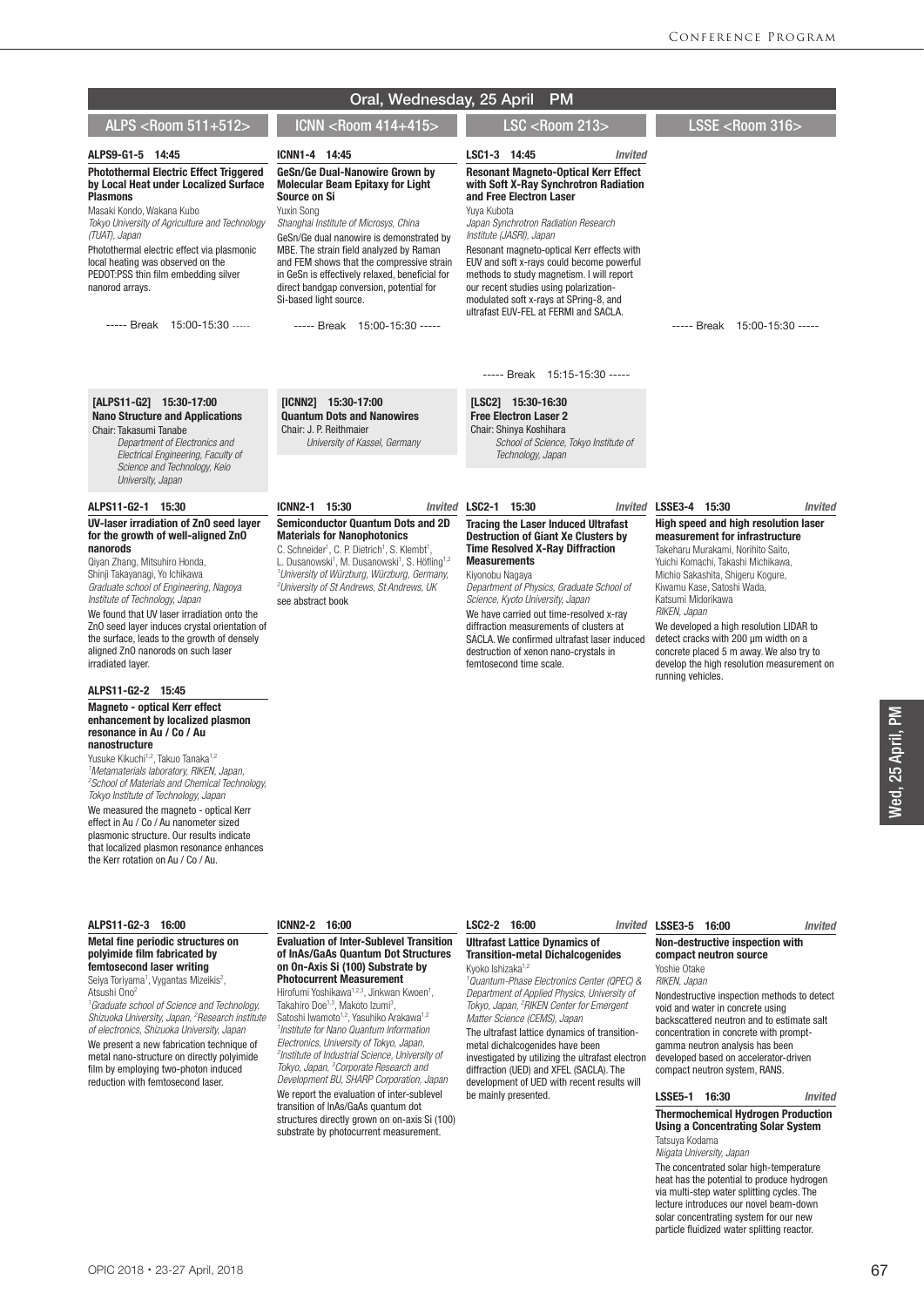## Oral, Wednesday, 25 April PM

## BISC & OMC <Room 418> || IoT-SNAP & LDC & LEDIA <Room 301> || LIC & PLD & SLPC <Room 302>

#### OMC&BISC2-4 16:15

Enhanced Collection Efficiency of Vesicles in A Suspension by Optical Pressure Using Gold Nanoparticles Takashi Kaneta, M. Kuboi, N. Takeyasu

*Okayama University, Japan*

We describe a collection of micro-vesicles on a glass substrate using the optical pressure of a laser beam. The laser beam was focused on the glass substrate which sandwiches a suspension containing micrometer-sized vesicles prepared by a phospholipid.

#### OMC&BISC2-5 16:30

#### Rotational Dynamics of Bacteria in An Optical Tweezer

Sharath Ananthamurthy *University of Hyderabad, India* The swimming of bacterium in fluid occurs in low-Reynold's regime. The trapping of a bacterium using laser light gives us information about the hydrodynamic coefficients which are very important in understanding the efficiency of swimming of bacterium.

#### IOT-LDC-LEDIA-5 16:15 *Invited* III-nitride Semiconductor Light Emitting Transistors

Kazuhide Kumakura, Junichi Nishinaka, Hideki Yamamoto

*NTT Basic Research Laboratories, NTT Corporation, Japan*

Light-emitting transistors, which are based on heterojunction bipolar transistors, can output both electric and optical signals with high-frequency modulation. We discuss their potential for optical communication and optoelectronic device applications.

#### LICj-1 16:15 *Invited* Ultrafast laser direct writing of periodic nanostructure in bulk semiconductor crystals Yasuhiko Shimotsuma

*Department of Material Chemistry, Graduate School of Engineering, Kyoto University, Japan* Self-assembled periodic nanostructures in bulk semiconductor crystals are photoinduced by ultrafast laser pulses. The formation mechanism of these nanostructures in bulk semiconductor crystal could be influenced by the transition type and the bandgap energy. Particularly, the electronic stress induced by the deformation potential of electronic states is considered to be one of important key for nanostructure formation.

#### High Photosensitivity HFET-type Nitride One-shot 3D giant-pulse micro-laser **IOT-LDC-LEDIA-6 16:45** Based Photosensors

Motoaki Iwaya<sup>1</sup>, Tetsuya Takeuchi<sup>1</sup>, Satoshi Kamiyama<sup>1</sup>, Isamu Akasaki<sup>1,2</sup> *1 Meijo University, Japan, 2 Nagoya University, Japan*

In this presentation, we introduce a GaN-based heterostructure field effect transistor type photosensor featuring high photosensitivity and rejection ratio. These photosensors have many applications such as flame sensor, visible light communication etc.

# LICj-2 16:45 *Invited* processing by LCOS direct control

Yasuki Sakurai<sup>1,2</sup>, Yuji Hotta<sup>1</sup>, Ryohei Otowa<sup>1</sup>, Masashi Nishitateno<sup>1</sup>, Lihe Zheng<sup>2</sup>, Hiroshi Yamamoto<sup>2</sup>, Takunori Taira<sup>2</sup> *1 Santec corporation, Japan, 2 Institute of molecular science, Japan*

We propose the one-shot 3D material processing with spatially modulated giant-pulse micro-laser output by LCOS direct control. The fine structured organic semiconductor film has been fabricated by MW-class 532nm beam exposer.

Closing of Joint Session 17:15-17:20

**Oral Program** Oral Program

Conference Reception Wednesday, 25 April 18:00-20:00 InterContinental Yokohama Grand, 3Ffloor Ballroom, Sponsored by Japan Laser Corporation, SPIE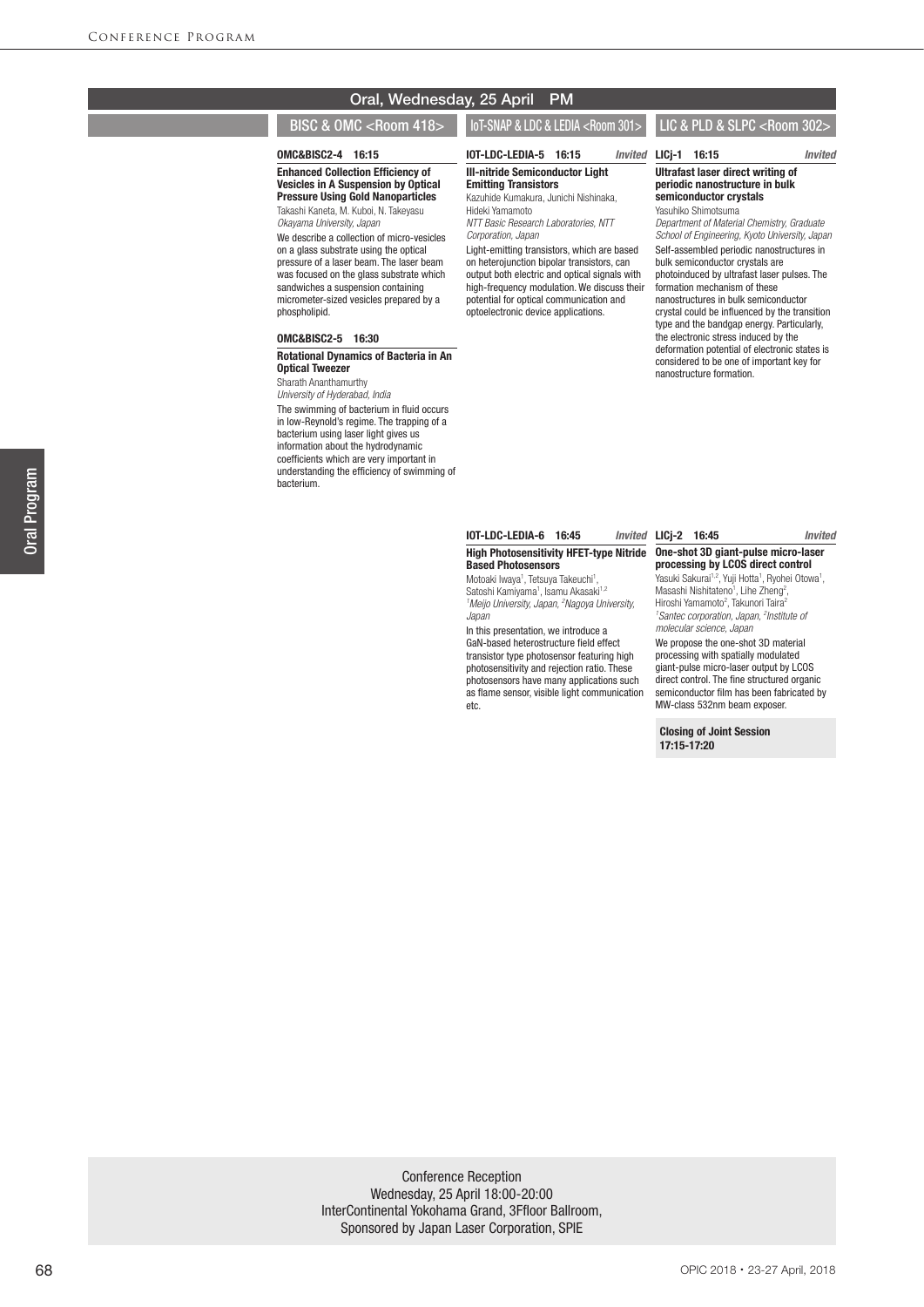## Oral, Wednesday, 25 April PM

## ALPS <Room 511+512> ICNN <Room 414+415> LSC <Room 213>

#### ALPS11-G2-4 16:15 THz Antireflective Structures Fabricated by Femtosecond Laser Processing

Xi Yu, Mahiro Takeuchi, Shingo Ono, Jongsuck Bae

*Nagoya Institute of Technology, Japan* Antireflective Structures on Si substrates are fabricated by femtosecond laser processing. The structure is constituted by periodic grooves at micro order. Their antireflective characteristics are evaluated by THz-TDS (terahertz time-domain spectroscopy).

#### ALPS11-G2-5 16:30

#### Significant suppression of cross talk and enhancement of angular response in color image sensors using a wave-guided color filter array

Kuo-Feng Lin, Chin-Chuan Hsieh

*VisEra Technologies Company, Taiwan* The sensitivity and signal-to-noise ratio are significantly improved in use of a waveguided color filter array design as compared with the entombed color filter array with a micro lens array.

Photodetectors Based on Quantum Disc in Nanowire Arrays with Photoresponse to Normal Incidence **Radiation** Mohammad Karimi<sup>1,2</sup> *1 Solid State Physics and NanoLund, Lund* 

*University, Sweden, 2 Halmstad University, Sweden* Abstract attached

ICNN2-3 16:15 Far Infrared Intersubband

#### ICNN2-4 16:30

#### One-Dimensional Electronic States in Closely Stacked InAs/GaAs Quantum Dots with Different Growth **Temperatures**

Toshiyuki Kaizu, Kazuki Hirao, Takashi Kita *Kobe University, Japan*

We achieved the emission wavelength tuning of the closely stacked InAs/GaAs quantum dots by varying the growth temperature and demonstrated their one-dimensional miniband formation from the polarization anisotropy and PL decay lifetime obeying T0.5 dependence.

#### ICNN2-5 16:45

#### Strain Analysis of InPBi Quantum Dots Liyao Zhang

*University of Shanghai for Science and Technology, China* InPBi thin film crystal was first realized in 2013. The photoluminescence of InPBi is strong and broad at room temperature. The strain effects on the optical properties of

InPBi QDs are discussed through FEM simulation.

## [LSC3] 16:30-17:30 Charge Lattice Spin 1

Chair: Shunsuke Nozawa  *Institute of Materials Structure Science, High Energy Accelerator Research Organization, Japan*

#### LSC3-1 16:30 *Invited*

#### Time-Resolved X-Ray Diffraction Study of Perovskite Cobalt Oxides for Detecting Transient Spin-Orbital-Lattice Interaction

Ryo Fukaya<sup>1</sup>, Y. Yamasaki<sup>2</sup>, H. Nakao<sup>1</sup>,<br>S. Nozawa<sup>1</sup>, J. Adachi<sup>1</sup>, K. Ichiyanagi<sup>1</sup>, K. Fukumoto<sup>1</sup>, S. Adachi<sup>1</sup> *1 Institute of Materials Structure Science, High Energy Accelerator Research Organization, Japan, 2 National Institute for Materials Science, Japan*

Time-resolved X-ray diffraction is a useful method for direct observation of photoinduced phase transition process. We

repot photoinduced dynamics of transient spin-orbital-lattice interaction in perovskite cobalt oxides by time-resolved hard-X-ray and resonant soft-X-ray diffraction.

#### LSC3-2 17:00 *Invited*

#### Photo-control of Charge-Structure-Spin Coupled Order in Strongly Correlated Quantum Matters: Role of Ultrafast Structural Dynamics

Shinya Koshihara<sup>1</sup>, Y. Okimoto<sup>1</sup>, T.Ishikawa<sup>1</sup>, M.Hada<sup>2</sup>, Y.Hayashi<sup>2</sup>, K.Onda<sup>3</sup> <sup>1</sup> School of Science, Tokyo Institute of<br>Technology, Japan, <sup>2</sup> Graduate School of *Natural Science and Technology, Okayama University, Japan, 3 Faculty of Science, Kyushu* 

*University, Japan* We demonstrate that hidden state plays a key role in the ultrafast photo-responses of organic and inorganic systems with strong electron-lattice cooperative interactions.

Ned, 25 April, PM Wed, 25 April, PM

Conference Reception Wednesday, 25 April 18:00-20:00 InterContinental Yokohama Grand, 3Ffloor Ballroom, Sponsored by Japan Laser Corporation, SPIE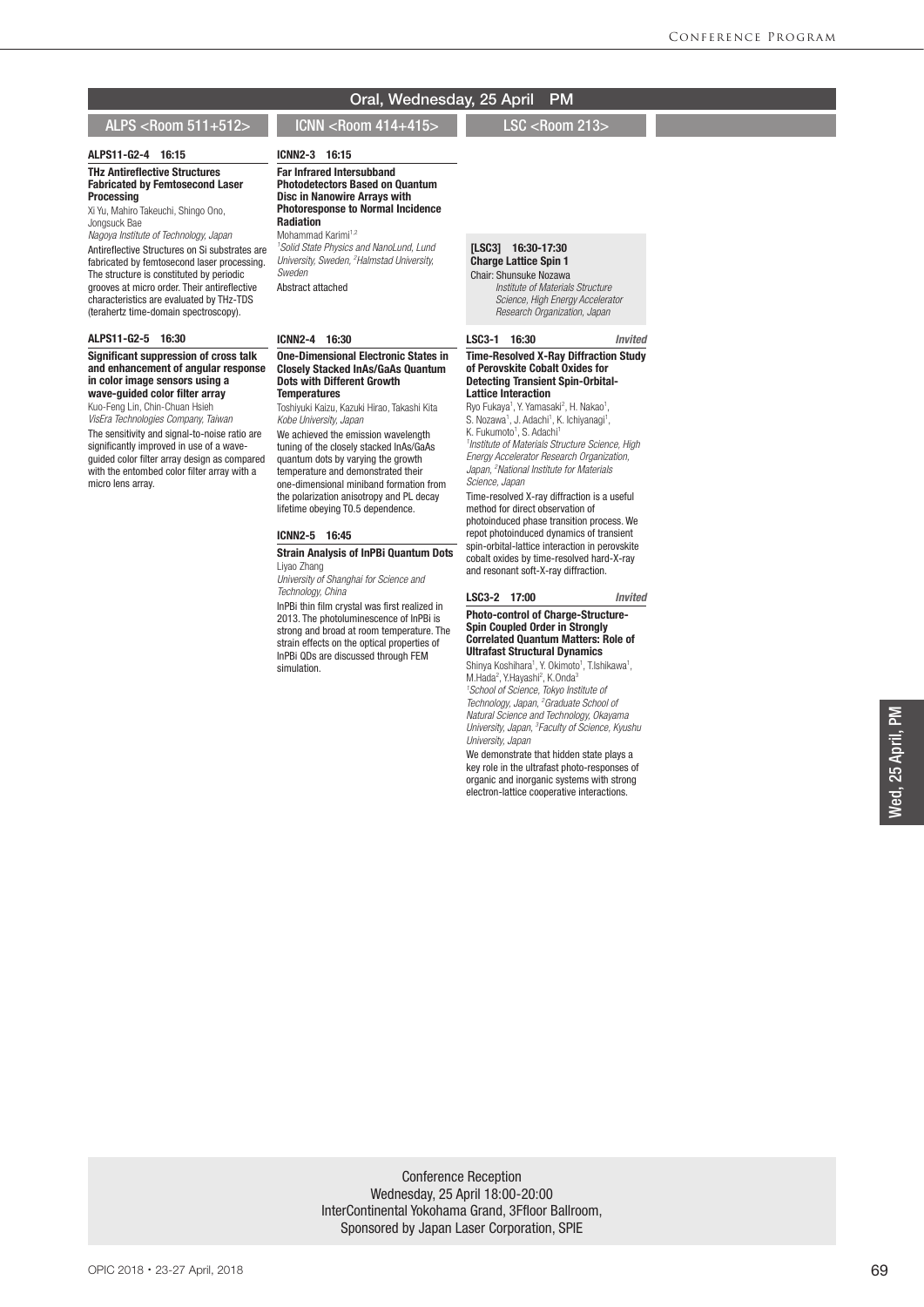|                                                                                                                                                                                                                                                                                                                                                                                                                                                                                                                                                                                                                                                                                                                                                                                                                                                                     | Oral, Wednesday, 25 April                                                                                                                                                                                                                              | <b>PM</b>                                                                                                                                                                                                                                                                                                                                                                                                                                                                                                                                                                                                                                                                                                                                                                                                                                                  |
|---------------------------------------------------------------------------------------------------------------------------------------------------------------------------------------------------------------------------------------------------------------------------------------------------------------------------------------------------------------------------------------------------------------------------------------------------------------------------------------------------------------------------------------------------------------------------------------------------------------------------------------------------------------------------------------------------------------------------------------------------------------------------------------------------------------------------------------------------------------------|--------------------------------------------------------------------------------------------------------------------------------------------------------------------------------------------------------------------------------------------------------|------------------------------------------------------------------------------------------------------------------------------------------------------------------------------------------------------------------------------------------------------------------------------------------------------------------------------------------------------------------------------------------------------------------------------------------------------------------------------------------------------------------------------------------------------------------------------------------------------------------------------------------------------------------------------------------------------------------------------------------------------------------------------------------------------------------------------------------------------------|
| ALPS <room 303=""></room>                                                                                                                                                                                                                                                                                                                                                                                                                                                                                                                                                                                                                                                                                                                                                                                                                                           | HEDS <room 311+312=""></room>                                                                                                                                                                                                                          | X0PT <room 313+314=""></room>                                                                                                                                                                                                                                                                                                                                                                                                                                                                                                                                                                                                                                                                                                                                                                                                                              |
| ----- Break 15:00-15:30 -----                                                                                                                                                                                                                                                                                                                                                                                                                                                                                                                                                                                                                                                                                                                                                                                                                                       | ----- Break 15:00-15:30 -----                                                                                                                                                                                                                          | ----- Break 15:00-15:30 -----                                                                                                                                                                                                                                                                                                                                                                                                                                                                                                                                                                                                                                                                                                                                                                                                                              |
| [ALPS10-D1] 15:30-17:15<br><b>Semiconductor Lasers and Ultrafast</b><br><b>Fiber Lasers</b><br>Chair: Shun-ich Matsushita<br>Laboratories for Fusion Core<br>Technologies, Furukawa Electric Co.<br>Ltd., Japan                                                                                                                                                                                                                                                                                                                                                                                                                                                                                                                                                                                                                                                     | [HEDS9]<br>15:30-17:00<br>Wed-P2<br>Chair: Alexander Pirozhkov<br>KPSI, QST, Japan                                                                                                                                                                     | [XOPT6] 15:30-16:30<br><b>Imaging II</b><br>Chair: XXXXX<br>XXXXX                                                                                                                                                                                                                                                                                                                                                                                                                                                                                                                                                                                                                                                                                                                                                                                          |
| ALPS10-D1-1 15:30<br><b>Invited</b>                                                                                                                                                                                                                                                                                                                                                                                                                                                                                                                                                                                                                                                                                                                                                                                                                                 | HEDS9-1 15:30                                                                                                                                                                                                                                          | X0PT6-1 15:30<br><b>Invited</b>                                                                                                                                                                                                                                                                                                                                                                                                                                                                                                                                                                                                                                                                                                                                                                                                                            |
| Effects of back-irradiance on the<br>reliability of GaAs high power diode<br>pump lasers<br>Paul Orville Leisher <sup>1</sup> , Susant K. Patra <sup>1</sup> ,<br>Matthew C. Boisselle <sup>1</sup> , Sezer Sezgin <sup>1</sup> ,<br>Robert J. Deri <sup>1</sup> , Chen Li <sup>2</sup> , Aman K. Jha <sup>2</sup> ,<br>Kevin P. Pipe <sup>2</sup> , Jason D. Helmrich <sup>3</sup> ,<br>Devin E. Crawford <sup>3</sup> , Prabhu Thiagarajan <sup>3</sup><br><sup>1</sup> Lawrence Livermore National Laboratory.<br>USA, <sup>2</sup> University of Michigan, USA, <sup>3</sup> Lasertel<br>Incorporated, USA<br>The effects of back-irradiance on the<br>reliability of 800-nm diode lasers is<br>investigated. The root-cause of failure is<br>shown to be thermal. Device reliability can<br>be predicted using an Arrhenius model for<br>thermal acceleration. | TBD<br>Francois Sylla<br>Source Lab., France<br>TBD<br>HEDS9-2 15:50<br>Invited<br><b>TBD</b><br>Rodrigo Lopez-Martens                                                                                                                                 | <b>Ptychographic X-ray computed</b><br>tomography - An outlook for<br>diffraction-limited sources<br>Manuel Guizar-Sicairos, Esther H. R. Tsai,<br>Michal Odstrcil<br>Swiss Light Source, Switzerland<br>Ptychographic nanotomography offers 3D<br>imaging with resolution below 20-nm<br>without imaging lenses. Here we present<br>some of the strategies we follow in order to<br>profit from the increased in brightness from<br>multi-bend achromat synchrotron sources.                                                                                                                                                                                                                                                                                                                                                                              |
| ALPS10-D1-2 16:00                                                                                                                                                                                                                                                                                                                                                                                                                                                                                                                                                                                                                                                                                                                                                                                                                                                   | Laboratoire d'Optique Appliquée, France<br>TBD                                                                                                                                                                                                         | X0PT6-2 16:00<br><b>Invited</b>                                                                                                                                                                                                                                                                                                                                                                                                                                                                                                                                                                                                                                                                                                                                                                                                                            |
| Demonstration of an asymmetric beam<br>in an on-chip 2D-pattern-projecting<br>lasers<br>Takahiro Sugiyama, Kazuyoshi Hirose,<br>Yu Takiguchi, Yoshiro Nomoto, So Uenoyama,<br>Yoshitaka Kurosaka<br>Central Research Laboratory, Hamamatsu<br>Photonics K.K., Japan<br>We successfully demonstrated an<br>asymmetric beam pattern in integrable<br>phase-modulating surface-emitting lasers<br>that showed static, arbitrary, two-<br>dimensional beam pattern from on-chip size<br>whereas symmetric beam pattern in the<br>conventional way.<br>ALPS10-D1-3 16:15                                                                                                                                                                                                                                                                                                 |                                                                                                                                                                                                                                                        | X-ray nano-imaging and nano-analysis<br>using multilayer coated Kirkpatrick-<br><b>Baez optics</b><br>Peter Cloetens <sup>1</sup> , Julio Cesar da Silva <sup>1</sup> ,<br>Alexandra Pacureanu <sup>1</sup> , Yang Yang <sup>1</sup> ,<br>Sylvain Bohic <sup>1,2</sup> , Murielle Salome <sup>1</sup> ,<br>Lionel Andre <sup>1</sup> , Raymond Barrett <sup>1</sup> ,<br>Christian Morawe <sup>1</sup> , Peter van der Linden <sup>1</sup> ,<br>Francois Villar <sup>1</sup><br><sup>1</sup> European Synchrotron Radiation Facility,<br>France, <sup>2</sup> University of Grenoble Alpes, France<br>We describe an instrument for the<br>quantitative three dimensional<br>characterization of specimens at the<br>nanoscale. Multilayer coated Kirkpatrick-<br>Baez mirrors provide an intense nanofocus<br>for correlative microscopy exploiting X-ray |
| More than 350kW Peak Power Pulse<br>Generation of sub-100ps pulse width<br>by using a Very Large Mode Area<br><b>Er-Doped Fiber Amplifier.</b><br>Ryo Kawahara <sup>1</sup> , Hiroshi Hashimoto <sup>1</sup> ,<br>Jeffrey W. Nicholson <sup>2</sup> , Jun Nishina <sup>1</sup> ,<br>Eisuke Otani <sup>1</sup> , Shun-ichi Matsushita <sup>1</sup><br><sup>1</sup> Laboratories for Fusion Core Technologies,<br>Furukawa Electric Co. Ltd., Japan. <sup>2</sup> OFS<br>laboratories, USA<br>We demonstrated more than 350kW peak<br>power pulsed generation of 82.7ps pulse<br>width at 100 kHz by using a very large mode<br>r donad fibor amplifier (II MA FDFA)                                                                                                                                                                                                  | HEDS9-3 16:20<br><b>Tracking Strain Field Evolution in</b><br><b>Graphite Shaken by Femtosecond</b><br><b>Laser Pulses</b><br>Wenxi Liang<br>Wuhan National Laboratory for<br>Optoelectronics, Huazhong University of<br>Science and Technology, China | fluorescence, holographic and ptychographic<br>tomography.                                                                                                                                                                                                                                                                                                                                                                                                                                                                                                                                                                                                                                                                                                                                                                                                 |

ar a Er-doped fiber amplifier (VLMA-EDFA).

*Science and Technology, China* TBD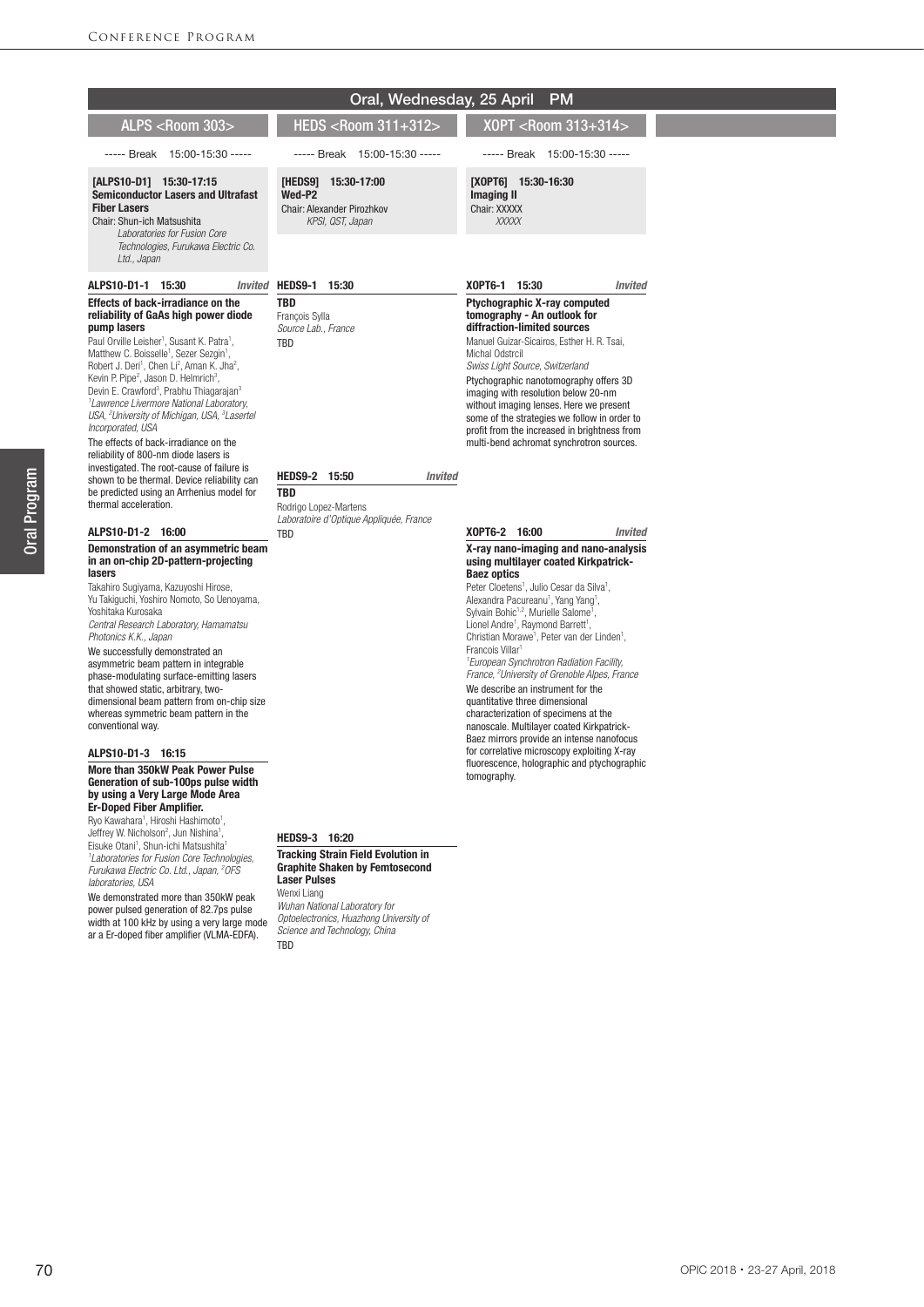ALPS <Room 303> HEDS <Room 311+312> XOPT <Room 313+314>

## [XOPT7] 16:30-17:15 Optics III (reflective)

Chair: XXXXX  *XXXXX*

## XOPT7-1 16:30

#### Compact and large-magnification full-field X-ray microscope using concave-convex imaging mirrors

Jumpei Yamada<sup>1</sup>, Satoshi Matsuyama<sup>1</sup>, Yasuhisa Sano<sup>1</sup>, Yoshiki Kohmura<sup>2</sup>,<br>Makina Yabashi<sup>2</sup>, Tetsuya Ishikawa<sup>2</sup>, Kazuto Yamauchi<sup>1</sup> *1 Osaka University, Japan, 2 RIKEN SPring-8 Center, Japan* A novel X-ray imaging optics consisting of

concave and convex mirrors were developed for a compact and large-magnification full-field X-ray microscope. Results of mirror fabrication and imaging test will be reported.

## XOPT7-2 16:45

#### Design of 160-mm and 300-mm Long Elliptically Bent Hard X-ray Mirrors with Precision Compact Laminar Flexure Bending Mechanism

Deming Shu<sup>1</sup>, Aiguo Li<sup>2</sup>, Steven P. Kearney<sup>1</sup>,<br>Chengwen Mao<sup>2</sup>, Jayson Anton<sup>1,3</sup>, Ross Harder<sup>1</sup>, X. Shi<sup>1</sup>, Tim Mooney<sup>1</sup>, Lahsen Assoufid<sup>1</sup> *1 APS, Argonne National Laboratory, USA, 2 SSRF, Shanghai Institute of Applied Physics, China, 3 University of Illinois at Chicago, USA* Mechanical design as well as finite element analyses results of the precision compact mirror benders for 160-mm-long and 300-mm-long hard x-ray mirrors with trapezoid and rectangular shapes are presented in this paper.

#### XOPT7-3 17:00

#### The commission of Montel Optics at Taiwan Photon Source

Gung-Chian Yin, Bo-Yi Chen, Chien-Yu Lee, Xiao-Yun Li, Bi-Hsuan Lin, Shao-Chin Tseng, Shih-Hung Chang, Mau-Tsu Tang *National Synchrotron Radiation Research Center, Taiwan*

With whole new design approaches, the focus spot of Montel optics is recently improved to 50 nm. The Montel optics is designed as V-shaped and the state-of-theart polishing method (EEM) is applied to the mirror.

----- Break/Move 17:15-18:00 -----

Oral, Wednesday, 25 April PM

## HEDS9-4 16:40

**TBD** Franck Falcoz *Amplitude Technology, France* TBD

# ALPS10-D1-5 16:45

ALPS10-D1-4 16:30

generation

Robust Yb:fiber laser architecture for high repetition rate femtosecond pulse

Guanyu Liu, Aimin Wang, Zhigang Zhang *State Key Laboratory of Advanced Optical Communication System and Networks, School of Electronics Engineering and Computer Science, Peking University, China* We demonstrate a 700MHz repetition rate, 181fs self-starting Yb:fiber laser incorporated with a phase biased nonlinear amplifying loop mirror. Although the fiber is non-polarization maintaining, the mode locking is environmentally stable.

Spectral-Temporal Dynamics of Soliton Explosion in Passively Mode-Locked Yb Fiber Laser

Masayuki Suzuki, Hiroto Kuroda *Faculty of Medicine, Aichi Medical University, Japan*

We report on a spectral-temporal dynamics of soliton explosion at a different position of cavity in a passively mode-locked Yb fiber laser with a nonlinear polarization of evolution by using a time-stretched dispersive Fourier transformation.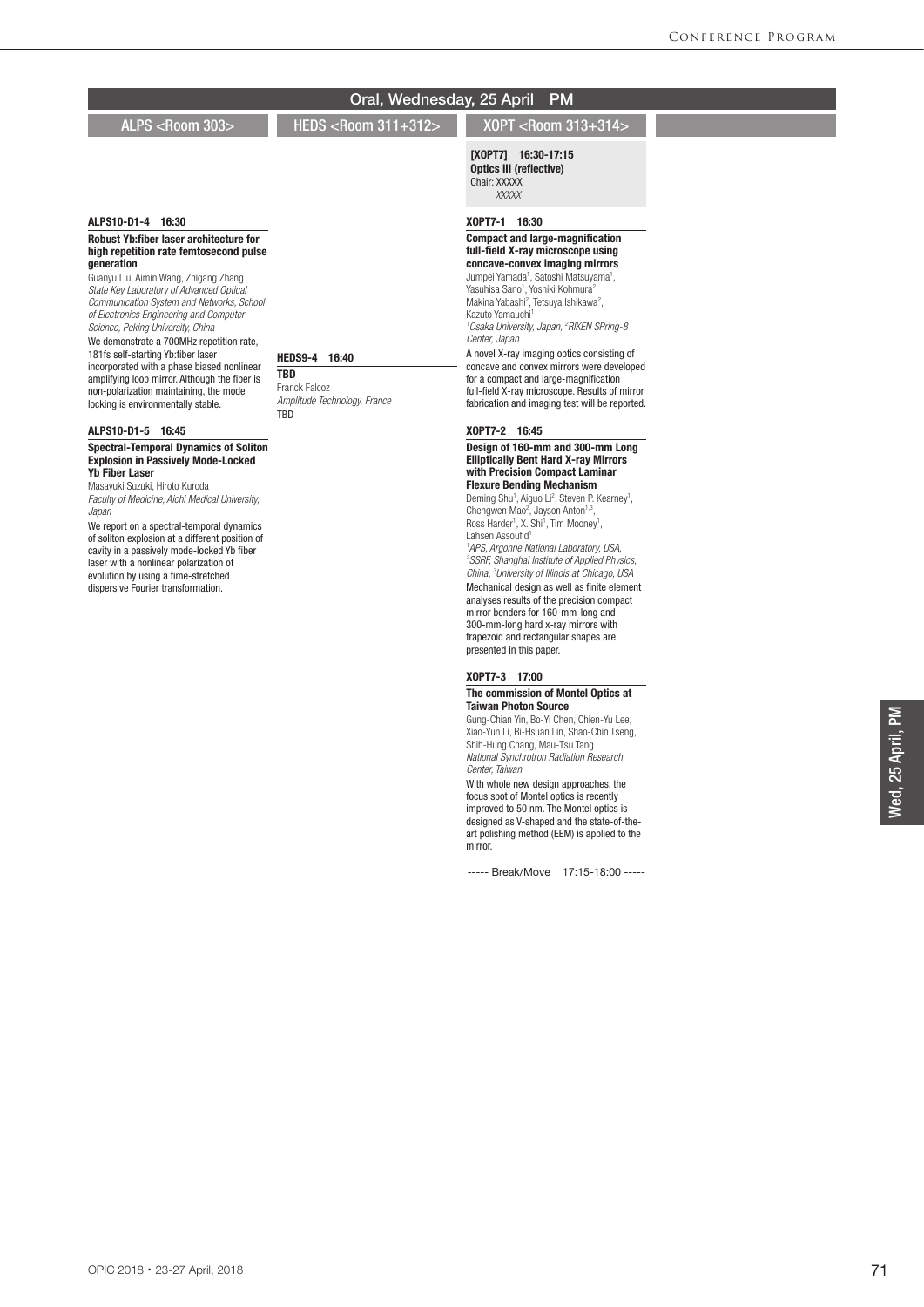## [ALPS12-C1] 9:00-10:45 Ultra-High Intensity Lasers and **Technology**

## Chair: Toshiyuki Kawashima *Hamamatsu Photonics K.K., Japan*

#### ALPS12-C1-1 9:00

#### PW-class multi Hz laser generating ultra-high contrast pulses and interaction with aligned nanostructures

Jorge J. Rocca<sup>1</sup>, Yong Wang<sup>1</sup>, Shoujun Wang<sup>1</sup>, Alex Rockwood<sup>1</sup>, Bradley M. Luther<sup>1</sup> Alex Rockwood<sup>1</sup>, Bradley M. Luther<sup>1</sup>,<br>Reed Hollinger<sup>1</sup>, Alden Curtis<sup>1</sup>, Chase Calvi<sup>1,2</sup>, M.G. Capeluto<sup>2</sup>, V.N. Shlyaptsev<sup>1</sup>, A. Pukhov<sup>3</sup>, V. Kaymak<sup>3</sup>, C. S. Menoni<sup>1</sup> *1 Electrical and Computer Engineering Department, Department of Physics ,Colorado State University, USA, 2 FCEyN,University of Buenos Aires, Argentina, 3 Heinrich-Heine –*

*Universität Düsseldorf, Germany* We have demonstrated 0.85PW, 30fs laser pulses at 3.3Hz repetition rate from a Ti:Sapphire laser and we have focused ultra-high contrast second harmonic pulses to an intensity of 6.5x10<sup>21</sup>W/cm<sup>2</sup> to study relativistic interactions with nanostructures.

#### ALPS12-C1-2 9:30

#### New Architectures for PW-Scale High Peak Power Lasers Scalable to Near-MW Average Powers

Craig William Siders, A.J. Bayramian, K.D. Chesnut, A.C. Erlandson, E. Feigenbaum, T.C. Galvin, W.A. Molander, H.T. Nguyen, M.L. Rehak, P.A. Rosso, E.F. Sistrunk, K.I. Schaffers, T.M. Spinka, C. L. Haefner *Advanced Photon Technologies, Lawrence Livermore National Laboratory, NIF & Photon Science Directorate, USA*

Laser architectures based upon multi-pulse extraction and continuous-wave laser diode pumping are scalable to near-MW peak power while maintaining applicationenabling PW-class peak power.

#### ALPS12-C1-3 9:45

#### Generation of the Ultraintense Laser Pulse by Focusing the 4 PW Laser

Jin Woo Yoon<sup>1,2</sup>, Seong Ku Lee<sup>1,2</sup>, Jae Hee Sung<sup>1,2</sup>, Hwang Woon Lee<sup>1</sup> Jae Hee Sung<sup>1,2</sup>, Hwang Woon Lee<sup>1</sup>,<br>Il Woo Choi<sup>1,2</sup>, Cheonha Jeon<sup>1</sup>, Junghun Shin<sup>1</sup>, Chang Hee Nam<sup>1,3</sup>

*1 Center for Relativistic Laser Science, Institute for Basic Science (IBS), Korea, 2* Advanced Photonics Research Institute, GIST, Korea, *3* Dept. Of Physics and Photon Science, GIST, Korea

The highest peak intensity of  $0.73\times10^{23}$  W/  $\text{cm}^2$  was achieved by focusing the 4 PW laser pulse using an f/1.6 OAP.

## Oral, Thursday, 26 April AM

ALPS <Room 303> ALPS <Room 511+512> BISC <Room 419> HEDS <Room 311+312>

#### [HEDS10] 9:00-10:30 Thu-A1

Chair: XXXXX  *XXXXX*

## HEDS-10-1 9:00 *Plenary*

#### Capillary discharges for optical guiding and for optics of charged particle beams Sergei V. Bulanov<sup>1,2,3</sup>

*1 Institute of Physics of ASCR, ELI-Beamlines, Czech Republic, 2 Kansai Photon Research Institute, National Institutes for Quantum and Radiological Science and Technology, Japan, 3 Prokhorov General Physics Institute, Russian Academy of Sciences, Russia*

We discuss the plasma and magnetic field properties in capillary discharges intended for optical guiding and for optics of charged particle beams.

## ALPS13-D2-2 9:30

[ALPS13-D2] 9:00-10:45 Visible and Mid-Infrared Lasers Chair: Masaki Tokurakawa

*(UEC), Japan*

fiber laser

*Japan*

ALPS13-D2-1 9:00 *Invited* Development of direct visible pulse

> A Pr-doped double-clad structured waterproof fluoride glass fibre (Pr:DC-WPFGF) was successfully drawn. Visible pulse oscillation in a Pr:DC-WPFGF with a graphene and SESAM as saturable absorbers (SAs) were reported.

 *Institute for Laser Science, The University of Electro-Communications* 

Shota Kajikawa<sup>1</sup>, Minoru Yoshida<sup>1</sup>, Osamu Ishii<sup>2</sup>, Masaaki Yamazaki<sup>2</sup>, Yasushi Fujimoto<sup>3</sup> *1 Faculty of Science and Engineering, Kindai University, Japan, 2 Sumita Optical Glass, Inc., Japan, 3 Department of Electrical and Electronic Engineering, Chiba Institute of Technology,* 

#### Characterization of Transition-Metal-Doped Saturable Absorbers for Passive Q-switching of Visible Lasers

Hiroki Tanaka<sup>1,2</sup>, Elena Castellano-Hernández<sup>2</sup>, Christian Kränkel<sup>2,3</sup>, Fumihiko Kannari *1 Department of Electronics and Electrical Engineering, Keio University, Japan, 2 Center for Laser Materials, Leibniz Institute for Crystal Growth, Germany, 3 Institute of Laser-Physics, Universität Hamburg, Germany* A detailed characterization of  $Co<sup>2+</sup>$ -doped

oxide crystals as visible saturable absorbers is presented. Absorption recovery times, and ground- and excited-state absorption cross sections of a variety of samples are accurately determined.

### ALPS13-D2-3 9:45

#### Ultrafast Thulium-Doped Fiber Amplifier for Multiphoton Microscopy Yutaka Nomura<sup>1,2</sup>, Takao Fuji<sup>1</sup>

*1 Institute for Molecular Scienc, Japan, 2 JST-PRESTO, Japan*

A broadband amplifier system covering 1.7 to 2.0 μm is developed using thulium-doped fibers. Spectral broadening within the amplifier fiber enabled generation of 50 fs pulses at an average power of 4.2 W.

## [Opening Remarks] 9:30-9:45 Toyohiko Yatagai

*Utsunomiya University, Japan*

# [BISC1] 9:45-12:00

Advanced Optical Miroscopy 1 Chair: Nanguang Chen  *National Univ. of Singapore, Singapore*

## BISC1-1 9:45 *Invited*

resolution.

#### Coherent brightfield (COBRI) micros copy for ultrahig h-speed singleparticle tracking on lipid bilayer membranes

Yi-Hung Liao, Chia-Lung Hsie *Academia Sinica, Taiwan* Detecting linear scattering light from biological entity is useful for label-free bioimaging. Coherent brightfield (COBRI) microscopy provides the sensitivity to see individual native biological nanoparticles in live cells with nanometer spatial localization precision and microsecond temporal

## HEDS-10-2 9:30

Characteristics of femtosecond-laserassisted discharges for laser wakefield acceleration Alexei G. Zhidkov

*Graduate School of Engineering, Osaka University, Japan*

Femtosecond laser pulse induced discharges can be stable and well reproducible to serve as optical elements in laser driven accelerators. Results of full kinetic PIC and MHD simulations are presented.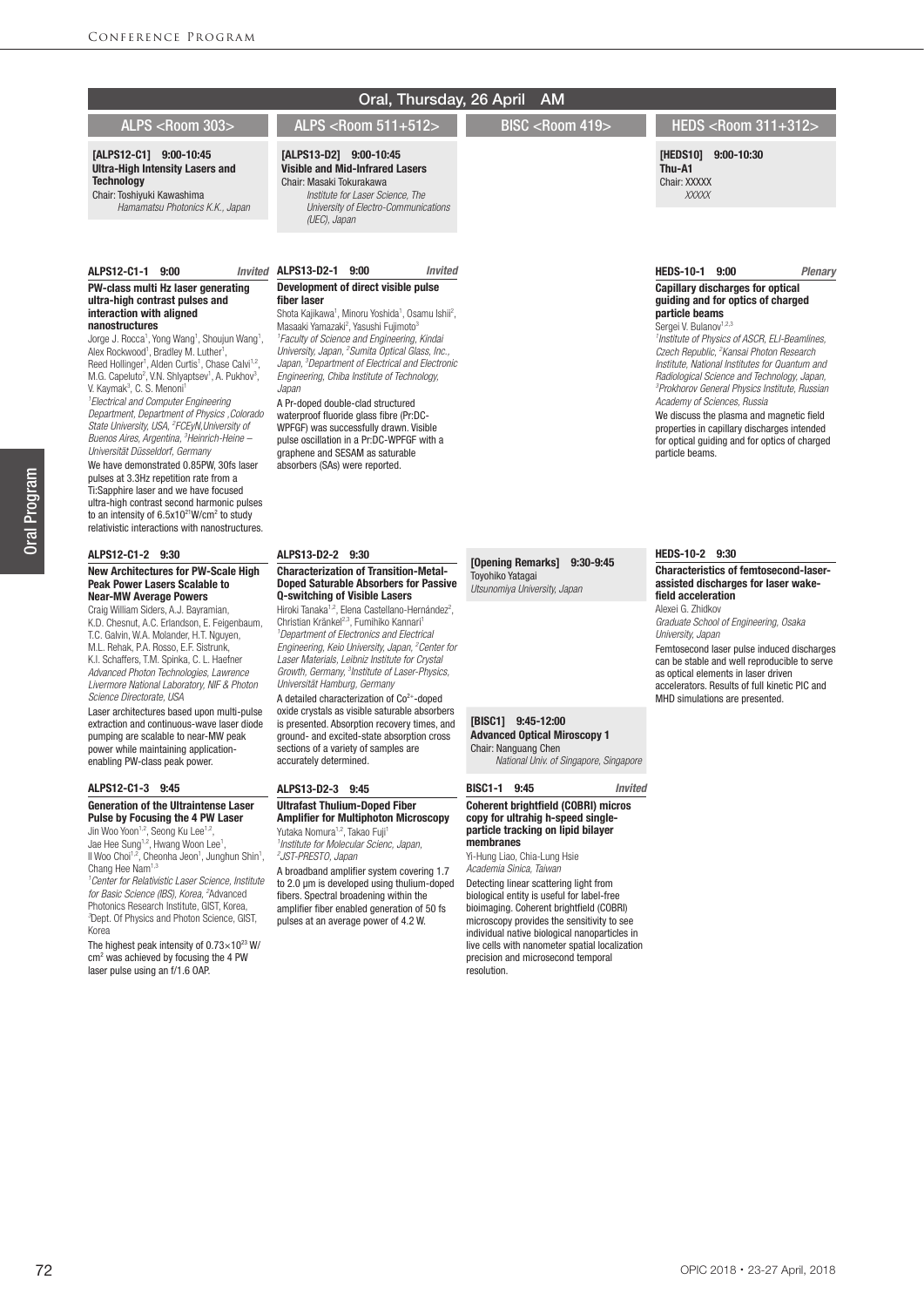|                                                                                                                                                                                                                                                                                                                                                                                                                               | Oral, Thursday, 26 April                                                                                                                                                                                                                                                                                                                                                                                                                                 | <b>AM</b>                                                                                                                                                                                                                                                                                                                                                             |                                                                                                                                                                                                                                                                                                                                                                                                                                                      |
|-------------------------------------------------------------------------------------------------------------------------------------------------------------------------------------------------------------------------------------------------------------------------------------------------------------------------------------------------------------------------------------------------------------------------------|----------------------------------------------------------------------------------------------------------------------------------------------------------------------------------------------------------------------------------------------------------------------------------------------------------------------------------------------------------------------------------------------------------------------------------------------------------|-----------------------------------------------------------------------------------------------------------------------------------------------------------------------------------------------------------------------------------------------------------------------------------------------------------------------------------------------------------------------|------------------------------------------------------------------------------------------------------------------------------------------------------------------------------------------------------------------------------------------------------------------------------------------------------------------------------------------------------------------------------------------------------------------------------------------------------|
| ICNN <room 414+415=""></room>                                                                                                                                                                                                                                                                                                                                                                                                 | loT-SNAP <room 413=""></room>                                                                                                                                                                                                                                                                                                                                                                                                                            | $LDC <$ Room 301 $>$                                                                                                                                                                                                                                                                                                                                                  | LEDIA <room 411+412=""></room>                                                                                                                                                                                                                                                                                                                                                                                                                       |
| [ICNN3] 9:00-10:30<br><b>Quantum Optics &amp; Plasmonics</b><br>Chair: C. Chang-Hasnain<br>University of California, Berkeley, USA                                                                                                                                                                                                                                                                                            | $[10T2]$ 9:00-10:30<br><b>IoT-SNAP Plenary session</b><br><b>Chairs: Norihiro Hagita</b><br>ATR Intelligent Robotics and<br>Communicatuon Laboratories, Japan<br><b>Ronald Freund</b><br>Fraunhofer Heinrich Hertz Institute.<br>Germany                                                                                                                                                                                                                 | [LDC5] 9:00-10:30<br><b>Visible Lasers Connecting</b><br><b>Automotive and Human -1-</b><br>Chairs: Josef Schug<br>Lumileds Germany GmbH, Germany<br>Shigeto Iwamoto<br>Honda Motor Co., Ltd., Japan                                                                                                                                                                  | $9:00 - 11:15$<br>[LEDIA1]<br>LEDIA1<br>Chairs: Jeehee Cho<br>Chonbuk National University, Korea<br>Hoi Wai Choi<br>The University of Hong Kong, Hong<br>Kong                                                                                                                                                                                                                                                                                        |
| ICNN3-1<br>9:00<br><i><b>Invited</b></i>                                                                                                                                                                                                                                                                                                                                                                                      | 9:00<br>$IoT2-1$<br>Kevnote                                                                                                                                                                                                                                                                                                                                                                                                                              | <b>LDC5-1</b><br>9:00                                                                                                                                                                                                                                                                                                                                                 | <b>Invited LEDIA1-1</b><br>9:00<br>Invited                                                                                                                                                                                                                                                                                                                                                                                                           |
| <b>Degenerate Optical Parametric</b><br><b>Oscillators for Solving Ising Model</b><br>Hiroki Takesue<br>NTT Basic Research Laboratories, NTT<br>Corporation, Japan<br>I describe our effort to generate thousands<br>of time-multiplexed degenerate optical<br>parametric oscillators for a coherent Ising<br>machine, using kilometers-long fiber cavities<br>and the telecommunications-band phase<br>sensitive amplifiers. | <b>Smart Photonic Sensor Solutions for</b><br><b>Smart Factories</b><br>Wolfgang Schade<br>Fraunhofer HHI, Germany<br>The future concept for smart factories is<br>directly correlated to the development of<br>smart sensor concepts. Here photonic<br>sensors can lead to considerably higher<br>flexibility, user-friendliness and efficiency in<br>automation, robotics, optimizing individual<br>machine processes or human machine<br>interaction. | The Future of Automotive Lighting with<br><b>Laser Technology</b><br>Philipp Ansorg, Wolfgang Huhn<br>AUDI AG, Germany<br>Laser light sources for car headlamps<br>entered series production and will be<br>improved in performance and safety. New<br>systems combine laser light with a MOEMS<br>mirror scanner, DMD or LCoS to realise new<br>light functionality. | <b>Development of Advanced Hybrid</b><br><b>GaN-based Tunnel Junction LEDs</b><br>James S. Speck<br>University of California, Santa Barbara, USA<br>In this presentation, we present UCSB work<br>on the develop of hybrid MBE/MOCVD tunnel<br>junction LEDs. The tunnel junctions are<br>grown directly on MOCVD LED layers which<br>are terminated with a heavily doped layer.<br>We review cleaning procedures prior to the<br>NH3 (ammonia) MBE. |

## ICNN3-2 9:30

Spin-Glass Problem Solved with Coupled Plasmon Particle System Toshiharu Saiki, Yusuke Hirukawa *Keio University, Japan*

We proposed an idea to implement an algorithm for Ising spin glass problem to coupled plasmon particles interacting with a phase-change material to modify the dipole-dipole interaction autonomously so as to reach the solution efficiently.

### ICNN3-3 9:45

#### Enhanced Optical Absorption of Graphene Monolayer with Attenuated Total-Reflection Configuration in the Visible Range

Gaige Zheng<sup>1</sup>, Linhua Xu<sup>1</sup>, Jicheng Wang<sup>2</sup>, Min Lai<sup>1</sup>

*1 Nanjing University of Information Science & Technology, China, 2 Jiangnan University, China* We propose novel possible operation principle for graphene-based absorber

through the resonant coupling of the external electromagnetic radiation in an attenuated total-reflection structure.

#### IoT2-2 9:45 *Keynote*

#### Architecture for Real-time and Real-world Intelligence beyond Human: Real Fusion among Sensing, Network, and AI Technologies Masatoshi Ishikawa

*University of Tokyo, Japan* Increase of number of sensors and processors requires new type of sensing and processing architecture with hierarchical parallel distributed structure for realizing dynamic integration and fusion of heterogeneous and polymodal information from sensor nodes or IoT nodes in a network.

# LDC5-2 9:30

Laser Scanning Headlamp Takuya Kitazono, Yasushi Kita, Shinya Hoshino,

Taiki Mori, Shuichi Harata, Takao Saito, Yasushi Yatsuda *Stanley Electric co., ltd., Japan* The high-resolution Adaptive Driving Beam by the laser scanning headlamp is effective for the reduction of the night traffic fatal

accidents. We demonstrated improvement of the visibility and to guide the driver's eyes.

#### Invited LEDIA1-2 9:30

#### Characterization of AlGaN-Based Tunnel Junction Ultraviolet Light Emitting Diodes

Yusuke Goto, Hisanori kojima, Kazuyoshi Iida, Myunghee KIM, Norikatsu Koide, Tetsuya Takeuchi, Motoaki Iwaya, Satoshi Kamiyama, Isamu Akasaki *Meijo University, Japan* We demonstrated AlGaN-based tunnel junction (TJ) ultraviolet light emitting diodes (UV-LEDs) fabricated on high-quality n-Al0.62Ga0.38N templates using MOVPE. A

TJ UV LEDs emitting at 310 nm under 40mA

driving current was obtained.

### LEDIA1-3 9:45

Electroluminescence Enhancement for Near-Ultraviolet Light Emitting Diodes with Graphene/AZO-Based Current Spreading Layers

Li Lin<sup>1</sup>, Yiyu Ou<sup>1</sup>, Xiaolong Zhu<sup>2</sup>,<br>Berit Herstroem<sup>3</sup>, Flemming Jensen<sup>3</sup>, Haiyan Ou<sup>1</sup>

*1 Department of Photonics Engineering, Technical University of Denmark, Denmark, 2 Department of Micro- and Nanotechnology, Technical University of Denmark, Denmark, 3 DTU Danchip, Technical University of Denmark, Denmark*

Near-ultraviolet light emitting diodes with different aluminum-doped zinc oxide-based current spreading layers were fabricated and electroluminescence (EL) was compared. A 170% EL enhancement was achieved by using a graphene-based interlayer.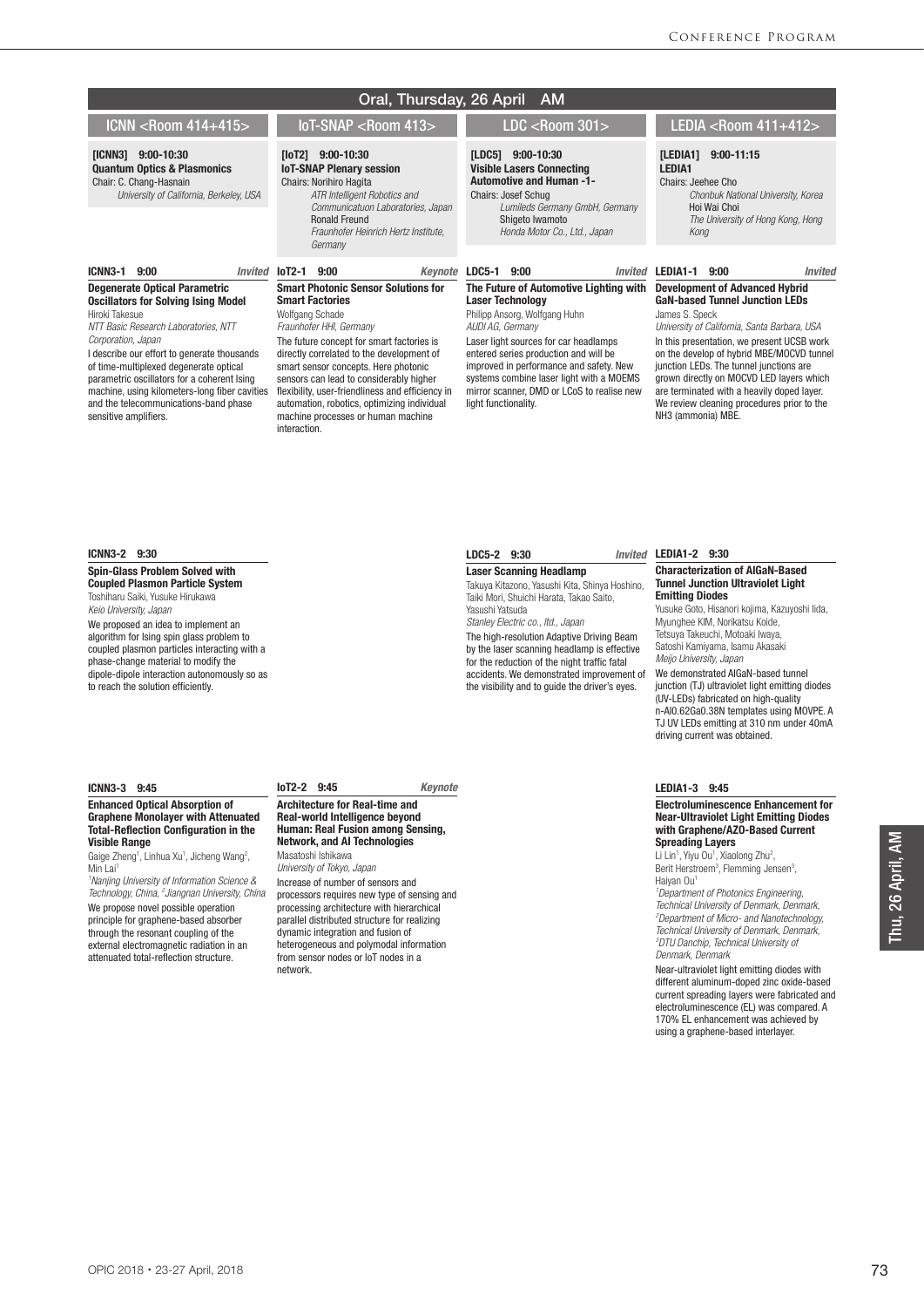|                                                                   |                                                                                                                                                                                                               |         | Oral, Thursday, 26 April AM |                                                                  |                                                                                   |
|-------------------------------------------------------------------|---------------------------------------------------------------------------------------------------------------------------------------------------------------------------------------------------------------|---------|-----------------------------|------------------------------------------------------------------|-----------------------------------------------------------------------------------|
| LIC $<$ Room 302 $>$                                              | $LSC <$ Room 213>                                                                                                                                                                                             |         | LSSE $<$ Room 316 $>$       |                                                                  | $OMC <$ Room 418 $>$                                                              |
| [Opening Remark]<br>$9:00 - 9:30$<br>Takunori Taira<br>IMS, Japan | [LSC4] 9:00-10:00<br><b>Charge Lattice Spin 2</b><br>Chair: Shin-ichi Kimura<br>Graduate School of Frontier<br>Biosciences, and Department Physics,<br>Graduate School of Science, Osaka<br>University, Japan |         |                             | [0MC1]<br>OMC <sub>1</sub><br>Chair: Keiji Sasaki                | $9:00 - 10:45$<br>Hokkaido Univ., Japan                                           |
|                                                                   | LSC4-1<br>9:00                                                                                                                                                                                                | Invited |                             | OMC1-1 9:00                                                      | <b>Invited</b>                                                                    |
|                                                                   | <b>Time-Resolved X-Ray Study of</b><br><b>Ultrafast Charge/Spin Dynamics</b><br>Hiroki Wadati<br>Institute for Solid State Physics, University of<br>Tokyo, Japan<br>We chose time-resolved x-ray             |         |                             | and Nanoparticle Trapping<br>Jochen Fick<br><b>Institut NÉEL</b> | <b>Optical Fiber Nano-Tweezers, A</b><br><b>Complementary Approach for Micro-</b> |

#### [LIC1] 9:30-10:45 Advanced ignition systems and applications (1) Chair: Geoffrey Dearden  *University of Liverpool, UK*

#### LIC1-1 9:30

#### Laser ignition of quiescent and flowing methane/air-mixtures under elevated pressures using a passively Q-switched laser

Mark Bärwinkel, Dieter Brüggemann *University of Bayreuth, Germany*

A passively Q-switched laser ignition system is applied to ignite quiescent and flowing methane/air-mixtures under elevated pressures. Special emphasis lies on lean mixtures. The effective focal length of the focusing line is varied to change the focal point properties.

## LSC4-2 9:30 *Invited* Ultrafast Lattice and Spin Dynamics in

measurements to study ultrafast charge/spin dynamics in transition-metal compounds. We performed a time-resolved x-ray study in a pump-probe setup by using our experimental setup at BL07LSU in SPring-8.

## Topological Chalcogenide Materials Muneaki Hase

*Division of Applied Physics, Faculty of Pure and Applied Sciences, University of Tsukuba, Japan*

We present ultrafast lattice and spin dynamics in topological chalcogenide materials, such as phase-change materials and topological insulators, based on coherent phonon spectroscopy as well as inverse Faraday and optical Kerr effects.

## OMC1-2 9:30 *Invited*

Seeing is believing: single molecule microscopy, a powerful tool from nanoparticle investigations to microbiome analysis. Johan Hofkens *KU Leuven, Belgium*

XXXXX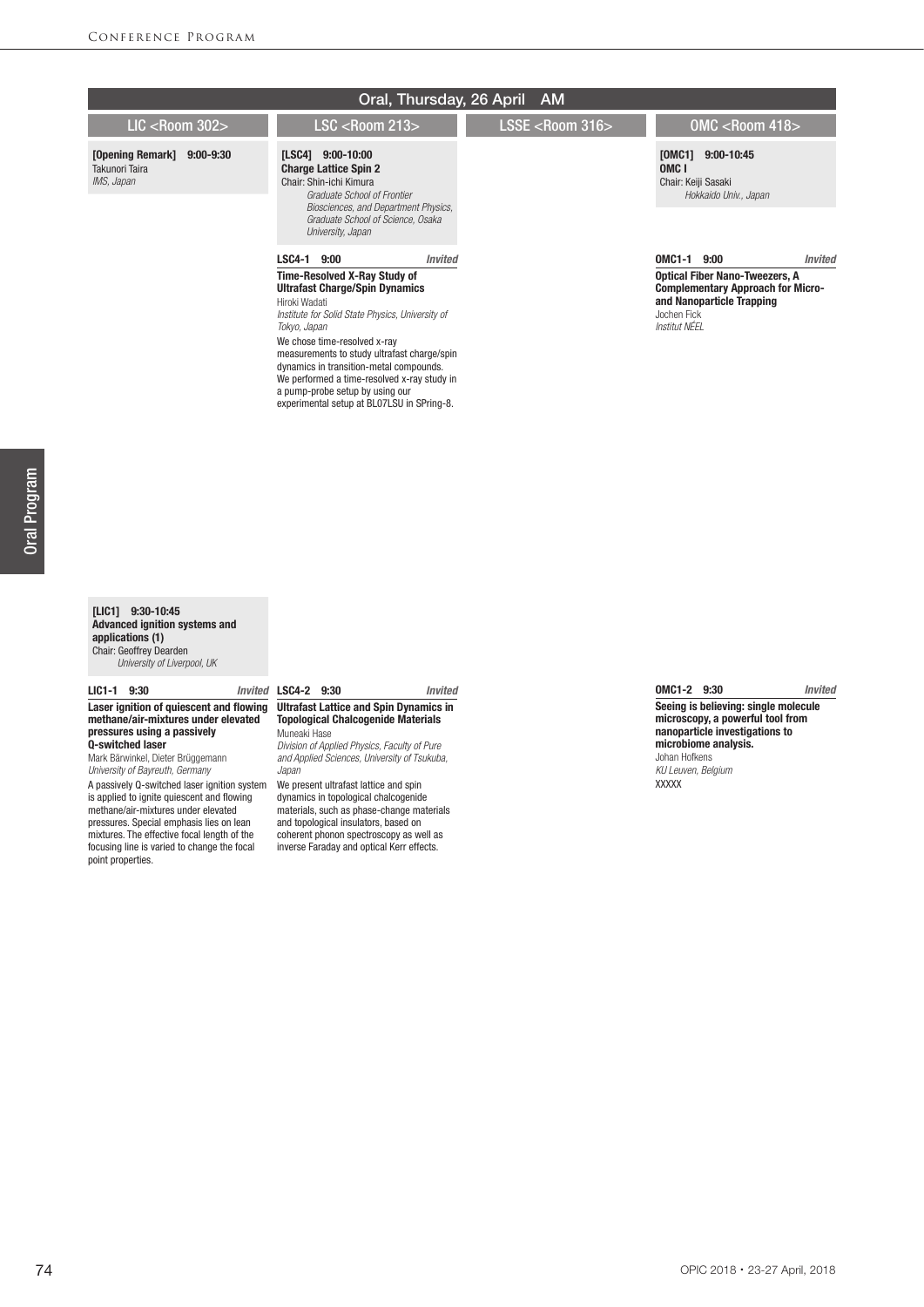#### [PLD3] 9:00-10:15 High Power Laser Damage I Chair: Takahisa Jitsuno  *Osaka University, Japan*

#### PLD3-1 9:00 *Plenary*

#### Toward "defect-free" optics: a pioneering comprehensive metrology method

Jianda Shao<sup>1</sup>, J. Chen<sup>2</sup>, S. Liu<sup>1</sup>, M. Zhu<sup>1</sup>, L. Ma<sup>2</sup>, W. Li<sup>2</sup>, M. Huang<sup>2</sup> *1 Shanghai Institute of Optics and Fine Mechanics, China, 2 ZC Optoelectronic Technologies Ltd., China*

The laser based inertial confinement fusion (ICF) research devices, typically represented by the National Ignition Facility (NIF) are striving to seek a new energy source for human-being. However, until now ICF systems worldwide still face several obstacles.

## PLD3-2 9:30

#### Study of absorption and defects properties for large aperture highpower laser optics at multiple **wavelengths**

Jian Chen<sup>1,2</sup>, Z. Wu<sup>1,2</sup>, L. Ma<sup>1,2</sup>, X. Wang<sup>1,2</sup>, H. Zhou<sup>1,2</sup>, W. Xu<sup>1,2</sup>

*1 Anhui Province Key Laboratory of Non-Destructive Evaluation, China, 2 ZC Optoelectronic Technologies Ltd, China* Many precise laser systems set strict requirements on the optics, such as low absorption, high laser damage threshold, and low defect density.

#### PLD3-3 9:45

#### Comparation of 355-nm nanosecond and 1064-nm picosecond laserinduced damage in high-reflective coatings

Yuan'an Zhao, C. Li, Y. Zhao, Y. Cui, X. Peng, C. Shan, M. Zhu, J. Wang, J. Shao *Shanghai Institute of Optics and Fine Mechanics, China*

Laser-induced damage in optical components has always been a key challenge in the development of high-power laser systems. In picosecond regime, the laser-matter interactions are quite complex and the damage mechanism is not yet understood.

## PLD <Room 212> SLPC <Room 416+417> XOPT <Room 313+314>

Oral, Thursday, 26 April AM

## [SLPC7] 9:00-10:00

Micro Nano Processing Chairs: Andreas Ostendorf *Ruhr-University Bochum, Germany* Masaki Hashida *Kyoto University, Japan*

## Plenary SLPC7-1 9:00

#### Laser fluence and time-interval dependences of ablation suppression for titanium by double-pulse femtosecond laser irradiation

Yuki Furukawa<sup>1,2</sup>, Sadaoki Kojima<sup>1</sup>, Kensuke Teramoto<sup>1,2</sup>, Shunsuke Inoue<sup>1,2</sup>, Masaki Hashida<sup>1,2</sup>, Shuji Sakabe<sup>1,2</sup> *1 Advanced Research Center for beam Science, Institute for Chemical Research, Kyoto University, Japan, 2 Graduate School of Science, Kyoto University, Japan* Double-pulse femtosecond laser pulses are irradiated on a titanium plate for various combinations of fluence. The depths of laser-produced craters are measured. The ablation suppression is observed by choosing appropriate fluence and time interval combination.

#### SLPC7-2 9:15

#### Deep drilling of metals with ultra-short laser pulses

Daniel Johannes Förster, Daniel Holder, Thomas Arnold, Rudolf Weber, Thomas Graf *Institut für Strahlwerkzeuge IFSW, University of Stuttgart, Germany* A simplified model of the percussion drilling process to predict the achievable drilling depth was derived and systematically investigated. Based on this, a hole with a drilling depth of 10 mm could be achieved.

#### SLPC7-3 9:30

#### Formation of microstructures on Ni film surface by nanosecond laser irradiation

Kazuki Koda<sup>1</sup>, Wataru Kobayashi<sup>2</sup>, Hiro Imai<sup>2</sup>, Masahiro Tsukamoto 3 *1 Department of Mechanical Engineering, Osaka University, Japan, 2 DENSO CORPORATION, Japan, 3 Joining and Welding Research Institute, Osaka University, Japan* The formation of microstructures on a Ni film surface by nanosecond laser irradiation was investigated. The microstructures were formed by the interaction between the laser-induced plume and the film surface.

## SLPC7-4 9:45

#### Two-dimensional amorphous transitional metal oxides from laser ablation in liquids for photocatalytic hydrogen production

Z.Y. Lin, W.J. Li, G.W. Yang *School of Materials Science & Engineering, Sun Yat-sen University, China*

Two-dimensional amorphous transitional metal oxides from laser ablation in liquids for photocatalytic hydrogen production

#### XOPT8-2 9:30

#### The interaction of infrared laser radiation with polypropylene studied by pink-beam 4D X-ray Phase CT Karol Vegso<sup>1</sup>, Yanlin Wu<sup>2</sup>, Hidekazu Takano<sup>2</sup>,

Masato Hoshino<sup>1</sup>, Atsushi Momose<sup>2</sup> *1 Japan Synchrotron Radiation Research Institute, Japan, 2 Tohoku University, Japan* The 4D X-ray phase CT utilizing X-ray Talbot Interferometer was used to study interaction of infrared laser beam with polypropylene. The temporal resolution achieved in 4D CT was 4 s.

#### XOPT8-3 9:45

#### High-fluence x-ray focusing system for high-resolution coherent diffraction imaging at SACLA

Hirokatsu Yumoto<sup>1,2</sup>, Takahisa Koyama<sup>1,2</sup>, Takashi Kimura<sup>3</sup>, Akihiro Suzuki<sup>3</sup>,<br>Takashi Kameshima<sup>1,2</sup>, Yasumasa Joti<sup>1,2</sup>, Kensuke Tono<sup>1,2</sup>, Naoya Tani<sup>3</sup>, Tatsuro Tachibana<sup>3</sup>, Yusuke Konishi<sup>3</sup>, Yoshitaka Bessho<sup>4</sup>, Yoshinori Nishino<sup>3</sup>, Makina Yabashi<sup>1,2</sup>, Haruhiko Ohashi<sup>1,2</sup> *1 Japan Synchrotron Radiation Research Institute, Japan, 2 RIKEN SPring-8 Center, Japan, 3 Hokkaido University, Japan, 4 Academia Sinica, Taiwan*

We developed a CDI system with highfluence x-ray focusing optics to enhance diffraction signals from nanosized particles. The manufactured mirror optics realized a high-fluence focus with a beam size of 100 nm at 4 keV.

## XOPT8-1 9:00 *Invited*

#### Recent Advance and Future Potential in X-ray Imaging with Gratings Wataru Yashiro

[XOPT8] 9:00-10:30 Imaging III Chair: XXXXX  *XXXXX*

*Tohoku University, Japan* X-ray grating interferometries have attracted much attention because they allow for several advantages over the conventional techniques. I will introduce the recent

advance and future potentials in the interferometries for material and life sciences.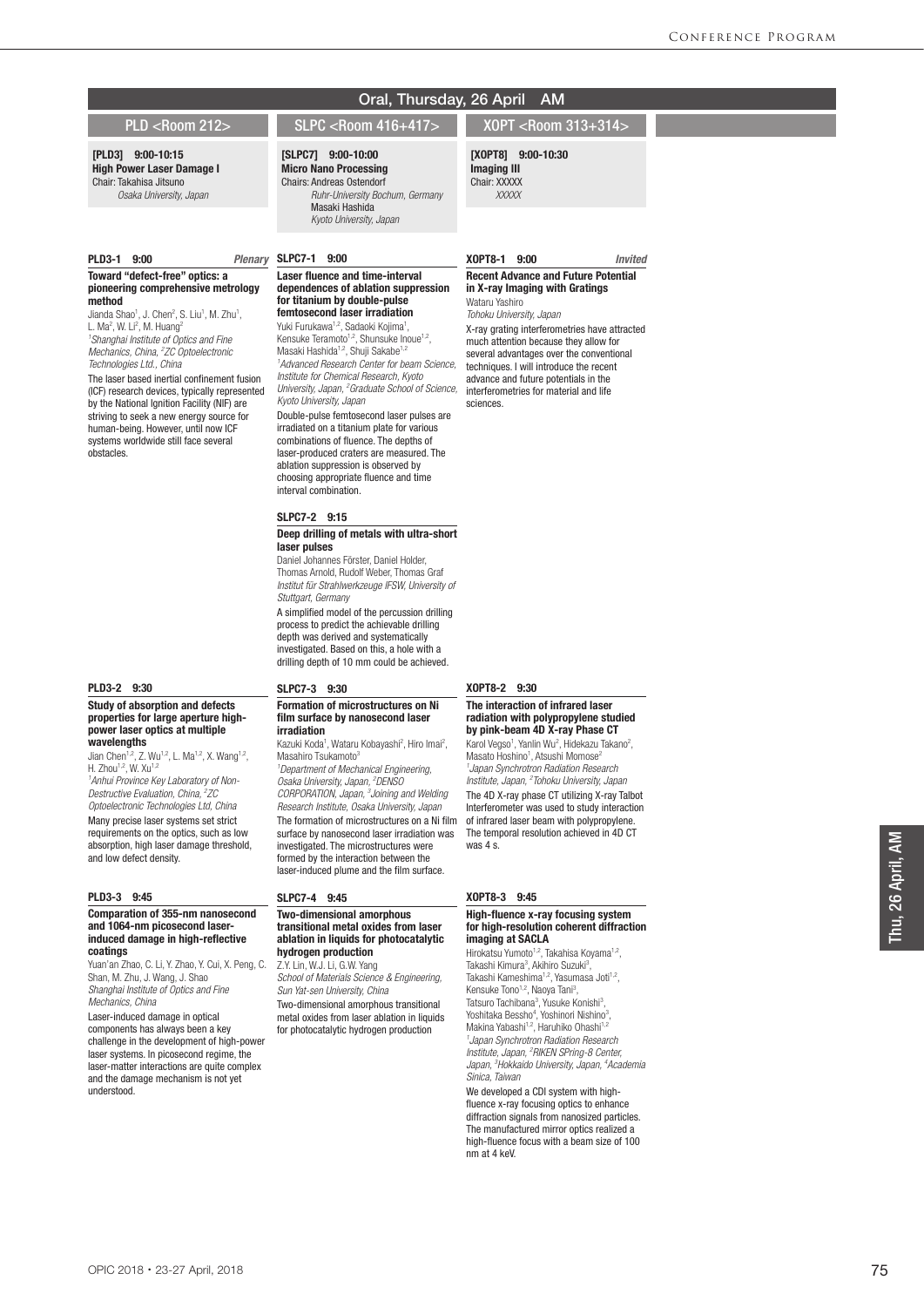#### ALPS12-C1-4 10:00

Meter-size 575x1015mm Gold-coated Gratings for 10PW-class lasers Arnaud Cotel

*HORIBA Scientific, France*

We present the latest results of Meter-size gratings production for 10PW-class laser pulse compression. More than 10 Goldcoated 1480gr/mm gratings in size 575x1015mm have already been manufactured and characterized.

## ALPS12-C1-5 10:15

#### High quality and high damage threshold optics with ozone mixed gas grating

Yurina Michine, Hitoki Yoneda *Institute for Laser Science, University of Electro-Communications, Japan*

High diffraction efficient and spatial mode cleaner's transient grating is created with ozone mixed gas pumped by UV lasers. This also has high damage threshold. It opens new high fluence laser optics in air

#### ALPS12-C1-6 10:30

#### Multiple-Plate Pulse Compression for Generation of Few-Cycle, CEP-Stable, Intense Mid-Infrared Pulses

Peiyu Xia, Faming Lu, Nobuhisa Ishii, Teruto Kanai, Jiro Itatani *Institute for Solid State Physics, The University of Tokyo, Japan*

Pulse compression of femtosecond mid-infrared pulses is demonstrated using YAG and Si plates. With this multiple-plate compression scheme, we produce sub-two-cycle, CEP-stable, intense pulses (21.0 fs, 45 μJ) with octave-spanning spectrum around 3.5 um.

----- Break 10:45-11:00 -----

#### [ALPS14-C2] 11:00-12:15 High Energy Lasers and Technology Chair: Hiromitsu Kiriyama

 *Kansai Photon Science Institute (KPSI), National Institutes for Quantum and Radiological Science and Technology (QST), Japan*

#### ALPS14-C2-1 11:00 *Invited* Current status of 10 PW laser and 100 PW laser project

#### Yuxin Leng, Xiaoyan Liang, Ruxin Li, Zhizhan Xu

*State Key Laboratory of High Field Physics, Shanghai Institute of Optics and Fine Mechanics, Chinese Academy of Sciences, China*

We'll report the new progress of

implementing a 10PW laser facility, including the generation of a 5.4PW/24fs laser pulses from a Ti:Sapphire crystal based CPA laser system and the design of a 100PW laser system.

### ALPS13-D2-4 10:00

Femtosecond-Laser-Written Ho:KGd(WO4)2 Waveguide Lasers at 2.06 μm

Esrom Kifle<sup>1</sup>, Pavel Loiko<sup>2</sup>, Xavier Mateos<sup>1</sup>, Javier Rodríguez Vázquez de Aldana<sup>3</sup>, Airan Ródenas<sup>1,4</sup>, Magdalena Aguiló<sup>1</sup>,<br>Francesc Díaz<sup>1</sup>, Viktor Zakharov<sup>2</sup>, Andrey Veniaminov<sup>2</sup>, Uwe Griebner<sup>5</sup>, Valentin Petrov<sup>5</sup> *1 Física i Cristal·lografia de Materials i Nanomaterials (FiCMA-FiCNA)-EMaS, Dept. Química Física i Inòrganica, Universitat Rovira i Virgili (URV), Spain, 2 ITMO University, Russia, 3 Aplicaciones del Láser y Fotónica, University of Salamanca, Spain, 4 Istituto di Fotonica e Nanotecnologie, Consiglio Nazionale delle Ricerche (IFN-CNR), Italy, 5 Max Born Institute for Nonlinear Optics and Short Pulse Spectroscopy, Germany* A circular cladding (60 μm) channel waveguide is femtosecond-laser-written in monoclinic 5 at.% Ho:KGd(WO<sub>4</sub>)<sub>2</sub>. Under in-band pumping at 1950 nm, the Ho waveguide laser generated 212 mW at 2055 nm with a slope efficiency of 67 %.

#### ALPS13-D2-5 10:15

#### Point-by-Point inscription of fiber Bragg grating by a Femtosecond laser for 2.8 μm fiber laser

Kenji Goya<sup>1</sup>, Hiyori Uehara<sup>1</sup>, Satoshi Hattori<sup>2</sup>, Daisuke Konishi<sup>2</sup>, Masanao Murakami<sup>2</sup>, Shigeki Tokita<sup>1</sup>

*1 Institute of Laser Engineering, Osaka University, Japan, 2 Mitsuboshi Diamond Industrial Co., Ltd., Japan* We demonstrate stable and efficient 2.8 μm

fiber laser owing to point-by-point femtosecond laser inscription of fiber Bragg grating in an erbium-doped ZBLAN fiber.

### ALPS13-D2-6 10:30

#### Efficient CW and Q-switched operation of Er:Lu<sub>2</sub>O<sub>3</sub> ceramic laser at 2.8 μm

Hiyori Uehara<sup>1</sup>, Shigeki Tokita<sup>1</sup>, Junji Kawanaka<sup>1</sup>, Daisuke Konishi<sup>3</sup>, Masanao Murakami<sup>3</sup>, Seiji Shimizu<sup>3</sup>, Ryo Yasuhara<sup>2</sup> *1 Institute of Laser Engineering, Osaka University, Japan, 2 National Institute for Fusion Science, Japan, 3 Mitsuboshi Diamond Industrial Co., Ltd., Japan* Room temperature CW operation with output power of 2.6 W and passively Q-switched operation with pulse energy of 9.4 μJ have been demonstrated by an  $Er: Lu<sub>2</sub>O<sub>3</sub>$  ceramic at 2.85 μm wavelength.

----- Break 10:45-11:00 -----

#### [ALPS15-F1] 11:00-12:15 Terahertz Photonics 1 Chair: Takashi Notake

*Teraphotonics Team, RIKEN, Japan*

### ALPS15-F1-1 11:00 *Invited* Liquid Crystal Based Devices for THz Applications

Lei Wang<sup>1</sup>, Makoto Nakajima<sup>2</sup>, Yanqing Lu<sup>3</sup> *1 College of Electronic and Optical Engineering & College of Microelectronics, Nanjing University of Posts and Telecommunications, China, 2 Institute of Laser Engineering, Osaka University, Japan, 3 College of Engineering and Applied Sciences, Nanjing University, China* We first developed a large birefringence liquid crystal material in terahertz range. Then broadband tunable terahertz waveplate driven with porous graphene and grapheneassisted high efficiency tunable terahertz metamaterial absorber using this material were demonstrated.

#### BISC1-2 10:15 *Invited*

#### Visualizing a beating zebrafish heart with improved line-scan microscopy Nanguang Chen

*National Univ of Singapore, Singapore* We have developed a high-speed line-scan

optical microscope that is capable of acquiring high-resolution, high-contrast fluorescence images at more than 100 fps. This advanced imaging technique has been applied to multi-dimensional imaging of zebrafish heart.

#### [HEDS11] 10:30-12:00 Poster Session <Exhibition Hall A> Chair: Hirotaka Nakamura  *Osaka University, Japan*

----- Break 10:45-11:00 -----

#### BISC1-3 11:00 *Invited*

#### Fast, long-term super-resolution imaging with Hessian structured illumination microscopy

Xiaoshuai Huang<sup>1</sup>, Junchao Fan<sup>2</sup>, Liuju Li<sup>1</sup>, Haosen Liu<sup>2</sup>, Runlong Wu<sup>3</sup>, Yi Wu<sup>4</sup>, Lisi Wei<sup>1</sup>,<br>Heng Mao<sup>5</sup>, Amit Lal<sup>6</sup>, Peng Xi<sup>6</sup>, Liqiang Tang<sup>7</sup>, Yunfeng Zhang<sup>3</sup>, Yanmei Liu<sup>1</sup>, Shan Tan<sup>2</sup>, Liangyi Chen<sup>1</sup> *1 Institute of Molecular Medicine, Peking University, China, 2 Huazhong University of Science and Technology, China, 3 School of* 

*Electronics Engineering and Computer Science, Peking University, China, 4 School of Software and Microelectronics, Peking University, China, 5 School of Mathematical Sciences, Peking University, China,* 

*6 Department of Biomedical Engineering, Peking University, China, 7 ColdSpring Science Corporation, China*

To increase the temporal resolution and maximal imaging time of super-resolution (SR) microscopy, we have developed a deconvolution algorithm for structured illumination microscopy based on Hessian matrixes (Hessian-SIM).

#### Poster session program p.XXX

## ALPS <Room 303> ALPS <Room 511+512> BISC <Room 419> HEDS <Room 311+312>

HEDS-10-3 10:00 *Invited*

Mitsuhiro Yoshida *KEK, Japan* **TRD** 

TBD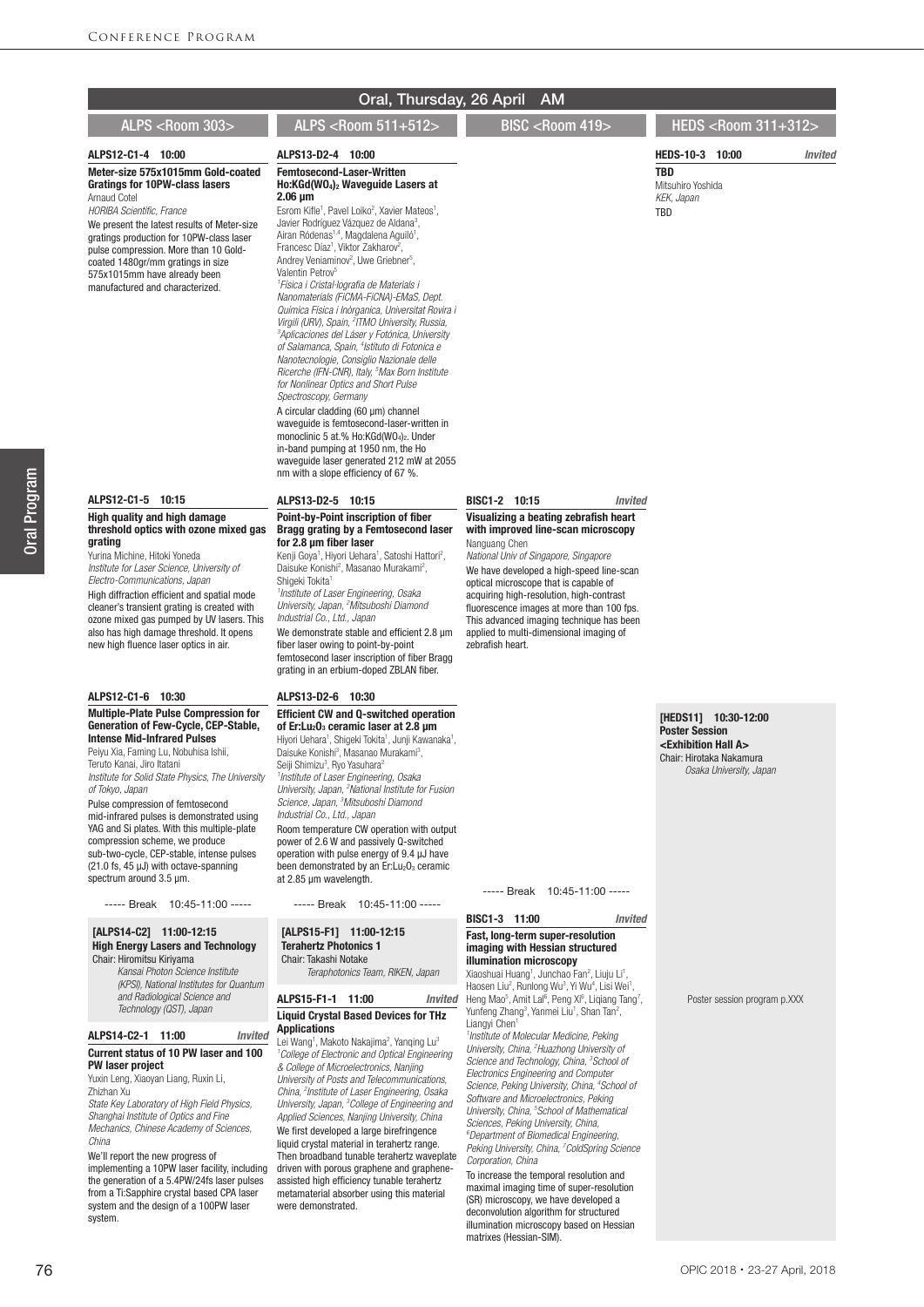| ICNN3-4 10:00                                                                                                                                                                                                                                                                                                                                                                                                                                                                                                                                                                                                                                                      |                                                                                                                                                                                                                                                                                                                                                                      | LDC5-3 10:00                                                                                                                                                                                                                                                                                                                | Invited LEDIA1-4 10:00                                                                                                                                                                                                                                                                                                                                                                                                                                                                                                                                                                                                                                                                                                                                                                                                                                        |
|--------------------------------------------------------------------------------------------------------------------------------------------------------------------------------------------------------------------------------------------------------------------------------------------------------------------------------------------------------------------------------------------------------------------------------------------------------------------------------------------------------------------------------------------------------------------------------------------------------------------------------------------------------------------|----------------------------------------------------------------------------------------------------------------------------------------------------------------------------------------------------------------------------------------------------------------------------------------------------------------------------------------------------------------------|-----------------------------------------------------------------------------------------------------------------------------------------------------------------------------------------------------------------------------------------------------------------------------------------------------------------------------|---------------------------------------------------------------------------------------------------------------------------------------------------------------------------------------------------------------------------------------------------------------------------------------------------------------------------------------------------------------------------------------------------------------------------------------------------------------------------------------------------------------------------------------------------------------------------------------------------------------------------------------------------------------------------------------------------------------------------------------------------------------------------------------------------------------------------------------------------------------|
| <b>Surface Plasmon Polariton Generation</b><br>in Carbon Nanotube<br>Sergey Moiseev, Aleksei Kadochkin,<br>Yuliya Dadoenkova, Igor Zolotovskii<br>Ulyanovsk State University, Russia<br>We have shown the possibility of far infrared<br>surface plasmon polariton generation in a<br>single-walled CNT. In such generator the<br>amplification is created by drift currents, and<br>the feedback is realized due to periodically<br>profiled                                                                                                                                                                                                                      |                                                                                                                                                                                                                                                                                                                                                                      | Application of Laser to Headlamps and<br><b>Thermal Design</b><br>Takashi Inoue, Yosuke Ohashi, Takashi Ito<br>KOITO MANUFACTURING CO., LTD, Japan<br>This paper describes how laser diodes can<br>be used for headlamps and their potential as<br>light sources, focusing on headlamp<br>functionality and thermal design. | <b>Optical and Device Characteristics of</b><br><b>InGaN/GaN Light Emitting Diodes with</b><br><b>Multilayer Graphene as Transparent</b><br>and Current Spreading Electrodes<br>Ying-Hsiang Wang <sup>1</sup> , Wei-Ming Lee <sup>1</sup> ,<br>Shih-Wei Feng <sup>1</sup> , Hsiang-Chen Wang <sup>2</sup><br><sup>1</sup> Department of Applied Physics, National<br>University of Kaohsiung, Taiwan, Taiwan,<br><sup>2</sup> Graduate Institute of Opto-Mechatronics,<br>National Chung Cheng University, Taiwan,<br>Taiwan<br>We demonstrated InGaN-based LEDs with<br>graphene transparent conductive electrodes.<br>The shorter response, rise, delay, and<br>recombination times of the InGaN-based<br>LEDs with graphene transparent conductive<br>electrodes provide more efficient carrier<br>injection, transport, relaxation, and<br>recombination. |
|                                                                                                                                                                                                                                                                                                                                                                                                                                                                                                                                                                                                                                                                    |                                                                                                                                                                                                                                                                                                                                                                      |                                                                                                                                                                                                                                                                                                                             | LEDIA1-5 10:15                                                                                                                                                                                                                                                                                                                                                                                                                                                                                                                                                                                                                                                                                                                                                                                                                                                |
| ICNN3-5 10:15<br><b>Coherent Absorption At Interfaces for</b><br><b>Film Thickness Measurement to</b><br><b>Plasmonic Selective Excitation</b><br>Fei He <sup>1</sup> , Kevin Macdonald <sup>2</sup> , Xu Fang <sup>1</sup><br><sup>1</sup> Department of Electronics and Computer<br>Science, University of Southampton, UK,<br><sup>2</sup> Optoelectronics Research Centre and Centre<br>for Photonic Metamaterials, University of<br>Southampton, UK<br>We demonstrate using two coherent light<br>beams to measure the thickness of<br>absorptive thin films and selectively excite<br>plasmonic resonances at the surface of<br>transparent bulk substrates. |                                                                                                                                                                                                                                                                                                                                                                      |                                                                                                                                                                                                                                                                                                                             | <b>Gan Metal-Semiconductor-Metal</b><br>Ultraviolet Photodetector with a<br><b>Reduced-Graphene Oxide Schottky</b><br><b>Contact</b><br>Bhishma Pandit, Jaehee Cho<br>Chonbuk National University, Korea<br>GaN and its ternary compound with AIN have<br>drawn much attention for the high speed<br>and high responsivity ultraviolet (UV)<br>photodetectors (PDs) because of their direct<br>and wide energy bandgap, robustness and<br>high radiation hardness.                                                                                                                                                                                                                                                                                                                                                                                            |
| ----- Break 10:30-11:00 -----                                                                                                                                                                                                                                                                                                                                                                                                                                                                                                                                                                                                                                      | $---$ Break 10:30-11:00 -----                                                                                                                                                                                                                                                                                                                                        | $---$ Break 10:30-10:45 $---$                                                                                                                                                                                                                                                                                               | ----- Break 10:30-10:45 -----                                                                                                                                                                                                                                                                                                                                                                                                                                                                                                                                                                                                                                                                                                                                                                                                                                 |
|                                                                                                                                                                                                                                                                                                                                                                                                                                                                                                                                                                                                                                                                    |                                                                                                                                                                                                                                                                                                                                                                      | $[LDC5]$ 10:45-12:15<br><b>Visible Lasers Connecting</b><br><b>Automotive and Human -2-</b><br><b>Chairs: Philipp Ansorg</b><br>Audi AG, Germany<br>Masaru Kuramoto<br>Stanley Electric Co., Ltd., Japan<br>LDC5-4 10:45<br><b>Invited</b>                                                                                  |                                                                                                                                                                                                                                                                                                                                                                                                                                                                                                                                                                                                                                                                                                                                                                                                                                                               |
|                                                                                                                                                                                                                                                                                                                                                                                                                                                                                                                                                                                                                                                                    |                                                                                                                                                                                                                                                                                                                                                                      | <b>Dynamic Laser-based Lighting for</b><br><b>Automotive Headlamps</b><br>Josef Schug, Ulrich Hechtfischer, Roman Hohn,<br>Steffen Zozgornik<br>Lumileds Germany GmbH, Germany                                                                                                                                              |                                                                                                                                                                                                                                                                                                                                                                                                                                                                                                                                                                                                                                                                                                                                                                                                                                                               |
| [ICNN4] 11:00-12:00<br><b>Nanolasers and Photonic Devices</b><br>Chair: M. Takenaka<br>The University of Tokyo, Japan                                                                                                                                                                                                                                                                                                                                                                                                                                                                                                                                              | $[10T3]$ 11:00-12:15<br><b>Photonics Technologies I</b><br>Chairs: Shigeru Kato<br>DENSO Corporation, Japan<br>Shieru Nakamura<br>NEC Corporation, Japan                                                                                                                                                                                                             | Laser-based lighting finds its application in<br>car headlighting, particularly in the high<br>beam. First implementations use a single<br>static source. Dynamic beam pattern can be<br>either realized with discrete segmented<br>sources or in an advanced                                                               |                                                                                                                                                                                                                                                                                                                                                                                                                                                                                                                                                                                                                                                                                                                                                                                                                                                               |
| ICNN4-1 11:00<br>Invited                                                                                                                                                                                                                                                                                                                                                                                                                                                                                                                                                                                                                                           | loT3-1 11:00<br><b>Invited</b>                                                                                                                                                                                                                                                                                                                                       |                                                                                                                                                                                                                                                                                                                             |                                                                                                                                                                                                                                                                                                                                                                                                                                                                                                                                                                                                                                                                                                                                                                                                                                                               |
| <b>TBA</b><br>Connie Chang-Hasnain<br>University of California, Berkeley, USA<br>see abstract book                                                                                                                                                                                                                                                                                                                                                                                                                                                                                                                                                                 | Fiber optic nerve systems by use of<br>optical correlation domain techniques<br>for structural health monitoring to<br>enhance safety and security of the<br>society<br>Kazuo Hotate<br>Toyota Technological Institute, Japan<br>Distributed fiber optic strain/temperature<br>sensing based on Brillouin scattering are<br>discussed. Correlation domain techniques | LDC5-5 11:15<br>Invited<br><b>Laser Light Technology for Automotive</b><br><b>Applications</b><br>Paul Rudy, Troy Trottier, Eric Goutain,<br>James Raring<br>SoraaLaser, U.S.A.                                                                                                                                             | [LEDIAp2] 11:15-12:03<br><b>Short Presentation</b><br>Chair: Hisashi Murakami<br>Tokyo University of Agriculture and<br>Technology, Japan                                                                                                                                                                                                                                                                                                                                                                                                                                                                                                                                                                                                                                                                                                                     |

Oral, Thursday, 26 April AM ICNN <Room 414+415> IoT-SNAP <Room 413> LDC <Room 301> LEDIA <Room 411+412>

> Conventional sources such as HID, halogen lamps and LEDs have limitations in reliability, size and luminance. We present an overview of laser light, a new solid-state technology featuring the highest luminance

demonstrated commercially.

are mainly considered, which realize unique functions, such as random accessibility.

## Poster session program p.XXX

## OPIC 2018・23-27 April, 2018

# 77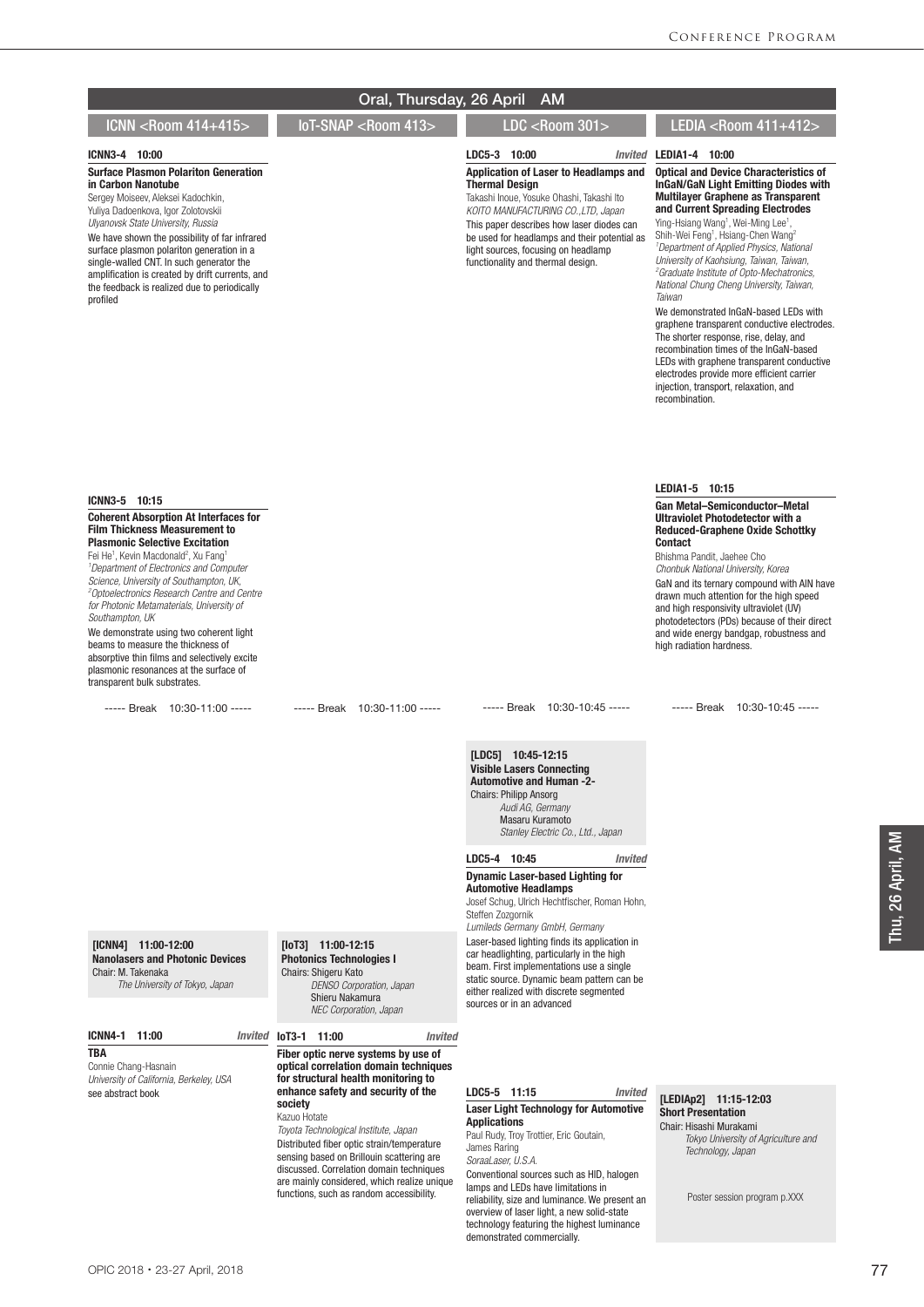|                                                                                                                                                                                                                                                                                                                                                                                                                                                                                                                                             | Oral, Thursday, 26 April                                                                                                                                                                                                                                                                                                                                                                                                                                                                                                                                                                 | <b>AM</b>                                                                                                   |                                                                                                                                                                                                                                                                                                                                                                                                                                                                                                                                                                                    |
|---------------------------------------------------------------------------------------------------------------------------------------------------------------------------------------------------------------------------------------------------------------------------------------------------------------------------------------------------------------------------------------------------------------------------------------------------------------------------------------------------------------------------------------------|------------------------------------------------------------------------------------------------------------------------------------------------------------------------------------------------------------------------------------------------------------------------------------------------------------------------------------------------------------------------------------------------------------------------------------------------------------------------------------------------------------------------------------------------------------------------------------------|-------------------------------------------------------------------------------------------------------------|------------------------------------------------------------------------------------------------------------------------------------------------------------------------------------------------------------------------------------------------------------------------------------------------------------------------------------------------------------------------------------------------------------------------------------------------------------------------------------------------------------------------------------------------------------------------------------|
| <b>LIC <room 302=""></room></b>                                                                                                                                                                                                                                                                                                                                                                                                                                                                                                             | <b>LSC <room 213=""></room></b>                                                                                                                                                                                                                                                                                                                                                                                                                                                                                                                                                          | LSSE <room 316=""></room>                                                                                   | OMC <room 418=""></room>                                                                                                                                                                                                                                                                                                                                                                                                                                                                                                                                                           |
|                                                                                                                                                                                                                                                                                                                                                                                                                                                                                                                                             | $[LSC5]$ 10:00-12:15<br><b>Photoemission Spectroscopy 1</b><br>Chair: Kazutaka Nakamura<br>Laboratory for Materials and<br>Structures, Institute of Innovative<br>Research, Tokyo Institute of<br>Technology, Japan                                                                                                                                                                                                                                                                                                                                                                      |                                                                                                             |                                                                                                                                                                                                                                                                                                                                                                                                                                                                                                                                                                                    |
| LIC1-2 10:00                                                                                                                                                                                                                                                                                                                                                                                                                                                                                                                                | LSC5-1 10:00<br><b>Invited</b>                                                                                                                                                                                                                                                                                                                                                                                                                                                                                                                                                           |                                                                                                             | OMC1-3 10:00                                                                                                                                                                                                                                                                                                                                                                                                                                                                                                                                                                       |
| Influence of ignition position of<br>internal combustion engine with<br>laser-induced breakdown ignition<br>Genki Momose <sup>1</sup> , Takeshi Saito <sup>1</sup> ,<br>Eiichi Takahashi <sup>2</sup> , Hirohide Furutani <sup>2</sup><br><sup>1</sup> Meisei University, Japan, <sup>2</sup> The National<br>Institute of Advanced Industrial Science and<br>Technology, Japan<br>We investigated the influence of ignition<br>position on the combustion state and engine<br>performance in a laser-induced breakdown<br>ignition engine. | <b>Current Situation and Future Prospects</b><br>of Ultra-High-Resolution Laser-<br><b>Photoemission Spectroscopy on</b><br><b>Materials Science</b><br>Shik Shin<br>Institute for Solid State Physics, University of<br>Tokyo, Japan<br>Current situation and future prospects of<br>ultra-high-resolution laser-photoemission<br>spectroscopy on materials science                                                                                                                                                                                                                     |                                                                                                             | <b>Optical Trapping of Gold and</b><br><b>Semiconductor Nanoparticles at</b><br><b>Oil-Water Interfaces with A Focused</b><br><b>Near-Infrared Laser Beam</b><br>Tatsuya Shoji <sup>1</sup> , S. Naka <sup>1</sup> , S. Koyama <sup>2</sup> ,<br>T. Kameyama <sup>2</sup> , T. Torimoto <sup>2</sup> , Y. Tsuboi <sup>1</sup><br><sup>1</sup> Osaka City Univ, Japan, <sup>2</sup> Nagoya Univ., Japan<br>A tightly focused laser beam exerts optical<br>force on nanoparticles dispersed in an<br>aqueous solution, leading to an optical<br>trapping of them at the focal point. |
| LIC1-3 10:15                                                                                                                                                                                                                                                                                                                                                                                                                                                                                                                                |                                                                                                                                                                                                                                                                                                                                                                                                                                                                                                                                                                                          |                                                                                                             | OMC1-4 10:15                                                                                                                                                                                                                                                                                                                                                                                                                                                                                                                                                                       |
| <b>Experiments on laser cleaning of</b><br>sooted optical windows<br>Kazuki Okada, Yuto Ito, Wookyung Kim,<br>Tomoyuki Johzaki, Shin-ichi Namba,<br>Takuma Endo<br>Hiroshima University, Japan<br>Transparent glass plates were artificially<br>sooted, and they were repetitively irradiated<br>by 1064-nm laser. An explosive air flow<br>normally away from the glass plate was<br>induced by the laser irradiation of the soot.                                                                                                         |                                                                                                                                                                                                                                                                                                                                                                                                                                                                                                                                                                                          |                                                                                                             | <b>Nanoparticle Manipulation Using A</b><br><b>Tapered Fiber</b><br>Hideki Fujiwara, K. Yamauchi, K. Sasaki<br>Hokkaido Univ, Japan<br>Optical trapping has utilized for manipulating<br>micrometer-sized objects such as biological<br>tissues.                                                                                                                                                                                                                                                                                                                                   |
| LIC1-4 10:30                                                                                                                                                                                                                                                                                                                                                                                                                                                                                                                                | 10:30-10:45 -----<br>----- Break                                                                                                                                                                                                                                                                                                                                                                                                                                                                                                                                                         |                                                                                                             | OMC1-5 10:30                                                                                                                                                                                                                                                                                                                                                                                                                                                                                                                                                                       |
| Benchmark of a time and space<br>resolved numerical energy transfer<br>model for ns laser pulses at 1064 nm<br>in gaseous propellants<br>Michael Boerner, Michael Oschwald<br>Institute of Space Propulsion, German<br>Aerospace Centre (DLR), Germany<br>A numerical energy transfer model for<br>focused nanosecond laser pulses at 1064<br>nm in gaseous media and discretized in time<br>and space is presented and tested against<br>published experimental data.                                                                      |                                                                                                                                                                                                                                                                                                                                                                                                                                                                                                                                                                                          | [LSSEp4]<br>10:30-12:00<br><b>Others</b><br><b>Poster Session</b><br><exhibition a="" hall=""></exhibition> | <b>Simultaneous Optical Trapping and</b><br><b>Imaging in Axial Plane</b><br>Ming Lei, Y. Liang<br>Xi'an Institute of Optics and Precision<br>Mechanics, China<br>Optical tweezers has demonstrated great<br>success in widespread applications, such as<br>life science, atom cooling and fundamental<br>physics.                                                                                                                                                                                                                                                                 |
| ----- Break 10:45-11:00 -----                                                                                                                                                                                                                                                                                                                                                                                                                                                                                                               | LSC5-2 10:45<br>Invited                                                                                                                                                                                                                                                                                                                                                                                                                                                                                                                                                                  |                                                                                                             | ----- Break 10:45-11:00 -----                                                                                                                                                                                                                                                                                                                                                                                                                                                                                                                                                      |
| [LIC2] 11:00-12:00<br><b>Advanced ignition systems and</b><br>applications (2)<br>Chair: Nobuyuki Kawahara<br>Okayama Univ., Japan<br>LIC2-1 11:00<br>Invited                                                                                                                                                                                                                                                                                                                                                                               | <b>Exotic Surface States on Kondo</b><br><b>Insulators</b><br>Shin-ichi Kimura<br>Graduate School of Frontier Biosciences, and<br>Department Physics, Graduate School of<br>Science, Osaka University, Japan<br>Topological Kondo insulator (TKI) has an<br>exotic surface metallic state. We introduce                                                                                                                                                                                                                                                                                  |                                                                                                             | $[OMC2]$ 11:00-12:15<br>OMC II<br>Chair: Juan José Sáenz<br>Univ. Autónoma de Madrid, Spain<br>OMC2-1 11:00<br><b>Invited</b>                                                                                                                                                                                                                                                                                                                                                                                                                                                      |
| Recent development of a sub-<br>nanometer flattening using a non-<br>uniform optical field<br>Takashi Yatsui<br>School of Engineering, University of Tokyo,                                                                                                                                                                                                                                                                                                                                                                                 | our recent results of the surface state on<br>two TKI materials, YbB12(001) and<br>SmB6(111) using synchrotron angle-<br>resolved photoelectron spectroscopy.                                                                                                                                                                                                                                                                                                                                                                                                                            | Poster session program p.XXX                                                                                | The Dynamics of Trapped, Rotating<br><b>Microparticles in Vacuum</b><br>Kishan Dholakia<br>University of St. Andrews, UK<br><b>XXXXX</b>                                                                                                                                                                                                                                                                                                                                                                                                                                           |
| Japan<br>We have developed sub-nanometer scale<br>flattening process of the near-field etching<br>based on a non-uniformity of the electric<br>field. Here We present recent development<br>of the near-field etching on various materials<br>and structures.                                                                                                                                                                                                                                                                               | LSC5-3 11:15<br><b>Invited</b><br><b>Electronic States of Bi(110) Ultrathin</b><br><b>Films Studied by Photoemission</b><br><b>Spectroscopy with Laser And</b><br><b>Synchrotron Radiation</b><br>Kazutoshi Takahashi, M. Imamura,<br>I. Yamamoto, J. Azuma<br>Synchrotron Light Application Center, Saga<br>University, Japan<br>Electronic structure of ultrathin Bi(110) films<br>grown on epitaxial graphene has been<br>studied by ARPES and AR2PPES using<br>synchrotron radiation and laser. Time-<br>resolved 2PPES of 1BL Bi(110) showed<br>faster decay than that of 2BL film. |                                                                                                             |                                                                                                                                                                                                                                                                                                                                                                                                                                                                                                                                                                                    |

Oral Program

Oral Program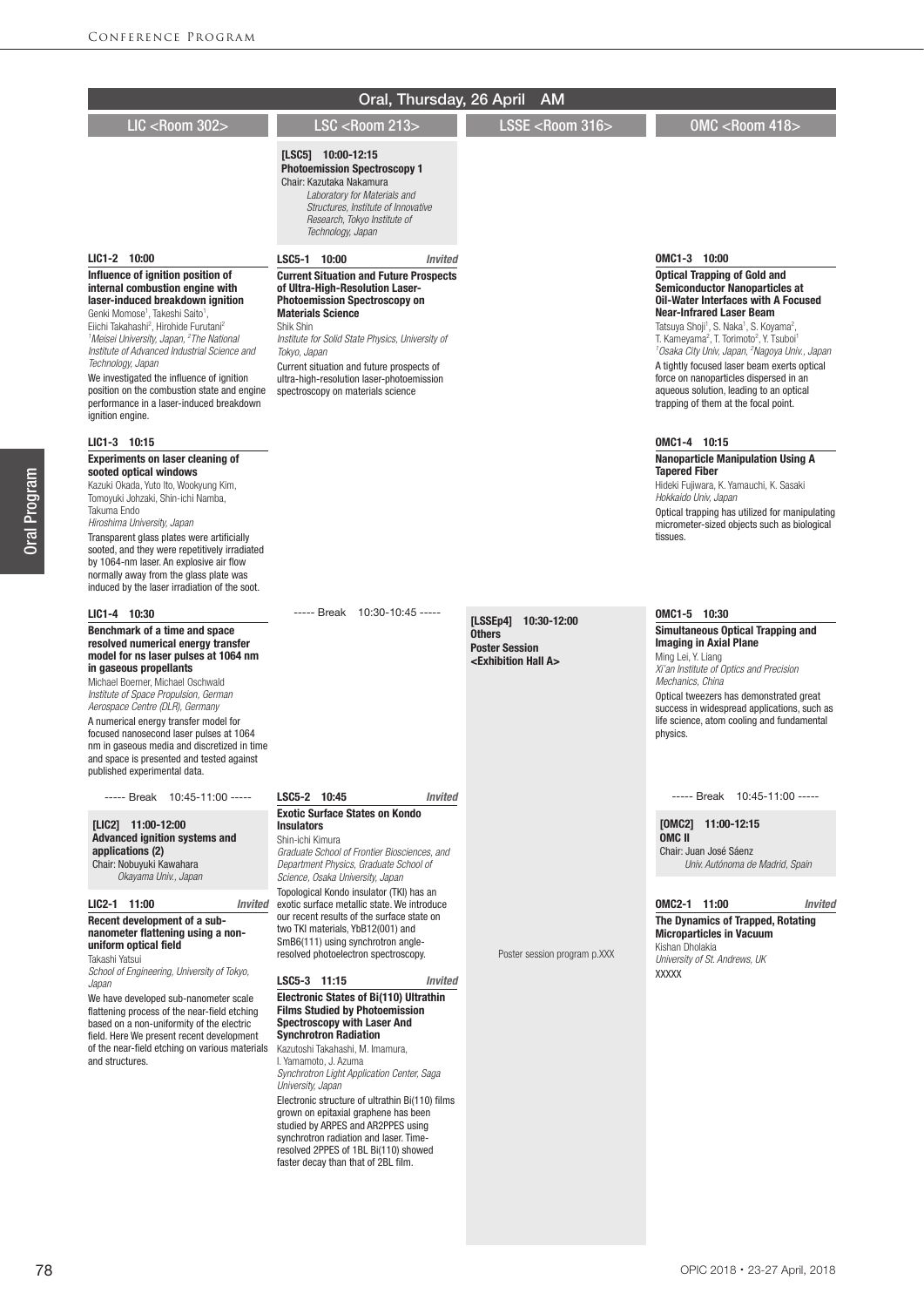PLD <Room 212> SLPC <Room 416+417> XOPT <Room 313+314>

#### PLD3-4 10:00

#### 351nm mirrors with modified outer stack and post-treatment methods to increase the laser damage resistance Feng Pan, F. Pan, Z. Liu, Q. Wu *Chengdu Fine Optical Engineering Research Ctr., China*

The 351nm mirrors with different outer stacks were prepared by electron beam evaporation. The damage morphology and damage mechanism of different mirrors were analyzed.

----- Break 10:15-10:45 -----

----- Break 10:00-10:30 -----

#### XOPT8-4 10:00 *Invited*

#### Radiation-Damage-Free Imaging of Solid Electrolytes for Lithium-Ion Batteries by Single-Shot Coherent Diffraction Imaging Takashi Kimura

*Hokkaido University, Japan*

X-ray free-electron lasers can overcome the limitation of radiation-damage by capturing a femtosecond snapshot of sample structure. I will talk about coherent X-ray diffraction imaging of a high radiation sensitive solid electrolyte at SACLA.

[SLPCp8] 10:30-12:00 Poster Session <Exhibition Hall A> Chairs: Yuji Sato *JWRI, Osaka University, Japan* Shin-Ichiro Masuno *JWRI, Osaka University, Japan*

Poster session program p.XXX

[XOPTp9 Poster Session] 10:30-12:00 <Exhibition Hall A>

Poster session program p.XXX

#### [PLD4] 10:45-12:00 High Power Laser Damage II

Chair: Shinji Motokoshi *Inst. for Laser Technology, Japan*

### PLD4-1 10:45 *Invited* Investigation on the multilayer coating with co-evaporated interface

Meiping Zhu, N. Xu, Y. Chai, J. Sun, K. Yi, J. Wang, Y. Zhao, J. Shao *Shanghai Institute of Optics and Fine Mechanics, China* Multilayer coatings fabricated by e-beam evaporation are widely used in high power laser system. Much work has been done to investigate the laser induced damage mechanism.

#### PLD4-2 11:15

#### Effect of micro-crack and reaction product on laser damage performance of optical glass during chemical etching

Huapan Xiao, Z. Chen, H. Wang, J. Wang, N. Yu *Xi'an Jiaotong Univ, China*

Chemical etching is usually utilized to improve the laser damage performance of optical glass by mitigating micro- cracks, while it inevitably produces some reaction products (RPs).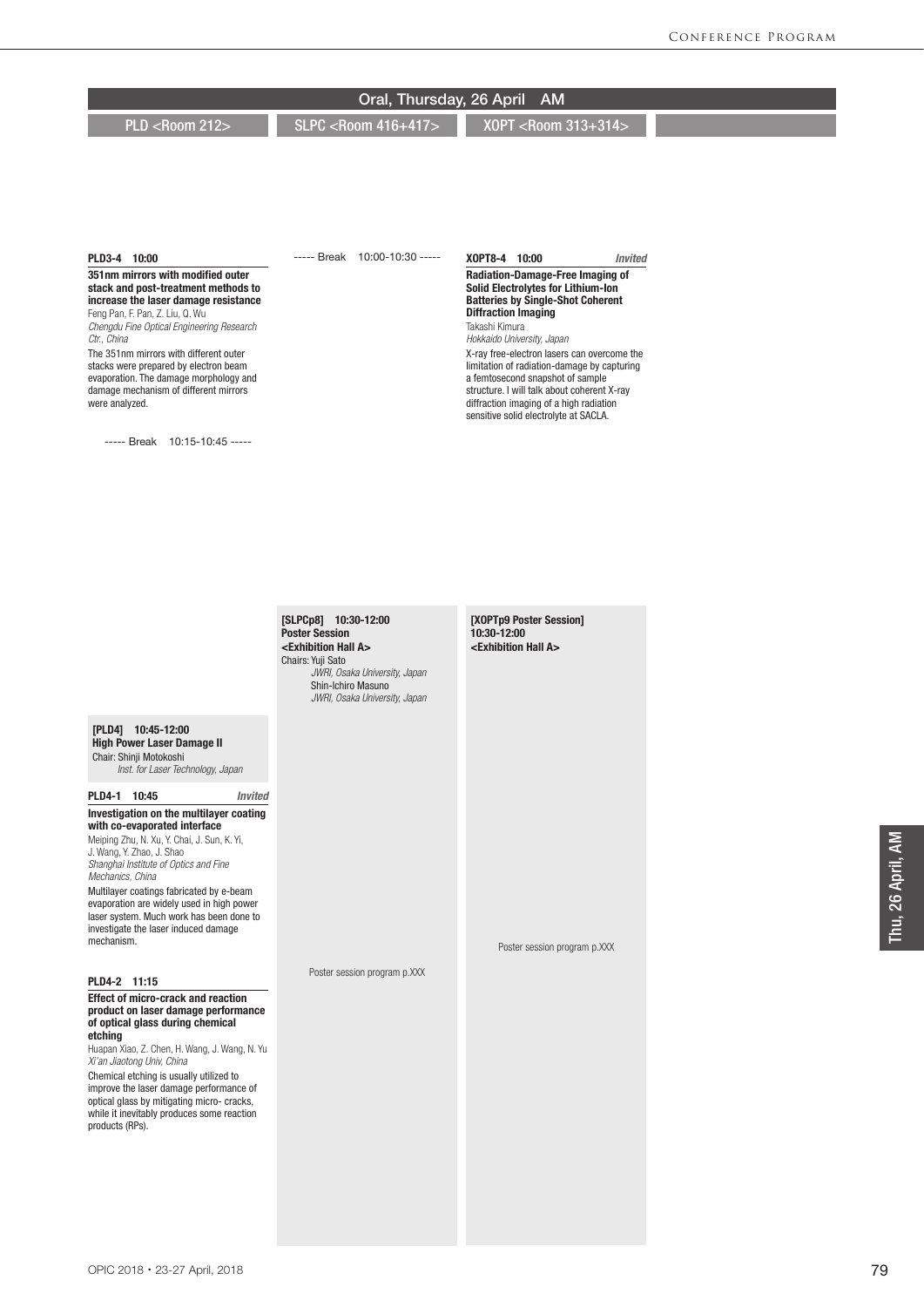#### [HEDS11] Poster session program p.XXX ----- Lunch 12:00-14:00 ----- BISC1-4 11:30 Multi-focal holographic slit confocal fluorescence microscopy Hung-Chun Wang<sup>1</sup>, Yuan Luo<sup>2</sup>, Chou-Min Chia<sup>2</sup><br><sup>1</sup> National Tsing Hua University, Taiwan, *2 National Taiwan University, Taiwan* The non-axial line-scanning multifocal confocal microscopy incorporates multiplex volume holographic grating (MVHG) in illumination and combination of multifocal image system to image multiplane at the same time. The system resolve volume tissue fast and well, offering a solution of replacing biopsy. BISC1-5 11:45 Lateral spatial resolution improvement in laser scanning fluorescence microscopy using a subdiffraction limit optical spo Takahiro Nishimura<sup>1</sup>, Yusuke Ogura<sup>1</sup>, Yosuke Tamada<sup>2</sup>, Jun Tanida<sup>1</sup> *1 Osaka Univ, Japan, 2 NIBB, Japan* This paper confirmed that use of a computer generated hologram that makes the size of the generated spots smaller than the single diffraction limited can improve the lateral spatial resolution of the laser scanning fluorescence microscopy. ----- Lunch 12:00-13:15 ----- [BISC2] 13:15-15:00 Optical Coherence Tomography Chair: Yuan Luo ALPS15-F1-2 11:30 Liquid phase growth of Ge doped GaSe and GaSe1-xTex bulk crystals at low temperature for highly efficient THz wave source Yohei Sato, Chao Tang, Tadao Tanabe, Yutaka Oyama *Department of materials science, Tohoku University, Japan* In order to efficiently generate THz wave, GaSe crystal is grown by low temperature liquid phase growth. Ge doped GaSe and GaSe1-xTex crystals are grown for improvement of transparency and mechanical strength, respectively. ALPS15-F1-3 11:45 Laser-matter interaction in picosecond pulsed second-harmonic generation by periodically poled  $LiTa\ddot{0}_3$ : Experiment and theory Oleg A. Louchev, Satoshi Wada *Center for Advanced Photonics, RIKEN, Japan* We present results of combined experimental-theoretical study of lasermatter interaction in picosecond pulsed second-harmonic generation by periodicallypoled LiTaO<sub>3</sub> crystal. Modified twotemperature excitation-relaxation model allows exact simulation of laser excitation and after-pulse relaxation continuing ≈50 ps. ALPS15-F1-4 12:00 Efficient Terahertz Emission from the Co/Pt Ferromagnetic Heterostructure Based on Inverse Spin Hall Effect Hongsong Qiu, Kosaku Kato, Kazumasa Hirota, Nobuhiko Sarakura, Masashi Yoshimura, Makoto Nakajima *Institute of Laser Engineering, Osaka University, Japan* We demonstrated new efficient terahertz emitter of Co/Pt heterostructure due to inverse spin Hall effect. The radiation mechanism was investigated in detail and new model which includes the effect of spin diffusion length was proposed. ALPS14-C2-2 11:30 Development of Cryogenically Cooled Helium Gas Circulation System for Cooling Active Medium of 100 J Class Laser Amplifier Yasuki Takeuchi<sup>1</sup>, Yoshio Mizuta<sup>1</sup>, Takashi Sekine, Takashi Kurita1 Takashi Sekine, Takashi Kurita<sup>1</sup>,<br>Masateru Kurata<sup>1</sup>, Yuma Hatano<sup>1</sup> Masateru Kurata<sup>1</sup>, Yuma Hatano<sup>1</sup>,<br>Takaaki Morita<sup>1</sup>, Yuki Kabeya<sup>1</sup>, Kazuki Kawai<sup>1</sup>, Yuki Muramatsu<sup>1</sup>, Takuto Iguchi<sup>1</sup>,<br>Yoshinori Tamaoki<sup>1</sup>, Koichi Iyama<sup>1</sup> Yoshinori Tamaoki<sup>1</sup>, Koichi Iyama<sup>1</sup>,<br>Yujin Zheng<sup>1</sup>, Shigeki Tokita<sup>2</sup>, Junji Kawanaka<sup>2</sup>, Yoshinori Kato<sup>1</sup> *1 Industrial Development Center, Central Research Laboratory, Hamamatsu Photonics*  K.K., Japan, <sup>a</sup>nstitute of Laser Engineering, Osaka University, Japan 1-kW class cryostat cooled He-gas flowing system to demonstrate cooling method of laser medium has been developed. A cooling capacity was estimated over 1.4 kW with mass flow rate of 100 g/s at 150 K. ALPS14-C2-3 11:45 Development of a 10-J, 10-Hz Cryogenically-Cooled Yb:YAG Ceramics Active-MirrorLaser Amplifier System Takaaki Morita<sup>1</sup>, Takashi Sekine<sup>1</sup>, Yasuki Takeuchi<sup>1</sup>, Yuuma Hatano<sup>1</sup> , Takashi Kurita<sup>1</sup>, Yoshinori Tamaoki<sup>1</sup> , Koichi Iyama<sup>1</sup>, Yuki Kabeya<sup>1</sup>, Masateru Kurata<sup>1</sup>, Takuto Iguchi<sup>1</sup>, Yoshio Mizuta<sup>1</sup>, Kazuki Kawai<sup>1</sup>, Yuki Muramatsu<sup>1</sup>, Yoshinori Kato<sup>1</sup>,<br>Shigeki Tokita<sup>2</sup>, Junji Kawanaka<sup>2</sup> *1 Industrial Development Center, Central Research Laboratory, Hamamatsu Photonics*  K.K., Japan, <sup>a</sup>nstitute of Laser Engineering, Osaka University, Japan A cryogenically cooled Yb:YAG ceramics active-mirror laser amplifier for 10-J at 10-Hz output laser system has been developed. A laser diode module with 25-kW peak power was tested as a pump source for this amplifier. ALPS14-C2-4 12:00 High energy cryogenically cooled Yb:YAG/Cr:YAG microchip laser Xiaoyang Guo<sup>1,2</sup>, Shigeki Tokita<sup>1</sup>,<br>Junji Kawanaka<sup>1</sup> *1 Institute of Laser Engineering, Osaka University, Japan, 2* Department of Electronic Science and Engineering, Kyoto University, Japan We have developed a diode pumped cryogenically cooled Yb:YAG/Cr:YAG passively Q-switched microchip laser. A maximum energy of 12.1 mJ with 3.7 MW peak power was obtained Oral, Thursday, 26 April AM ALPS <Room 303> ALPS <Room 511+512> BISC <Room 419> HEDS <Room 311+312>

[ALPSp] 13:00-14:30 Poster Session <Exhibition Hall A>

Poster session program p.XXX

*National Taiwan University, Taiwan*

### BISC2-1 13:15 *Invited* Endoscopic optical coherence tomography and angiography for gastroenterology applications

Hsiang-Chieh Lee<sup>1,2</sup>, Kaicheng Liang<sup>2</sup>, Osman O. Ahsen<sup>2</sup>, Zhao Wang<sup>2</sup>, Marisa Figueiredo<sup>3</sup>, Benjamin Potsaid<sup>2,4</sup>, Vijaysekhar Jayaraman<sup>5</sup>, Qin Huang<sup>3</sup>, Hiroshi Mashimo<sup>3,6</sup>, James G. Fujimoto<sup>5</sup> *<sup>1</sup> National Taiwan Univ, Taiwan, <sup>2</sup> Massachusetts<br>Institute of Technology, USA, <sup>3</sup> VA Boston<br>Healthcare System, USA, <sup>4</sup> Thorlabs Inc., USA,<br><sup>5</sup> Praevium Becearch Inc., USA, <sup>6</sup> Hanard Praevium Research Inc., USA, 6 Harvard Medical School, USA*

Endoscopic optical coherence tomography (OCT) angiography enables volumetric coregistered architectural and microvasculature imaging of the human gastrointestinal tract in vivo. In this talk, we will discuss technical advances and clinical gastroenterology applications with the endoscopic OCT angiography technique.

OPIC 2018・23-27 April, 2018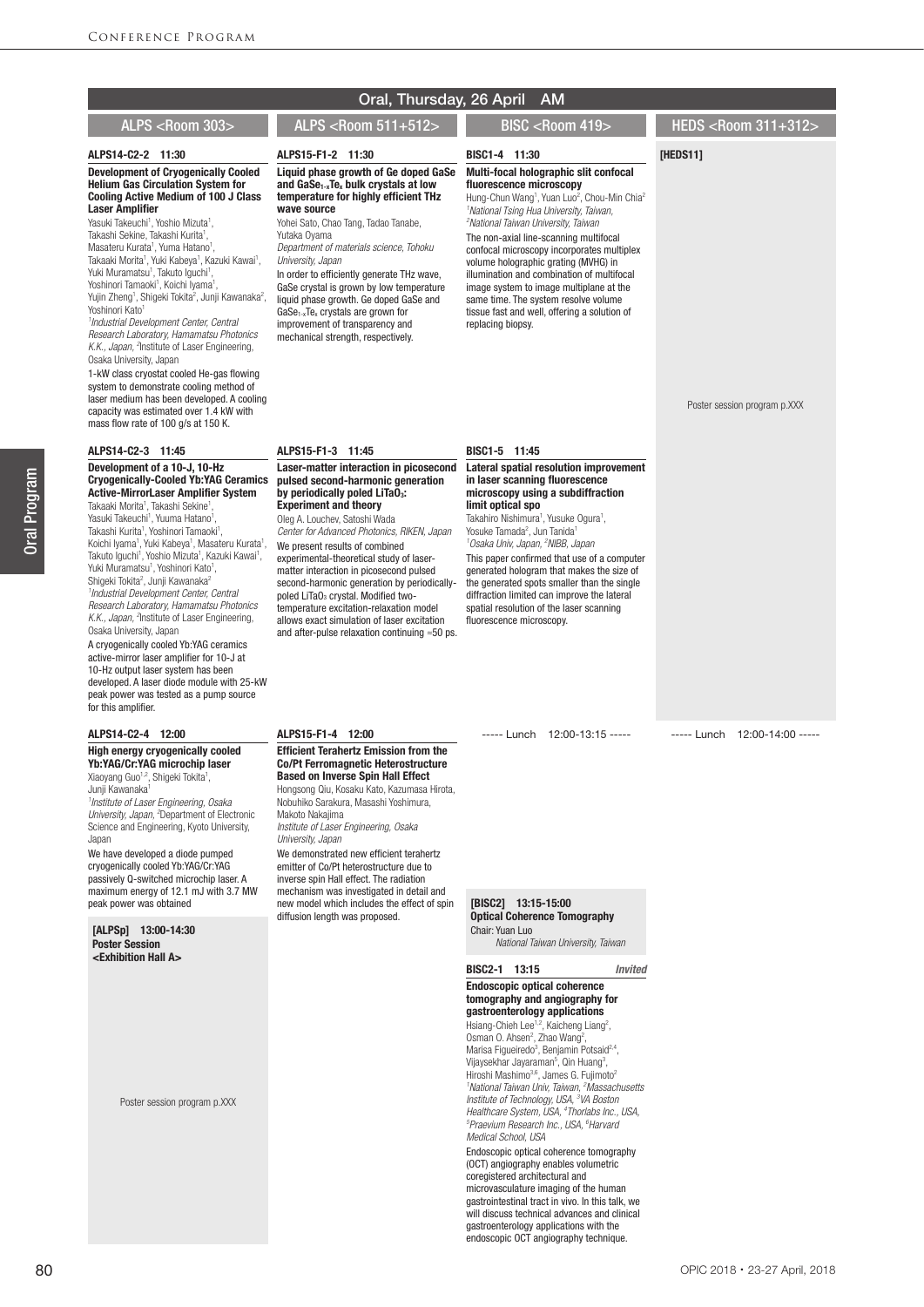|                                                                                                                                                                                                                                                                                                                                                                                                                                                                                                                                                                                                                                                                                                                                                                                     | Oral, Thursday, 26 April                                                                                                                                                                                                                                                                                                                                                                                                                                                                                                                                                                                                                   | <b>AM</b>                                                                                                                                                                                                                                                                                                            |                                                                                          |
|-------------------------------------------------------------------------------------------------------------------------------------------------------------------------------------------------------------------------------------------------------------------------------------------------------------------------------------------------------------------------------------------------------------------------------------------------------------------------------------------------------------------------------------------------------------------------------------------------------------------------------------------------------------------------------------------------------------------------------------------------------------------------------------|--------------------------------------------------------------------------------------------------------------------------------------------------------------------------------------------------------------------------------------------------------------------------------------------------------------------------------------------------------------------------------------------------------------------------------------------------------------------------------------------------------------------------------------------------------------------------------------------------------------------------------------------|----------------------------------------------------------------------------------------------------------------------------------------------------------------------------------------------------------------------------------------------------------------------------------------------------------------------|------------------------------------------------------------------------------------------|
| ICNN <room 414+415=""></room>                                                                                                                                                                                                                                                                                                                                                                                                                                                                                                                                                                                                                                                                                                                                                       | IoT-SNAP <room 413=""></room>                                                                                                                                                                                                                                                                                                                                                                                                                                                                                                                                                                                                              | $\overline{\text{LDC}}$ <room 301=""></room>                                                                                                                                                                                                                                                                         | LEDIA <room 411+412=""></room>                                                           |
| ICNN4-2 11:30                                                                                                                                                                                                                                                                                                                                                                                                                                                                                                                                                                                                                                                                                                                                                                       | loT3-2 11:30                                                                                                                                                                                                                                                                                                                                                                                                                                                                                                                                                                                                                               |                                                                                                                                                                                                                                                                                                                      |                                                                                          |
| <b>Quantum-Dot Nanolaser Integrated on</b><br>a Silicon Wavequide Buried in Silicon<br><b>Dioxide by Transfer Printing</b><br>Alto Osada <sup>1</sup> , Yasutomo Ota <sup>1</sup> , Ryota Katsumi <sup>2</sup> ,<br>Katsuyuki Watanabe <sup>1</sup> , Satoshi Iwamoto <sup>1,2</sup> ,<br>Yasuhiko Arakawa <sup>1,2</sup><br><sup>1</sup> Institute for Nano Quantum Information<br>Electronics, The University of Tokyo, Japan,<br><sup>2</sup> Institute of Industrial Science, The University<br>of Tokyo, Japan<br>We report the hybrid integration of a<br>quantum dot nanolaser on silicon photonic<br>circuits using transfer printing. The<br>pick-and-place assembly method facilitates<br>the integration of a nanolaser on a single<br>CMOS-processed silicon waveguide. | <b>Evaluation of multi-mode fibers for</b><br><b>28GHz RF transmission</b><br>Takamitsu Aiba <sup>1</sup> , Satoshi Tanaka <sup>1</sup> ,<br>Toshinori Suzuki <sup>1</sup> . Atsushi Kanno <sup>2</sup> .<br>Naokatsu Yamamoto <sup>2</sup> , Tetsuya Kawanishi <sup>3</sup> ,<br>Tomohiro Wakabayashi <sup>1</sup><br><sup>1</sup> YAZAKI CORPORATION, Japan, <sup>2</sup> National<br>Institute of Information and Communications<br>Technology, Japan, <sup>3</sup> Waseda University, Japan<br>We evaluate impacts of multi-mode fiber<br>characteristics such as fiber length and<br>bending condition for 28 GHz RF<br>transmission. |                                                                                                                                                                                                                                                                                                                      |                                                                                          |
|                                                                                                                                                                                                                                                                                                                                                                                                                                                                                                                                                                                                                                                                                                                                                                                     |                                                                                                                                                                                                                                                                                                                                                                                                                                                                                                                                                                                                                                            |                                                                                                                                                                                                                                                                                                                      | ----- Lunch Break 11:42-13:00 -----                                                      |
| ICNN4-3 11:45<br><b>Observation of Anomalous Er Emission</b>                                                                                                                                                                                                                                                                                                                                                                                                                                                                                                                                                                                                                                                                                                                        | loT3-3 11:45<br><b>Photonic Microwave Time Delays</b>                                                                                                                                                                                                                                                                                                                                                                                                                                                                                                                                                                                      | LDC5-6 11:45<br><b>Invited</b><br><b>GaN-based Laser Diodes for</b>                                                                                                                                                                                                                                                  |                                                                                          |
| in a Er, 0-codoped GaAs-based Two<br><b>Dimensional Photonic Crystal</b><br><b>Nanocavity</b><br>Natsuki Fujioka, Masayuki Ogawa,<br>Taiki Kishina, Ryoma Higashi,<br>Masahiko Kondow, Jun Tatebayashi,<br>Yasufumi Fujiwara<br>Graduate School of Engineering, Osaka<br>University, Japan<br>We report on the fabrication of a GaAs:Er, 0-<br>based two-dimensional PhC nanocavity and<br>the observation of characteristic behavior of<br>Er emission from the nanocavity.                                                                                                                                                                                                                                                                                                        | <b>Using Nonlinear Dynamics of</b><br><b>Semiconductor Lasers for Antenna</b><br><b>Remoting Applications</b><br>Sheng-Kwang Hwang, Kun-Lin Hsieh,<br>Chin-Lung Yang<br>National Cheng Kug University, Taiwan<br>Microwave time delay using semiconductor<br>laser dynamics is investigated. A tunable<br>range of 90 ps over a bandwidth of 4 GHz at<br>40 GHz is realized by adjusting the power or<br>frequency of optical inputs.                                                                                                                                                                                                      | <b>Automotive Applications</b><br>Takashi Miyoshi, Shingo Masui,<br>Shin-ichi Nagahama<br>Nichia Corporation, Japan<br>GaN-based single mode blue and green<br>laser diodes (LDs) were fabricated on<br>c-plane GaN substrates. The wall plug<br>efficiency were 26.5% in 453nm and 12.3%<br>in 515nm, respectively. |                                                                                          |
| ----- Lunch Break 12:00-13:00 -----                                                                                                                                                                                                                                                                                                                                                                                                                                                                                                                                                                                                                                                                                                                                                 | ----- Lunch 12:00-13:30 -----                                                                                                                                                                                                                                                                                                                                                                                                                                                                                                                                                                                                              | ----- Lunch 12:15-13:30 -----                                                                                                                                                                                                                                                                                        |                                                                                          |
| $[ICNN5p]$ 13:00-14:30<br><b>Poster Session</b><br><exhibition a="" hall=""></exhibition>                                                                                                                                                                                                                                                                                                                                                                                                                                                                                                                                                                                                                                                                                           |                                                                                                                                                                                                                                                                                                                                                                                                                                                                                                                                                                                                                                            |                                                                                                                                                                                                                                                                                                                      | [LEDIAp2] 13:00-14:30<br><b>Poster Session</b><br><exhibition a="" hall=""></exhibition> |
|                                                                                                                                                                                                                                                                                                                                                                                                                                                                                                                                                                                                                                                                                                                                                                                     | $[10T4]$ 13:30-17:00<br><b>Core Technologies</b><br>Chairs: Takahiro Ishii<br>Fujikura Ltd., Japan<br>Akira Yamada                                                                                                                                                                                                                                                                                                                                                                                                                                                                                                                         | [LDC6] 13:30-15:00<br><b>Speckle/Color</b><br>Chairs: Young-Joo Kim<br>Yonsei University, Korea<br>Shigeo Kubota                                                                                                                                                                                                     |                                                                                          |

Poster session program p.XXX

# *DOCOMO R&D Center, Japan* IoT4-1 13:30 *Invited* A Platform PRINTEPS to Develop

## Practical Intelligent Robot Applications Takahira Yamaguchi

*Keio University, Japan* We are developing PRactical INTEligent aPplicationS (PRINTEPS), which is a user-centric platform to develop integrated intelligent applications only by combining four types of modules such as knowledgebased reasoning, speech dialog, image sensing and motion management..

 *Oxide Corp., Japan*

## LDC6-1 13:30 *Invited*

#### The Development of Speckle Reduction Technologies in Our Group for Laser Projection Displays: a Short Summary Zhaomin Tong

*Shanxi University, China*

In this paper, speckle reduction methods developed in our group are reviewed. The methods include polarization diversity, binary phase diffuser, MEMS scanning mirror, and non-sequential technique.

Poster session program p.XXX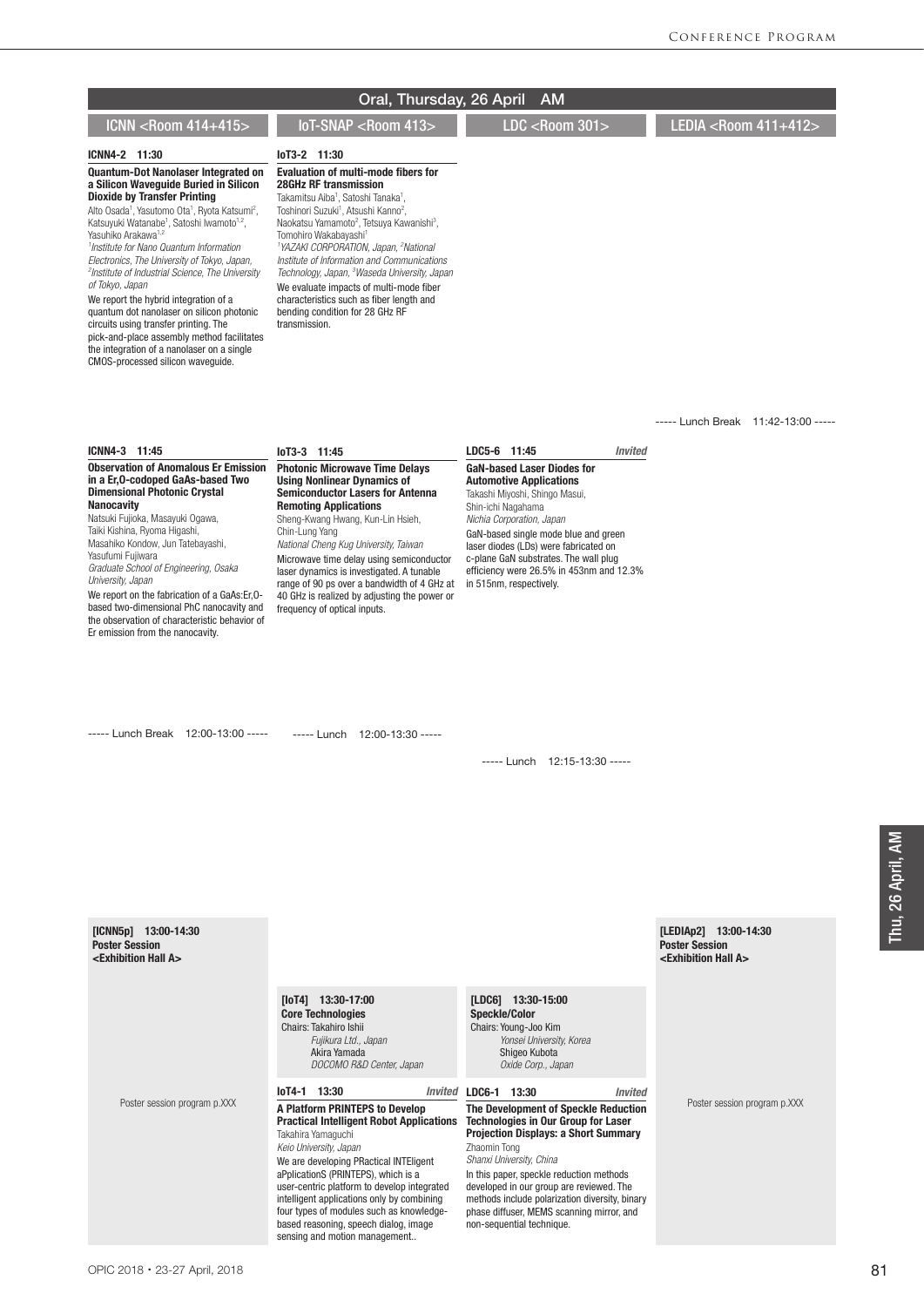|                                                                                                                                                                                                                                                                                                                                                                                                                                                                                                                                                                                                                                                                                                                                                                                                                                                                                                                                                                                           | Oral, Thursday, 26 April                                                                                                                                                                                                                                                                                                                                                                                                                                                                            | <b>AM</b>                                                                                                                                                                                                                                                                                                                                                                                                                                                                                                                                                                                                                                                                                                                                                                                                                                   |                                                                                                                                                                                                                                                                                                                                                                                                                                                                                                                                                                                                   |
|-------------------------------------------------------------------------------------------------------------------------------------------------------------------------------------------------------------------------------------------------------------------------------------------------------------------------------------------------------------------------------------------------------------------------------------------------------------------------------------------------------------------------------------------------------------------------------------------------------------------------------------------------------------------------------------------------------------------------------------------------------------------------------------------------------------------------------------------------------------------------------------------------------------------------------------------------------------------------------------------|-----------------------------------------------------------------------------------------------------------------------------------------------------------------------------------------------------------------------------------------------------------------------------------------------------------------------------------------------------------------------------------------------------------------------------------------------------------------------------------------------------|---------------------------------------------------------------------------------------------------------------------------------------------------------------------------------------------------------------------------------------------------------------------------------------------------------------------------------------------------------------------------------------------------------------------------------------------------------------------------------------------------------------------------------------------------------------------------------------------------------------------------------------------------------------------------------------------------------------------------------------------------------------------------------------------------------------------------------------------|---------------------------------------------------------------------------------------------------------------------------------------------------------------------------------------------------------------------------------------------------------------------------------------------------------------------------------------------------------------------------------------------------------------------------------------------------------------------------------------------------------------------------------------------------------------------------------------------------|
| <b>LIC <room 302=""></room></b>                                                                                                                                                                                                                                                                                                                                                                                                                                                                                                                                                                                                                                                                                                                                                                                                                                                                                                                                                           | <b>LSC <room 213=""></room></b>                                                                                                                                                                                                                                                                                                                                                                                                                                                                     | LSSE <room 316=""></room>                                                                                                                                                                                                                                                                                                                                                                                                                                                                                                                                                                                                                                                                                                                                                                                                                   | OMC <room 418=""></room>                                                                                                                                                                                                                                                                                                                                                                                                                                                                                                                                                                          |
| LIC2-2 11:30<br>Investigation on increase of ignition<br>probability by using laser induced<br>ignition with burst pulse in aerospace<br>engine<br>Yoshiki Matsuura <sup>1</sup> , Masahiro Sasaki <sup>1</sup> ,<br>Jun Izawa <sup>2</sup> , Mitsunori Itou <sup>2</sup> , Takahisa Nagao <sup>2</sup><br><sup>1</sup> IHI Aerospace Co., LTD., Japan, <sup>2</sup> IHI Co., LTD.,<br>Japan<br>IHI Aerospace has studied on the laser<br>ignition device for Oxygen/Methane thruster<br>with sub-nanosecond pulse laser which can<br>produce 10 kHz order burst pulses. In this<br>study, the ignition probability is going to be<br>evaluating with multi-burst pulse mode.                                                                                                                                                                                                                                                                                                             |                                                                                                                                                                                                                                                                                                                                                                                                                                                                                                     | [LSSEp4]                                                                                                                                                                                                                                                                                                                                                                                                                                                                                                                                                                                                                                                                                                                                                                                                                                    | OMC2-2 11:30<br><b>Hydrodynamic Micro-Manipulation</b><br><b>Using Optically Actuated Flow Control</b><br>Une Butaite <sup>1</sup> , D. Phillips <sup>2</sup> , J. Taylor <sup>1</sup> , G. Gibson <sup>1</sup><br><sup>1</sup> University of Glasgow, United Kingdom,<br><sup>2</sup> University of Exeter, United Kingdom<br>The advancement of techniques to control<br>matter at small scales, optical trapping, for<br>example, has driven the growth of<br>nanotechnology. However, optical tweezers<br>are limited by what types of materials and<br>what size of objects they can affect. |
| LIC2-3 11:45<br>The aging properties of dichroic films<br>used in laser ignition systems<br>Duo Tang, Yong Li, Wenzhi Qin, Xiangbo Ji,<br>Yuan Gao, Zhihao Wang, Liang Wang<br>Institute of Chemical Materials, CAEP, China<br>Two dichroic films were prepared to<br>investigate their aging properties. Results<br>indicate that the environmental viability of<br>dichroic films can be significantly improved<br>by carefully tailoring their micro-structure.                                                                                                                                                                                                                                                                                                                                                                                                                                                                                                                        | LSC5-4 11:45<br><b>Invited</b><br><b>Ultrafast Nonlinear Ionization of Atoms</b><br>in Intense EUV/NIR Laser Fields<br>Mizuho Fushitani<br>Department of Chemistry, Graduate School of<br>Science, Nagoya University, Japan<br>Shot-by-shot photoelectron spectroscopy<br>with EUV-FEL and/or NIR laser pulses has<br>been employed to simple rare gas atoms to<br>investigate ultrafast nonlinear phenomena<br>including multiple ionization and coherent<br>excitations in multiphoton processes. | Poster session program p.XXX                                                                                                                                                                                                                                                                                                                                                                                                                                                                                                                                                                                                                                                                                                                                                                                                                | OMC2-3 11:45<br><b>Remote Plasmonic Optical Trapping on</b><br><b>Silver Nanowire Induced by Nonlinear</b><br><b>Wave-Mixing Effects</b><br>Shuichi Tovouchi<br>Katholieke Universiteit Leuven, Belgium<br>We have experimentally demonstrated<br>remote plasmonic optical trapping on a<br>chemically-synthesized silver nanowire<br>(AqNW) induced by nonlinear optical effects,<br>i.e. sum-frequency generation (SFG) and four<br>wave-mixing (FWM).                                                                                                                                          |
| ----- Lunch 12:00-13:30 -----                                                                                                                                                                                                                                                                                                                                                                                                                                                                                                                                                                                                                                                                                                                                                                                                                                                                                                                                                             | ----- Lunch 12:15-13:15 -----                                                                                                                                                                                                                                                                                                                                                                                                                                                                       | ----- Lunch 12:00-13:30 -----                                                                                                                                                                                                                                                                                                                                                                                                                                                                                                                                                                                                                                                                                                                                                                                                               | OMC2-4 12:00<br><b>Manipulation of Nanoparticles with</b><br><b>Tailored Optical Focal Field</b><br>Guanghao Rui, B. Gu, Y. Cui<br>Southeast University, China<br>We develop a novel strategy to form a stable<br>3D manipulating of dielectric and metallic<br>nanoparticles even under the most<br>challenging situations through careful and<br>purposeful engineering a vectorial optical<br>field as the illumination.<br>$---$ Lunch 12:15-13:30 $---$                                                                                                                                      |
|                                                                                                                                                                                                                                                                                                                                                                                                                                                                                                                                                                                                                                                                                                                                                                                                                                                                                                                                                                                           | $[LSCp6]$ 13:15-13:45<br><b>LSC Poster Session</b><br><exhibition a="" hall=""></exhibition>                                                                                                                                                                                                                                                                                                                                                                                                        |                                                                                                                                                                                                                                                                                                                                                                                                                                                                                                                                                                                                                                                                                                                                                                                                                                             |                                                                                                                                                                                                                                                                                                                                                                                                                                                                                                                                                                                                   |
| [LIC3] 13:30-15:00<br><b>Advanced ignition systems and</b><br>applications (3)<br>Chair: Takuma Endo<br>Hiroshima Univ., Japan<br>LIC3-1 13:30<br><b>Invited</b><br>Laser spark plug developments for<br>engine ignition<br>Geoffrey Dearden <sup>1</sup> , Nicolaie Pavel <sup>2</sup> ,<br>Mark Bärwinkel <sup>3</sup> , Peter Heinz <sup>3</sup> ,<br>Dieter Brüggemann <sup>3</sup> , Gabriela Croitoru <sup>2</sup> ,<br>Oana Valeria Grigore <sup>3</sup><br><sup>1</sup> University of Liverpool, School of Engineering,<br>UK, <sup>2</sup> National Institute for Laser, Plasma and<br>Radiation Physics, Laboratory of Solid-State<br>Quantum Electronics, Romania, <sup>3</sup> University of<br>Bayreuth, Department of Engineering<br>Thermodynamics & Transport Processes,<br>Germany<br>Progress in laser ignition research, targeting<br>laser source or laser spark plugs with<br>dimensions and properties suitable for<br>engine operation is outlined. Paths taken to | Poster session program p.XXX                                                                                                                                                                                                                                                                                                                                                                                                                                                                        | [LSSE5] 13:30-15:00<br><b>Energy Production and Transmission</b><br>Chair: Akihiko Nishimura<br>Japan Atomic Energy Agency, Japan<br>LSSE5-2 13:30<br><b>R&amp;D status of heat utilization</b><br>technologies for high-temperature<br>gas-cooled reactor and solar energy<br>Odtsetseg Myagmarjav <sup>1</sup> , J. Iwatsuki <sup>1</sup> ,<br>N. Tanaka <sup>1</sup> , H. Noquchi <sup>1</sup> , Y. Kamiji <sup>1</sup> , I. loka <sup>2</sup> ,<br>M. Nomura <sup>3</sup> , T. Yamada<br><sup>1</sup> Japan Atomic Energy Agency, Japan, <sup>2</sup> Nuclear<br>Science and Engineering Center, Japan,<br><sup>3</sup> Department of Applied Chemistry, Japan<br>This paper summarizes current R&D of key<br>devices of thermochemical water-splitting<br>iodine-sulfur process for hydrogen<br>production, and of process evaluation. | [OMC3] 13:30-15:00<br>OMC III<br>Chair: Min-Kyo Seo<br>KAIST. Korea<br>Invited OMC3-1 13:30<br><i><b>Invited</b></i><br><b>Movement of Matter by Light-fueled</b><br><b>Molecular Machines: Theory and</b><br><b>Experiments</b><br>Zouheir Sekkat<br>MAScIR. Morocco<br>In this talk, I will discuss the concept of the<br>photoisomerization force and its role in the<br>phtotinduced motion of matter supported by<br>molecular machines.                                                                                                                                                     |

Oral Program

Oral Program

build laser spark plugs and test engine

results are described.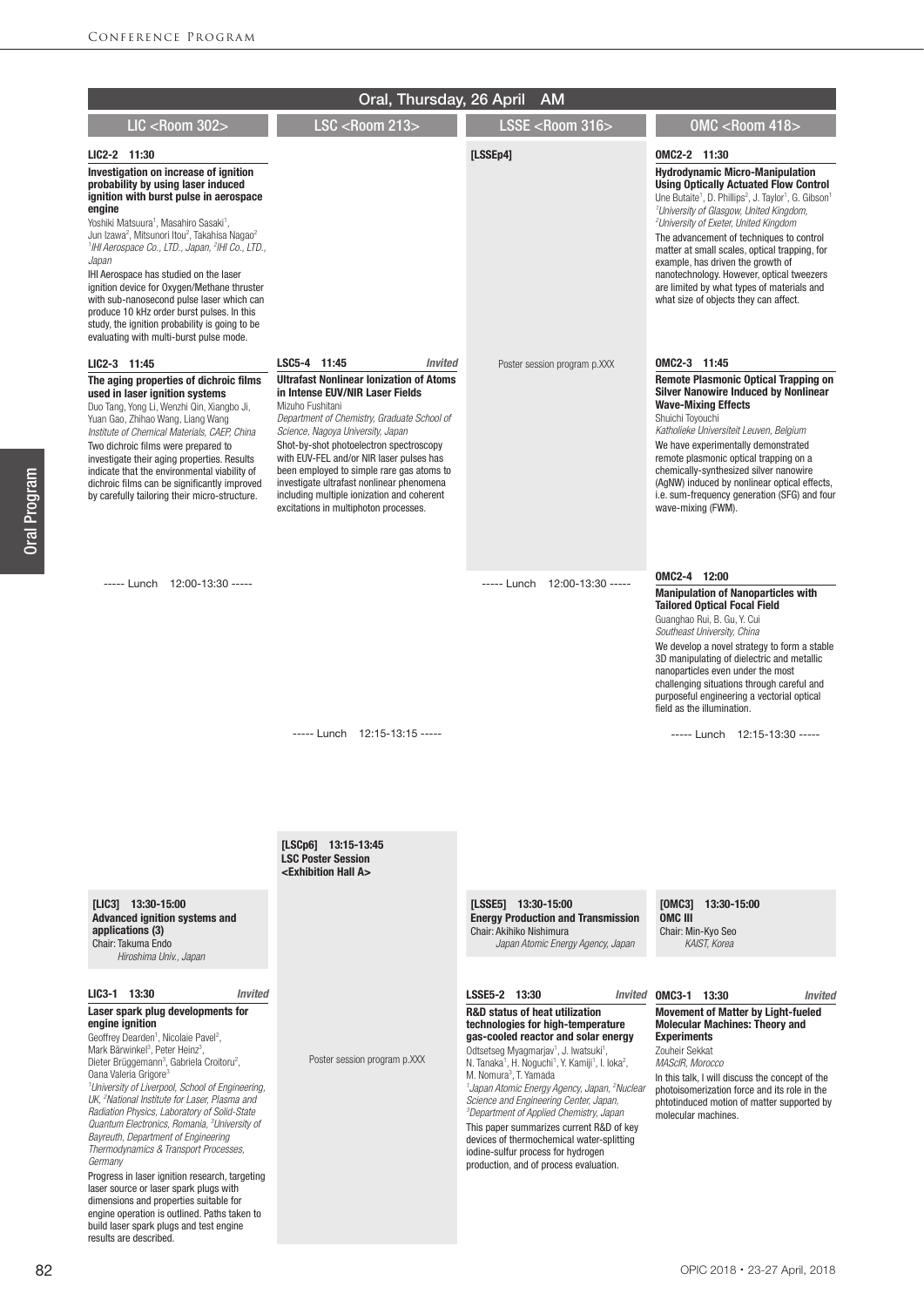|                                                                                                                                                                                                                                                                                                                                                                                                                                                                                                                                                                                                                                                                                                                                             | Oral, Thursday, 26 April             | <b>AM</b>                          |
|---------------------------------------------------------------------------------------------------------------------------------------------------------------------------------------------------------------------------------------------------------------------------------------------------------------------------------------------------------------------------------------------------------------------------------------------------------------------------------------------------------------------------------------------------------------------------------------------------------------------------------------------------------------------------------------------------------------------------------------------|--------------------------------------|------------------------------------|
| <b>PLD <room 212=""></room></b>                                                                                                                                                                                                                                                                                                                                                                                                                                                                                                                                                                                                                                                                                                             | <b>SLPC <room 416+417=""></room></b> | X0PT <room 313+314=""></room>      |
| PLD4-3 11:30                                                                                                                                                                                                                                                                                                                                                                                                                                                                                                                                                                                                                                                                                                                                | [SLPCp8]                             | [XOPTp9 Poster Session]            |
| Strategies for improving the laser-<br>induced damage thresholds of dichroic<br>coatings developed for high-<br>transmission at 527nm and high<br>reflection at 1054nm<br>Ella S. Field, D. Kletecka<br>Sandia National Labs., USA<br>We report on progress for increasing the<br>laser-induced damage threshold of dichroic<br>beam combiner coatings for high<br>transmission at 527 nm and high reflection<br>at 1054 nm (22.50 angle of incidence,<br>S-polarization).                                                                                                                                                                                                                                                                  |                                      |                                    |
| PLD4-4 11:45<br>Investigation on water vapor transport<br>of e-beam coatings by employing a<br><b>PIAD capping layer</b><br>Tingting Zeng <sup>1,2</sup> , M. Zhu <sup>1</sup> , Y. Chai, <sup>1</sup> , C. Yin <sup>1,2</sup> ,<br>N. Xu <sup>1,2</sup> , J. Shao <sup>1</sup><br><sup>1</sup> Shanghai Institute of Optics and Fine<br>Mechanics, China, <sup>2</sup> Univ. of Chinese Academy<br>of Sciences, China<br>The large aperture multilayer coatings by<br>electronic beam deposition are widely used<br>in high power laser systems, e.g. National<br>Ignition Facility, ShenGuang series big laser<br>Facilities, and so on, because of high<br>laser-resistance, surface uniformity, as well<br>as good optical performance. | Poster session program p.XXX         | Poster session program p.XXX       |
| ----- Lunch 12:00-13:00 -----                                                                                                                                                                                                                                                                                                                                                                                                                                                                                                                                                                                                                                                                                                               | 12:00-13:30 -----<br>$---$ Lunch     | $12:00-13:30$ -----<br>$---$ Lunch |

[PLD5] 13:00-15:00 Defects and DUV Chair: Meipin Zhu

 *Shanghai Inst. of Optics and Fine Mechanics, China*

PLD5-1 13:00 *Invited*

UV laser-induced degradation of nonlinear optical borate crystals Masashi Yoshimura<sup>1,2</sup>, R. Murai<sup>1</sup>, Y. Takahashi<sup>1</sup>,

Y. Mori<sup>1,2</sup> *1 Osaka University, Japan, 2 SOSHO CHOKO Inc.,* 

*Japan*

There is an increasing demand for deep ultraviolet (UV) sources in industrial fields such as high-resolution inspection and advanced material processing. CsLiB6O10 (CLBO) is one of nonlinear optical crystal suitable for generating DUV output with wavelength below 300 nm [1].

#### PLD5-2 13:30

#### Study of laser-induced damage and defect by multiple pulses irradiation for silica glasses

Shinji Motokoshi<sup>1,3</sup>, Y. Takemura<sup>2</sup>, H. Ogawa<sup>2</sup>, M. Yoshida<sup>2</sup>, K. Fujioka<sup>3</sup>, T. Jitsuno<sup>3</sup>, M. Yoshimura<sup>3</sup>

*1 Institute for Laser Technology, Japan, 2 Kindai university, Japan, 3 Osaka Univ., Japan* The Laser-induced damage threshold (LIDT)

of optics decreases with increase irradiation laser pulse number and pulse frequency.

#### [SLPC9] 13:30-15:00 Cutting and Welding Chairs: Yasuhiro Okamoto

*Okayama University, Japan* Takahiro Nakamura *Tohoku University, Japan*

## SLPC9-1 13:30

#### Sensors in laser materials processing: Are they finally ready to take the lead? Ruediger Moser<sup>1</sup>, Matthias Strebel<sup>1</sup>,

Tobias Beck<sup>2</sup>, Stephan André<sup>2</sup>, Martin Schoenleber<sup>2</sup>, Markus Kogel-Hollacher<sup>1</sup> *1 R&D, Precitec GmbH & Co. KG, Gaggenau, Germany, 2 R&D, Precitec Optronik GmbH, Neu-Isenburg, Germany*

This contribution to the SLPC conference will report on industrial solutions for laser processing implemented in a production line which support the Industry 4.0 aspects of flexible manufacturing, condition monitoring and smart maintenance to reduce machine downtime and facilitate self optimisation.

[XOPT10] 13:30-15:00 Optics IV (ML/diffractive) Chair: XXXXX  *XXXXX*

## XOPT10-1 13:30 *Invited*

## Multilayer Laue Lens Fabrication and Measurement Results

Raymond P. Conley<sup>1,2</sup>, Nathalie Bouet<sup>2</sup>,<br>Albert T. Macrander<sup>1</sup>, Jörg Maser<sup>1</sup>, Deming Shu<sup>1</sup>, Yong S. Chu<sup>2</sup>, Juan Zhou<sup>2</sup>, Evgeny Nazaretski<sup>2</sup>, Hanfei Yan<sup>2</sup>, Xiaojing Huang2

*1 APS, Argonne National Laboratory, USA, 2 NSLS-II, Brookhaven National Laboratory, USA* Multilayer Laue lens have been produced with a new material system of WSi2/Al-Si and reach 102 µm in deposition thickness, the largest MLL reported. Also, efficiency measurements of a series of wedged MLLs are presented.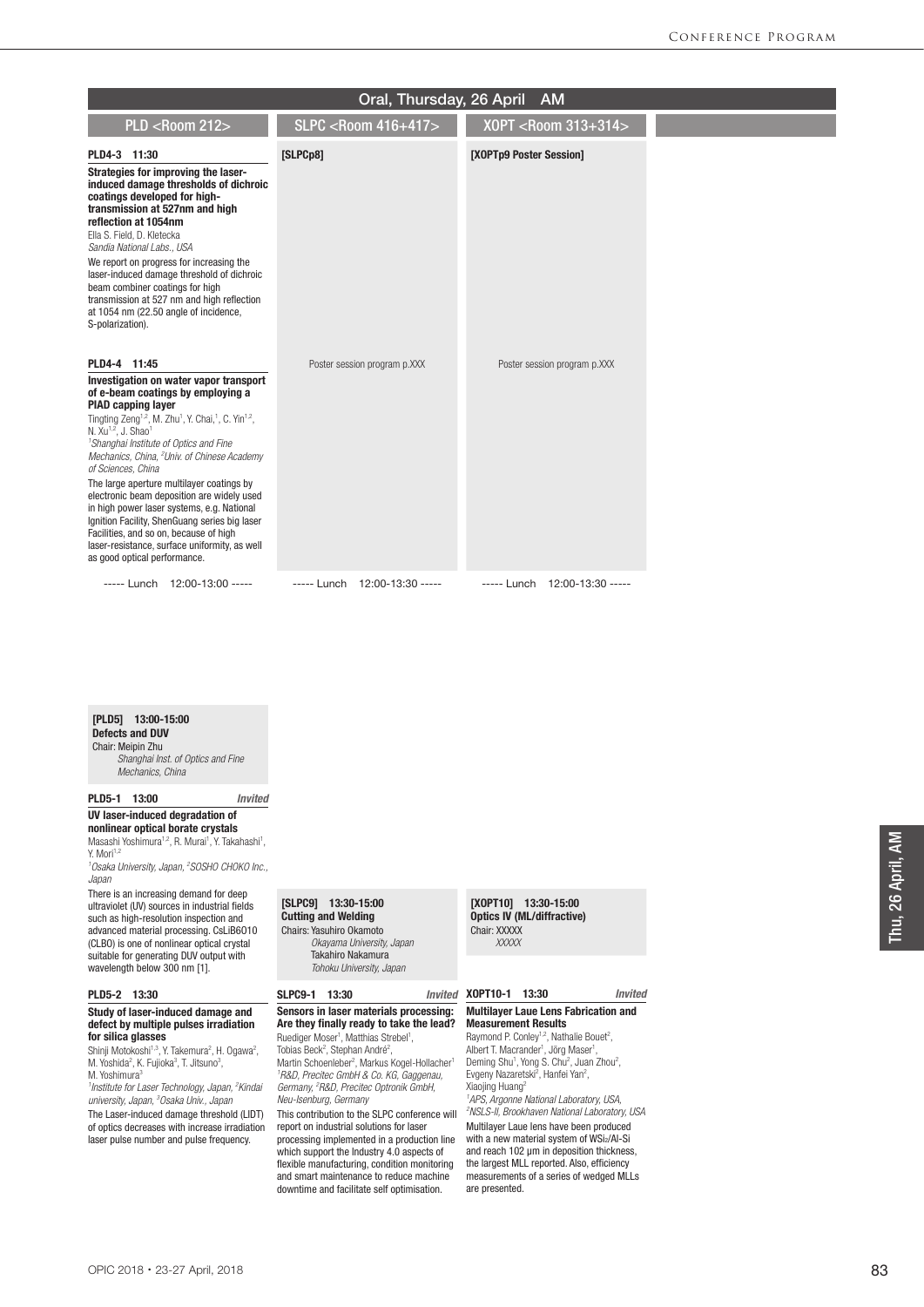|                              | Oral, Thursday, 26 April      | <b>PM</b>                                                                                                                                                                                                                                                                                                                                                                                                                                                                                                                                                                                                                                              |                                                                                                                                                                                                                   |
|------------------------------|-------------------------------|--------------------------------------------------------------------------------------------------------------------------------------------------------------------------------------------------------------------------------------------------------------------------------------------------------------------------------------------------------------------------------------------------------------------------------------------------------------------------------------------------------------------------------------------------------------------------------------------------------------------------------------------------------|-------------------------------------------------------------------------------------------------------------------------------------------------------------------------------------------------------------------|
| ALPS <room 303=""></room>    | ALPS <room 511+512=""></room> | BISC <room 419=""></room>                                                                                                                                                                                                                                                                                                                                                                                                                                                                                                                                                                                                                              | HEDS <room 311+312=""></room>                                                                                                                                                                                     |
| [ALPSp]                      |                               | BISC2-2 13:45<br><b>Evaluation of photodamage with</b><br>polarization-sensitive optical<br>coherence tomography<br>Trung Nguyen Hoang, Cheng Yu Lee,<br>Meng-Tsan Tsai<br>Chang Gung University, Taiwan<br>Polarization sensitive optical coherence<br>tomography (PS-OCT) is an extension of                                                                                                                                                                                                                                                                                                                                                         |                                                                                                                                                                                                                   |
|                              |                               | conventional optical coherence tomography<br>(OCT) which enable the function to<br>investigate birefringence characteristic of<br>materials of biological tissue.                                                                                                                                                                                                                                                                                                                                                                                                                                                                                      | [HEDS12] 14:00-15:05<br><b>Special Session</b><br>Chair: Ryosuke Kodama<br>Osaka University, Japan                                                                                                                |
|                              |                               | BISC2-3 14:00                                                                                                                                                                                                                                                                                                                                                                                                                                                                                                                                                                                                                                          | <b>HEDS-12-1</b><br><b>14:00</b> Dedication Remarks                                                                                                                                                               |
| Poster session program p.XXX |                               | A 2.8-mm beam diameter system for<br>retinal imaging with OCT and adaptive<br>optics<br>Maddipatla Reddikumar, Joel Cervantes,<br>Yukitoshi Otani, Barry Cense<br>Utsunomiya Univ, Taiwan                                                                                                                                                                                                                                                                                                                                                                                                                                                              | <b>XXXXX</b><br>Ryosuke Kodama <sup>1,2</sup><br><sup>1</sup> Graduate School of Engineering, Osaka<br>University, Japan, <sup>2</sup> Institute of Laser<br>Engineering, Osaka University, Japan<br><b>XXXXX</b> |
|                              |                               | A less-complex 2.8-mm beam diameter<br>spectral domain optical coherence<br>tomography system with an adaptive optics<br>module presented. In this system a<br>Shack-Hartmann wavefront sensor used for<br>aberration sensing and the Deformable<br>mirror used for aberration correction.                                                                                                                                                                                                                                                                                                                                                             | HEDS-12-2 14:05<br><b>Special</b><br><b>XXXXX</b><br>Pikuz Tatiana<br>Graduate School of Engineering, Osaka<br>University, Japan<br>TBD                                                                           |
|                              |                               | BISC2-4 14:15                                                                                                                                                                                                                                                                                                                                                                                                                                                                                                                                                                                                                                          |                                                                                                                                                                                                                   |
|                              |                               | Study on photothermolysis with<br>multi-functional, high-resolution<br>optical coherence tomography<br>Tai-Ang Wang <sup>1</sup> , Ming-Che Chan <sup>1</sup> ,<br>Meng-Tsan Tsai <sup>2</sup><br><sup>1</sup> National Chiao Tung University, Taiwan,<br><sup>2</sup> Chang Gung University, Taiwan                                                                                                                                                                                                                                                                                                                                                   |                                                                                                                                                                                                                   |
|                              |                               | A high-resolution OCT is developed for<br>observation of photothemolysis effect. Using<br>a compact supercontinuum generation laser<br>to achieve high resolution, our HROCT is<br>centered at 750nm, with 300nm bandwidth,<br>and axial resolution $<$ 1 micron.                                                                                                                                                                                                                                                                                                                                                                                      |                                                                                                                                                                                                                   |
|                              |                               | BISC2-5 14:30                                                                                                                                                                                                                                                                                                                                                                                                                                                                                                                                                                                                                                          |                                                                                                                                                                                                                   |
|                              |                               | <b>Motion artifacts in endoscopic</b><br>catheter-based images: simulation<br>and motion correction method<br>Elham Abouei <sup>1</sup> , Anthony M. D. Lee <sup>2</sup> ,<br>Geoffrey Hohert <sup>2</sup> , Michelle C. Cua <sup>2</sup> ,<br>Pierre Lane <sup>2</sup><br><sup>1</sup> Univ of British Columbia, Canada, <sup>2</sup> BC cancer<br>research center, Canada<br>A model of motion artifacts for 3D/2D<br>rotational pullback catheter data and a<br>motion correction method called azimuthal<br>en face image registration is presented.<br>Qualitative and quantitative evaluations of<br>the method are analysed for OCT-AFI images. | HEDS-12-3 14:35<br><b>Special</b><br><b>XXXXX</b><br>Tetsuya Kawachi<br>Kansai Photon Science Institute, QST, Japan<br>TBD                                                                                        |
|                              |                               | BISC2-6 14:45<br><b>Assessment of micro-optical</b><br>coherence tomography (µ0CT) as an<br>imaging tool for pancreatic disease<br>diagnosis<br>Chi Hu <sup>1</sup> , Linbo Liu <sup>2</sup><br><sup>1</sup> Northwestern Polytechnical University, China,<br><sup>2</sup> Nanyang Technological University, Singapore<br>The feasibility of µOCT as an imaging tool for<br>pancreatic disease diagnosis is evaluated. Ex<br>vivo experiments with both normal tissues<br>and those with pancreatic edema are<br>conducted to verify the applicability of µOCT                                                                                         |                                                                                                                                                                                                                   |

----- Break 15:05-15:30 -----

84

Oral Program

Oral Program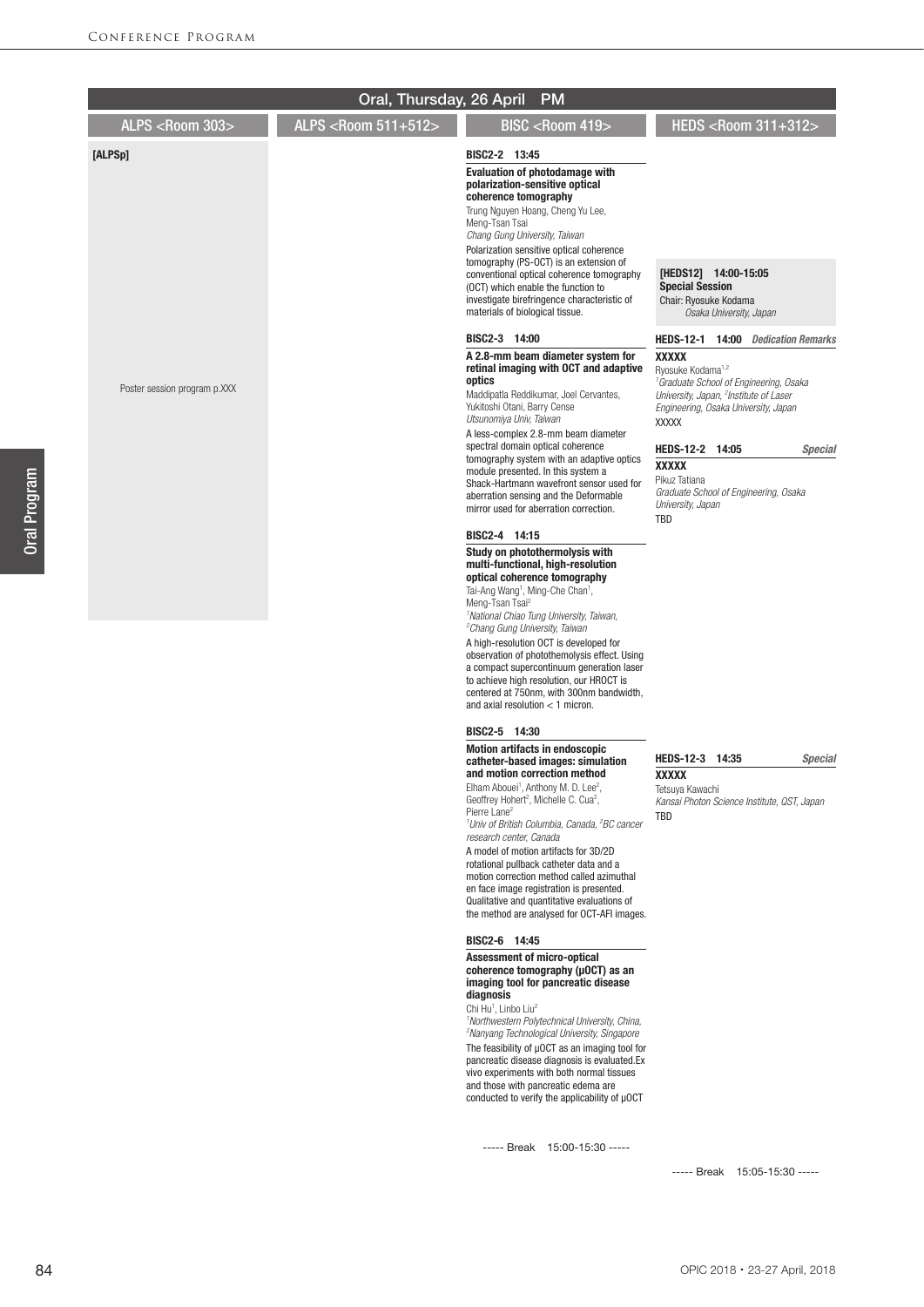|                                                                                                                                                                                                                                                                                                                                                                                                                                                                                    | Oral, Thursday, 26 April                                                                                                                                                                                                                                                                                                                                                                                                                                                             | <b>PM</b>                                                                                                                                                                                                                                                                                                                                                                                                                                                                                                                                                                                                                                                                                                                                                                                                                                                                                                                           |                                                                                                                                                                                                                                                                                                                                                                                                                           |
|------------------------------------------------------------------------------------------------------------------------------------------------------------------------------------------------------------------------------------------------------------------------------------------------------------------------------------------------------------------------------------------------------------------------------------------------------------------------------------|--------------------------------------------------------------------------------------------------------------------------------------------------------------------------------------------------------------------------------------------------------------------------------------------------------------------------------------------------------------------------------------------------------------------------------------------------------------------------------------|-------------------------------------------------------------------------------------------------------------------------------------------------------------------------------------------------------------------------------------------------------------------------------------------------------------------------------------------------------------------------------------------------------------------------------------------------------------------------------------------------------------------------------------------------------------------------------------------------------------------------------------------------------------------------------------------------------------------------------------------------------------------------------------------------------------------------------------------------------------------------------------------------------------------------------------|---------------------------------------------------------------------------------------------------------------------------------------------------------------------------------------------------------------------------------------------------------------------------------------------------------------------------------------------------------------------------------------------------------------------------|
| ICNN <room 414+415=""></room>                                                                                                                                                                                                                                                                                                                                                                                                                                                      | IoT-SNAP <room 413=""></room>                                                                                                                                                                                                                                                                                                                                                                                                                                                        | <b>LDC <room 301=""></room></b>                                                                                                                                                                                                                                                                                                                                                                                                                                                                                                                                                                                                                                                                                                                                                                                                                                                                                                     | LEDIA <room 411+412=""></room>                                                                                                                                                                                                                                                                                                                                                                                            |
| [ICNN5p]                                                                                                                                                                                                                                                                                                                                                                                                                                                                           |                                                                                                                                                                                                                                                                                                                                                                                                                                                                                      |                                                                                                                                                                                                                                                                                                                                                                                                                                                                                                                                                                                                                                                                                                                                                                                                                                                                                                                                     | [LEDIAp2]                                                                                                                                                                                                                                                                                                                                                                                                                 |
| Poster session program p.XXX                                                                                                                                                                                                                                                                                                                                                                                                                                                       | loT4-2 14:00<br><b>Trend of Ethical, Legal, Social and</b><br><b>Economic Issues on AI Related</b><br><b>Technology for Social Implementation</b><br>Yukiko Horikawa <sup>1,2</sup> , Norihiro Hagita <sup>1,2</sup> ,<br>Takahiro Miyashita <sup>1,2</sup><br><sup>1</sup> ATR, Japan, <sup>2</sup> Intelligent Robotics and<br>Communication Laboratories<br>Trends of domestic and international Ethical,<br>Legal, Social and Economic issue's<br>discussion will be introduced. | Invited LDC6-2 14:00<br><b>Image Resolution of Raster-scan Laser</b><br><b>Mobile Projectors Considering Color</b><br><b>Speckle Effects</b><br>Junichi Kinoshita <sup>1</sup> , Akira Takamori <sup>1</sup> ,<br>Kazuhisa Yamamoto <sup>1</sup> , Kazuo Kuroda <sup>2</sup> , Koji Suzuki <sup>3</sup><br><sup>1</sup> Osaka University, Japan, <sup>2</sup> Utsunomiya<br>University, Japan, <sup>3</sup> Oxide Corporation, Japan<br>Image resolution of raster-scan laser mobile<br>projectors was analyzed considering color<br>speckle using a high-speed speckle<br>measurement device. Color speckle has an<br>effect of widening the chromaticity range of<br>various color shifting behavior.<br>LDC6-3 14:15<br><b>Light Source Coherence and the</b><br><b>Impact of Diffusers on the Image</b><br><b>Quality of a Holographic Display</b><br><b>System</b><br>Yuanbo Deng, Daping Chu<br>University of Cambridge, U.K. | Poster session program p.XXX                                                                                                                                                                                                                                                                                                                                                                                              |
| [ICNN6] 14:30-15:45<br><b>Silicon Photonics</b><br>Chair: R. Taylor<br>University of Oxford, UK                                                                                                                                                                                                                                                                                                                                                                                    |                                                                                                                                                                                                                                                                                                                                                                                                                                                                                      | We show the relationship between the<br>spatial and temporal coherences of the light<br>source and the image sharpness and<br>speckle in a linear holographic display<br>system and the change due to adding a<br>diffuser.                                                                                                                                                                                                                                                                                                                                                                                                                                                                                                                                                                                                                                                                                                         | [LEDIA3] 14:30-15:45<br><b>Novel Application &amp; Materials</b><br>Chairs: Ryuji Katayama<br>Osaka University, Japan<br>Je Won Kim<br>Namseoul University, Korea                                                                                                                                                                                                                                                         |
| ICNN6-1 14:30<br>Invited                                                                                                                                                                                                                                                                                                                                                                                                                                                           | loT4-3 14:30                                                                                                                                                                                                                                                                                                                                                                                                                                                                         | LDC6-4 14:30                                                                                                                                                                                                                                                                                                                                                                                                                                                                                                                                                                                                                                                                                                                                                                                                                                                                                                                        | LEDIA3-1 14:30<br>Invited                                                                                                                                                                                                                                                                                                                                                                                                 |
| <b>Efficient Phase Modulation based on Si</b><br><b>Hybrid MOS Capacitor for Universal</b><br><b>Photonic Integrated Circuits</b><br>Mitsuru Takenaka, Shinichi Takagi<br>The University of Tokyo, Japan<br>Owing to the large electron-induced<br>refractive index change in InGaAsP, we have<br>successfully demonstrated efficient,<br>low-loss, and low-power optical phase<br>modulation by using the Si hybrid MOS<br>capacitor, suitable for large-scale universal<br>PICs. | <b>Information Centric Communication</b><br>based on MQTT over Layer 2 Networks<br>Yuya Sasaki <sup>1</sup> , Tetsuya Yokotani <sup>2</sup><br>'Kanazawa Institute of Technology Graduate<br>School, Japan, <sup>2</sup> Kanazawa Institute of<br>Technology, Japan<br>We discuss application protocols for loT over<br>legacy communication networks, and then<br>propose operations of MQTT over IP based<br>on Layer 2 networks.                                                  | <b>Theoretical Analysis of Angular</b><br><b>Dependency of Speckle Contrast</b><br>Makio Kurashige, Kazutoshi Ishida<br>Dai Nippon Printing Co., Ltd., Japan<br>Angular characteristics of speckle contrast<br>under the moving diffuser condition was<br>analyzed based on the speckle reduction<br>theory. The result was well matched with the<br>theoretical assumption in this report.                                                                                                                                                                                                                                                                                                                                                                                                                                                                                                                                         | <b>LED Technology for Dental</b><br><b>Applications</b><br>Paul Michael Petersen<br>Technical University of Denmark, Denmark<br>LEDs have a large potential in many dental<br>and oral applications. Areas such as photo<br>polymerization, fluorescence imaging,<br>photodynamic therapy, and photoactivated<br>disinfection are important future candidates<br>for LED based diagnostics and treatment in<br>dentistry. |
|                                                                                                                                                                                                                                                                                                                                                                                                                                                                                    | loT4-4 14:45                                                                                                                                                                                                                                                                                                                                                                                                                                                                         | LDC6-5 14:45                                                                                                                                                                                                                                                                                                                                                                                                                                                                                                                                                                                                                                                                                                                                                                                                                                                                                                                        |                                                                                                                                                                                                                                                                                                                                                                                                                           |
|                                                                                                                                                                                                                                                                                                                                                                                                                                                                                    | <b>Optimizing Data Collection Route of</b><br><b>Mobile Sink in On-Demand Wireless</b><br><b>Sensor Networks employing Wake-up</b><br>Receiver<br>Akitoshi Asada, Hiroyuki Yomo<br>Kansai University, Japan<br>In this paper, we investigate route control of<br>a drone, which is used as a mobile sink, for                                                                                                                                                                        | <b>Measurement of Chromaticity and</b><br><b>Photometric Quantity of Laser Displays</b><br>by the Discrete Centroid Wavelength<br>Method<br>Keisuke Hieda, Tomoyuki Maruyama,<br>Tomohiro Takesako, Fumio Narusawa<br>HIOKI E.E. CORPORATION, Japan<br>The discrete centroid wavelength method                                                                                                                                                                                                                                                                                                                                                                                                                                                                                                                                                                                                                                      |                                                                                                                                                                                                                                                                                                                                                                                                                           |
| ICNN6-2 15:00                                                                                                                                                                                                                                                                                                                                                                                                                                                                      | on-demand sensor networks employing a                                                                                                                                                                                                                                                                                                                                                                                                                                                | can simultaneously measure the centroid                                                                                                                                                                                                                                                                                                                                                                                                                                                                                                                                                                                                                                                                                                                                                                                                                                                                                             | LEDIA3-2 15:00                                                                                                                                                                                                                                                                                                                                                                                                            |

#### Membrane Buried Heterostrucutre Lasers Integrated on Silicon Nanowire **Wavequide**

on-demand sensor networks employing a

----- Break 15:00-15:30 -----

wake-up receiver.

Takuma Aihara, Tatsurou Hiraki, Koji Takeda, Koichi Hasebe, Takuro Fujii, Tai Tsuchizawa, Takaaki Kakitsuka, Shinji Matsuo *NTT Device Technology Laboratories, NTT Corporation, Japan*

We present a 2-mm-long lateral currentinjection membrane buried heterostructure laser on a 200-nm-thick Si waveguide. The maximum output power emitted from the Si waveguide is 36 mW.

The discrete centroid wavelength method can simultaneously measure the centroid wavelength and radiometric quantity of three-color lasers. The accuracy of this new method was experimentally verified by comparing with an optical spectrum analyzer and Si-photodiode.

----- Break 15:00-15:30 -----

### LEDIA3-2 15:00

#### Organosilicon-Functionalized Carbon Dots Based White LED

Yunfeng Wang<sup>1</sup>, Zhengmao Yin<sup>3</sup>,<br>Chuanjian Zhou<sup>2</sup>, Zheng Xie<sup>1</sup>, Shuyun Zhou<sup>1</sup><br><sup>1</sup>The HongKong Polytechnic University, China, *2 The HongKong Polytechnic University, China, 3 College of Materials Science and Engineering, Qingdao University of Science and Techlogy, China*

Organisilicon functionalized carbon dots can be used as optical conversion materials in the application of dichromatic and trichromatic White LED which can meet high requirement for lighting and display.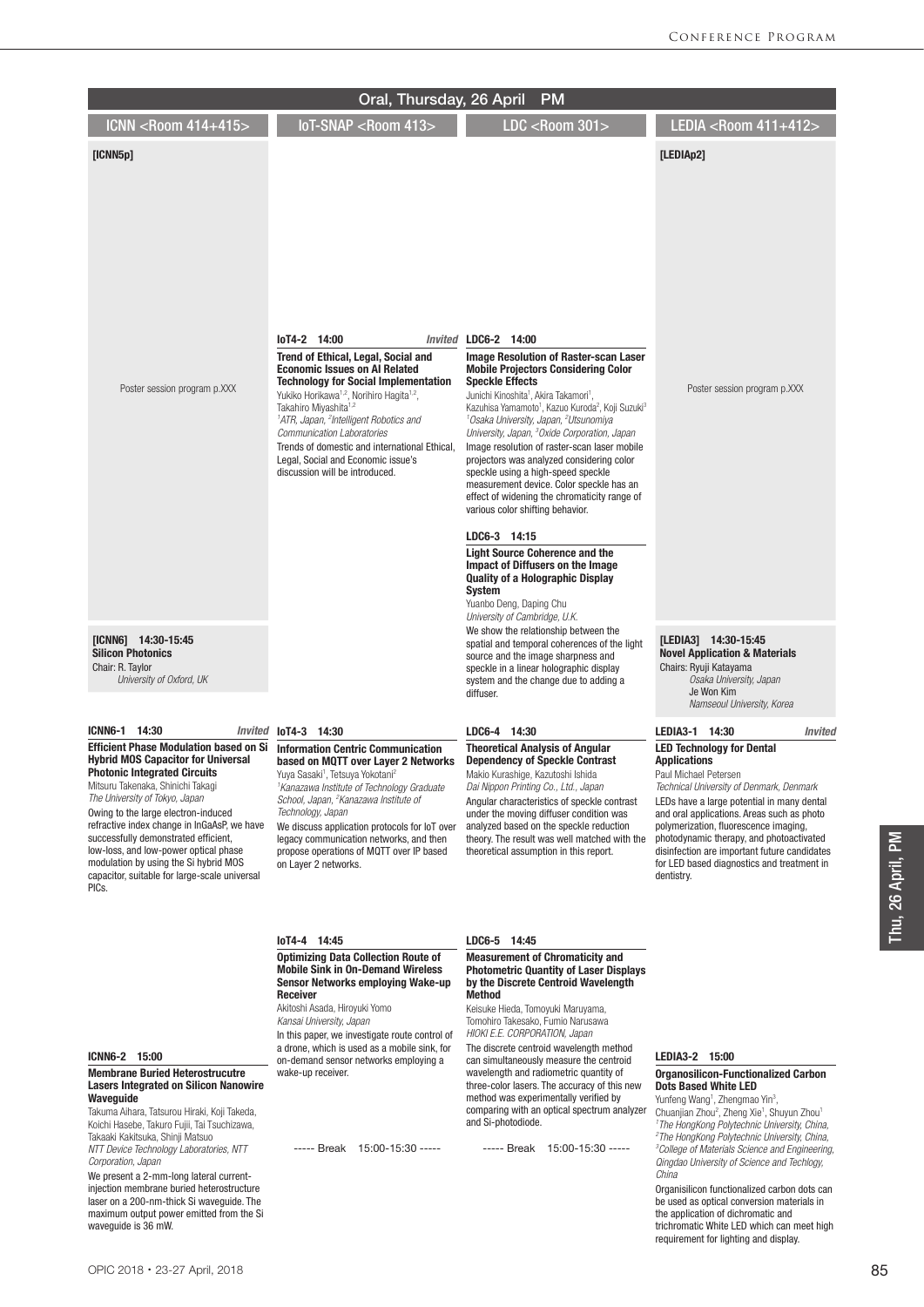|                                                                                                                                                                                                                                                                                                                                                                                                                                                                                                                                                                                        | Oral, Thursday, 26 April                                                                                                                                                                                                                                                                                                                                                                                                                                                                                                                                                  | <b>PM</b>                                                                                                                                                                                                                                                                                                                                                                                                                                                                                                                                                                                                                                                                               |                                                                                                                                                                                                                                                                                                                                                                                                                                                                                                                                                                                                                                                                                                                                                      |
|----------------------------------------------------------------------------------------------------------------------------------------------------------------------------------------------------------------------------------------------------------------------------------------------------------------------------------------------------------------------------------------------------------------------------------------------------------------------------------------------------------------------------------------------------------------------------------------|---------------------------------------------------------------------------------------------------------------------------------------------------------------------------------------------------------------------------------------------------------------------------------------------------------------------------------------------------------------------------------------------------------------------------------------------------------------------------------------------------------------------------------------------------------------------------|-----------------------------------------------------------------------------------------------------------------------------------------------------------------------------------------------------------------------------------------------------------------------------------------------------------------------------------------------------------------------------------------------------------------------------------------------------------------------------------------------------------------------------------------------------------------------------------------------------------------------------------------------------------------------------------------|------------------------------------------------------------------------------------------------------------------------------------------------------------------------------------------------------------------------------------------------------------------------------------------------------------------------------------------------------------------------------------------------------------------------------------------------------------------------------------------------------------------------------------------------------------------------------------------------------------------------------------------------------------------------------------------------------------------------------------------------------|
| <b>LIC <room 302=""></room></b>                                                                                                                                                                                                                                                                                                                                                                                                                                                                                                                                                        | <b>LSC <room 213=""></room></b>                                                                                                                                                                                                                                                                                                                                                                                                                                                                                                                                           | LSSE <room 316=""></room>                                                                                                                                                                                                                                                                                                                                                                                                                                                                                                                                                                                                                                                               | OMC <room 418=""></room>                                                                                                                                                                                                                                                                                                                                                                                                                                                                                                                                                                                                                                                                                                                             |
|                                                                                                                                                                                                                                                                                                                                                                                                                                                                                                                                                                                        | [LSC7] 13:45-15:45<br><b>Ultrafast Speed 1</b><br>Chair: Shin-ichi Adachi<br>Photon Factory, Institute of Materials<br>Structure Science (IMSS), KEK, Japan                                                                                                                                                                                                                                                                                                                                                                                                               |                                                                                                                                                                                                                                                                                                                                                                                                                                                                                                                                                                                                                                                                                         |                                                                                                                                                                                                                                                                                                                                                                                                                                                                                                                                                                                                                                                                                                                                                      |
| LIC3-2 14:00<br>The influence of film structure on AL/<br><b>PTFE multilayer laser ignition</b><br>Xiujuan Sun, Qiubo Fu<br>Institute of Chemical Materials, CAEP, China<br>Al/PTFE multilayer films with different<br>structures were prepared and single pulsed<br>laser loading tests were conducted, results<br>showed that the multilayered structure<br>influences the reaction, and pulsed width<br>have a dominate influence on the effects                                                                                                                                    | LSC13-2 13:45<br>Invited<br><b>Materials Informatics based on</b><br><b>Reliable Materials Database</b><br>Yoshiyuki Kawazoe <sup>1,2</sup><br><sup>1</sup> The New Industry Creation Hatchery Center,<br>Tohoku University, Japan, <sup>2</sup> Physics and<br>Nanotechnology, SRM Institute of Science and<br>Technology, India<br>Materials Informatics (MI) is expected to<br>open a new horizon of materials research.<br>We propose a reliable band-gap engineering<br>method using all-electron full-potential<br>approach TOMBO with deep-learning<br>technology. | LSSE5-3 14:00<br><b>Corrosion resistance of aluminum</b><br>coated stainless steel in carbonate<br>molten salts<br>Kohji Nagashima<br>Kyoto University, Japan<br>For increasing the maximum operating<br>temperature of CSP plants, the corrosion test<br>of AI coated SUS310S was performed using<br>carbonate molten salts at 650 degrees<br>Celsius.                                                                                                                                                                                                                                                                                                                                 | Invited OMC3-2 14:00<br><b>Optical Vortex Induced Chiral Mass-</b><br><b>Transport of Azo-Polymer Through Two</b><br><b>Photon Absorption</b><br>Keigo Masuda <sup>1</sup> , S. Nakano <sup>1</sup> , Y. Kinezuka <sup>1</sup> ,<br>M. Ichijo <sup>1</sup> , R. Shinozaki <sup>1</sup> , K. Miyamoto <sup>1,2</sup> ,<br>T. Omatsu <sup>1,2</sup><br><sup>1</sup> Graduate School of Advanced Integration<br>Science, Chiba University, Japan, <sup>2</sup> Molecular<br>Chirality Research Center, Chiba University,<br>Japan<br>Azo-polymer exhibits mass-transport owing<br>to cis-trans photo-isomerization upon<br>irradiation of visible light, resulting in the<br>establishment of a surface relief.                                         |
| LIC3-3 14:15                                                                                                                                                                                                                                                                                                                                                                                                                                                                                                                                                                           | LSC7-1 14:15<br><b>Invited</b>                                                                                                                                                                                                                                                                                                                                                                                                                                                                                                                                            |                                                                                                                                                                                                                                                                                                                                                                                                                                                                                                                                                                                                                                                                                         | OMC3-3 14:15                                                                                                                                                                                                                                                                                                                                                                                                                                                                                                                                                                                                                                                                                                                                         |
| Laser ignitions for non-solvent ionic<br>liquid propellant based on Ammonium<br>dinitramide<br>Noboru Itouyama <sup>1</sup> , Hiroto Habu <sup>2</sup><br><sup>1</sup> The University of Tokyo, Japan, <sup>2</sup> Japan<br>Aerospace Exploration Agency (JAXA), Japan<br>This study was focused on the breakdown<br>laser ignition for high performance and low<br>toxicity ionic liquid propellant based on high<br>energetic materials, and proposed the<br>conceivable thruster system with this<br>propellant.                                                                   | <b>Simultaneous Photon Emission from</b><br>X-ray to THz Wave from Aqueous<br><b>Solutions Irradiated by Focused</b><br><b>Femtosecond Laser Pulses</b><br>Koji Hatanaka<br>Research Center for Applied Sciences,<br>Academia Sinica, Taiwan<br>Simultaneous emission/detection of X-ray<br>and THz wave from aqueous solutions<br>irradiated by focused femtosecond laser<br>pulses in air will be introduced.                                                                                                                                                           |                                                                                                                                                                                                                                                                                                                                                                                                                                                                                                                                                                                                                                                                                         | <b>Thermophoresis-assisted Optical</b><br>trapping of Pyrene-labeled Hydrophilic<br><b>Polymer Chains</b><br>Kenta Ushiro <sup>1</sup> , T. Shoji <sup>1</sup> , T. Asoh <sup>1</sup> , F. Kato <sup>2</sup> ,<br>K. Murakoshi <sup>2</sup> , Y. Tsuboi <sup>1</sup><br><sup>1</sup> Osaka City University, Japan, <sup>2</sup> Hokkaido<br>University, Japan<br>We found that plasmonic optical trapping of<br>soft nanomaterials were driven not only by<br>an enhanced optical force but also by<br>thermophoretic force.                                                                                                                                                                                                                         |
| LIC3-4 14:30                                                                                                                                                                                                                                                                                                                                                                                                                                                                                                                                                                           |                                                                                                                                                                                                                                                                                                                                                                                                                                                                                                                                                                           | LSSE5-4 14:30                                                                                                                                                                                                                                                                                                                                                                                                                                                                                                                                                                                                                                                                           | Invited OMC3-4 14:30                                                                                                                                                                                                                                                                                                                                                                                                                                                                                                                                                                                                                                                                                                                                 |
| Direct initiation of detonation using<br>laser ablation<br>Kazuhiro Ishii, Sakiko Ishihara,<br>Hidefumi Kataoka<br>Yokohama National Univesity, Japan<br>The critical energy of direct initiation of<br>detonation induced by laser ablation, which<br>is estimated from the energy conversion<br>efficiency, is in good agreement with the<br>previous experimental data.                                                                                                                                                                                                             |                                                                                                                                                                                                                                                                                                                                                                                                                                                                                                                                                                           | Solar-thermal energy conversion using<br>solar selective absorbers based on<br>semiconducting beta-FeSi2<br>Okuhara Yoshiki <sup>1</sup> , Tomohiro Kuroyama <sup>1</sup> ,<br>Daisaku Yokoe <sup>1</sup> , Takeharu Kato <sup>1</sup> ,<br>Masasuke Takata <sup>1</sup> , Takuhito Tsutsui <sup>2</sup> ,<br>Kazuto Noritake <sup>2</sup><br>'Japan Fine Ceramics Center, Japan, <sup>2</sup> Toyota<br>Industries Corporation, Japan<br>A solar selective absorbing coating,<br>combining the interband absorption of<br>beta-FeSi2 with the thermally stable<br>low-emissivity of a Ag layer, was proposed<br>for efficient photo-thermal energy<br>conversion at high temperatures. | <b>Sub-Millimeter Helical Fiber Created</b><br>by Bessel Vortex Beam Illumination<br>Junhyung Lee <sup>1</sup> , Y. Arita <sup>2,3</sup> , R. Matsuo <sup>1</sup> ,<br>S. Toyoshima <sup>1</sup> , K. Miyamoto <sup>1,2</sup> , K. Dholakia <sup>1,3</sup> ,<br>T. Omatsu $1,2$<br><sup>1</sup> Graduate School of Science and Engineering,<br>Chiba University, Japan, <sup>2</sup> Molecular Chirality<br>Research Center, Chiba University, Japan,<br><sup>3</sup> SUPA, School of Physics & Astronomy,<br>University of St Andrews, United Kingdom<br>We fabricated the self-writing of sub-<br>millimeter helical fibers in an ultraviolet<br>photo-cure resin by irradiation of optical<br>vortex beam irradiation in single photon<br>regime. |
|                                                                                                                                                                                                                                                                                                                                                                                                                                                                                                                                                                                        |                                                                                                                                                                                                                                                                                                                                                                                                                                                                                                                                                                           |                                                                                                                                                                                                                                                                                                                                                                                                                                                                                                                                                                                                                                                                                         |                                                                                                                                                                                                                                                                                                                                                                                                                                                                                                                                                                                                                                                                                                                                                      |
| LIC3-5 14:45<br>On the performances of a 4-cylinder<br>automobile engine with classical<br>spark plug and laser ignition systems<br>Adrian Birtas <sup>1</sup> , Nicolae Boicea <sup>1</sup> ,<br>Florin Draghici <sup>2</sup> , Radu Chiriac <sup>3</sup> ,<br>Gabriela Croitoru <sup>4</sup> , Mihai Dinca <sup>4,5</sup> ,<br>Nicolaie Pavel <sup>4</sup><br><sup>1</sup> Renault Technologie Roumanie, Romania,<br><sup>2</sup> University Politehnica of Bucharest, Faculty of<br>Electronics, Telecommunications and<br>Information Technology, Romania, <sup>3</sup> University | LSC7-2 14:45<br><b>Invited</b><br><b>New Trend of Ultrafast EUV</b><br><b>Spectroscopy Towards Petaherz-Scale</b><br><b>Solid State Technology</b><br>Katsuya Oguri, H. Mashiko, K. Kato, H. Gotoh<br>NTT Basic Research Laboratories, NTT<br>Corporation, Japan<br>We introduce our recent research activities<br>in the development of ultrafast EUV<br>spectroscopy techniques based on<br>attosecond high-order harmonic sources<br>and its application to various solid electron                                                                                     |                                                                                                                                                                                                                                                                                                                                                                                                                                                                                                                                                                                                                                                                                         | ----- Break 14:45-15:15 -----                                                                                                                                                                                                                                                                                                                                                                                                                                                                                                                                                                                                                                                                                                                        |

systems from wide-gap semiconductors to

2D materials.

86

*Politehnica of Bucharest, Faculty of Mechanical Engineering, Romania, 4 National Institute for Laser, Plasma and Radiation Physics, Laboratory of Solid-State Quantum Electronics, Romania, 5 University of Bucharest,* 

A 4-cylinder automobile engine was ignited by classical spark plugs as well as by laser sparks. Engine efficiency parameters were registered at 2000-rpm speed and 2-bar BMEP for stoichiometric and lean mixtures

----- Break 15:00-15:30 -----

*Faculty of Physics, Romania*

up to lambda~1.25.

----- Break 15:00-15:30 -----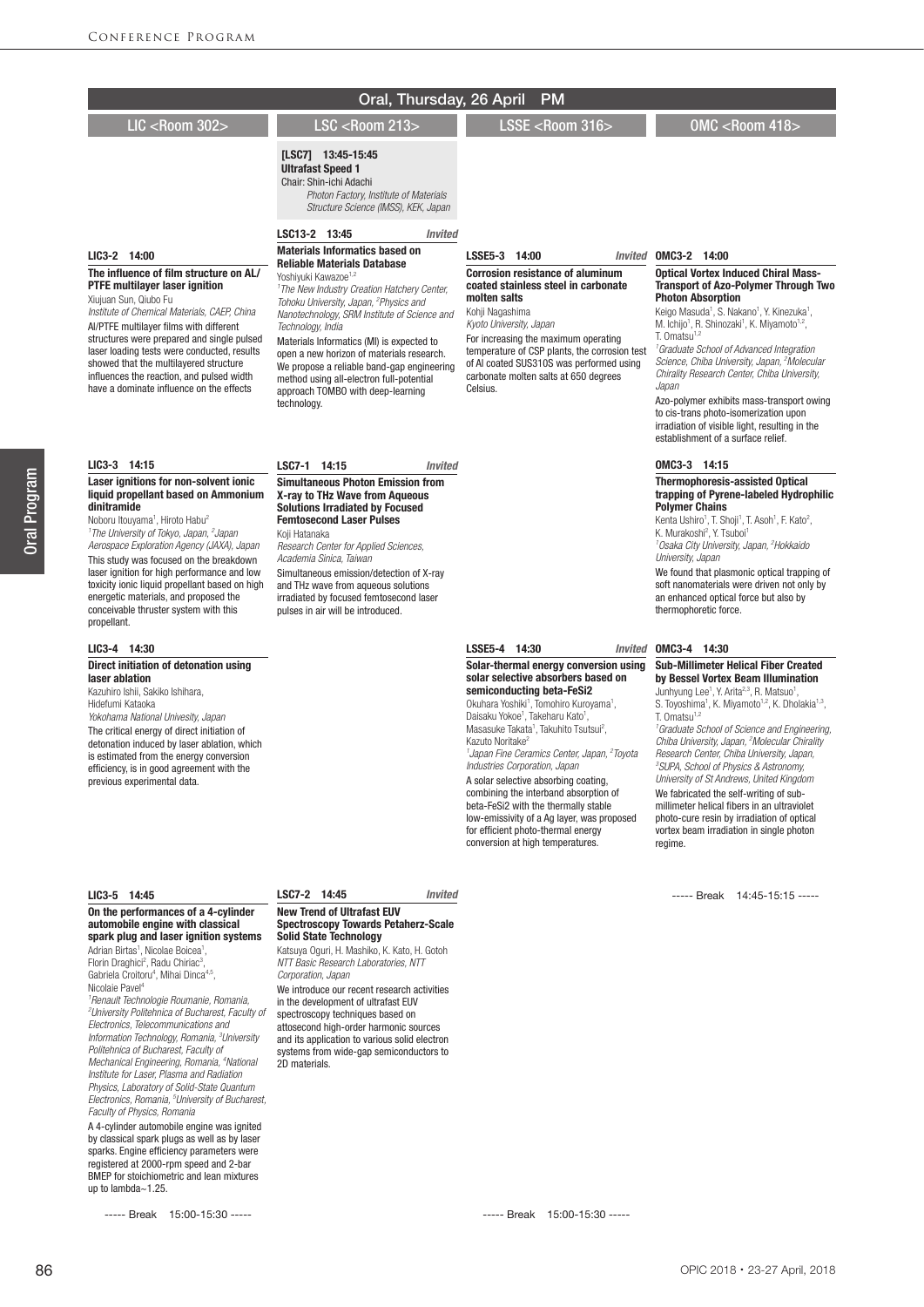PLD <Room 212> SLPC <Room 416+417> XOPT <Room 313+314

## PLD5-3 13:45

Laser damage measurement of commercially available UV fused silica at 193nm

Xingliang Song, P. Sha, J. Rui, G. Liu, B. Liu, J. Zhao, Y. Zhou, J. Yang, G. Xiong, Y. Wang *Academy of Opto-Electronics, CAS, China* Fused silica is considered as a more flexible material in the UV spectrum. To get the actual performance of fused silica made optical window, it is necessary to study its LIDT.

SLPC9-2 14:00

*Stuttgart, Germany*

penetration depth.

SLPC9-3 14:15

Mohammed Naeem

SLPC9-4 14:30

SLPC9-5 14:45

achieved.

grades Matthias Beranek

*Laserdyne, USA*

power

High-quality high-speed welding of aluminum with 16 kW average laser

*Institut fuer Strahlwerkzeuge, University of* 

High laser powers enable welding of aluminum alloys with very high feed rates. X-ray videos show a constant capillary without any fluctuations. The resulting weld is free of pores and shows a constant

High power fiber laser welding of aerospace alloys with filler wire

*Engineering/ Application, Prima Power* 

Work has been carried at Prima Power Laserdyne to develop laser and processing parameters to produce welds with nickel and titanium aerospace alloys to produce good quality welds that meet the stringent requirements of the aerospace industry.

Latest laser welding technology - Potentials for difficult to weld steel

challenges in laserwelding of high strength steel grades opening up a whole new set of possibilities for parts designs and usecases.

High aspect ratio laser cutting of CFRP using nanosecond UV laser pulses Masahiro Moriyama<sup>1,7</sup>, Akira Mizutani<sup>2</sup>, Shuntaro Tani<sup>4</sup>, Ryosuke Nakamura<sup>2</sup>

Atsushi Kosuge<sup>4</sup>, Isao Ito<sup>4</sup>, Zhigang Zhao<sup>4</sup>, Takashi Hira<sup>1</sup>, Yohei Kobayashi<sup>4,6</sup>, Hiroharu Tamaru<sup>1,6</sup>, Norikatsu Mio<sup>3,6</sup> Makoto Kuwata-Gonokami<sup>5</sup>, Junji Yumoto<sup>1, 6</sup> *1 Institute for Photon Science and Technology, The University of Tokyo, Japan, 2 Department of Applied Physics, The University of Tokyo, Japan, 3 Photon Science Center, The University of Tokyo, Japan, 4 Institute for Solid State Physics, The University of Tokyo, Japan, Department of Physics, The University of Tokyo, Japan, 6 Research Institute for Photon Science and Laser Technology, The University of Tokyo, Japan, 7 Toray Industries, Inc., Japan* Laser processing of CFRPs for aircraft using nanosecond UV laser pulses was studied. As a result of this study, high aspect ratio laser cutting of more than 80 on CFRPs was

,

Christian Hagenlocher, Florian Fetzer, Rudolf Weber, Thomas Graf

## PLD5-4 14:00

#### Transmissivity testing of calcium fluoride windows under high pulse repetition rate laser radiation at 193nm

Xingliang Song<sup>1,2</sup>, Y. Fan<sup>1</sup>, P. Sha,<sup>1</sup>, H. Zong<sup>1,2</sup>, H. Li<sup>1</sup>, J. Zhao<sup>1</sup>, Y. Zhou<sup>1</sup>, J. Yang<sup>1</sup>, G. Xiong<sup>1</sup>, Y. Wang 1

*1 Academy of Opto-Electronics, CAS, China, 2 Univ. of Chinese Academy of Sciences, China*

Calcium fluoride(CaF2) is the most recognized optical material for laser optics under 200nm. CaF2 laser windows are categorized into different grades according to material purity level.

#### PLD5-5 14:15

#### Influence of bulk defects on bulk damage performance of fused silica optics at 355-nm pulse laser Jin Huang

*China Academy of Engineering Physics, China* We demonstrate the effects of typical bulk defects of fused silica on bulk damage threshold under nanosecond UV pulse laser. A new test method is built to evaluate laser induced bulk damage performance more reasonably.

## PLD5-6 14:30

*TRUMPF Laser- und Systemtechnik GmbH, Germany* With 'Modulated Laserwelding' TRUMPF is introducing a novel solid state laser technology to solve the problems and Interstitial O2 and Si-H stretching bond defects absorption produced in fused silica during laser-induced damage Chunyan Yan, B. Liu, X. Ju

*Univ. of Science and Technology Beijing, China* Fused silica irradiated with 6.8-ns 355-nm laser pulses is studied by micro-Raman scattering spectroscopy.

#### PLD5-7 14:45

#### Absorption enhancement by laserinduced defects in fused silica

Takahisa Jitsuno<sup>1</sup>, S. Motokoshi<sup>2</sup>, M. Yoshimura<sup>1</sup>

*1 Osaka Univ, Japan, 2 Institute for Laser Technology, Japan* Absorption enhancement phenomena by laser-induced defects have been investigated experimentally in fused silica with 157 nm F2 laser pulse.

----- Break 15:00-15:30 -----

XOPT10-2 14:00

A tender X-ray PGM for tuning the photon energy interval  $0.6 - 6$  keV with a single plane grating Werner Jark *Elettra - Sincrotrone Trieste, Italy* A tender X-ray PGM for tuning 600 - 6000 eV

#### XOPT10-3 14:15

#### Soft X-Ray and EUV diffraction gratings design for space and synchrotron applications Arnaud COTEL

*HORIBA Scientific, France* The holographic recording technique coupled with the ion-etching process allow to achieve very high groove density up to  $\approx 6000$  gr/m optimized in EUV and Soft 6000gr/mm optimized in EUV and Soft X-Ray. We will describe the method for grating optimization.

## XOPT10-4 14:30

#### Fabrication of novel gratings to improve spatial resolution in X-ray phase imaging

Talgat Mamyrbayev<sup>1</sup>, Katsumasa Ikematsu<sup>1,2</sup>, Pascal Meyer<sup>1</sup>, Marcus Zuber<sup>3</sup>, Angelica Cecilia<sup>3</sup>, Atsushi Momose<sup>2</sup>, Juergen Mohr 1 *1 Institute of Microstructure Technology, Karlsruhe Institute of Technology, Germany, 2 Tohoku University, Japan, 3 Institute for Photon Science and Synchrotron Radiation, Karlsruhe Institute of Technology, Germany* The spatial resolution of X-ray grating interferometry setups is limited by the gratings period. We have designed and fabricated new parabolic shaped gratings to overcome these limits. Contrast visibility is 80%.

#### XOPT10-5 14:45

#### Multilayer Optics and Scatterless Apertures for High-Brilliance X-ray **Sources**

Joerg Wiesmann, Frank Hertlein, Jürgen Graf, Carsten Michaelsen

*Incoatec GmbH, Germany* We discuss multilayer mirrors and scatterless apertures as beam conditioning components in state-of-the-art X-ray analytical equipment for home-labs and synchrotrons. Furthermore, we present applications of these components in combination with high brilliance laboratory microfocus sources.

----- Break 15:00-15:30 -----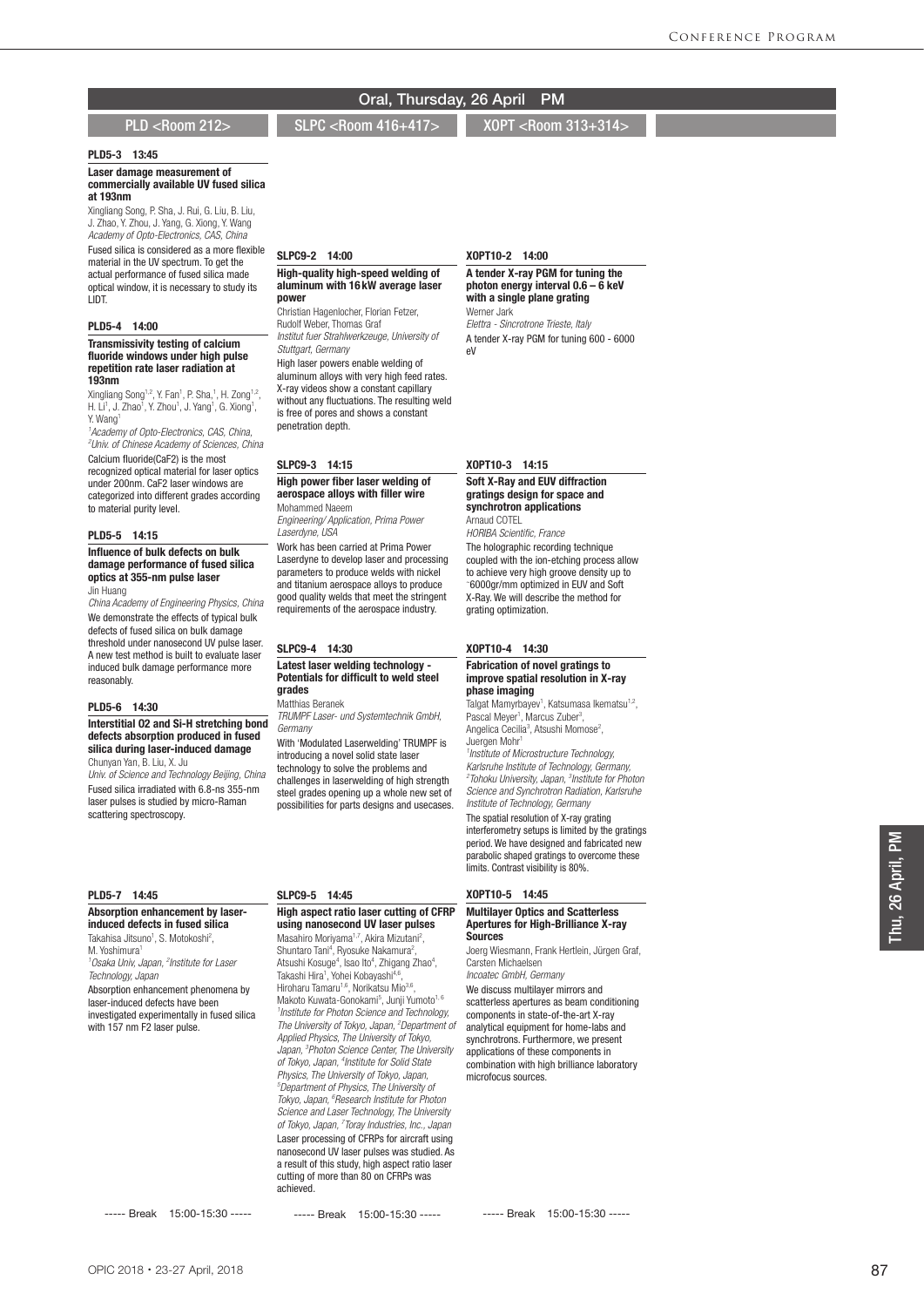| Oral, Thursday, 26 April PM |                               |                           |                               |  |
|-----------------------------|-------------------------------|---------------------------|-------------------------------|--|
| ALPS <room 303=""></room>   | ALPS <r00m 511+512=""></r00m> | BISC <room 419=""></room> | HEDS <room 311+312=""></room> |  |
|                             |                               |                           |                               |  |
|                             |                               |                           |                               |  |
|                             |                               |                           |                               |  |
|                             |                               |                           |                               |  |
|                             |                               |                           |                               |  |
|                             |                               |                           |                               |  |
|                             |                               |                           |                               |  |
|                             |                               | [BISC3] 15:30-18:00       | [HEDS13]<br>15:30-17:00       |  |

## Optical Imaging of Multimodal and Biomedical Information Chair: Tatsuki Tahara  *Kansai Univ., Japan*

## BISC3-1 15:30

### Spatial resolution enhancement in laser scanning microscopy using vector beams

Yuichi Kozawa<sup>1,2</sup>, Shunichi Sato<sup>1</sup> *1 Tohoku Univ, Japan, 2 JST, PRESTO, Japan* Cylindrical vector beams have unique features such as the formation of a small focal spot under tight focusing condition. We utilize such characteristic to enhance the spatial resolution in laser scanning microscopy.

## Thu-P2

Chair: Rodrigo Lopez-Martens  *Laboratoire d'Optique Appliquée, France*

## HEDS13-1 15:30 *Invited*

#### Recent progress of platform development for experiments using XFEL combined with high-intensity laser at SACLA

Toshinori Yabuuchi *RIKEN SPring-8 Center, Japan*

An experimental platform using a hard x-ray FEL combined with a high-intensity laser is ready for early users' experiments starting in 2018 at the SACLA facility. The commissioning status and future perspectives will be presented.

#### BISC3-2 16:00 Computational imaging utilizing volume hologram

Tomoya Nakamura, Masahiro Yamaguchi *Tokyo Institute of Technology, Japan*

Volume hologram is a powerful tool for enabling computational imaging. This report mainly introduces the light-field imaging system utilizing volume hologram, and the talk corresponding to this report also addresses other applications of volume hologram

#### HEDS13-2 16:00 *Invited*

**TBD** Mamiko Nishiuchi *Kansai Photon Science Institute, QST, Japan* TBD

### BISC3-3 16:30

Multimodal digital holographic microscopy for simultaneous phase and fluorescence imaging Xiangyu Quan<sup>1</sup>, Osamu Matoba<sup>1</sup>,

Yasuhiro Awatsuji2 <sup>1</sup> Kobe Univ., Japan, <sup>2</sup> Kyoto Inst. of Tech., Japar

This paper introduces a new type of multimodal digital holographic microscopy for biological applications. Off-axis digital holography is applied both in 3D phase imaging and 3D fluorescence imaging. In addition, image recovery by iterative method to obtain focused fluorescence images are introduced.

## Invited HEDS13-3 16:30

#### Generation of ultrahigh field by micro-bubble Coulomb implosion Masakatsu Murakami<sup>●</sup>, Alex Arefiev<sup>2</sup>, Myles-Allen Zosa<sup>1</sup>

*1 Institute of Laser Engineering, Osaka University, Japan, 2 UC san diego, USA* We propose a novel concept, Coulomb implosion, to generate an ultrahigh field to accelerate protons to relativistic energies. Coulomb-imploded bubbles behave as nano-pulsars with repeated implosions and explosions to emit protons.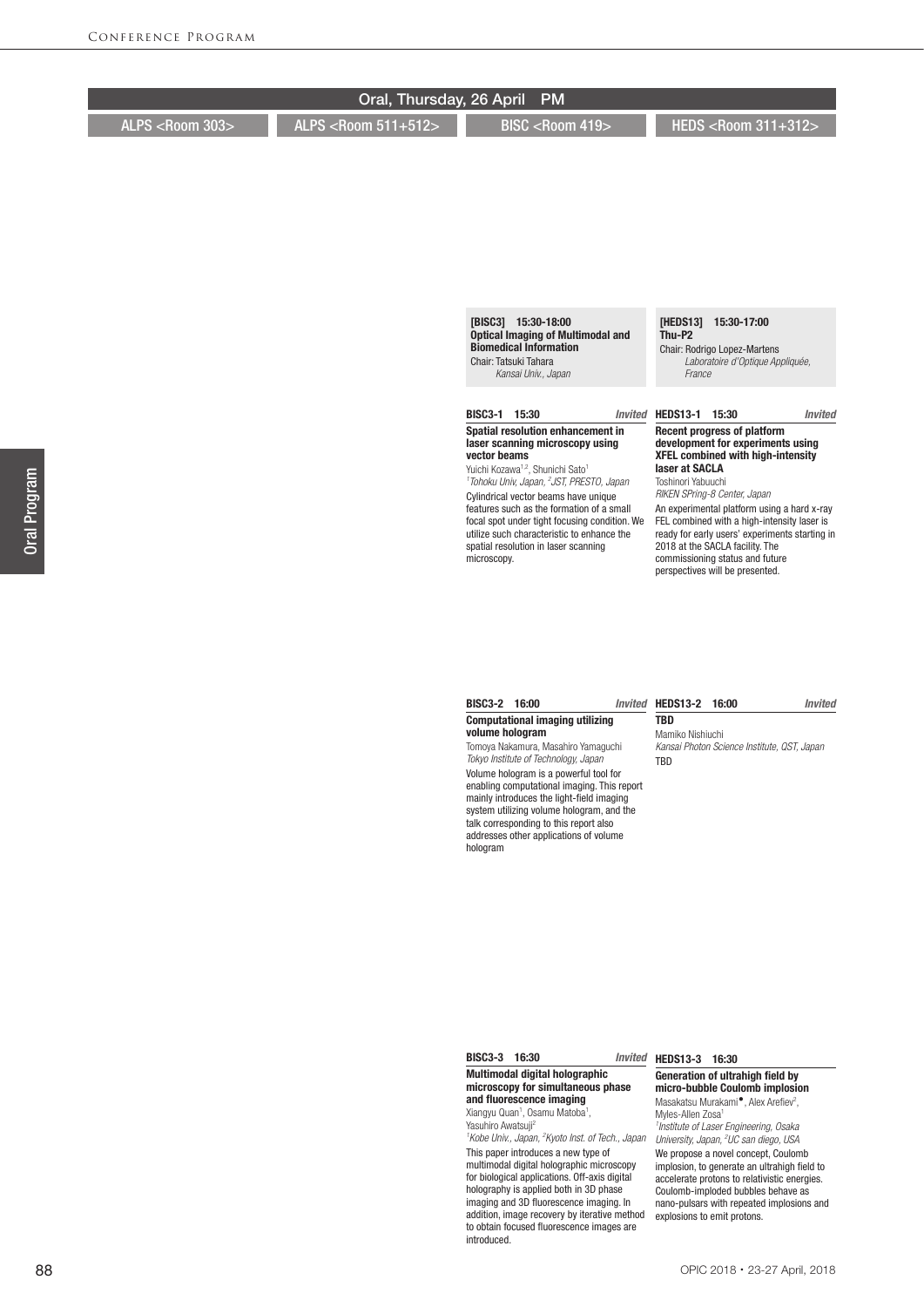|                                                                                                                                                                                                                                                                                                                                                                                                                                                                                                                                                                                                                                                                        | Oral, Thursday, 26 April                                                                                                                                                                                                                                                                                                                                                                                                                                                                                                                                                                                     | <b>PM</b>                                                                                                                                                                                                                                                                                                                                                                                                                                                                                                                                                                                                                                                                                                                                        |                                                                                                                                                                                                                                                                                                                                                                                                                                                                                                                                                                                                                                                                                                                                                                                                                                                                                          |
|------------------------------------------------------------------------------------------------------------------------------------------------------------------------------------------------------------------------------------------------------------------------------------------------------------------------------------------------------------------------------------------------------------------------------------------------------------------------------------------------------------------------------------------------------------------------------------------------------------------------------------------------------------------------|--------------------------------------------------------------------------------------------------------------------------------------------------------------------------------------------------------------------------------------------------------------------------------------------------------------------------------------------------------------------------------------------------------------------------------------------------------------------------------------------------------------------------------------------------------------------------------------------------------------|--------------------------------------------------------------------------------------------------------------------------------------------------------------------------------------------------------------------------------------------------------------------------------------------------------------------------------------------------------------------------------------------------------------------------------------------------------------------------------------------------------------------------------------------------------------------------------------------------------------------------------------------------------------------------------------------------------------------------------------------------|------------------------------------------------------------------------------------------------------------------------------------------------------------------------------------------------------------------------------------------------------------------------------------------------------------------------------------------------------------------------------------------------------------------------------------------------------------------------------------------------------------------------------------------------------------------------------------------------------------------------------------------------------------------------------------------------------------------------------------------------------------------------------------------------------------------------------------------------------------------------------------------|
| ICNN <room 414+415=""></room>                                                                                                                                                                                                                                                                                                                                                                                                                                                                                                                                                                                                                                          | IoT-SNAP <room 413=""></room>                                                                                                                                                                                                                                                                                                                                                                                                                                                                                                                                                                                | LDC <room 301=""></room>                                                                                                                                                                                                                                                                                                                                                                                                                                                                                                                                                                                                                                                                                                                         | LEDIA <room 411+412=""></room>                                                                                                                                                                                                                                                                                                                                                                                                                                                                                                                                                                                                                                                                                                                                                                                                                                                           |
| ICNN6-3 15:15<br><b>Linear-Spectral Mach-Zehnder</b><br>Interferometer with Fano-Resonant<br><b>Graded-Stub Filters Based on Pillar</b><br><b>Photonic Crystal Wavequides</b><br>Masatoshi Tokushima<br>Photonics Electronics Technology Research<br>Association (PETRA), Japan<br>We proposed a linear-spectral Mach-<br>Zehnder interferometer with graded-stub<br>filters based on pillar photonic crystal<br>waveguides that can output the transmitted<br>light from ports other than the input one.                                                                                                                                                              |                                                                                                                                                                                                                                                                                                                                                                                                                                                                                                                                                                                                              | [LDC7] 15:30-17:45<br><b>Lasers and Light Sources</b><br>Chairs: Lung-Han Peng<br>National Taiwan University, Taiwan<br>Tetsuya Yagi<br>Mitsubishi Electric Corp., Japan                                                                                                                                                                                                                                                                                                                                                                                                                                                                                                                                                                         | LEDIA3-3 15:15<br><b>Solution Processed All Inorganic</b><br><b>Quantum Dots Light Emitting Diodes</b><br>with UV Ozone Treatment<br>Hsin-Chieh Yu <sup>1,2</sup> , Yiyang Shen <sup>2</sup> ,<br>Hoang-Tuan Vu <sup>2</sup> , Chih-Chiang Yang <sup>2</sup> ,<br>Chun-Yuan Huang <sup>3</sup><br><sup>1</sup> Institute of Lighting and Energy Photonics,<br>College of Photonics, National Chiao Tung<br>University, Taiwan, <sup>2</sup> Advanced Optoelectronic<br>Technology Center, National Cheng Kung<br>University, Taiwan, <sup>3</sup> Department of Applied<br>Science, National Taitung University, Taiwan<br>All inorganic quantum dots light emitting<br>diodes (QLEDs) with emission wavelength of<br>536nm were demonstrated. The maximum<br>current efficiency and luminance with UV<br>ozone treatment for 3 minutes were 1.66<br>cd/A and 14623 cd/m2, respectively. |
| ICNN6-4 15:30<br><b>Nonlinear AI-Si-AI Plasmonic</b><br><b>Waveguide and Its Application to A</b><br><b>Photodetector</b><br>Hidetaka Nishi, Tai Tsuchizawa, Maasaki Ono,<br>Masaya Notomi, Hiroshi Fukuda, Shinji Matsuo<br>NTT, Japan<br>We report on observation of two-photon<br>absorption within an Al-Si-Al plasmonic<br>waveguide. By utilizing internal<br>photoemission at the AI-Si boundary and<br>nonlinear carrier generation, we applied it to<br>a photodetector for over 45-Gbit/s data<br>reception.<br>----- Break 15:45-16:00 -----<br>[ICNN7] 16:00-17:30<br><b>Quantum Dots and Lasers</b><br>Chair: M. Holmes<br>The University of Tokyo, Japan | loT4-5 15:30<br><b>IoT-enabled Smart Vision with AI</b><br>Khanh VoDuc<br>NVIDIA, USA<br>This talk will introduce NVIDIA AI solutions<br>enabling the brilliant future of IOT-enabled<br>Smart Vision devices, from smart cameras to<br>drones to robots to smart cities.                                                                                                                                                                                                                                                                                                                                    | Invited LDC7-1 15:30<br>Invited<br><b>Watt-class Green and Blue Laser</b><br><b>Diodes</b><br>Masahiro Murayama <sup>1</sup> , Yusuke Nakayama <sup>1</sup> ,<br>Yukio Hoshina <sup>1</sup> , Hideki Watanabe <sup>1</sup> ,<br>Noriyuki Fuutagawa <sup>1</sup> , Hidekazu Kawanishi <sup>1</sup> ,<br>Toshiya Uemura <sup>2</sup> , Hironobu Narui <sup>1</sup><br><sup>1</sup> Sony Corporation, Japan, <sup>2</sup> Toyoda Gosei Co.,<br>Ltd., Japan<br>Watt-class green and blue laser diodes were<br>successfully fabricated on semipolar {20-21}<br>plane and c-plane GaN substrates,<br>respectively. These lasers are promising light<br>sources that meet the ITU-R<br>Recommendation BT.2020 for future laser<br>display applications. | LEDIA3-4 15:30<br><b>Photonic Conversion Mediums Based</b><br>on Polymer Embedded Carbon Dots for<br><b>Applications in Light Emitting/Solar</b><br><b>Energy Harvesting Devices</b><br>Corneliu S. Stan, Petronela Horlescu,<br>Catalina A. Peptu<br>Gheorghe Asachi Technical University, Romania<br>The particular emissive properties of our<br>Carbon Dots with PLQY>80% embedded in<br>polymer matrices are suitable for<br>applications as photonic conversion layers in<br>light emitting devices or increasing the<br>conversion efficiency of solar cells.<br>----- Break 15:45-16:15 -----                                                                                                                                                                                                                                                                                    |
| ICNN7-1 16:00<br>Invited                                                                                                                                                                                                                                                                                                                                                                                                                                                                                                                                                                                                                                               | loT4-6 16:00                                                                                                                                                                                                                                                                                                                                                                                                                                                                                                                                                                                                 | LDC7-2 16:00<br><b>Invited</b>                                                                                                                                                                                                                                                                                                                                                                                                                                                                                                                                                                                                                                                                                                                   |                                                                                                                                                                                                                                                                                                                                                                                                                                                                                                                                                                                                                                                                                                                                                                                                                                                                                          |
| Integration of III-V Nanowire Lasers on<br><b>Silicon: Physics and Materials Aspects</b><br>Jonathan James Finley<br>Technical University of Munich, Germany<br>see abstract book                                                                                                                                                                                                                                                                                                                                                                                                                                                                                      | <b>Traffic Emulation using a Traffic</b><br>Generator on IoT Systems - Case of<br><b>Surveillance Camera Traffic -</b><br>Tetsuva Yokotani <sup>1</sup> . Yoshiki Kuwabara <sup>1</sup> .<br>Kohsuke Tsuchiya <sup>1</sup> , Koji Omote <sup>1</sup> ,<br>Hiroaki Mukai <sup>1</sup> . Toshiaki Tomizawa <sup>2</sup><br><sup>1</sup> Kanazawa Institute of Technology, Japan,<br><sup>2</sup> Mitsubishi Electric Corporation, Japan<br>This paper describes a way to emulate the<br>network traffic of surveillance camera<br>systems by developing a traffic generator for<br>detecting security threats. | Development of RGB Light Source for<br><b>Head-Up Display at Automobile</b><br>Nan Ei Yu<br>Gwangju Institute of Science and Technology,<br>Korea<br>Fiber-based RGB laser light source module is<br>presented. A set of laser diodes are coupled<br>with optical fiber and merged into single<br>output with optical fiber combiner device.                                                                                                                                                                                                                                                                                                                                                                                                     | [LEDIA4] 16:15-17:45<br><b>Advanced Devices II</b><br>Chairs: James S. Speck<br>UCSB, USA<br>Gen-ichi Hatakoshi<br>Waseda University, Japan                                                                                                                                                                                                                                                                                                                                                                                                                                                                                                                                                                                                                                                                                                                                              |
|                                                                                                                                                                                                                                                                                                                                                                                                                                                                                                                                                                                                                                                                        | lot4-7 16:15<br>loT gateway as a sensor for loT<br>network anomaly detection<br>Koji Sato, Toshiaki Tomisawa, Hiroaki Hirai,<br>Katsuhiro Shimizu<br>Mitsubishi Electric Corporation, Japan<br>This paper reports results of performance<br>evaluation of per-flow traffic statistics<br>monitoring function implemented on<br>low-cost gateway equipment to realize<br>machine learning based network anomaly<br>detection for insecure IoT devices.                                                                                                                                                        |                                                                                                                                                                                                                                                                                                                                                                                                                                                                                                                                                                                                                                                                                                                                                  | LEDIA4-1 16:15<br><b>Invited</b><br><b>GaN Monolithic Integration for Lighting</b><br>and Display<br>Hoi Wai Choi<br>The University of Hong Kong, Hong Kong<br>The monolithic integration of optoelectronic<br>and electronic devices on the GaN platform<br>for lighting and display is discussed.<br>Optoelectronic devices include red, green<br>and blue LEDs achieved by strain<br>manipulation, while SB-MOSFETs and BJTs<br>are candidates as electronic devices.                                                                                                                                                                                                                                                                                                                                                                                                                 |
| ICNN7-2 16:30<br><i><b>Invited</b></i><br><b>Temperature Insensitive Quantum Dot</b><br><b>Lasers and Optical Amplifiers</b><br>Johann Peter Reithmaier <sup>1</sup> , Gadi Eisenstein <sup>2</sup><br><sup>1</sup> University of Kassel, Germany, <sup>2</sup> Technion-<br>Isarel, Institute of Technology, Haifa, Israel<br>A review is given on the application of<br>improved QD gain material with low<br>temperature sensitivity for high-speed lasers<br>and semiconductor optical amplifiers (SOAs)<br>working in the 1.5 um wavelength range.                                                                                                                | loT4-8 16:30<br>High-accurate visual inspection for<br>semiconductor lasers using<br><b>Convolutional Neural Network trained</b><br>with original small dataset and<br>additional synthesized images<br>Hiroyuki Kusaka <sup>1</sup> , Masahiro kashiwagi <sup>1</sup> ,<br>Yuya Sato <sup>1</sup> , Masahiro Iwasaki <sup>1</sup> , Shinichi Nakatori <sup>1</sup> ,<br>Kiminori Kurosawa <sup>1</sup> , Taku Taguchi <sup>1</sup> ,<br>Masanori Muto <sup>2</sup> , Yumi Yamada <sup>2</sup> , Kenji Nishide <sup>1</sup><br><sup>1</sup> FujikuraLtd., Japan, <sup>2</sup> Optoenergy, Inc., Japan        | LDC7-3 16:30<br>Invited<br><b>Progress in Self-Frequency Doubling</b><br><b>Crystal Green Modes and Its Potential</b><br><b>Application for Laser Display</b><br>JiYang Wang, Haohai Yu, Huaijin Zhang<br>Shandong University, China<br>SFD crystals and lasers have gained<br>renewed attention and Nd:RECa40(B03)3<br>$(RE = Yor Gd)$ crystals, with SFD lasers<br>becoming commercial products. The<br>promising application of SFD green laser in                                                                                                                                                                                                                                                                                            |                                                                                                                                                                                                                                                                                                                                                                                                                                                                                                                                                                                                                                                                                                                                                                                                                                                                                          |

becoming commercial products. The promising application of SFD green laser in laser displays was discussed.

A high-accurate visual inspection using CNN has been demonstrated. The accuracy of the category with a few images has been improved by adding synthesized images.

OPIC 2018・23-27 April, 2018

and semiconductor optical amplifiers (SOAs) working in the 1.5 um wavelength range.

Thu, 26 April, PM

Thu, 26 April, PM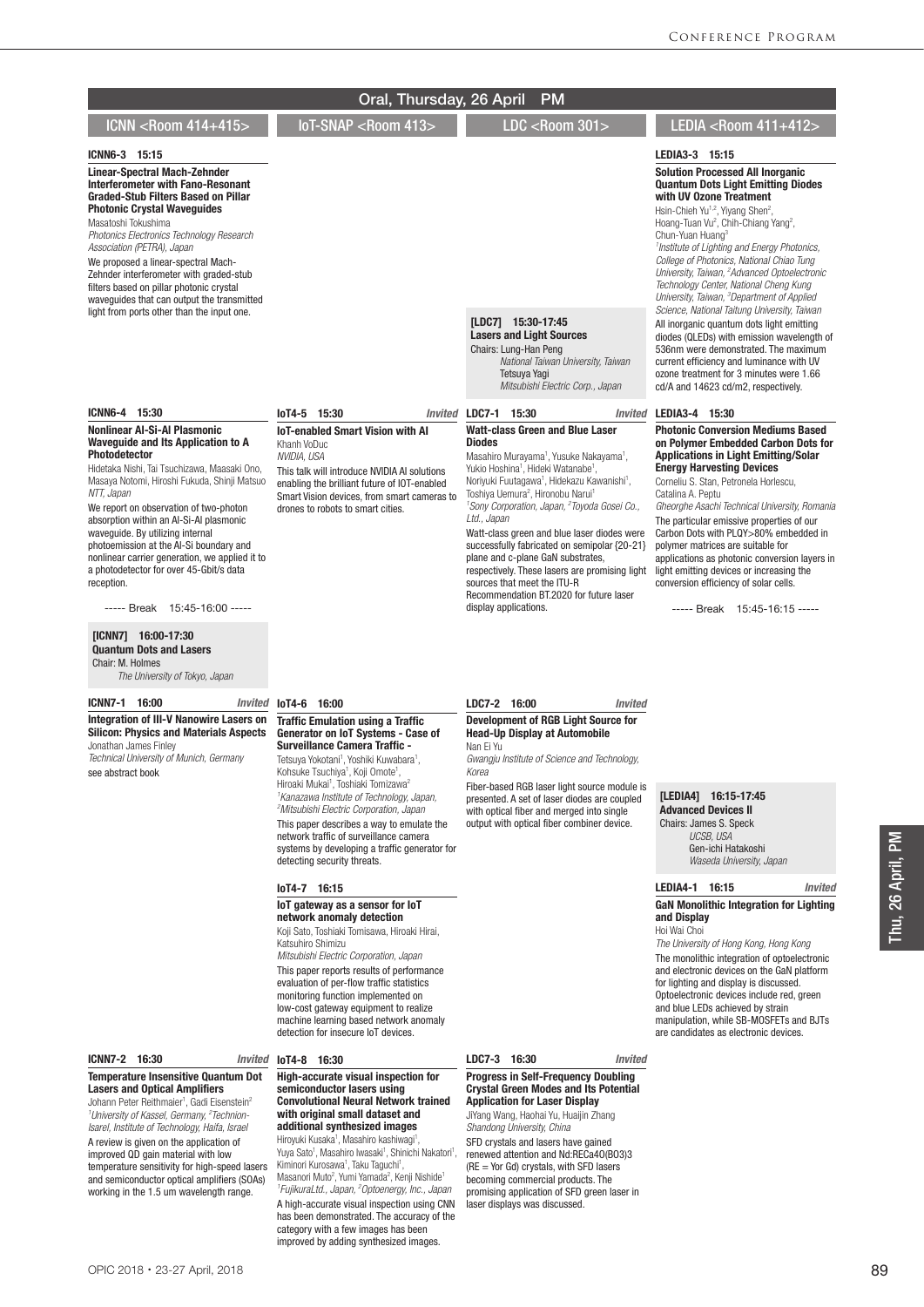|                                                                                                                                                                                                                                                                                                                                                                                                                                                                                                                    | Oral, Thursday, 26 April                                                                                                                                                                                                                                                                                                                                                                                                                                                                                                                     | <b>PM</b>                                                                                                                                                                                                                                                                                                                                                                                                                                                                                                                                                                                                             |                                                                                                                                                                                                                                                                                                                                                                                                                              |
|--------------------------------------------------------------------------------------------------------------------------------------------------------------------------------------------------------------------------------------------------------------------------------------------------------------------------------------------------------------------------------------------------------------------------------------------------------------------------------------------------------------------|----------------------------------------------------------------------------------------------------------------------------------------------------------------------------------------------------------------------------------------------------------------------------------------------------------------------------------------------------------------------------------------------------------------------------------------------------------------------------------------------------------------------------------------------|-----------------------------------------------------------------------------------------------------------------------------------------------------------------------------------------------------------------------------------------------------------------------------------------------------------------------------------------------------------------------------------------------------------------------------------------------------------------------------------------------------------------------------------------------------------------------------------------------------------------------|------------------------------------------------------------------------------------------------------------------------------------------------------------------------------------------------------------------------------------------------------------------------------------------------------------------------------------------------------------------------------------------------------------------------------|
| LIC <room 302=""></room>                                                                                                                                                                                                                                                                                                                                                                                                                                                                                           | <b>LSC <room 213=""></room></b>                                                                                                                                                                                                                                                                                                                                                                                                                                                                                                              | LSSE <room 316=""></room>                                                                                                                                                                                                                                                                                                                                                                                                                                                                                                                                                                                             | <b>OMC <room 418=""></room></b>                                                                                                                                                                                                                                                                                                                                                                                              |
|                                                                                                                                                                                                                                                                                                                                                                                                                                                                                                                    |                                                                                                                                                                                                                                                                                                                                                                                                                                                                                                                                              |                                                                                                                                                                                                                                                                                                                                                                                                                                                                                                                                                                                                                       | <b>[OMC4]</b><br>15:15-16:15<br><b>OMC<sub>IV</sub></b><br>Chair: Pavel Zemánek<br>Institute of Scientific Instruments of<br>the ASCR, v.v.i., Czech Republic                                                                                                                                                                                                                                                                |
|                                                                                                                                                                                                                                                                                                                                                                                                                                                                                                                    | LSC7-3 15:15<br><b>Invited</b>                                                                                                                                                                                                                                                                                                                                                                                                                                                                                                               |                                                                                                                                                                                                                                                                                                                                                                                                                                                                                                                                                                                                                       | OMC4-1 15:15                                                                                                                                                                                                                                                                                                                                                                                                                 |
|                                                                                                                                                                                                                                                                                                                                                                                                                                                                                                                    | <b>Ultrafast Many-Body Electron</b><br><b>Dynamics in a Strongly-Correlated</b><br><b>Ultracold Rydberg Gas</b><br>Nobuyuki Takei <sup>1,2</sup> , C. Sommer <sup>1,2,3</sup> , C. Genes <sup>3</sup> ,                                                                                                                                                                                                                                                                                                                                      |                                                                                                                                                                                                                                                                                                                                                                                                                                                                                                                                                                                                                       | Property of Magnetic Trapping of<br><b>Superconducting Sub-micron Particles</b><br>Jun Naoi <sup>1</sup> , Y. Takahashi <sup>1</sup> , M. Takamune <sup>1</sup> ,<br>Y. Nakamura <sup>1</sup> , M. Kumakura <sup>2</sup> , M. Ashida <sup>3</sup> ,                                                                                                                                                                          |
| [LIC4] 15:30-17:00<br>Advanced applications of laser (1)<br><b>Chair: Nicolaie Pavel</b><br>National Institute for Laser. Plasma<br>and Radiation Physics - INFLPR,<br><b>Rumania</b>                                                                                                                                                                                                                                                                                                                              | G. Pupillo <sup>4</sup> , A. Tanaka <sup>1</sup> , M. Mizoquchi <sup>1,2</sup> ,<br>Y. Zhang <sup>1</sup> , S. Takeda <sup>1,2</sup> , T. Kishimoto <sup>1,5</sup> ,<br>H. Goto <sup>1</sup> , K. Koyasu <sup>1,2</sup> , H. Chiba <sup>1,6</sup> ,<br>M. Weidemüller <sup>7,8</sup> , K. Ohmori <sup>1,2</sup><br><sup>1</sup> Institute for Molecular Science, National<br>Institutes of Natural Sciences, Japan, <sup>2</sup> The<br>Graduate University for Advanced Studies<br>(SOKENDAI), Japan, <sup>3</sup> Max Planck Institute for | [LSSE6] 15:30-17:10<br><b>Remote Sensing and Laser Induced</b><br><b>Breakdown Spectroscopy</b><br>Chair: Takashi Fuiii<br>Central Research Institute of Electric<br>Power Industry, Japan                                                                                                                                                                                                                                                                                                                                                                                                                            | F. Matsushima <sup>1</sup> . Y. Moriwaki <sup>1</sup><br><sup>1</sup> University of Toyama, Japan, <sup>2</sup> University of<br>Fukui, Japan, <sup>3</sup> Osaka University, Japan<br>Laser ablation in superfluid helium is one of<br>the effective experimental technique for<br>producing nano and micro particles. This<br>technique potentially produces particles with<br>single crystalline spherical structure.     |
| 15:30<br><b>LIC4-1</b><br><b>Invited</b>                                                                                                                                                                                                                                                                                                                                                                                                                                                                           | the Science of Light, Germany, <sup>4</sup> University of<br>Strasbourg, France, <sup>5</sup> The University of                                                                                                                                                                                                                                                                                                                                                                                                                              | LSSE6-1 15:30<br><b>Invited</b>                                                                                                                                                                                                                                                                                                                                                                                                                                                                                                                                                                                       | OMC4-2 15:30                                                                                                                                                                                                                                                                                                                                                                                                                 |
| Short pulsed laser ablation of fluorides<br>and thin film deposition for ultraviolet<br>optoelectronics<br>Shingo Ono <sup>1</sup> , Fumihiro Itoigawa <sup>1</sup> ,<br>Akira Yoshikawa <sup>2</sup><br><sup>1</sup> Nagoya Institute of Technology, Japan,<br><sup>2</sup> Tohoku University, Japan<br>Laser ablation using nanosecond or<br>femtosecond laser pulses was applied for<br>the fluoride thin films arowth. We<br>demonstrated the vacuum ultraviolet field<br>emission lamps and photodetectors by | Electro-Communications, Japan, <sup>6</sup> lwate<br>University, Japan, <sup>7</sup> Universität Heidelberg,<br>Germany, <sup>8</sup> University of Science and<br>Technology of China, China<br>We demonstrate a novel combination of<br>high-density ultracold Rydberg atoms and<br>ultrafast photonics with attosecond<br>precision. Strong many-body correlations<br>have been manifested in ultrafast electron<br>dynamics observed on the attosecond time<br>scale.                                                                    | <b>Lidar project for thermospheric</b><br>sodium observations at EISCAT radar<br>site in Norway<br>Takuya D. Kawahara <sup>1</sup> , Satonori Nozawa <sup>2</sup> ,<br>Norihito Saito <sup>3</sup> , Takuo T. Tsuda <sup>4</sup> ,<br>Testuya Kawabata <sup>2</sup> , Toru Takahashi <sup>5</sup> ,<br>Satoshi Wada <sup>3</sup><br><sup>1</sup> Shinshu Universityn, Japan, <sup>2</sup> ISEE, Nagoya<br>University, Japan, <sup>3</sup> Photonics Control<br>Technology Team, RIKEN Center for Advanced<br>Photonics, Japan, <sup>4</sup> The University of<br>Electro-Communications, Japan, <sup>5</sup> National | <b>Laser Induced Metal Particle Migration</b><br>in Glass<br>Hirofumi Hidai, A. Sawafuji, S. Matsusaka,<br>A. Chiba, N. Morita<br>Chiba Univ, Japan<br>We have reported that laser-induced metal<br>particle migration in glass. Laser illumination<br>heated a metal particle in glass. The<br>surrounding glass of the metal particle was<br>also heated and softened; hence, the metal<br>particle migrated in the glass. |

## ----- Break 15:45-16:00 -----

[LSC8] 16:00-17:00

## Ultrafast Speed 2

Chair: Masahiro Katoh  *Institute for Molecular Science, National Institutes of Natural Sciences, Japan*

#### LIC4-2 16:00 Effects of Laser Induced shock waves on droplets

employing such fluoride thin films.

J. Yi, A. Renaud, L. Zimmer *CNRS, CentraleSupélec, Université Paris-Saclay, France*

The interaction between laser induced shock-waves and droplets are investigated using Planar Imaging techniques for the shock-wave investigation and a 4D-Interferometrie Particle Imaging technique to measure position, size and velocities of droplets in the vicinity of the laser induced plasmas.

## LSC8-1 16:00 *Invited*

### Coherent Control of Optical Phonons Using Femtosecond Pulses

Kazutaka Nakamura *Laboratory for Materials and Structures, Institute of Innovative Research, Tokyo Institute of Technology, Japan* We have demonstrated coherent control of optical phonons and electron-phonon coupled states in using a pair of relative phase-locked femtosecond optical pulses. The microscopic theory for the coherent control of optical phonons was developed.

#### LSSE6-2 16:00 *Invited*

*Institute of Polar Research, Japan* New thermospheric and daytime Na lidar observations at EISCAT radar site in Tromso (69.6N, 19.2E), Norway are planned.

#### Development of in-situ LIBS and laser Raman spectroscopic analyzers for deep-sea exploration

Tomoko Takahashi<sup>1</sup>, Soichi Yoshino<sup>1</sup> Tomoko Takahashi<sup>1</sup>, Soichi Yoshino<sup>1</sup>,<br>Yutaro Takaya<sup>2</sup>, Tatsuo Nozaki<sup>3</sup>,<br>Toshihiko Ohki<sup>1,4</sup>, Koichi Ohki<sup>4</sup>, Tetsuo Sakka<sup>5</sup>,<br>Blair Thornton<sup>1,6</sup>

*1 The University of Tokyo, Japan, 2 Waseda University, Japan, 3 Japan Agency for Marine-Earth Science and Technology, Japan, 4 OK Lab. Co. Ltd., Japan, 5 Kyoto University, Japan, 6 University of Southampton, UK* LIBS and laser Raman spectroscopy have a large potential to in-situ chemical analysis for exploration of deep-sea mineral resources. In this study, development of deep-sea LIBS and laser Raman spectrometers is reported.

## OMC4-3 15:45

### Au nanoparticles fabricated by optical vortex ablation

Nakamura Yuri<sup>1</sup>, Katsuhiko Miyamoto<sup>2</sup>,<br>Tsukasa Torimoto<sup>3</sup>, Yasuyuki Tsuboi<sup>4</sup>, Takashige Omatsu<sup>2</sup> *1 Chiba univ, Japan, 2 Chiba Univ. Molecular Chirality Research Center, Japan, 3 Nagoya University, Japan, 4 Osaka City University, Japan* We present the new structured stringshaped Au nano-structures, formed by employing the optical vortex ablation processing on an Au thin film. Such structured materials are expected to pave the way for advanced chemical reactions.

## OMC4-4 16:00

#### Fabrication of Cadmium Selenide Quantum Dots with Laser Ablation in Superfluid Helium

Yosuke Minowa, T. Suzuki, K. Setoura, S. Ito, H. Miyasaka, M. Ashida *Osaka Univ, Japan*

We fabricated semiconductor cadmium selenide (CdSe) quantum dots via the pulsed laser ablation in the superfluid helium. The fabricated quantum dots showed blueshifted fluorescence due to the strong quantum confinement effect.

----- Break 16:15-16:30 -----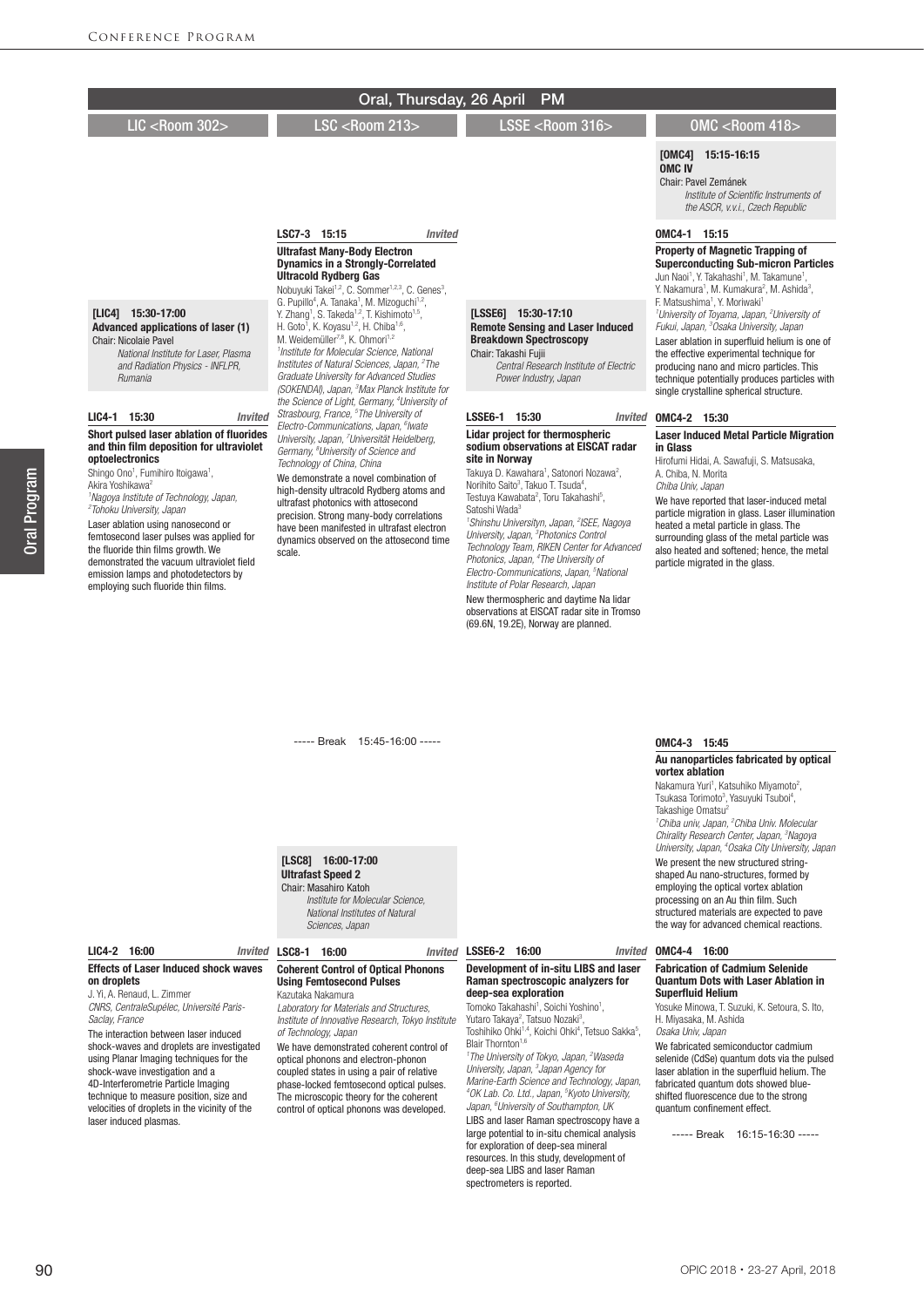## [XOPT11] 15:30-15:45 **Methods** Chair: XXXXX  *XXXXX* [SLPC10] 15:30-16:45 Blue Laser Development and Processing Chairs: James Bovatsek *Spectra-physics, USA* Masahiro Tsukamoto *JWRI, Osaka University, Japan* SLPC10-1 15:30 *Invited* [PLD6] 15:30-17:15 Laser Materials Chair: Takahisa Jitsuno *Osaka Univ., Japan* PLD6-1 15:30 *Invited* Oral, Thursday, 26 April PM PLD <Room 212> SLPC <Room 416+417> XOPT <Room 313+314

## Highly-efficient Ho:KY(WO4)2 thin-disk lasers at 2.06 μm

Valentin P. Petrov<sup>1</sup>, X. Mateos<sup>1,2,3</sup>, P. Loiko<sup>4</sup>, S. Lamrini<sup>2</sup>, K. Scholle<sup>2</sup>, P. Fuhrberg<sup>2</sup>, S. Suomalainen<sup>5</sup>, A. Härkönen<sup>5</sup>, M. Guina<sup>5</sup>,<br>S. Vatnik<sup>6</sup>, I. Vedin<sup>6</sup>, M. Aguiló<sup>3</sup>, F. Díaz<sup>3</sup>, Y. Wang<sup>1</sup>, U. Griebner<sup>1</sup>

*1 Max-Born-Institut für Nichtlineare Optik und Kurzzeitspektroskopie, Germany, 2 Univ. Rovira i Virgili, Spain, 3 LISA Laser Products OHG, Germany, 4 ITMO Univ., Russia, 5 Tampere Univ. of Technology, Finland, 6 Institute of Laser Physics, Russia*

We report on the first Holmium (Ho3+) monoclinic double tungstate thin-disk laser. It is based on a 250 μm-thick 3 at. % Ho:KY(WO4)2 active layer grown on a (010)-oriented KY(WO4)2 substrate.

High power blue lasers development for copper material processing Jean-Michel Pelaprat, Matthew Finuf, Robert Fritz, Mark Zediker *NUBURU Inc, USA* We will report the recent development of high power blue laser, their performance and

their advantages for material processing. We will further report recent application results of metal processing and in particular the bead on plate test results with a 150 Watt and a 500Watts Continuous Wave blue laser, for welding copper foils up to 1mm thick and dissimilar metals lap welding up to 250 µm.

#### XOPT11-1 15:30

#### Machine and Deep Learning Exploration for Spectral X-ray Computed Tomography Materials Classification Applications

Edward Steven Jimenez<sup>1</sup>, April Suknot<sup>2</sup>, Kyle Thompson<sup>3</sup>, Ryan Goodner<sup>3</sup>, Srivathsan Koundinyan<sup>1</sup> *1 Sandia National Laboratories - Mission Algorithms R&S, USA, 2 Sandia National Laboratories - R&D Systems Architecture, USA, 3 Sandia National Laboratories - Non-Destructive Diagnositics, USA*

Spectral CT for Industrial Application has great potential to dramatically improve data use and quality. This work presents an exploratory investigation into the feasibility of leveraging the reconstructed waveform along with machine and deep learning

[XOPT12] 15:45-16:30 Optics V (reflective/nonlinear) Chair: XXXXX  *XXXXX*

#### XOPT12-1 15:45

X-ray Ring-Focusing Mirror Hidekazu Mimura<sup>1</sup>, Yoko Takeo<sup>1</sup>, Hiroto Motoyama<sup>1</sup>, Yasunori Senba<sup>2</sup>,<br>Hikaru Kishimoto<sup>2</sup>, Haruhiko Ohashi<sup>2</sup> *1 The University of Tokyo, Japan, 2 Japan Synchrotron Radiation Research Institute, Japan*

We propose, fabricate, and evaluate the ring-focusing mirror that can produce the x-ray beam having the ring-shaped intensity distribution. The ring-shaped intensity successfully profiles are observed at the soft x-ray beamline (BL25SU) of SPring-8.

## PLD6-2 16:00

#### Functional crystal films fabricated by pulsed laser deposition

Jacob I. Mackenzie, S. V. Kurilchik, J. A. Grant-Jacob, J. J. Prentice, R. W. Eason *Univ of Southampton, UK*

Crystalline films grown by epitaxial deposition techniques are typically limited by growth rates to being relatively thin  $(\sim1$ micron).

## SLPC10-2 16:00 *Invited*

## High brightness blue direct diode laser for advanced materials processing

K. Tojo<sup>1</sup>, N. Wakabayashi<sup>1</sup>, M. Yamada<sup>1</sup>,<br>S. Uno<sup>1</sup>, N. Ishigaki<sup>1</sup>, T Hiroki<sup>1</sup>, J. Saikawa<sup>1</sup>, S. Masuno<sup>2</sup>, K. Asano<sup>3</sup>, K. Asuka<sup>4</sup>, N. Abe<sup>2</sup>, M. Tsukamoto<sup>2</sup>

*1 Device Dept., Shimadzu Corporation, Japan, 2 Joining and Welding Research Institute, Osaka University, Japan, 3 Yamazaki Mazak Corporation, Japan, 4 Nichia Corporation, Japan* High-power, high-brightness fiber-coupled Blue Direct Diode Laser using new beam multiplexing technique to achieve 450-nm power intensity of 1.2MW/cm2 on the fiber facet for practical use of several kind of material processing will be presented.

#### XOPT12-2 16:00

#### Ghost Imaging with Paired X-ray Photons

Aviad Schori<sup>1,2</sup>, Denis Borodin<sup>1,2</sup> Kenji Tamasaku<sup>2</sup>, Sharon Shwartz<sup>1,2</sup> *1 Bar-Ilan University, Israel, 2 RIKEN SPring-8 Center, Japan*

We observed ghost imaging by using parametrically down-converted x-ray photon pairs. We reconstructed the image of slits with nominally zero background levels. Our procedure can lead to observations of many quantum phenomena at x-ray wavelengths.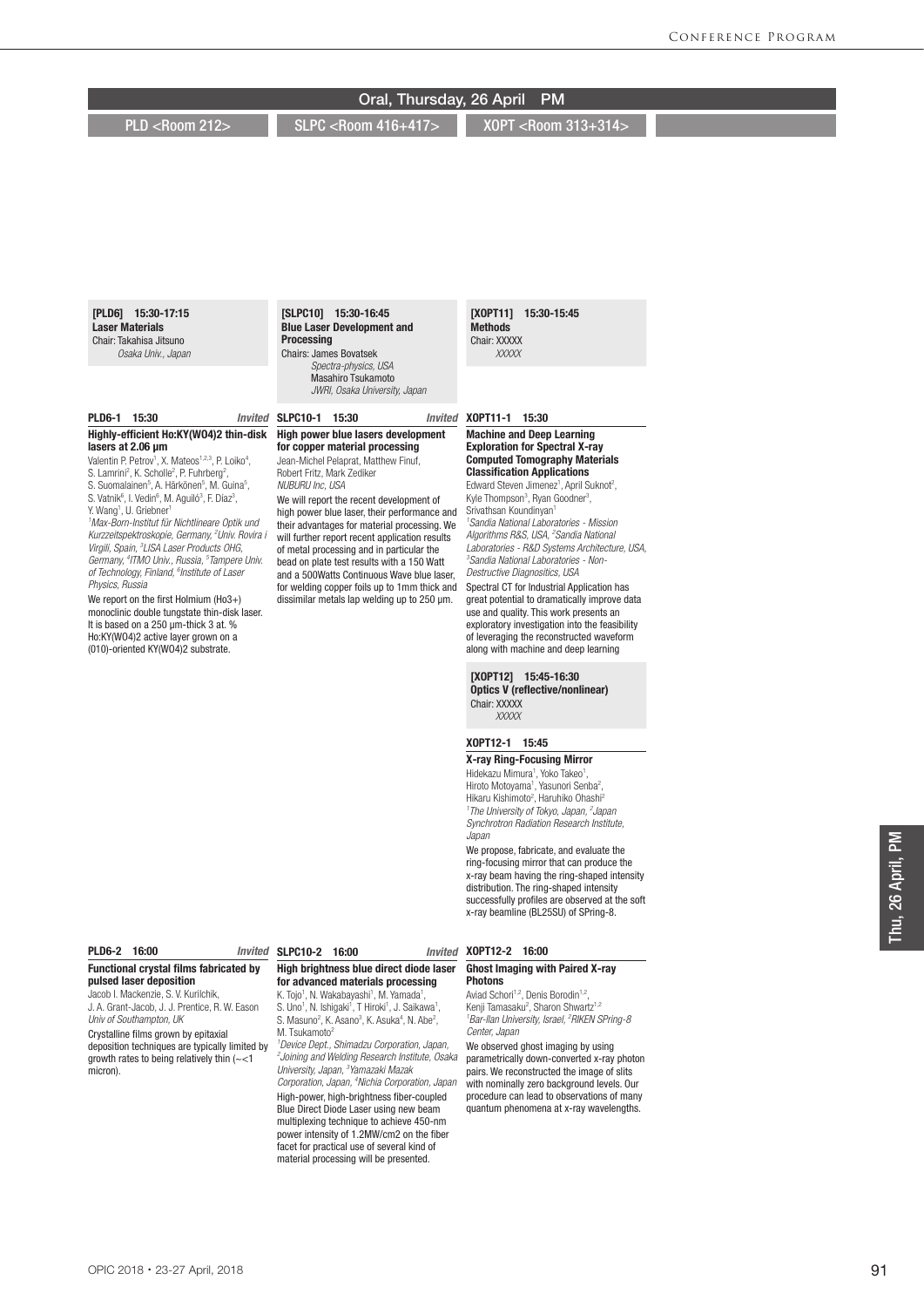[Closing Remarks] 16:50-17:00 Sergei V. Bulanov<sup>1,2</sup> *1 ELi-Beamlines, Czech Republic, 2 Kansai Photon Science Institute, QST, Japan*

#### BISC3-4 17:00 *Invited* Fluorescent molecular force probes for rheology and mechanobiology Shohei Saito

*Kyoto Univ., Japan* Fluorescent molecular force probes have been developed for rheology and mechanobiology. To realize fluorescence response to pico-Newton forces, we have explored flexible force probes based on a conformational change of flexible molecules.

## BISC3-5 17:30 *Invited*

#### Illuminating gene expression dynamics by optogenetics Akihiro Isomura

*Kyoto Univ., Japan* Cells receive diverse signaling cues from their environment that trigger cascades of biochemical reactions in a dynamic manner. Live-cell imaging technologies have revealed dynamic patterns of gene activities; however it has been challenging to clarify....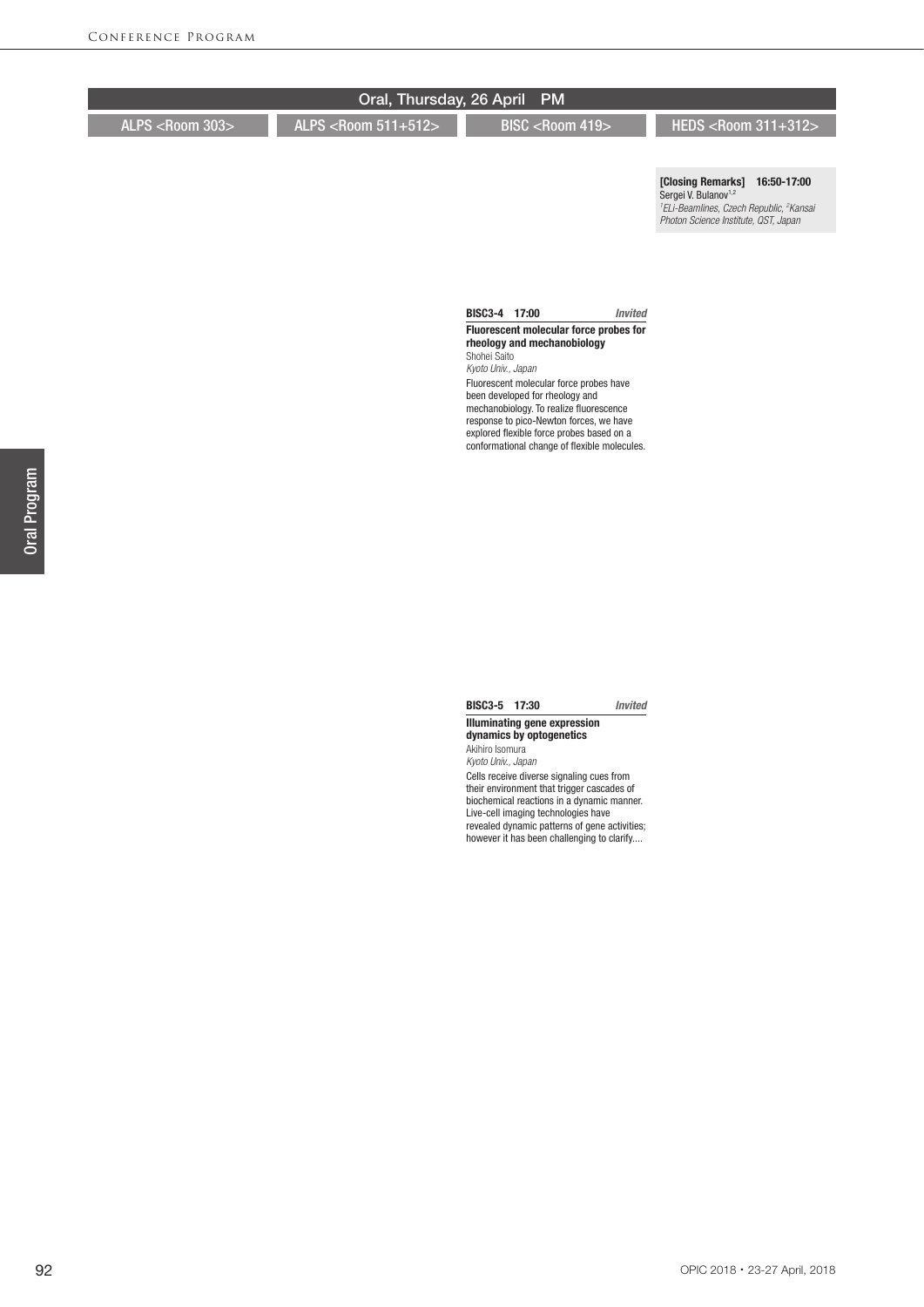## IoT4-9 16:45

Broadband infrared reflection through heavily doped and stacked polardielectrics

Mohsen Janipour, Kursat Sendur *Sabanci University, Turkey* Polar dielectrics, like GaN and SiC, show excellent mechanical and thermal properties so they are excellent candidates for operating in extreme environments applications.

## ICNN7-3 17:00

Room-Temperature Continuous-Wave Operation of InAs/GaAs Quantum Dot Lasers on On-Axis Si (001) Just Substrate

Jinkwan Kwoen<sup>1</sup>, Bongyong Jang<sup>1</sup>, Takeo Kageyama<sup>1</sup>, Katsuyuki Watanabe<sup>2</sup>,<br>Yasuhiko Arakawa<sup>1,2</sup> *1 NanoQunie, The University of Tokyo, Japan, 2 IIS, The University of Tokyo, Japan* We report the room temperature

'continuous-wave' operation of InAs / GaAs quantum dot lasers directly grown on Si (001) just substrate by miniaturizing the laser structure.

#### ICNN7-4 17:15

#### Amplified Spontaneous Emission and Lasing from Cesium Lead Halide Perovskite Nanocubes

Zhengzheng Liu<sup>1</sup>, Zhiping Hu<sup>2</sup>, Tongchao Shi<sup>1</sup>, Zeyu Zhang<sup>1</sup>, Xin Xing<sup>1</sup>, Xiaosheng Tang<sup>2</sup>, Juan Du<sup>1</sup>, Yuxin Leng<sup>1</sup> *1 Shanghai Institute of Optics and Fine Mechanics, Chinese Academy of Sciences, China, 2 Chongqing University, China* We report tunable amplified spontaneous emission and low-threshold lasing from cesium lead halide perovskite CsPbX3 (X=Br/I/Cl) nanocubes with high quality and enhanced stability by facile lowtemperature, solution-processed method.

## LDC7-4 17:00

Utilizing the Unique Properties of Ceramic Fluorescent Converters for Laser Pumped Phosphor Light-Engines in Digital Projection

Volker Hagemann<sup>1</sup>, Albrecht Seidl<sup>1</sup>, Kazuyuki Inoguchi2 *1 SCHOTT AG, Germany, 2 SCHOTT Nippon K.K.,* 

*Japan*

Laser pumped phosphors are widely used in solid state based light-engines for digital projection. We compare the properties of ceramic converters to other solutions and present results for irradiance levels up to 230W/mm2 and beyond.

#### LDC7-5 17:15

## Highly-Reliable Operation under High Case Temperature in 638-nm BA-LD

Kyousuke Kuramoto, Shinji Abe, Motoharu Miyashita, Masatsugu Kusunoki, Takehiro Nishida, Tetsuya Yagi *Mitsubishi Electric Corp., Japan* 638-nm dual-emitter LD with total emitter width of 150-um showed better characteristics compared with the triple-emitter of 180-um under 55 deg.C, pulse. The LD had MTTF around 26K hours,

#### LDC7-6 17:30

1.9 times of the triple.

Spectral Study of a Side-Emitting Laser-Pumped Phosphor Layer Masamichi Ohta, Ichiro Fujieda

*Ritsumeikan University, Japan* A side-emitting configuration can utilize the photoluminescence photons trapped in a laser-pumped phosphor layer. Shorterwavelength photons are lost during lateral light propagation due to self-absorption, leading to an angle-dependent spectrum.

## ICNN <Room 414+415> IoT-SNAP <Room 413> LDC <Room 301> LEDIA <Room 411+412>

#### LEDIA4-2 16:45

Fabrication of 10x10 array structure of micro-LED display using Si micro-cup substrate

Ryosuke Nawa, Takeyoshi Onuma, Tomohiro Yamaguchi, Tohru Honda *Kogakuin Univ., Japan* Fabrication of Si micro-cup substrate and its application for a 10x10 array structure of micro-LED display are demostrated to reduction of cross-talk.

#### LEDIA4-3 17:00

GaAsP Tunable Single-Mode Semiconductor Laser using Periodically Slotted Structure with Simplified Fabrication Process So Kusumoto, Masahiro Uemukai,

Ryuji Katayama

*Osaka University, Japan*

A tunable single-mode laser using a 10-micron-period slotted structure was fabricated by single-step RIE for simultaneous ridge and slotted structure formation. Single-mode lasing with a 1.56 nm tuning range was demonstrated.

LEDIA4-4 17:15 *Invited* Nano-Mold & Nano Structured LEDs Je Won Kim

*Namseoul University, Korea* XXXXX

> hu, 26 April, PM Thu, 26 April, PM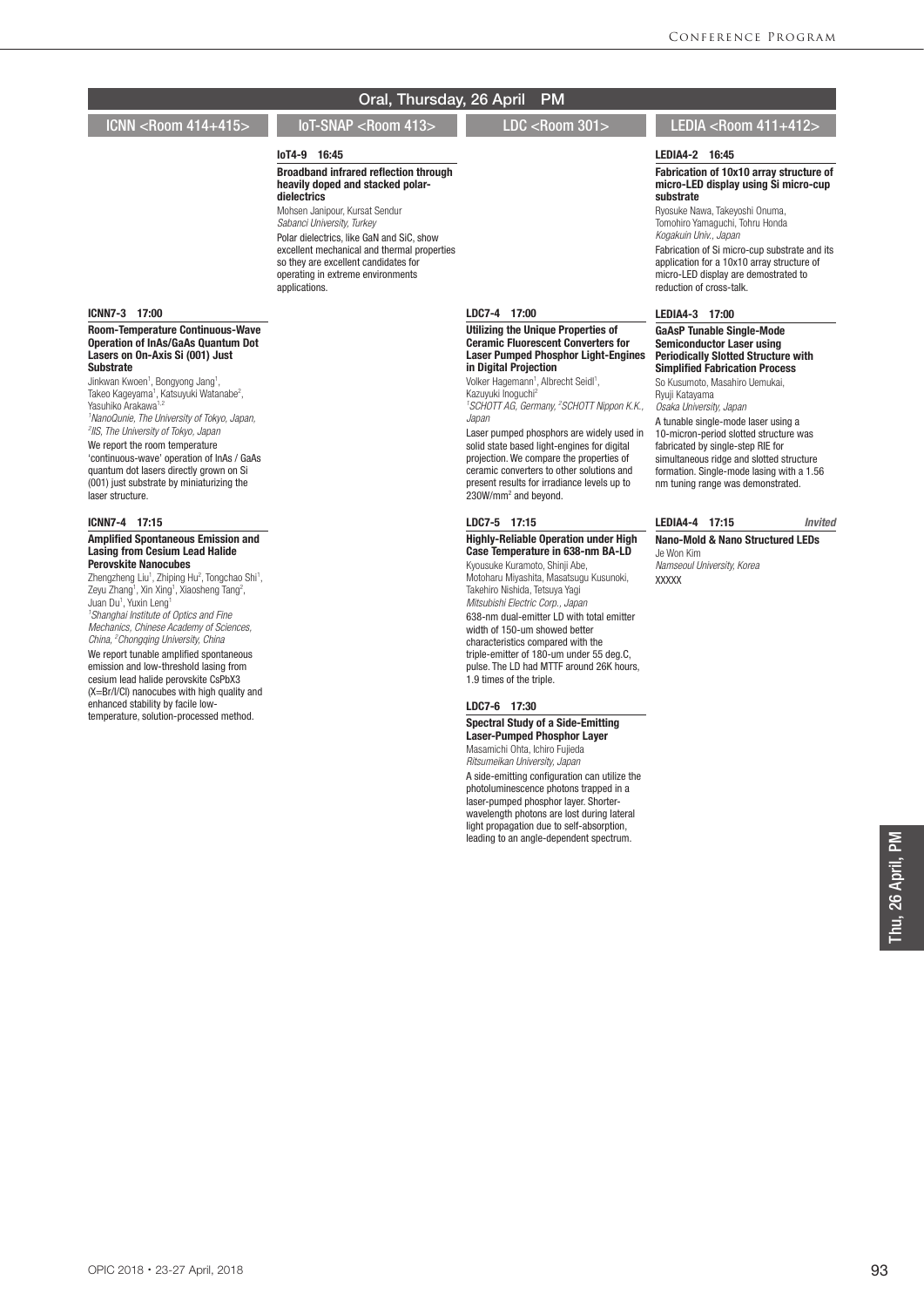**Invited LSSE6-3 16:30** 

Glow Discharge

LSSE6-4 16:50 *Oral*

Taieb Gasmi Cherifi

measurements.

Mid-Infrared (IR) Tunable Optical Parametric Oscillator (OPO)-Based Differential Absorption Lidar (DIAL) for Methane Concentration Measurements

*Division of Science & Engineering. Saint Louis University-Madrid Campus, Spain* We present an all solid state differential absorption lidar (DIAL) based on the mid-infrared (3 to 4.5μm) tunable Optical Parametric Oscillator (OPO) for detection of methane. We also present experimental results on atmospheric methane

Visualizing Chemical Reactions in Solution with Femtosecond X-Ray

*Photon Factory, Institute of Materials Structure* 

This work showcases tracking of detailed structural changes of a molecule in solution with sub-ps temporal and sub-angstrom

LSC8-2 16:30

*Science (IMSS), KEK, Japan*

spatial resolutions.

**Scattering** Shin-ichi Adachi

## LIC <Room 302> LSC <Room 213> LSSE <Room 316> OMC <Room 418>

Spectroscopy of Sputtered Metal by

Daisuke Ishikawa, Shuichi Hasegawa *The University of Tokyo, Japan* As one remote sensing method, we have shown the applicability of glow discharge laser absorption emission spectroscopy of gas, liquid residue, and solid metals.

[OMC5] 16:30-18:00 OMC V

Chair: Takashige Omatsu

 *Chiba Univ., Japan*

## Oral 0MC5-1 16:30

Bottle Beam Generation from A Frequency-Doubled Nd:YVO4 Laser with A Tightly End-Pumping Geometry J. Tung<sup>1</sup>, Y. Ma<sup>1</sup>, Y. Chen<sup>2</sup>, K. Miyamoto<sup>1</sup>,

T. Omatsu1 *1 Chiba University, Japan, 2 National Chiao Tung University, Taiwan*

Bottle beams with a zero-intensity zone surrounded by three-dimensional bright regions are of considerable interest in atom traps, optical shielding and imaging techniques.

#### OMC5-2 16:45

#### Evaluation of Laguerre-Gaussian Beam Generated with Integrable Phase-Modulating Surface-Emitting Lasers

Yu Takiguchi, K. Hirose, T. Sugiyama, S. Uenoyama, Y. Nomoto, Y. Kurosaka *Hamamatsu Photonics KK, Japan*

We demonstrated direct surface-emitting of Laguerre–Gaussian beams with wavefront modulated lasers. This integrable phasemodulating surface-emitting lasers has potential to emit arbitrarily configured beam patterns without requiring any optical elements or scanning devices.

#### OMC5-3 17:00

## Analytical Representation for Structured Light Generated by Astigmatic Transformation of Hermite-Gaussian Beams

Y. Hsieh, P. Tuan, J. Tung, K. Su, H. Liang, Y. Chen *NCTU, Taiwan*

Theoretical wave functions are analytically derived to formulate the propagation evolution of the Hermite-Gaussian (HG) beams transformed by single lens astigmatic mode converter with arbitrary angle.

#### OMC5-4 17:15

## Parameter Optimization for Observation of High-Dimensional Effect in Orbital Angular Momentum **Entanglement** Yoko Miyamoto

*Univ of Electro-Communications, Japan* Anharmonic behavior of coincidence count rate obtained with the hologram shifting method can be used to probe highdimensional effect of orbital angular momentum (OAM) entangled photon pairs.

### OMC5-5 17:30

## Generation of High-Energy Geometric Structured Beams by Off-Axis Pumped Nd:YAG/Cr4+:YAG Lasers with Degenerate Resonators

Pi-Hui Tuan<sup>1</sup>, Y. Hsieh<sup>1</sup>, H. Liang<sup>2</sup>, K. Su<sup>1</sup>, Y. Chen1

*1 National Chiao Tung University, Taiwan, 2 National Taiwan Ocean University, Taiwan* Off-axis pumped Nd:YAG/Cr4+:YAG lasers under degenerate cavity conditions are explored to achieve high-pulseenergy geometric modes for beam transformation.

#### OMC5-6 17:45

Shrinking Optical Vortex to the Nanoscale

Jingbo Sun<sup>1</sup>, Keigo Masud<sup>1,2</sup>, Tianboyu Xu<sup>1</sup>,<br>Katsuhiko Miyamoto<sup>2,3</sup>, Takashige Omatsu<sup>2,3</sup>,<br>Natalia M. Litchinitser<sup>1</sup>

*1 The State University of New York, USA, 2 Graduate School of Advanced Integration Science, Chiba University, Japan, 3 Molecular Chirality Research Center, Chiba University, Japan* XXXXX

## LIC4-3 16:30

#### Effects of high irradiation dose on a Nd:YAG/Cr:YAG microchip composite for remote laser-induced breakdown spectroscopy (LIBS)

Koji Tamura<sup>1,2</sup>, Hironori Ohba<sup>1,2</sup>, Morihisa Saeki<sup>1,2</sup>, Tomitsugu Taguchi<sup>1</sup>, Hwan Hong Lim<sup>3</sup>, Takunori Taira<sup>3</sup>, Ikuo Wakaida<sup>2</sup>

*1 The National Institutes for Quantum and Radiological Science and Technology, Japan, 2 Japan Atomic Energy Agency, Japan, 3 National Institutes of Natural Sciences, Japan* Effects of high irradiation dose on a Nd:YAG/ Cr:YAG microchip composite and the giant-pulse microchip laser operation were investigated. Although emission from the composite was observed, laser operation was possible.

#### LIC4-4 16:45

#### First experimental demonstration of low laser-plasma instabilities in gas-filled spherical hohlraums at laser injection angle designed for ignition target

Yao-Hua Chen<sup>1</sup>, Zhichao Li<sup>2</sup>, Xufei Xie<sup>2</sup>,<br>Ke Lan<sup>1,3,4</sup>, Chunyang Zheng<sup>1,3,4</sup>, Chuanlei Zhai<sup>1</sup>, Liang Hao<sup>1</sup>, Dong Yang<sup>2</sup>, Wen Yi Huo<sup>1</sup>, Guoli Ren<sup>1</sup>, Xiaoshi Peng<sup>2</sup> , Tao Xu<sup>2</sup>, Yulong Li<sup>2</sup>, Sanwei Li<sup>2</sup>, Zhiwen Yang<sup>2</sup>, Liang Guo<sup>2</sup>, Lifei Hou<sup>2</sup>, Yonggang Liu<sup>2</sup>, Huiyue Wei<sup>2</sup>, Xiangming Liu<sup>2</sup>, Weiyi Cha<sup>2</sup> , Xiaohua Jiang<sup>2</sup>, Yu Mei<sup>2</sup>, Yukun Li<sup>2</sup>, Keli Deng<sup>2</sup>,<br>Zheng Yuan<sup>2</sup>, Xiayu Zhan<sup>2</sup>, Haijun Zhang<sup>2</sup>, Baibin Jiang<sup>2</sup>, Wei Zhang<sup>2</sup>, Xuewei Deng<sup>2</sup>, Jie Liu<sup>1,3,4</sup>, Kai Du<sup>2</sup>, Yongkun Ding<sup>2</sup>, Xiaofeng Wei<sup>2</sup>, Wanguo Zheng<sup>2</sup> Xiaofeng Wei<sup>2</sup>, Wanguo Zheng<sup>2</sup>,<br>Xiaodong Chen<sup>2</sup>, E. M. Campbell<sup>5</sup>,<br>Xian-Tu He<sup>1,3,4</sup>

*1 Institute of Applied Physics and Computational Mathematics, China, 2 Chinese Academy of Engineering Physics, China, 3 Peking University, China, 4 Shanghai Jiao Tong University, China, 5 University of Rochester, USA*

The first experiments demonstrating low levels of LPI in spherical hohlraums with a laser injection angle of 55° are reported.

[LSC9] 17:00-18:00 Light Source 1

Chair: Katsuya Oguri  *NTT Basic Research Laboratories, NTT Corporation, Japan*

#### LSC9-1 17:00 *Invited* Optical Vortex Beam from Helical Undulator

Masahiro Katoh<sup>1,2</sup> *1 Institute for Molecular Science, National Institutes of Natural Sciences, Japan, 2 Sokendai (The Graduate University for Advanced Studies), Japan* Recent experimental studies on optical vortex beam from helical undulators will be described as well as its underlying physics.

LSC9-2 17:30 *Oral*

#### **Overview of Diffraction Gratings Technologies for High-Intense Laser.** Synchrotron and FEL

Arnaud Cotel *HORIBA Scientific, France*

One of the key component in the highintense lasers, synchrotron and FE is the diffraction grating used tailor the spectral properties of these light sources. We will present these gratings technologies and performances.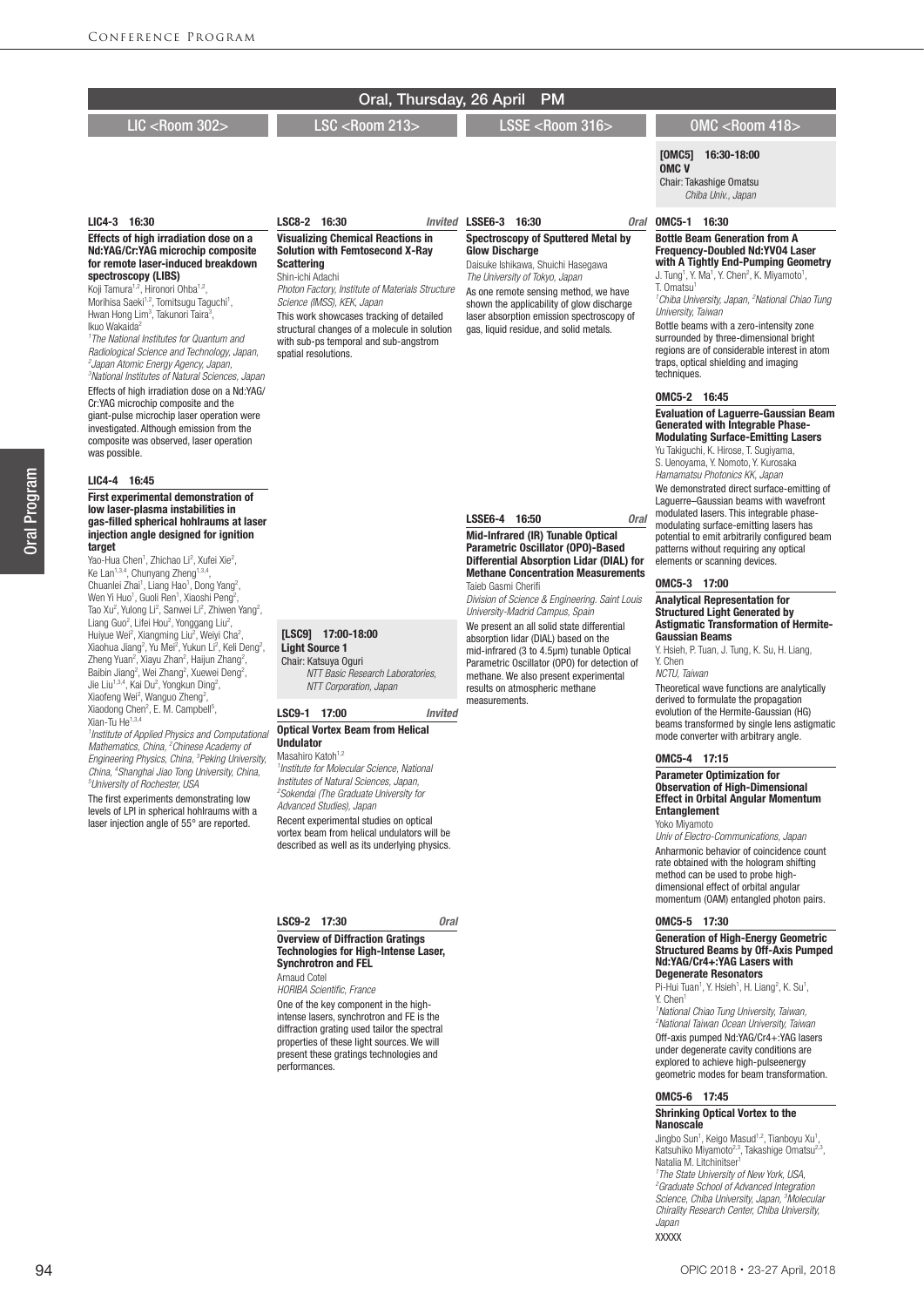## PLD <Room 212> SLPC <Room 416+417> XOPT <Room 313+314>

## PLD6-3 16:30

#### Third-order-nonlinear effects in ceramics

Efim A. Khazanov, V. Ginzburg, A. Kochetkov *Institute of Applied Physics of the Russian Academy of Sciences, Russia*

The orientation of crystallographic axes in each ceramics grain is random. The nature of ceramics manifests itself in the presence of the effects dependent on crystal orientation.

#### PLD6-4 16:45

#### Visible waveguide lasers based on femtosecond laser inscribed cladding waveguides in Pr:YLF crystal

Hongliang Liu<sup>1</sup>, M. Hong<sup>2</sup>, F. Chen<sup>3</sup> <sup>1</sup> Nankai Univ., China, <sup>2</sup> National Univ. of *Singapore, Singapore, 3 Shandong Univ, China* Channel waveguide in Pr:YLF crystal is fabricated by emtosecond laser (fs-laser) micromachining system. The micro Raman (μ-Raman) spectra and scanning confocal fluorescence imaging investigations of the depressed cladding structure indicated that slight changes (with respect to widths of the emission lines and spectral positions) have been generated in the laser-modification region.

#### PLD6-5 17:00

Design and fabrication of multiplexed volume Bragg gratings as angle amplifiers in high-power beam scanning system

Peng Chen, Y. Jin, H. He, J. Chen, J. Zhao, J. Xu, Y. Zhang, F. Kong *Shanghai institute of optics and fine mechanics, China*

Volume Bragg Grating (VBG) recorded in photo-thermo-refractive (PTR) glass has advantages of high diffraction efficiency, excellent wavelength selectivity and angle selectivity, high angle magnification and flexible design, and high power tolerance, making it good candidate for angle amplifier in high power beam scanning system.

# SLPC10-3 16:30

#### Laser cladding of pure copper with blue and IR laser

Kohei Asano<sup>1, 6</sup>, Masahiro Tsukamoto<sup>2</sup>, Yuji Sato<sup>2</sup>, Ritsuko Higashino<sup>2</sup>, Yoshihisa Sechi<sup>3</sup>, Takahiro Hara<sup>4</sup>,<br>Masanori Sengoku<sup>5</sup>, Minoru Yoshida<sup>5</sup> *1 Graduate School of Engineering, Osaka University, Japan, 2 Joining and Welding Research Institute, Osaka University, Japan, 3 ProductionTechnology Division, Kagoshima Prefectural Institute of Industrial Technology, Japan, 4 School of Engineering, Osaka University, Japan, 5 Graduate School of Science and Engineering, Kindai University, Japan, 6 Yamazaki Mazak Corp., Japan* Laser cladding of pure copper was conducted by the laser cladding system with blue laser and that with IR laser on type 304 stainless steel plates. We investigated pure copper layers produced by both systems and

[SLPC 2018 Award Ceremony and Closing Remark] 16:45 Masahiro Tsukamoto

indicated primacy of blue laser over IR laser.

*JWRI, Osaka University, Japan*

XOPT12-3 16:15 Evidence for collective nonlinear interactions in x ray into ultraviolet

parametric down conversion Denis Borodin<sup>1</sup>, Aviad Schori<sup>1</sup> Denis Borodin<sup>1</sup>, Aviad Schori<sup>1</sup>,<br>Jean-Pascal Rueff<sup>2</sup>, James Ablett<sup>2</sup>, Sharon Shwartz<sup>1</sup> *1 Bar Ilan University, Israel, 2 Synchrotron* 

*SOLEIL, France* We present the observation of the nonmonotonic spectral dependence of parametric down conversion of x rays into ultraviolet. We propose a model that includes nonlinear interactions with plasmons, which explains the existence of the resonances.

## [Closing] 16:30-16:35

Closing Remarks Kazuto Yamauchi *Osaka University, Japan*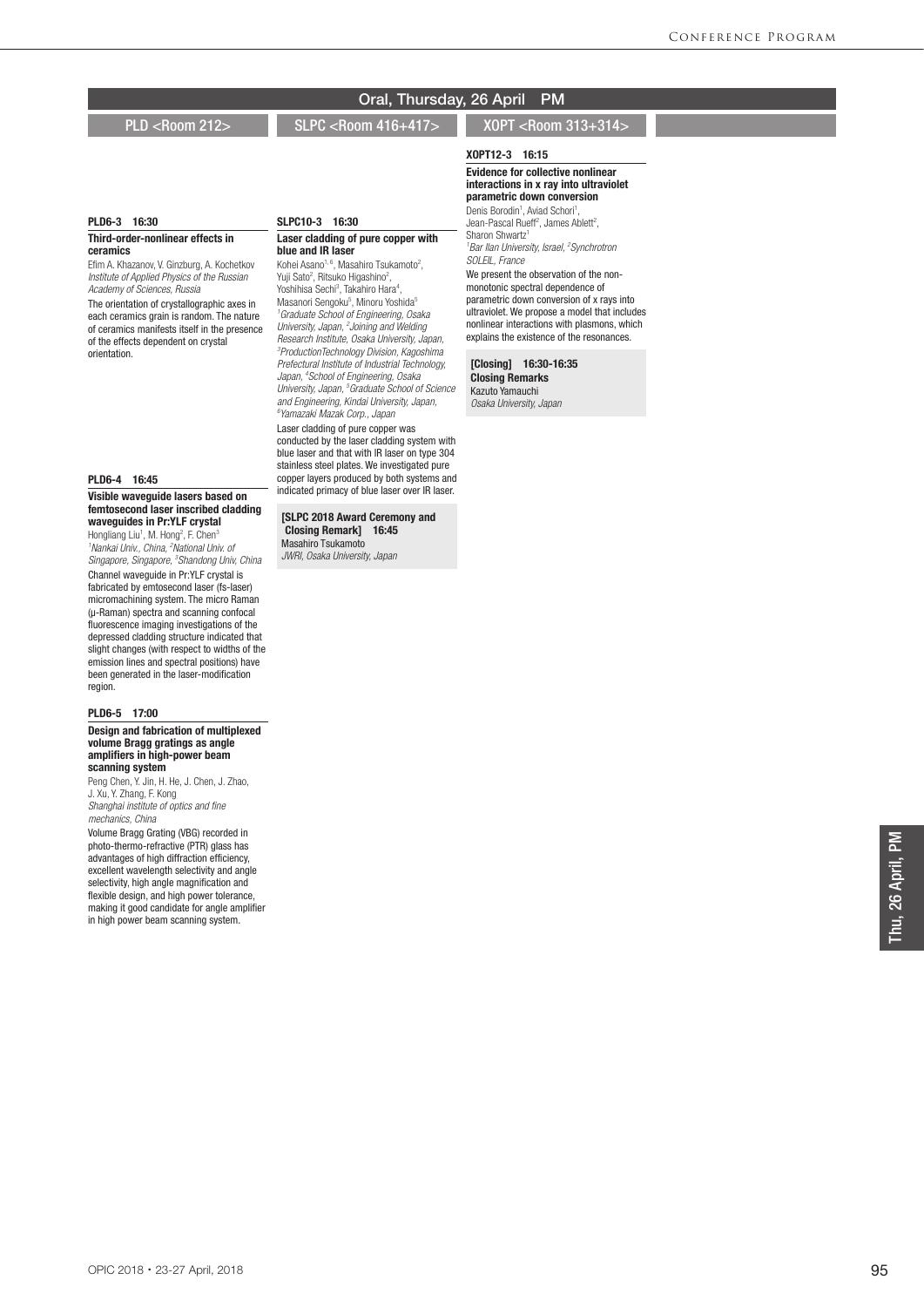| Oral, Friday, 27 April                                                                                                                                                                                                                                                                                                                                                                                                                                                                                                                                                                                                                                                                                                                                                                                                                                                                                                                                                                                                                                                                            | <b>AM</b>                                                                                                                                                                                                                                                                                                                                                                                                                                                                                                                                                                                                                                                                                                                                                                                                                                                                                                                                                                                                          |
|---------------------------------------------------------------------------------------------------------------------------------------------------------------------------------------------------------------------------------------------------------------------------------------------------------------------------------------------------------------------------------------------------------------------------------------------------------------------------------------------------------------------------------------------------------------------------------------------------------------------------------------------------------------------------------------------------------------------------------------------------------------------------------------------------------------------------------------------------------------------------------------------------------------------------------------------------------------------------------------------------------------------------------------------------------------------------------------------------|--------------------------------------------------------------------------------------------------------------------------------------------------------------------------------------------------------------------------------------------------------------------------------------------------------------------------------------------------------------------------------------------------------------------------------------------------------------------------------------------------------------------------------------------------------------------------------------------------------------------------------------------------------------------------------------------------------------------------------------------------------------------------------------------------------------------------------------------------------------------------------------------------------------------------------------------------------------------------------------------------------------------|
| ALPS <room 511+512=""></room>                                                                                                                                                                                                                                                                                                                                                                                                                                                                                                                                                                                                                                                                                                                                                                                                                                                                                                                                                                                                                                                                     | BISC <room 419=""></room>                                                                                                                                                                                                                                                                                                                                                                                                                                                                                                                                                                                                                                                                                                                                                                                                                                                                                                                                                                                          |
|                                                                                                                                                                                                                                                                                                                                                                                                                                                                                                                                                                                                                                                                                                                                                                                                                                                                                                                                                                                                                                                                                                   | [BISC4] 9:00-10:45<br><b>Multimodal Imaging and Devices</b><br>Chair: Yoshihisa Aizu<br>Muroran Institute of Technology,<br>Japan                                                                                                                                                                                                                                                                                                                                                                                                                                                                                                                                                                                                                                                                                                                                                                                                                                                                                  |
| [ALPS16-F2] 9:15-10:30<br><b>Terahertz Photonics 2</b><br>Chair: Oleg A. Louchev<br>Center for Advanced Photonics,<br>RIKEN, Japan                                                                                                                                                                                                                                                                                                                                                                                                                                                                                                                                                                                                                                                                                                                                                                                                                                                                                                                                                                | BISC4-1 9:00<br>Non-scanning in-vivo three-<br>dimensional hybrid structured<br>illumination microscopy h-speed<br>single- particle tracking on lipid<br>bilayer membranes<br>Ju-Hsuan Chien<br>National Taiwan University, Taiwan<br>Demonstrate HiLo structured illumination<br>microscopy by the use of digital micro-<br>mirror device (DMD) and the focal tunable<br>lens (FTL). This system are high-resolution,<br>wide-field optically sectioning and viewing in<br>vivo biological tissue samples without<br>mechanical scanning.                                                                                                                                                                                                                                                                                                                                                                                                                                                                         |
| ALPS16-F2-1 9:15<br>Invited                                                                                                                                                                                                                                                                                                                                                                                                                                                                                                                                                                                                                                                                                                                                                                                                                                                                                                                                                                                                                                                                       | BISC4-2 9:15                                                                                                                                                                                                                                                                                                                                                                                                                                                                                                                                                                                                                                                                                                                                                                                                                                                                                                                                                                                                       |
| <b>Strong dc Precursors of Intense Laser</b><br><b>Pulses in Electro-Optic Crystals</b><br>Michael I. Bakunov <sup>1</sup> , Alexey V. Maslov <sup>1</sup> ,<br>Maxim V. Tsarev <sup>1</sup> , Evgeny S. Efimenko <sup>2</sup> ,<br>Sergey A. Sychugin <sup>1</sup><br><sup>1</sup> University of Nizhny Novgorod, Russia,<br><sup>2</sup> Institute of Applied Physics, Russian Academy<br>of Sciences, Russia<br>We show that simultaneous optical<br>rectification and multiphoton absorption of<br>an ultrashort laser pulse in an electro-optic<br>crystal can generate a strong dc<br>electromagnetic precursor ahead of the laser<br>pulse.                                                                                                                                                                                                                                                                                                                                                                                                                                                | Shape based pharmacokinetic<br>fluorescence optical tomography<br>Omprakash Gottam, Naren Naik<br>Indian Institute of Technology Kanpur, India<br>Spatially varying pharmacokinetic rates in a<br>tissue help in identifying abnormal regions<br>since they govern the exchange of<br>fluorophore dye between blood plasma and<br>tissue.<br>BISC4-3 9:30                                                                                                                                                                                                                                                                                                                                                                                                                                                                                                                                                                                                                                                          |
|                                                                                                                                                                                                                                                                                                                                                                                                                                                                                                                                                                                                                                                                                                                                                                                                                                                                                                                                                                                                                                                                                                   | Fast spatial domain reconstruction for<br>structured illumination microscopy<br>Xing Zhou, Dan Dan, Baoli Yao<br>Xi'an Institute of Optics and Precision<br>Mechanics, China<br>As a wide-field super-resolution (SR)<br>technique, structured illumination<br>microscopy (SIM) features the merits of fast<br>imaging speed, low excitation intensity and<br>a large field of view.                                                                                                                                                                                                                                                                                                                                                                                                                                                                                                                                                                                                                               |
| ALPS16-F2-2 9:45                                                                                                                                                                                                                                                                                                                                                                                                                                                                                                                                                                                                                                                                                                                                                                                                                                                                                                                                                                                                                                                                                  | BISC4-4 9:45                                                                                                                                                                                                                                                                                                                                                                                                                                                                                                                                                                                                                                                                                                                                                                                                                                                                                                                                                                                                       |
| <b>Effects of delayed feedback rates on</b><br>THz wave generation using laser<br>chaos<br>Fumiyoshi Kuwashima <sup>1</sup> , Takuya Shirao <sup>1</sup> ,<br>Kazuyuki Iwao <sup>1</sup> , Naoya Sakaue <sup>1</sup> , Siori Gouda <sup>1</sup> ,<br>Takurou Sirasaki <sup>1</sup> , Masahiko Tani <sup>2</sup> ,<br>Kazuyoshi Kurihara <sup>3</sup> , Kohji Yamamoto <sup>2</sup> ,<br>Osamu Morikawa <sup>4</sup> , Hideaki Kitahara <sup>2</sup> ,<br>Makoto Nakaiima <sup>5</sup><br><sup>1</sup> Department of Electrical and Electronic<br>Engineering, Fukui University of Technology,<br>Japan, <sup>2</sup> Research Center for Development of<br>Far-Infrared Region, University of Fukui, Japan,<br><sup>3</sup> Fac. of Educ., Univ. of Fukui, Japan, <sup>4</sup> Chair of<br>Liberal Arts, Japan Coast Guard Academy,<br>Japan, <sup>5</sup> Institute of Laser engineering, Osaka<br>Univ., Japan<br>The generation of a stable THz wave is<br>investigated from a photoconductive<br>antenna excited using a chaotic oscillation in<br>multimode semiconductor laser with optical | Visible resonance Raman<br>spectroscopy detect key molecular<br>biomarker vibrations to characterize<br>for human brain gliomas<br>Cheng-Hui Liu <sup>1</sup> , Yan Zhou <sup>2</sup> , Binlin Wu <sup>3</sup> ,<br>Xinguang Yu <sup>4</sup> , Gangge Cheng <sup>2</sup> ,<br>Chunyuan Zhang <sup>1</sup> , Cuicui Lu <sup>5</sup> , Ke Zhu <sup>6</sup> ,<br>Robert R. Alfano <sup>1</sup><br><sup>1</sup> Institute for Ultrafast Spectroscopy and<br>Lasers, USA, <sup>2</sup> Air Force General Hospital,<br>China, <sup>3</sup> Southern Connecticut State University,<br>USA, <sup>4</sup> PLA General Hospital, China, <sup>5</sup> Qian<br>xuesen Laboratory of Space Technology, China,<br><sup>6</sup> Institute of Physics, Chinese Academy of<br>Sciences (CAS), China<br>Key Raman vibrational modes at 1129cm-1<br>and 1338cm-1 were observed to<br>characterize gliomas using WITec300R<br>visible resonance Raman (VRR)<br>spectrometer. This work may aid<br>neurosurgeons better decide surgical |

margins of cancers.

delayed feedback by an external mirror.

## OPIC 2018・23-27 April, 2018

Oral Program

Oral Program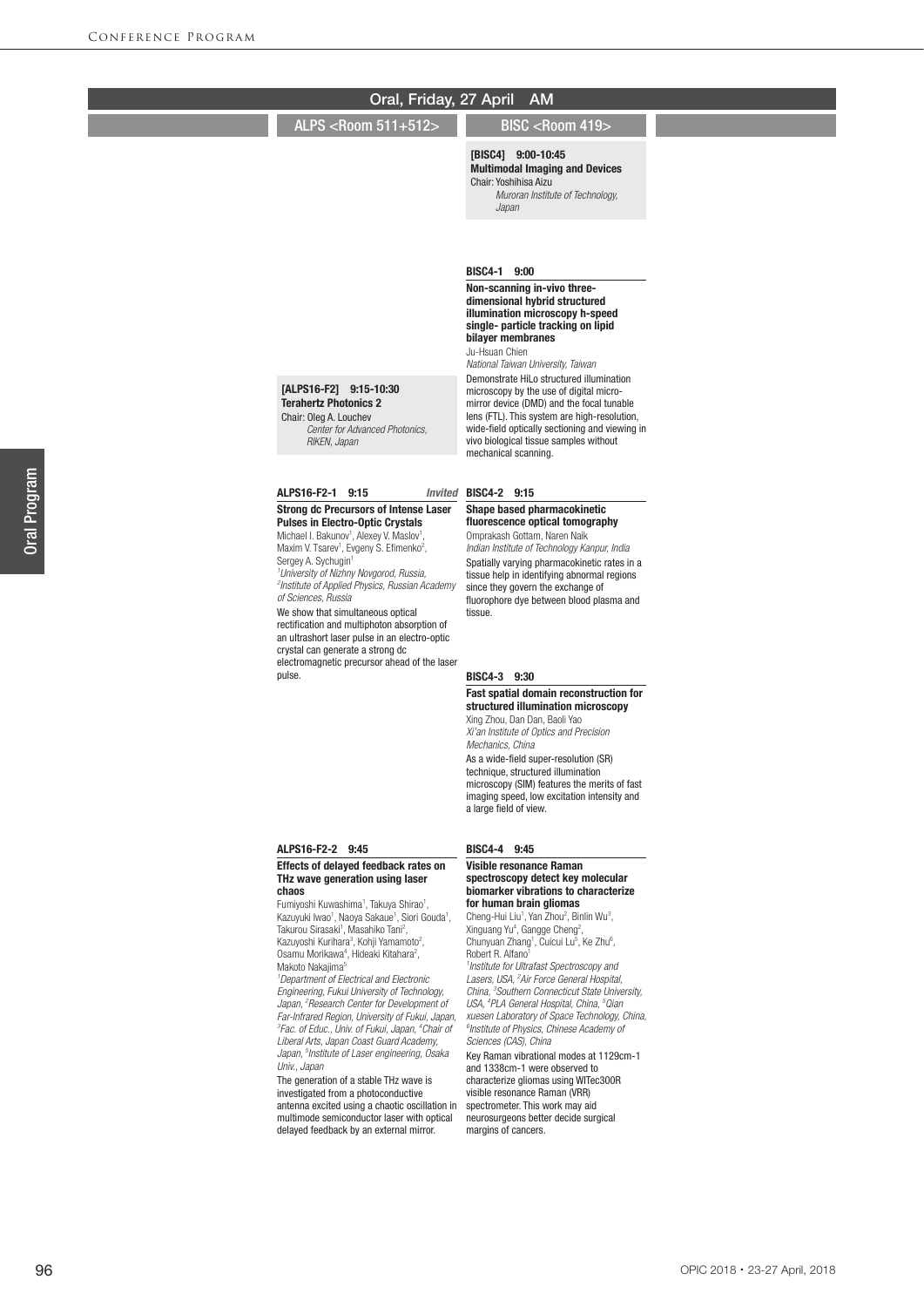# ICNN <Room 414+415> IoT-SNAP <Room 413> LDC <Room 301> LEDIA <Room 411+412>

#### [ICNN8] 9:00-10:30 Photonic Crystals

Chair: C. Schuck *University of Munster, Germany*

#### ICNN8-1 9:00 *Invited*

Gan-On-Si Photonic Crystal Cavities Nicolas Grandjean *École polytechnique fédérale de Lausanne, Switzerland*

see abstract book

# ICNN8-2 9:30

#### Machine Learning of The Relationship Between Q-Factors and Structures of **Nanocavities**

TAKASHI ASANO, SUSUMU NODA *Kyoto University, Japan*

We report on the results of machine learning of the relationship between the Q factors and structures of nanocavities using a convolutional neural network, which is aimed at developing more efficient optimization method.

#### ICNN8-3 9:45

#### Analysis on Giant Light Scattering near a Dirac Point in a Photonic Crystal

Yasutomo Ota<sup>1</sup>, Satoshi Iwamoto<sup>1,2</sup>, Yasuhiko Arakawa<sup>1,2</sup> *1 Nanoquine, Japan, 2 IIS, Japan* We analyze light scattering near a Dirac point in a 2D photonic crystal by electromagnetic simulations. We demonstrate giant light scattering by a tiny cavity embedded in the photonic crystal around the Dirac point frequency.

## Oral, Friday, 27 April AM

## [LDC8] 9:00-9:45

Module/Sensor Chairs: Ray-Hua Horng  *National Chiao Tung University, Taiwan* Tomoyuki Miyamoto  *Tokyo Institute of Technology, Japan*

#### LDC8-1 9:00

#### High-efficient Light Detection with Double-side Mirror Reflectors for Light Scattering-type Particle Sensor

Kenya Nakai, Nozoami Enoki, Shota Nakahara, Takashi Fujiwara, Masaaki Shimada, Nobuo Takeshita

*Mitsubishi Electric Corp., Japan*

Double-side mirror reflectors structure to detect a scattered light efficiently from small particles for an optical particulate matter sensor is studied in simulation. It enables a light-collection-efficiency to increase and an optical detection-area to expand.

## LDC8-2 9:15

#### Importance of Three-color Simultaneous Measurement of RGB Laser Diode Modules

Keisuke Hieda, Tomoyuki Maruyama, Fumio Narusawa *HIOKI E.E. CORPORATION, Japan*

Simultaneous measurement of RGB lasers is important for an accurate evaluation of the optical characteristics of RGB laser diode modules. It is difficult to precisely evaluate their performance if each laser is measured separately.

#### LDC8-3 9:30

#### Correlation between Human Perception and Computer-Predicted Daylight Metrics in an Auditorium Building

Aishanura Handina, Nurul Mukarromah, Rizki A. Mangkuto, R. Triyogo Atmodipoero *Institut Teknologi Bandung, Indonesia* Assessments to correlate human perception and computer-predicted metrics of indoor daylighting were conducted in an auditorium in Bandung, Indonesia. The closest relation is found for subjective partially daylit area and the area enclosed with DA150,50%;

#### [LDCp9] 9:45-10:27 Poster Short Presentation Chairs: Sunao Kurimura

 *NIMS, Japan* Tetsuya Yagi  *Mitsubishi Electric Corp., Japan*

#### [LEDIA5] 9:15-10:30 Characterizations Chairs: Tetsuo Narita

 *Toyota Central R&D Labs. Inc., Japan* Jong Kyu Kim  *Pohang University of Sci. and Technol., Korea*

#### LEDIA5-1 9:15 *Invited*

#### Nondestructive Analysis of Threading Dislocations in GaN by Multiphoton-Excitation Photoluminescence Tomoyuki Tanikawa

*Institute for Materials Research, Tohoku University, Japan*

Threading dislocations in GaN crystals were observed using multiphoton-excitation photoluminescence. Threading dislocations have nonradiative characteristics and they exhibited as dark lines. This method is useful for further investigation on crystal defects in widegap materials.

## LEDIA5-2 9:45

#### Degradation of Electro-Optical Parameters and Electromigration of Hydrogen in (In)AlGaN-based UVB LEDs

Johannes Glaab<sup>1</sup>, Jan Ruschel<sup>1</sup>, Tim Kolbe<sup>1</sup>, Arne Knauer<sup>1</sup>, Jens Rass<sup>1</sup> Arne Knauer<sup>1</sup>, Jens Rass<sup>1</sup>,<br>Neysha Lobo Ploch<sup>1</sup>, Markus Weyers<sup>1</sup>, Michael Kneissl<sup>1,2</sup>, Sven Einfeldt<sup>1</sup> *1 Ferdinand-Braun-Institut, Berlin, Germany, Germany, 2 Technische Universitaet Berlin,* 

*Berlin, Germany, Germany* Investigations on the degradation of UVB LEDs reveal that the change of the optical power and voltage is accompanied by electromigration of hydrogen from the p-side into the n-side of the device.

Fri, 27 April, AM Fri, 27 April, AM

#### *Technology, Japan, 3 Waseda University, Japan* We evaluate error vector magnitude (EVM) of pre-5G waveform for short distance

Invited IoT5-1 9:00

employing directly modulated VCSEL as carrier frequency of up to 28GHz.

[IoT5] 9:00-9:45 Photonics Technologies II Chairs: Katsuhiro Shimizu

> *Japan* Yasuhisa Inada

modulated VCSEL Takamitsu Aiba<sup>1</sup>, Satoshi Tanaka<sup>1</sup>, Toshinori Suzuki<sup>1</sup>, Atsushi Kanno<sup>2</sup>, Naokatsu Yamamoto<sup>2</sup>, Tetsuya Kawanishi<sup>3</sup>,

Tomohiro Wakabayashi1

*Committee, Japan*

 *Mitsubishi Electric Corporation,* 

Short distance radio over multi-mode fiber for SHF band employing directly

*1 YAZAKI CORPORATION, Japan, 2 National Institute of Information and Communications* 

transmission over multi-mode fibers

 *The Telecommunication Technology* 

IoT5-2 9:15

High Speed, Cost-Effective Data Transmission Link Based on All-Silicon Optoelectronics Devices for Machine to Machine Communication

Haike Zhu, Kazuhiro Goi

*Fujikura Ltd., Japan* We demonstrate high bandwidth all-silicon optoelectronics devices for data transmission. 10-Gb/s NRZ-OOK signal is successfully modulated and detected through 10-km optical fiber.

#### IoT5-3 9:30

#### Observation of Charge Persistence Effect in InGaAs/InP Single Photon Avalanche Diode

Yi-Shan Lee, Sheng-Yu Chien, Kuan-Yu Chen, Shih-Cheng Chang *National Central University, Taiwan*

We experimentally studied the charge persistence effect in InGaAs SPAD by comparing the investigations under dark and illuminated conditions.

## [IoT6p] 9:45-10:03 Poster Short Presentation

Chairs: Katsuhiro Shimizu  *Mitsubishi Electric Corporation, Japan* Yasuhisa Inada  *The Telecommunication Technology Committee, Japan*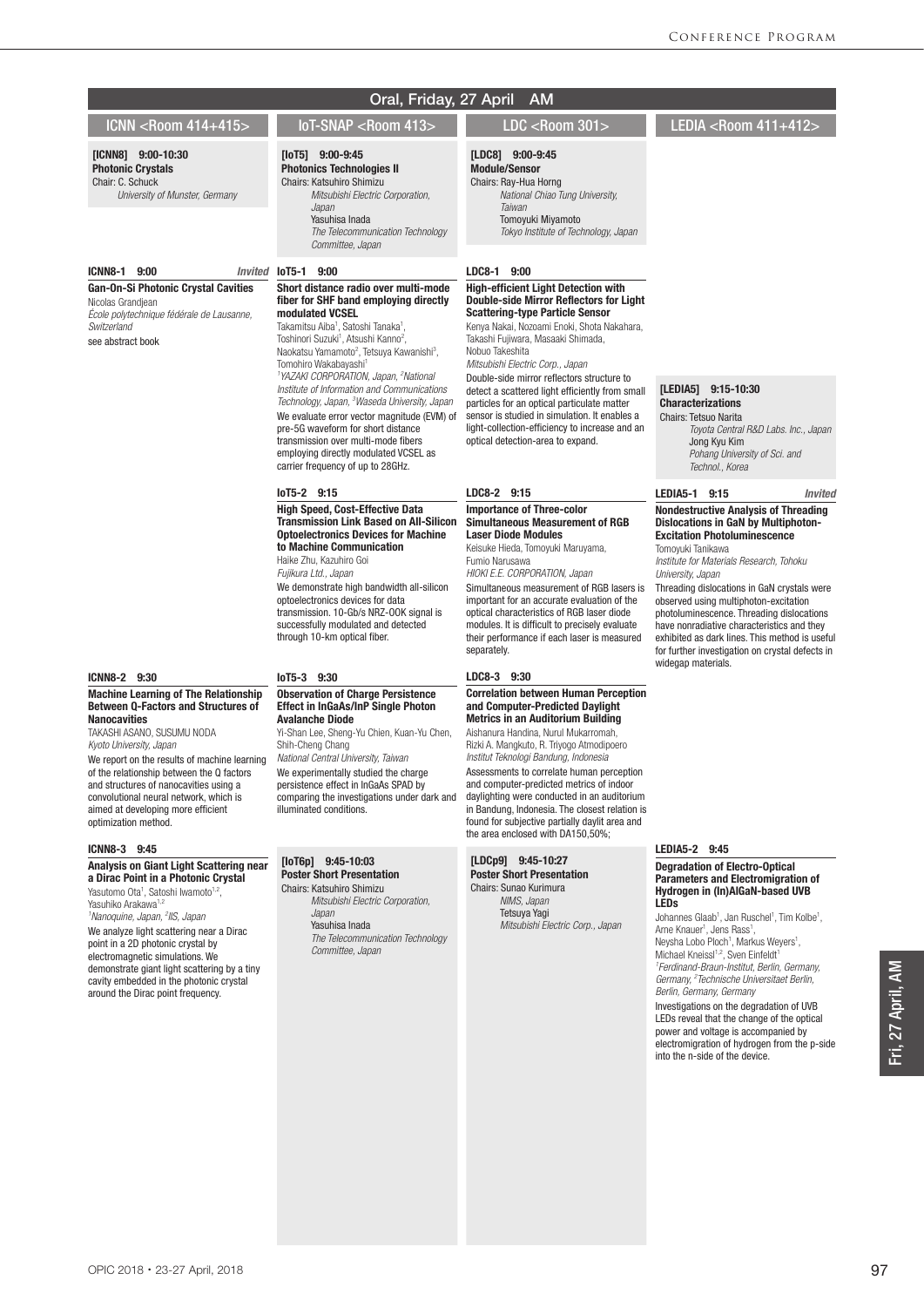| Oral, Friday, 27 April AM                                                              |                                                                                                                                                                                                                                     |                                                                                                                                                                                                                                                                                       |                                                                                                 |  |
|----------------------------------------------------------------------------------------|-------------------------------------------------------------------------------------------------------------------------------------------------------------------------------------------------------------------------------------|---------------------------------------------------------------------------------------------------------------------------------------------------------------------------------------------------------------------------------------------------------------------------------------|-------------------------------------------------------------------------------------------------|--|
| $LIC <$ Room 302>                                                                      | <b>LSC <room 213=""></room></b>                                                                                                                                                                                                     | $LSSE <$ Room 316>                                                                                                                                                                                                                                                                    | $OMC <$ Room 418 $>$                                                                            |  |
| [L C5]<br>$9:00-12:00$<br>Laser for ignition<br>Chair: Yuji Oki<br>Kyushu Univ., Japan | $[LSC10]$ 9:00-10:00<br><b>Light Source 2</b><br>Chair: Ken Onda<br>Department of Chemistry, Kyushu<br>University, Japan                                                                                                            | $9:00-10:30$<br>[LSSE7]<br><b>Adaptive Optics</b><br>Chair: Norihito Saito<br>RIKEN, Japan                                                                                                                                                                                            | [0MC6]<br>$9:00 - 10:30$<br><b>OMC VI</b><br>Chair: Kishan Dholakia<br>Univ. of St. Andrews, UK |  |
| LIC5-1 9:00<br>Invited<br>The future prospects for transparent                         | <b>LSC10-1</b><br>9:00<br>Invited<br><b>Euv Application Research at</b>                                                                                                                                                             | <b>LSSE7-1</b><br>9:00<br>Invited<br>Adaptive optics applications from cells                                                                                                                                                                                                          | OMC6-1<br>9:00<br>Invited<br><b>XXXXX</b>                                                       |  |
| ceramics                                                                               | NewSUBARU                                                                                                                                                                                                                           | to the universe                                                                                                                                                                                                                                                                       | Juan Jose Saenz                                                                                 |  |
| Tomohisa Takemasa, Katsuhiro Muramatsu,<br>Hideki Yagi, Takagimi Yanagitani            | Takeo Watanabe<br>University of Hyogo, Japan                                                                                                                                                                                        | Yotaka Hayano <sup>1,2</sup> , Y. Yamada <sup>3,4</sup> , M. Hattori <sup>1</sup> ,<br>H. Takami <sup>1,2</sup> , T. Murata <sup>3,4</sup> , N. Murata <sup>3,4</sup> ,                                                                                                               | <b>DIPC</b><br><b>XXXXX</b>                                                                     |  |
| Konoshima Chemical Co. Ltd., Japan                                                     | The current status and prospect of EUVL<br>technology is introduced, which is the one of<br>the major field of the application research in<br>NewSUBARU including the technologies of<br>large reflectometer, EUV resist, EUV mask. | N. Miura <sup><math>\bullet</math></sup> , S. Oya <sup>1,2</sup><br>National Astronomical Observatory of Japan,<br>Japan, <sup>2</sup> School of Physical Sciences, Japan,<br><sup>3</sup> National Institute for Basic Biology, Japan<br>The overview of adaptive optics concept and |                                                                                                 |  |

#### LIC5-2 9:30

#### First hohlraum-capsule integrated implosion experiments on the SGIII facility

Fengjun Ge<sup>1</sup>, Shiyang Zou<sup>1</sup>, Yiqing Zhao<sup>1</sup>, Tingxuan Huang<sup>2</sup>, Yudong Pu<sup>2</sup> *1 Institute of Applied Physics and Computational Mathematics, China, 2 Research Center of* 

*Laser Fusion, China Academy of Engineering Physics, China*

The first hohlraum-capsule integrated implosion experiments were launched on the SGIII facility. We got the highest indirect drive implosion neutron yield in China. The main sources of performance degradation are analysed.

#### LIC5-3 9:45

#### Magnetooptical Q-switch laser using neodymium yttrium aluminum garnets

Ryohei Morimoto<sup>1</sup>, Taichi Goto<sup>1,2</sup>, John Pritchard<sup>3</sup>, Mani Mina<sup>3</sup>, Takunori Taira<sup>4</sup>, Yuichi Nakamura<sup>1</sup>, Pang Boey Lim<sup>1</sup>, Hironaga Uchida<sup>1</sup>, Mitsuteru Inoue<sup>1</sup> *1 Toyohashi University of Technology, Japan, 2 JST PRESTO, Japan, 3 Iowa State University, USA 4 Institute for Molecular Science, Japan*

A magnetooptical Q-switch laser with Nd:YAG crystal was demonstrated. The result indicated the magnetooptical Q-switch using a magnetic garnet film can be used with not only isotropic materials but also anisotropic lasing materials. We also grew magnetic garnet films onto single crystalline Nd:YAG substrates via pulsed laser deposition method for integration of magnetooptical Q-switches with microchip lasers.

#### Metrological Applications Using Coherent Controllability of Optical

LSC10-2 9:30

Combs Akifumi Asahara<sup>1,2</sup>, Kaoru Minoshima<sup>1,2</sup> *1 University of Electro-Communications, Japan, 2 Japan Science and Technology Agency, ERATO MINOSHIMA Intelligent Optical Synthesizer, Japan*

Versatile coherent control techniques using optical combs are demonstrated. Interferometric phase detection of two overlapped "optical vortex combs" is mainly discussed, which is a novel dual-comb technique utilized for precise evaluation of lateral beam profiles.

#### LSSE7-2 9:30 *Invited*

#### Adaptive Optics for high power laser beam correction in the atmosphere Alexis Kudryashov<sup>1,2</sup>, Vadim Samarkin<sup>1</sup>,

technologies in various applications are introduced. In addition, possibility of advanced adaptive optics system, which treats both the phase and the amplitude of

optical wave, are proposed.

Aleksey Rukosuev<sup>1</sup>, Julia Sheldakova<sup>1</sup> *1 Institute of Geosphere Dynamics, Russian Academy of Sciences, Russia, 2 Moscow Polytechnical University, Russia*

In this presentation we consider two types of and a circularly polarized laser. deformable mirrors to be used to correct for high-power laser radiation propagating in the atmosphere.

#### Invited OMC6-2 9:30

Nano-particle manipulation using a plasmonic multimer nano-structure Shutaro Ishida, K. Sudo, K. Sasaki *Hokkaido Univ, Japan*

We have demonstrated a nano-particle rotation above plasmon-resonant gold multimer nano-structures with a nanogap

#### OMC6-3 9:45

#### Graphene nanoridges as a directional plasmon launcher

Sanpon Vantasin<sup>1</sup>, Y. Y. Tanaka<sup>1,2</sup>, T. Shimura<sup>1</sup><br><sup>1</sup>The University of Tokyo, Institute of Industrial *Science, Japan, 2 Japan Science and Technology Agency, PRESTO, Japan* The fascinating properties of graphene plasmon such as tunability and extreme wavelength confinement are feasible for nanodevice applications, especially nanosensors and nanomodulators.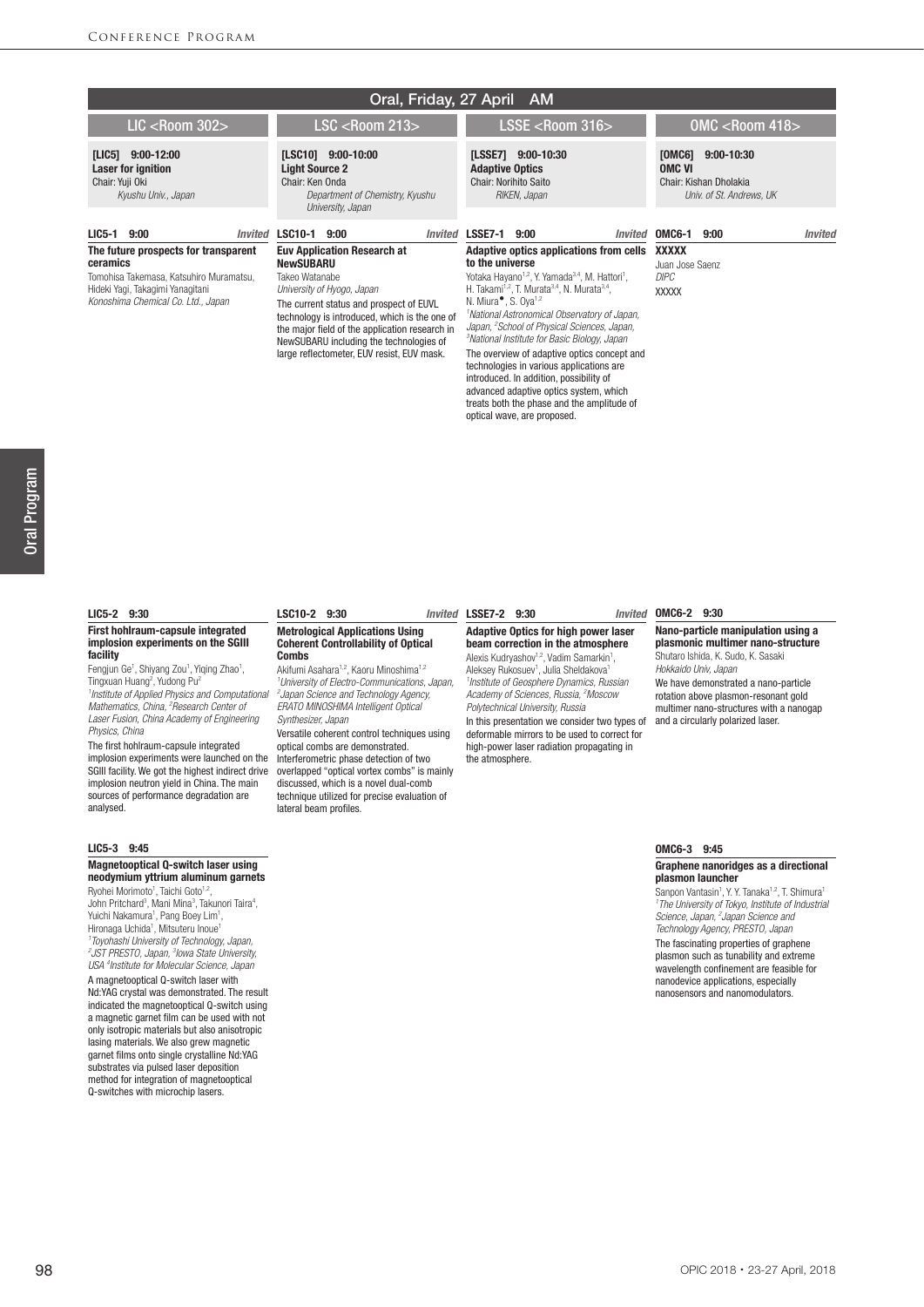## PLD <Room 212>

## [PLD7] 9:00-10:30 Etching and Non-linear crystals

Chair: Tomosumi Kamimura *Osaka Insti. of Techn., Japan*

#### PLD7-1 9:00

#### Three-dimensional profile of laserinduced surface damage pit of fused silica and its evolution during wet chemical etching

Taixiang Liu

*China Academy of Engineering Physics, China* Large-scale high power/energy laser facility is a basis for the research of inertial confinement fusion. In the facility, fused silica plays an irreplaceable role but simultaneously vulnerable during the routine operation of the facility.

#### PLD7-2 9:15

#### Combination of reaction ion etching and dynamic chemical etching for improving laser damage resistance of fused silica optical surfaces

Laixi Sun, J. Huang, H. Liu, X. Ye, J. Wu, X. Jiang, L. Yang, W. Zheng, W. Wu *China Academy of Engineering Physics, China* An effective combined process of reaction ion etching (RIE) and dynamic chemical etching (DCE) is applied for significantly improving the damage resistance of fused silica optics while minimizing the removal amount.

#### PLD7-3 9:30

#### Inhomogeneity of material removing and its influence on surface morphology of fused silica during HF etching

Yuan Li<sup>1</sup>, K. Yang<sup>2</sup>, C. Yao<sup>2</sup>, H. Yan<sup>2</sup>, X. Yuan<sup>2</sup>, L. Yang<sup>2</sup>, X. Ju<sup>2</sup>

*1 Univ. of Science and Technology Beijing, China, 2 Laser Fusion Research Ctr., China Academy of Engineering Physics, China*

The laser induced damage threshold of fused silica optics can be improved by etching in hydrofluoric (HF) acid, due to the removing of the redeposited layer and subsurface defects. While the surface morphology of the fused silica may deteriorate.

#### PLD7-4 9:45

#### High laser damage threshold of fused silica by HF etching with multifrequency ultrasonic

xin ye, h. liu, F. Wang, J. Huang, X. Jiang, W. Zheng

*research center of laser fusion,CAEP, China*

The laser damage precursors in subsurface of fused silica (e.g. photosensitive impurities, scratches and redeposited silica compounds) were mitigated by mineral acid leaching and HF etching with multifrequency ultrasonic agitation, respectively.

Fri, 27 April, AM Fri, 27 April, AM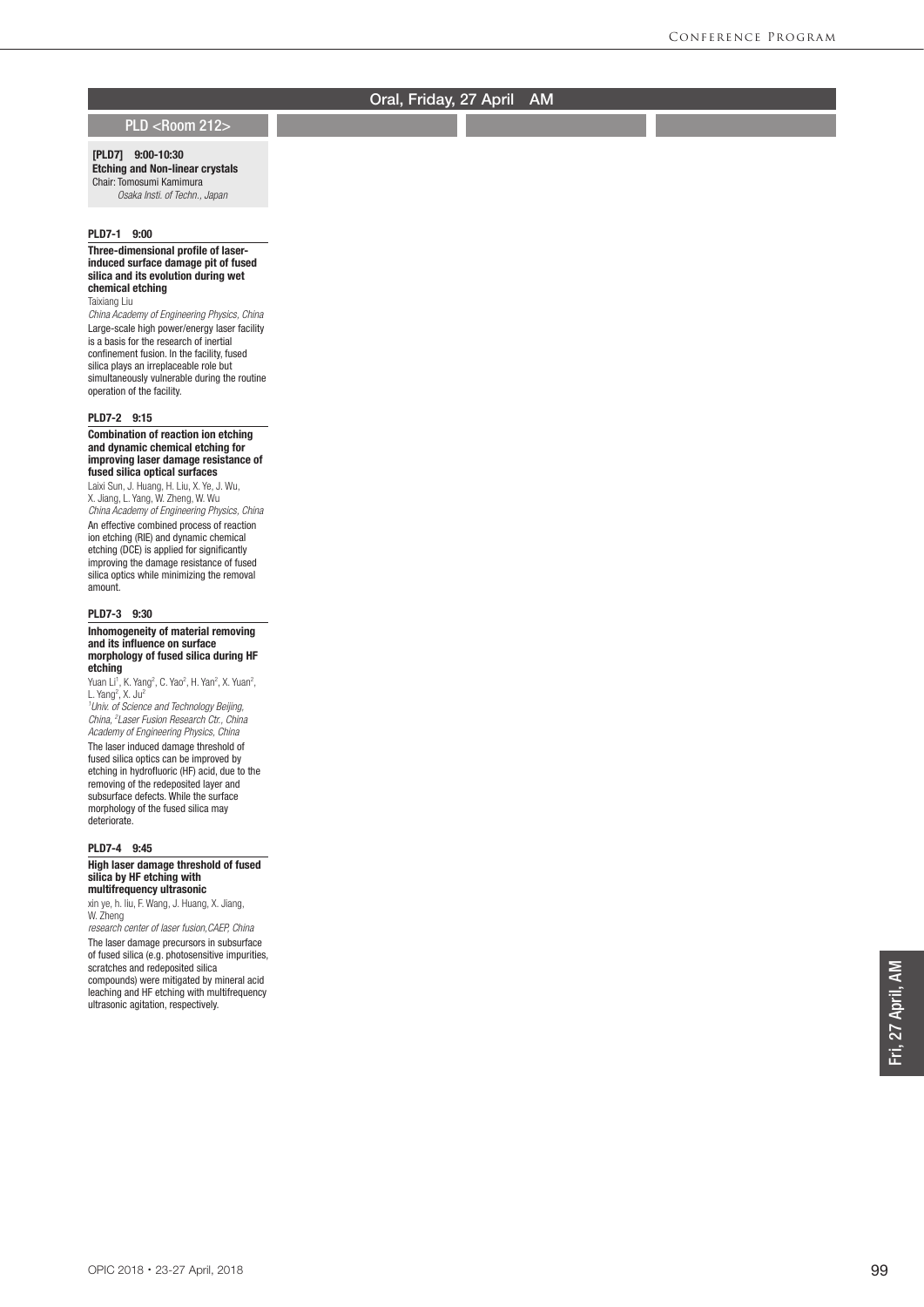BISC4-5 10:00

microscope

Sergey Sekatskii

## ALPS <Room 511+512> BISC <Room 419>

#### ALPS16-F2-3 10:00

Resonant tunnelling diodes versus semiconductor laser with feedback: confronting their oscillating dynamics

Andreas Karsaklian Dal Bosco 1 , Safumi Suzuki<sup>2</sup>, Masahiro Asada<sup>2</sup>, Hiroaki Minamide 1 *1 RIKEN Center for Advanced Photonics, Tera-Photonics Research Team, Japan, 2 Tokyo Institute of Technology, Department of Electrical and Electronic Engineering, Japan* We propose a confrontation of the dynamical properties of oscillating dynamics observed in Resonant Tunnelling Diodes (RTD) and semiconductor lasers subjected to feedback in terms of frequency distribution and evolution with several experimental parameters.

#### *Ecole Polytechnique Fédérale de Lausanne, Switzerland*

Sharpened glass fiber SNOM probes have certain severe drawbacks. We are presenting alternative SNOM probes made from plastic optical fibers. These probes demonstrate an excellent performance in both topographical and optical channels after intense use.

Long-life plastic optical fiber probes for scanning near-field optical

Anton Smirnov, Giovanni Dietler

#### ALPS16-F2-4 10:15

### High-speed measurement of terahertz waveform using Yb-doped fiber laser Masaaki Tsubouchi, Keisuke Nagashima *National Institutes for Quantum and*

*Radiological Science and Technology (QST), Kansai Photon Science Institute (KPSI), Japan* We have realized high-speed measurement of the terahertz (THz) waveform with the 100 kHz Yb-doped fiber laser for intense THz light generation and the vibrating retroreflector for fast scan of the optical delay.

----- Break 10:30-11:00 -----

#### [ALPS17-C3] 11:00-11:45 Ultrafast Phenomena Chair: Hiroki Mashiko

 *NTT Basic Research Laboratories, Japan*

#### ALPS17-C3-1 11:00

#### Complete characterization of an optical waveform by luminescence from gas plasma

Nariyuki Saito, Nobuhisa Ishii, Teruto Kanai, Jiro Itatani

*The Institute for Solid State Physics, The University of Tokyo, Japan*

We propose and demonstrate a new all-optical technique for complete waveform characterization of optical pulses using luminescence from gas plasma, which is based on simple physics and an easy setup.

## ALPS17-C3-2 11:15 *Invited*

Femtosecond XUV Absorption Spectroscopy Elucidates the Origins of Multimode Vibrational Coherences Induced by Intense Laser Fields Zhi-Heng Loh

*Division of Chemistry and Biological Chemistry, School of Physical and Mathematical Sciences, Nanyang Technological University, Singapore* Femtosecond XUV absorption spectroscopy is used to investigate vibrational coherences created in neutral and ionized iodomethane by intense laser pulses. Contributions to wave packet generation from bond softening, R-selective depletion, and displacive excitation are resolved.

#### BISC4-6 10:15

#### Effect of speckle pattern illumination on holographic recording and reconstructio

#### Vinu R. V., Darshika Singh

*Rakesh Kumar Singh, IIST, India* A speckle field illumination technique for recording and reconstruction of the complete wavefront is proposed and experimentally demonstrated and compare with conventional holographic approach. This technique is expected to play an important role in studying the polarization sensitive materials.

#### BISC4-7 10:30

#### Isotropic quantitative differential phase contrast microscopic imaging Yu-Zi Lin, Kuang-Yuh Huang

*National Taiwan University, Taiwan* We propose a new illumination method to achieve isotropic differential phase contrast microscopic imaging efficiently. Recover quantitative phase image of thin transparent sample under 2-axis intensity measurements. Improve the accuracy and stability of phase recovery in conventional differential phase contrast microscopy.

----- Break 10:45-11:15 -----

#### [BISC5] 11:15-12:15 Digital Holographic Microscopy

Chair: Wataru Watanabe *Ritsumeikan University*

BISC5-1 11:15 *Invited*

## Incoherent digital holography for

biomedical imagin Joseph Rosen

*Ben-Gurion Univ of the Negev, Israel* The evolution of the FINCH incoherent digital holography method is described. Following the review of FINCH, other recently developed self-reference single-channel incoherent hologram recorders, branched out from FINCH, are discussed and several biomedical-related applications are described.

#### OPIC 2018 ・23-27 April, 2018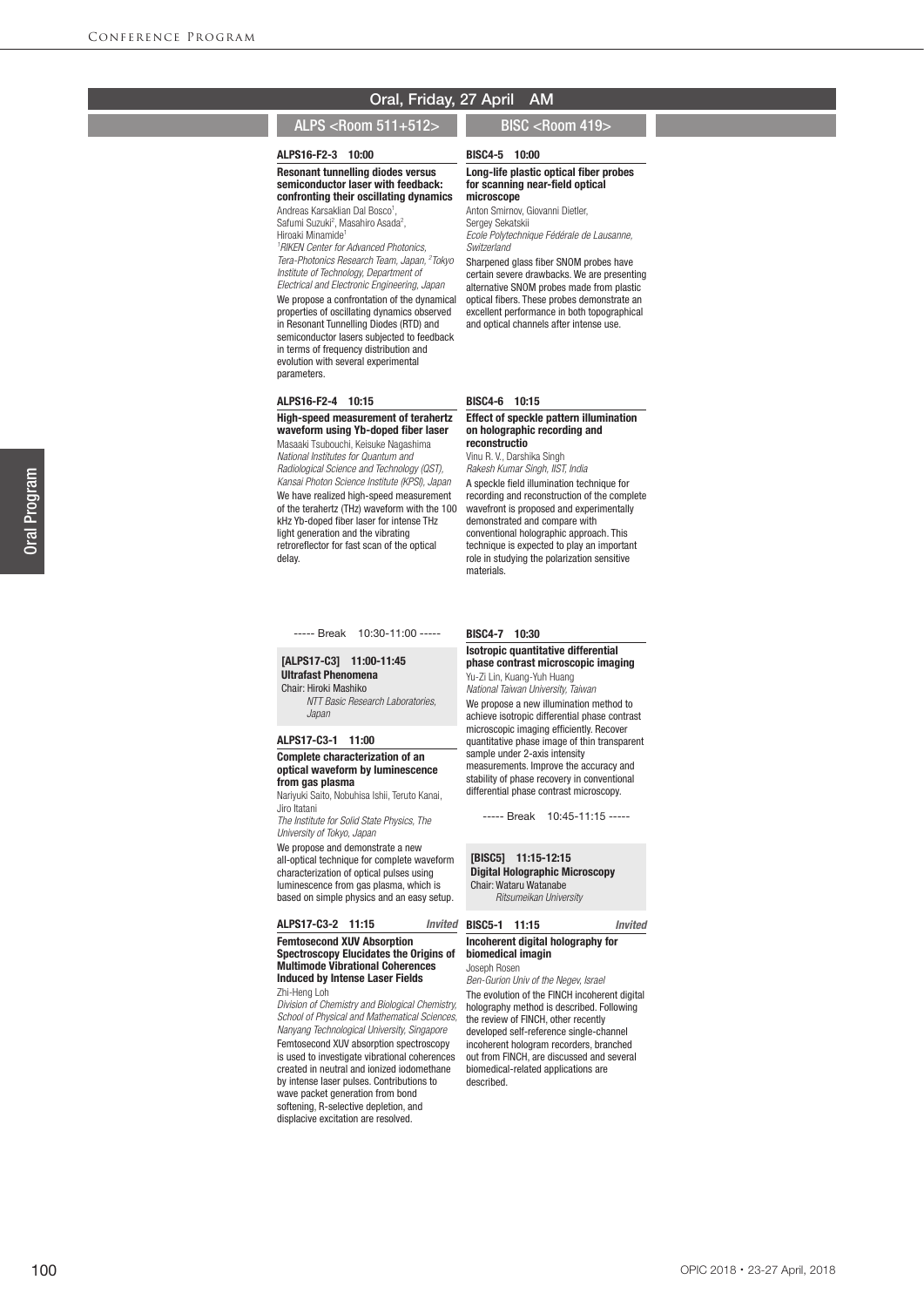|                                                                                                                                                                                                                                                                                                                                                                                                                                                                                                                                                                                                                                                                                                                                                                                                                                                                                           | Oral, Friday, 27 April                                                                            | <b>AM</b>                                                                         |                                                                                                                                                                                                                                                                                                                                                                                                                                                                                                                                                                                                                                                                                                                                                                                                                                                                                                                                                          |
|-------------------------------------------------------------------------------------------------------------------------------------------------------------------------------------------------------------------------------------------------------------------------------------------------------------------------------------------------------------------------------------------------------------------------------------------------------------------------------------------------------------------------------------------------------------------------------------------------------------------------------------------------------------------------------------------------------------------------------------------------------------------------------------------------------------------------------------------------------------------------------------------|---------------------------------------------------------------------------------------------------|-----------------------------------------------------------------------------------|----------------------------------------------------------------------------------------------------------------------------------------------------------------------------------------------------------------------------------------------------------------------------------------------------------------------------------------------------------------------------------------------------------------------------------------------------------------------------------------------------------------------------------------------------------------------------------------------------------------------------------------------------------------------------------------------------------------------------------------------------------------------------------------------------------------------------------------------------------------------------------------------------------------------------------------------------------|
| ICNN <room 414+415=""></room>                                                                                                                                                                                                                                                                                                                                                                                                                                                                                                                                                                                                                                                                                                                                                                                                                                                             | IoT-SNAP <room 413=""></room>                                                                     | LDC <room 301=""></room>                                                          | LEDIA <room 411+412=""></room>                                                                                                                                                                                                                                                                                                                                                                                                                                                                                                                                                                                                                                                                                                                                                                                                                                                                                                                           |
| ICNN8-4 10:00<br><b>Three-Dimensional Photonic Crystal</b><br><b>Nanocavity Fabricated by A Micro-</b><br><b>Manipulation Technique Under Optical</b><br><b>Microscope Observation</b><br>Takeshi Ishida <sup>1</sup> , Shun Takahashi <sup>1,2</sup> ,<br>Takeyoshi Tajiri <sup>1</sup> , Katsuyuki Watanabe <sup>1</sup> ,<br>Yasutomo Ota <sup>1</sup> , Satoshi Iwamoto <sup>1</sup> ,<br>Yasuhiko Arakawa <sup>1</sup><br><sup>1</sup> The University of Tokyo, Japan, <sup>2</sup> Kyoto Institute<br>of Technology, Japan<br>We fabricated a three-dimensional photonic<br>crystal nanocavity by a micro-manipulation<br>technique under optical microscope<br>observation. The fabrication error was<br>comparable to the previous technique under<br>SEM observation where the electron beam<br>damaged the nanocavity.<br>ICNN8-5 10:15<br><b>Engineering Photoluminescence</b> | 10:03-10:30 -----<br>----- Break                                                                  |                                                                                   | LEDIA5-3 10:00<br><b>Microstructure of GaN fin LEDs:</b><br><b>Characterization of Structural and</b><br><b>Optical Properties by STEM-CL</b><br>Gordon Schmidt <sup>1</sup> , F. Bertram <sup>1</sup> , P. Veit <sup>1</sup> ,<br>T. Hampel <sup>1</sup> , J. Hartmann <sup>2</sup> , F. Steib <sup>2</sup> , H. Zhou <sup>2</sup> ,<br>J. Ledig <sup>2</sup> , S. Fündling <sup>2</sup> , H.-H. Wehmann <sup>2</sup> ,<br>A. Waaq <sup>2</sup> , J. Cristen <sup>1</sup><br><sup>1</sup> Otto-von-Guericke-University Magdeburg,<br>Germany, <sup>2</sup> Technische Universität<br>Braunschweig, Germany<br>Using highly spatially resolved<br>cathodoluminescence microscopy, we<br>present the structural and optical properties<br>of an InGaN/GaN core-shell fin grown by<br>metal organic vapor phase epitaxy on GaN/<br>sapphire template covered with a patterned<br>Si0-mask.<br>LEDIA5-4 10:15<br><b>Spectroscopic Ellipsometry Study on</b> |
| <b>Characteristics of Nano-Phosphor</b><br><b>Using Photonic Structure</b><br>Arvind Kumar Gathania <sup>1</sup> , Shashi Thakur <sup>1</sup> ,<br>Naresh Dhiman <sup>2</sup> , Kirtpreet Singh <sup>1</sup><br><sup>1</sup> National Instt. of Technology, India, <sup>2</sup> Indian<br>Instt. of Info. Techn., India<br>YV04:Eu3+ inverse opal is prepared by<br>using polymythylmethacrylate template and<br>its photonic stop band (PSB) appear at<br>500nm. We notice that the PL emission<br>intensity of opal near the PSB is enhanced<br>significantly                                                                                                                                                                                                                                                                                                                           |                                                                                                   |                                                                                   | P-Type NiO Films<br>Mizuki Ono <sup>1</sup> . Kohei Sasaki <sup>2,3</sup> .<br>Tomohiro Yamaquchi <sup>1</sup> , Masataka Higashiwaki <sup>3</sup> ,<br>Akito Kuramata <sup>2</sup> , Shigenobu Yamakoshi <sup>2</sup> ,<br>Tohru Honda <sup>1</sup> , Takeyoshi Onuma <sup>1,3</sup><br><sup>1</sup> Kogakuin University, Japan, <sup>2</sup> Tamura<br>Corporation, Japan, <sup>3</sup> National Institute of<br>Information and Communications Technology,<br>Japan<br>Impact of thermal annealing in N2 and O2<br>ambient on optical constants in p-type NiO<br>films were studied using spectroscopic<br>ellipsometry. 02 annealing was found to be<br>preferred to suppress reduction of Ni<br>vacancies.                                                                                                                                                                                                                                          |
| ----- Break 10:30-11:00 -----<br>$[ICNN9]$ 11:00-12:00<br><b>Quantum Optics and Photonics</b><br>Chair: N. Grandiean<br>École polytechnique fédérale de<br>Lausanne, Switzerland                                                                                                                                                                                                                                                                                                                                                                                                                                                                                                                                                                                                                                                                                                          | $[10T6p]$ 10:30-12:00<br><b>IoT-SNAP Poster Session</b><br><exhibition a="" hall=""></exhibition> | 10:30-12:00<br>[LDCp9]<br><b>Poster</b><br><exhibition a="" hall=""></exhibition> | ----- Break 10:30-11:00 -----<br>[LEDIA6] 11:00-12:00<br><b>Growths</b><br>Chair: Tomoyuki Tanikawa<br>Institute for Materials Research.<br>Tohoku University, Japan                                                                                                                                                                                                                                                                                                                                                                                                                                                                                                                                                                                                                                                                                                                                                                                     |
| ICNN9-1 11:00<br><b>Invited</b><br><b>Integrated Quantum Photonics on</b><br><b>Silicon Chips</b><br>Carsten Schuck <sup>1,2</sup><br><sup>1</sup> Physics Institute, University of Munster,<br>Germany, <sup>2</sup> Center for NanoTechnology<br>(CeNTech), Munster, Germany<br>We present the integration of quantum light<br>sources, nano-photonic circuit components<br>and superconducting nanowire single-<br>photon detectors with optical waveguides on<br>silicon chips for realizing scalable photonic<br>quantum technology at telecommunication<br>wavelengths.                                                                                                                                                                                                                                                                                                             | Poster session program p.XXX                                                                      | Poster session program p.XXX                                                      | LEDIA6-1 11:00<br><b>Invited</b><br><b>Formation Mechanism of Singular</b><br><b>Structure in Alinn Laver Grown on</b><br><b>M-GaN substrate by MOVPE</b><br>Yuya Inatomi <sup>1</sup> , Akira Kusaba <sup>1</sup> ,<br>Yoshihiro Kangawa <sup>1,2,3</sup> , Kazunobu Kojima <sup>4</sup> ,<br>Shigefusa Chichibu <sup>3,4</sup><br><sup>1</sup> Department of Aeronautics and Astronautics,<br>Kyushu University, Japan, <sup>2</sup> RIAM, Kyushu<br>University, Japan, <sup>3</sup> IMaSS, Nagoya University,<br>Japan, <sup>4</sup> IMRAM, Tohoku University, Japan<br>We performed theoretical analysis to<br>understand formation mechanisms of<br>singular structures observed in AllnN<br>epitaxial layers grown on low defect density<br>m-plane freestanding GaN substrate by<br>metalorganic vapor phase epitaxy (MOVPE).                                                                                                                     |
| ICNN9-2 11:30<br><b>Fabrication Tolerant Polarization Beam</b><br><b>Splitter with Easy Calibration</b><br>Nicolas Abadia <sup>1,3</sup> , Md Ghulam Saber <sup>1</sup> ,<br>Qiaoyin Lu <sup>2</sup> , Wei-Hua Guo <sup>2</sup> , David V. Plant <sup>1</sup> ,<br>John F. Donegan <sup>3</sup><br><sup>1</sup> McGill Univeristy, Canada, <sup>2</sup> Wuhan National<br>Laboratory for Optoelectronics, Huazhong<br>University of Science and Technology, China,<br><sup>3</sup> Trinity College Dublin, Ireland<br>In this work, a novel highly fabrication<br>tolerant polarization beam splitter (PBS) is<br>presented on an InP platform. The<br>experimental results show that an extinction<br>ratio better than 15 dB and an on-chip loss<br>οf                                                                                                                                  |                                                                                                   |                                                                                   | LEDIA6-2 11:30<br><b>Thermodynamic and Experimental</b><br>Analyses of Beta-Ga203 Growth by<br><b>Ozone Molecular Beam Epitaxy</b><br>Natsuki Ueda <sup>1</sup> , Yohei Sawada <sup>1</sup> , Keita Konishi <sup>1</sup> ,<br>Yoshiaki Nakata <sup>2</sup> , Masataka Higashiwaki <sup>2</sup> ,<br>Yoshinao Kumagai <sup>1</sup><br><sup>1</sup> Tokyo University of Agriculture and<br>Technology, Japan, <sup>2</sup> National Institute of<br>Information and Communications Technology,<br>Japan<br>Growth of Ga2O3 by ozone molecular beam<br>epitaxy (MBE) was analyzed both<br>thermodynamically and experimentally.<br>Unique growth behavior in the experiment<br>can be explained by thermodynamic analysis<br>considering formation of sub-oxide<br>molecules.                                                                                                                                                                               |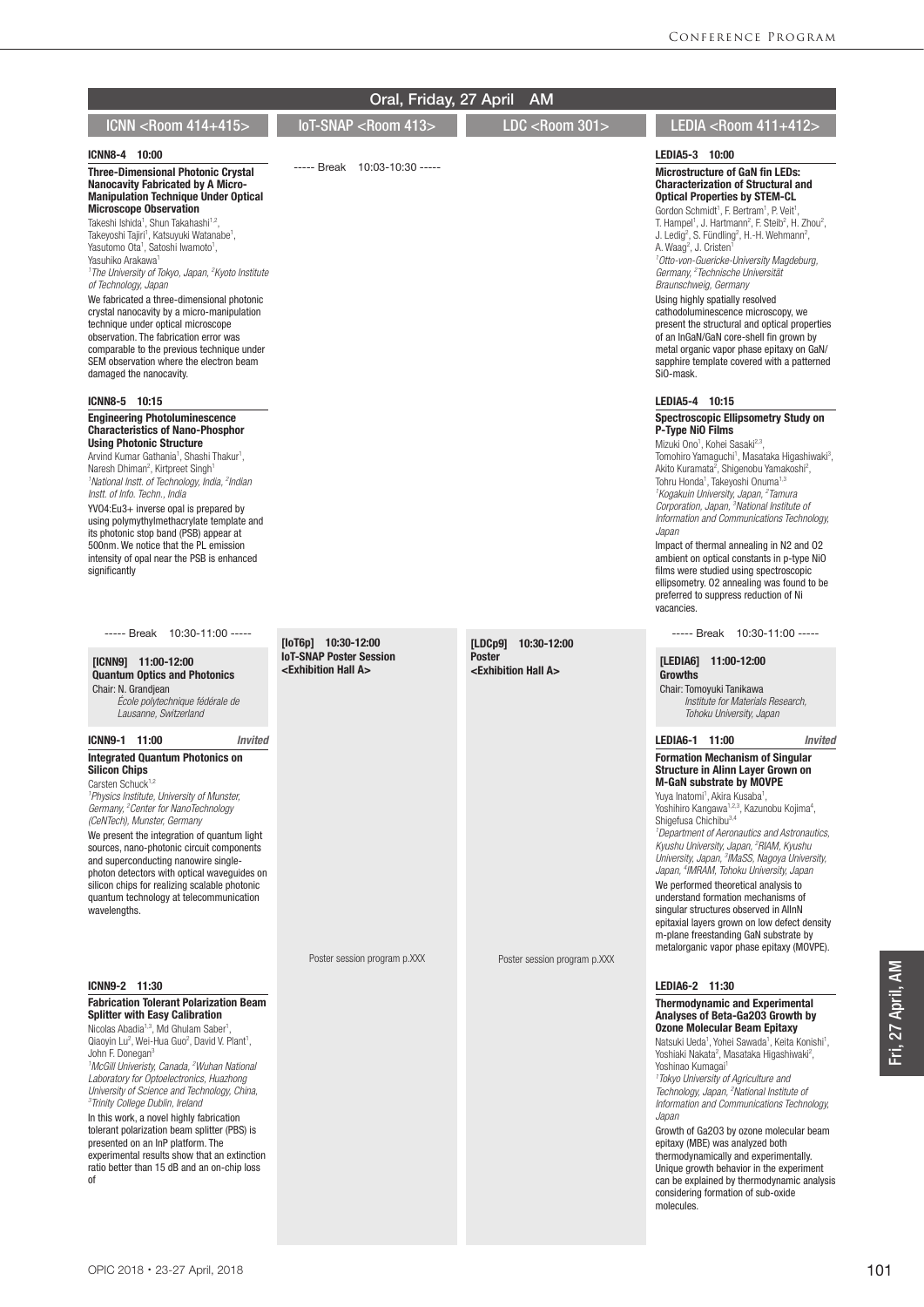|                                                                                                                                                                                                                                                                                                                                                                                                                                                                                                                                                                                                                                                                                                                                                                                                                                                            | Oral, Friday, 27 April                                                                                                                                                                                                                                                                                                                                                                                                                                                                                                                                                                                                                                                                                                                                                                                                                                                                                                                                                                                                                             | <b>AM</b>                                                                                                                                                                                                                                                                                                                                                                                                                                                                                                                                                                                                                |                                                                                                                                                                                                                                                                                                                                                                                                                                                                                                                                                                                                                                                                                                                                                                                                                                                                                                                                                         |
|------------------------------------------------------------------------------------------------------------------------------------------------------------------------------------------------------------------------------------------------------------------------------------------------------------------------------------------------------------------------------------------------------------------------------------------------------------------------------------------------------------------------------------------------------------------------------------------------------------------------------------------------------------------------------------------------------------------------------------------------------------------------------------------------------------------------------------------------------------|----------------------------------------------------------------------------------------------------------------------------------------------------------------------------------------------------------------------------------------------------------------------------------------------------------------------------------------------------------------------------------------------------------------------------------------------------------------------------------------------------------------------------------------------------------------------------------------------------------------------------------------------------------------------------------------------------------------------------------------------------------------------------------------------------------------------------------------------------------------------------------------------------------------------------------------------------------------------------------------------------------------------------------------------------|--------------------------------------------------------------------------------------------------------------------------------------------------------------------------------------------------------------------------------------------------------------------------------------------------------------------------------------------------------------------------------------------------------------------------------------------------------------------------------------------------------------------------------------------------------------------------------------------------------------------------|---------------------------------------------------------------------------------------------------------------------------------------------------------------------------------------------------------------------------------------------------------------------------------------------------------------------------------------------------------------------------------------------------------------------------------------------------------------------------------------------------------------------------------------------------------------------------------------------------------------------------------------------------------------------------------------------------------------------------------------------------------------------------------------------------------------------------------------------------------------------------------------------------------------------------------------------------------|
| <b>LIC <room 302=""></room></b>                                                                                                                                                                                                                                                                                                                                                                                                                                                                                                                                                                                                                                                                                                                                                                                                                            | <b>LSC <room 213=""></room></b>                                                                                                                                                                                                                                                                                                                                                                                                                                                                                                                                                                                                                                                                                                                                                                                                                                                                                                                                                                                                                    | LSSE <room 316=""></room>                                                                                                                                                                                                                                                                                                                                                                                                                                                                                                                                                                                                | <b>OMC <room 418=""></room></b>                                                                                                                                                                                                                                                                                                                                                                                                                                                                                                                                                                                                                                                                                                                                                                                                                                                                                                                         |
|                                                                                                                                                                                                                                                                                                                                                                                                                                                                                                                                                                                                                                                                                                                                                                                                                                                            | $[LSC11]$ 10:00-12:15<br><b>Organic Material 1</b><br>Chair: Toshihiko Shimizu<br>Institute of Laser Engineering, Osaka<br>University, Japan                                                                                                                                                                                                                                                                                                                                                                                                                                                                                                                                                                                                                                                                                                                                                                                                                                                                                                       |                                                                                                                                                                                                                                                                                                                                                                                                                                                                                                                                                                                                                          |                                                                                                                                                                                                                                                                                                                                                                                                                                                                                                                                                                                                                                                                                                                                                                                                                                                                                                                                                         |
| LIC5-4 10:00<br>Ignition enhancement by dual-pulse<br>laser-induced spark<br>Lydia Wermer <sup>1</sup> , Seong-kyun Im <sup>1</sup> ,<br>Joseph K. Lefkowitz <sup>2</sup> , Timothy Ombrello <sup>2</sup><br><sup>1</sup> University of Notre Dame, USA, <sup>2</sup> Air Force<br>Research Laboratory, USA<br>Ignition and flame propagation by single<br>pulse and dual pulse laser induced spark<br>was studied in a fuel lean premixed methane<br>air flow to investigate regions of<br>enhancement by dual pulse laser induced<br>breakdown.                                                                                                                                                                                                                                                                                                          | LSC11-1 10:00<br><b>Local Structure Study of C-F Bond on</b><br><b>Fluorocarbon Polymer Species</b><br>Masao Noumi <sup>1</sup> , Kei Kuramoto <sup>1</sup> ,<br>Nobuhiro Sarukura <sup>2</sup> , Kohei Yamanoi <sup>2</sup><br><sup>1</sup> Daikin Industries, Ltd., Japan, <sup>2</sup> Institute of<br>Laser Engineering, Osaka University, Japan<br>The organic C-F bonds investigated by a<br>combined X-ray absorption fine structure<br>experiments and density functional theory<br>calculations. The inner shell level is slightly<br>different depending on the surrounding<br>environment of the F atom.                                                                                                                                                                                                                                                                                                                                                                                                                                | Invited LSSE7-3 10:00<br><b>Adaptive Optics System for cm-sized</b><br><b>Debris Removal</b><br>Toshikazu Ebisuzaki, Yoshiyuki Takizawa,<br>Satoshi Wada<br>RIKEN, Japan<br>Space debris become major obstacles for<br>the future space development. We will<br>discuss the requirements for the adaptive<br>optics system of the laser shooting optics for<br>the debris removal from a space craft.                                                                                                                                                                                                                    | Invited OMC6-4 10:00<br><b>High-Density Assembly of Micro-</b><br><b>Dispersoids by Laser-Induced Bubble</b><br>and Fluid Flow<br>Yasuyuki Yamamoto, S. Tokonami, T. lida<br>Osaka Prefecture University, Japan<br>A laser-induced micro-bubble and fluid flow<br>can assemble dispersoids locally $(-10 \mu m)$<br>and rapidly from a wide range $(-1 \text{ cm})$ by<br>photothermal effect based on CW laser<br>illumination to light-absorptive materials,<br>which have been applied to the bottomup<br>preparation method of nano/micro-<br>structures.                                                                                                                                                                                                                                                                                                                                                                                           |
| LIC5-5 10:15<br>High damage threshold semiconductor<br>saturable absorber mirror for fiber<br>lasers<br>Yan Wang <sup>1</sup> , Nan Lin <sup>2</sup> , Wanli Gao <sup>1</sup> ,<br>Huanyu Song <sup>3</sup> , Minglie Hu <sup>3</sup> , Haiming Li <sup>4</sup> ,<br>Wenxia Bao <sup>4</sup> , Xiaoyu Ma <sup>2</sup> , Zhigang Zhang <sup>1</sup><br><sup>1</sup> Peking University, China, <sup>2</sup> Chinese Academy<br>of Sciences, China, <sup>3</sup> Tianjin University, China,<br><sup>4</sup> LZ Lasers Inc., China<br>We demonstrate a high damage threshold<br>semiconductor saturable absorbs mirror for<br>mode-locked fiber lasers, with a damage<br>threshold of $9.5 \text{mJ/cm}^2$ , a modulation depth<br>of 11.5%, a saturation fluence of 39.3mJ/<br>$\text{cm}^2$ , an ISA coefficient of 6.3'10 <sup>2</sup> mJ/cm <sup>2</sup> . |                                                                                                                                                                                                                                                                                                                                                                                                                                                                                                                                                                                                                                                                                                                                                                                                                                                                                                                                                                                                                                                    |                                                                                                                                                                                                                                                                                                                                                                                                                                                                                                                                                                                                                          | OMC6-5 10:15<br><b>Motion of Optically Bound Particles in</b><br><b>Tractor Beam</b><br>Jana Damková, L. Chvátal, J. Ježek, J. Oulehla,<br>O. Brzobohatý, P. Zemánek<br>ISI of the CAS wi, Czech Republic<br>We investigate theoretically and<br>experimentally motion of particle pairs<br>optically bound in tractor beam that is<br>created by retro-reflected wide Gaussian<br>beam.                                                                                                                                                                                                                                                                                                                                                                                                                                                                                                                                                                |
| ----- Break 10:30-11:00 -----                                                                                                                                                                                                                                                                                                                                                                                                                                                                                                                                                                                                                                                                                                                                                                                                                              | ----- Break 10:30-10:45 -----                                                                                                                                                                                                                                                                                                                                                                                                                                                                                                                                                                                                                                                                                                                                                                                                                                                                                                                                                                                                                      | ----- Break 10:30-11:00 -----                                                                                                                                                                                                                                                                                                                                                                                                                                                                                                                                                                                            | ----- Break 10:30-11:00 -----                                                                                                                                                                                                                                                                                                                                                                                                                                                                                                                                                                                                                                                                                                                                                                                                                                                                                                                           |
| LIC5-6 11:00<br><b>Invited</b><br>Lens/window-fouling mitigation in<br>laser ignited reciprocating engines<br>Sreenath Gupta <sup>1</sup> , Bader Almansour <sup>2</sup> ,<br>Qing Wang <sup>3</sup><br><sup>1</sup> Argonne National Laboratory, USA, <sup>2</sup> University<br>of Centrakl Florida, USA, <sup>3</sup> Princeton optronics,<br>Inc., USA<br>This paper presents results from a strategy<br>that effectively reduces lens fouling, which<br>makes it possible to use laser ignition in<br>natural gas engines on a long-term basis.                                                                                                                                                                                                                                                                                                       | LSC11-2 10:45<br><b>Invited</b><br><b>Application of Mid-Infrared Free</b><br><b>Electron Laser as an Optical Tool for</b><br><b>Breaking Pathogenic Biomolecules</b><br>Takayasu Kawasaki <sup>1</sup> , K. Tsukiyama <sup>1,2</sup><br><sup>1</sup> IR-FEL Research Center, Research Institute for<br>Science and Technology, Organization for<br>Research Advancement, Tokyo University of<br>Science, Japan, <sup>2</sup> Department of Chemistry,<br>Faculty of Science Division I, Tokyo University<br>of Science, Japan<br>Mid-infrared free electron laser (MIR-FEL) is<br>a synchrotron-radiation based infrared laser.<br>We describe biomedical application of the<br>MIR-FEL using amyloid fibrils that cause<br>amvloidosis and melanin that causes<br>malignant melanoma of skin as models.<br>LSC11-3 11:15<br><b>Invited</b><br><b>Time-resolved Vibrational</b><br><b>Spectroscopic Studies of Structural</b><br><b>Dynamics in Photofunctional Materials</b><br>Ken Onda<br>Department of Chemistry, Kyushu University,<br>Japan | [LSSE8] 11:00-15:00<br><b>Agri-Photonics</b><br>Chair: Satoshi Wada<br>RIKEN, Japan<br>LSSE8-1 11:00<br>Invited<br><b>Context Changes with Advanced</b><br><b>Precision Agriculture and Agro-</b><br>medical Foods in Japan<br>Sakae Shibusawa<br>Tokyo University of Agriculture and Technology,<br>Japan<br>Community-based precision agriculture has<br>involved emerging sensor technology and<br>merged with digital management strategy,<br>resulted in providing transborder solutions in<br>the fields of technology development,<br>business management, policy making for the<br>coming agrobusiness industry. | [OMC7] 11:00-12:15<br><b>OMC VII</b><br>Chair: Yoshihiko Arita<br>Univ. of St. Andrews, UK<br>OMC7-1 11:00<br>Invited<br><b>Underdamped and Overdamped</b><br><b>Dynamics of Objects in Nonlinear</b><br><b>Optical Potentials</b><br>Pavel Zemánek <sup>1</sup> , S. Simpson <sup>1</sup> , M. Siler <sup>1</sup> ,<br>P. Jakl <sup>1</sup> , J. Damkova <sup>1</sup> , V. Svak <sup>1</sup> , A. Arzola <sup>2</sup> ,<br>K. Volke-Sepulveda <sup>3</sup> , R. Filip <sup>4</sup><br>Institute of Scientific Instruments of the<br>ASCRwi, Czech Republic, <sup>2</sup> Instituto de Física,<br>Universidad Nacional Autónoma de México,<br>Mexico, <sup>3</sup> Instituto de Física, Mexico,<br><sup>4</sup> Department of Optics, Palacky University,<br>Czech Republic<br>We present a few of our recent theoretical<br>and experimental results related to the<br>behavior of micron-scale particles placed<br>into nonlinear optical potentials. |
| LIC5-7 11:30<br>The study of tuning low-mode                                                                                                                                                                                                                                                                                                                                                                                                                                                                                                                                                                                                                                                                                                                                                                                                               | We have investigated structural dynamics in<br>a photoactive liquid crystal and organic                                                                                                                                                                                                                                                                                                                                                                                                                                                                                                                                                                                                                                                                                                                                                                                                                                                                                                                                                            |                                                                                                                                                                                                                                                                                                                                                                                                                                                                                                                                                                                                                          | OMC7-2 11:30<br>The Temperature of An Optically                                                                                                                                                                                                                                                                                                                                                                                                                                                                                                                                                                                                                                                                                                                                                                                                                                                                                                         |

The study of tuning low-mode asymmetries for ignition capsule implosions

Jianfa Gu, Zhensheng Dai, Shiyang Zou *Institute of Applied Physics and Computational Mathematics, China*

electroluminescence materials using time-resolved infrared vibrational spectroscopy, and found that the close correlation between the dynamics and their

photofunctions.

Low-mode asymmetries have become the major sources of performance degradation in the NIF implosion experiments. We have studies some new tuning methods to improve the implosion symmetry and performance in the NIF ignition experiments.

# OPIC 2018・23-27 April, 2018

Trapped, Rotating Upconverting-

**Microparticle** Yoshihiko Arita *University of St. Andrews*

XXXXX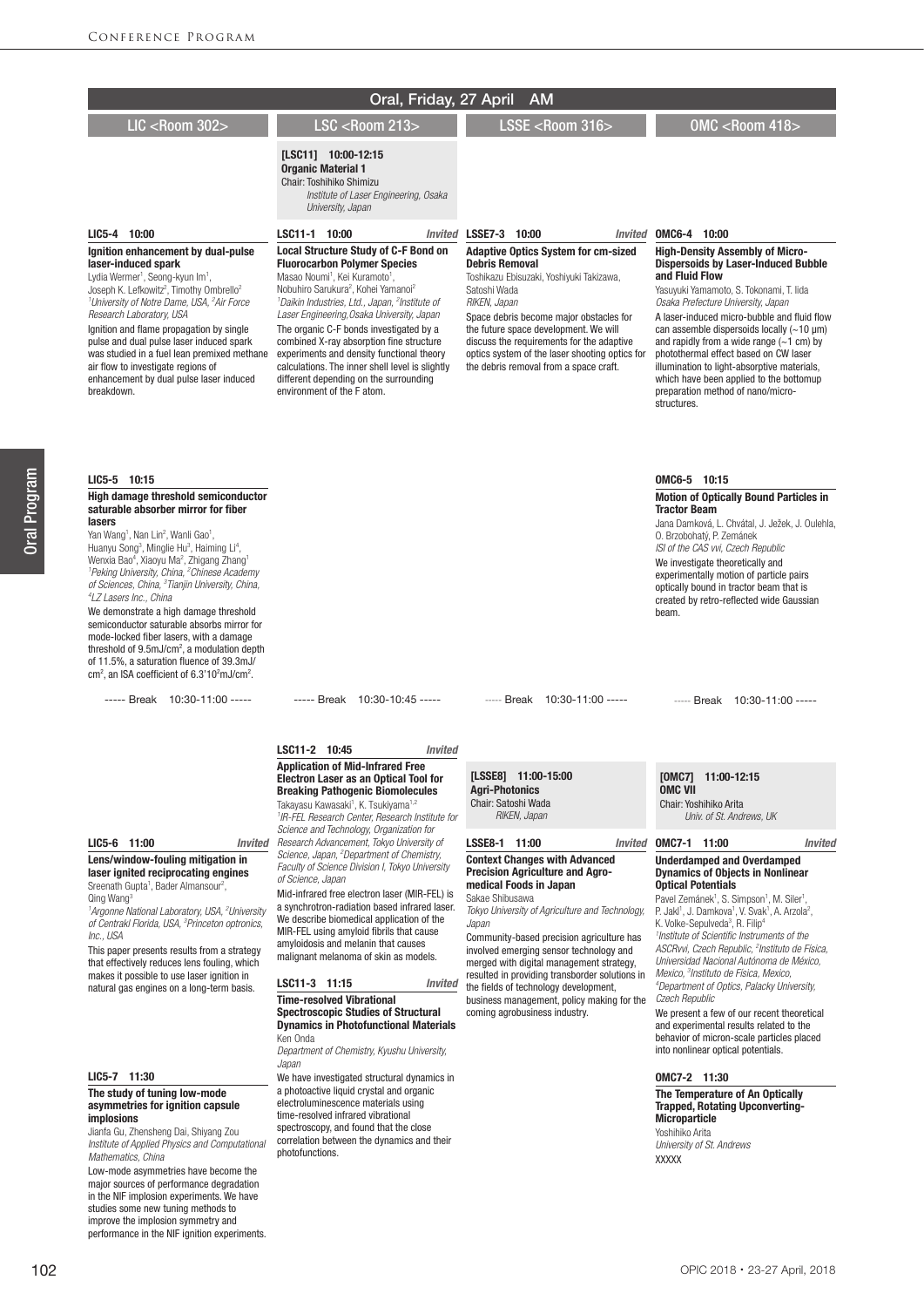**PLD <Room 212>** 

## PLD7-5 10:00

#### Surface damage of KDP crystal induced by subsurface and bulk defects under exposure to nanosecond 3**ω** laser

Feng Geng<sup>1</sup>, J. Huang<sup>2</sup>, F. Wang<sup>2</sup>, H. Liu<sup>2</sup>, X. Jiang<sup>2</sup> *1 Chengdu Fine Optical Engineering Research Center, China, 2 Research Center of Laser* 

*Fusion, China*

We presented laser-induced surface damage properties of a series of KDP crystals produced by different vendors. In situ microscopy system for bright-field, scattering, fluorescence imaging was integrated in our small-aperture damage test facility, which was further used to investigate defect-damage correlation in laser damage experiments.

## PLD7-6 10:15

#### Transient dynamics damage process and multi-physics field simulation of KDP crystal under 355-nm nanosecond laser

Zhichao Liu<sup>1</sup>, H. Yang<sup>2</sup>, F. Geng<sup>1</sup>, Y. Zheng<sup>3</sup>,<br>J. Cheng<sup>2</sup>, M. Chen<sup>2</sup>, J. Wang<sup>1</sup>, Q. Xu<sup>1</sup> *1 Chengdu Fine Optical Engineering Research Ctr, China, 2 Harbin Institute of Technology, China, 3 Novaphoton Co.,Lt, China* TRPP (Time Resolved Pump-Probe) is a versatile tool in ultrafast physics field, it can be employed to study the damage process in KDP crystal and reveal the transient phenomenon, such as energy absorption, plasma formation, shockwave propagation, etc.

[PLD8] 10:30-12:00 Poster Session <Exhibition Hall A>

Poster session program p.XXX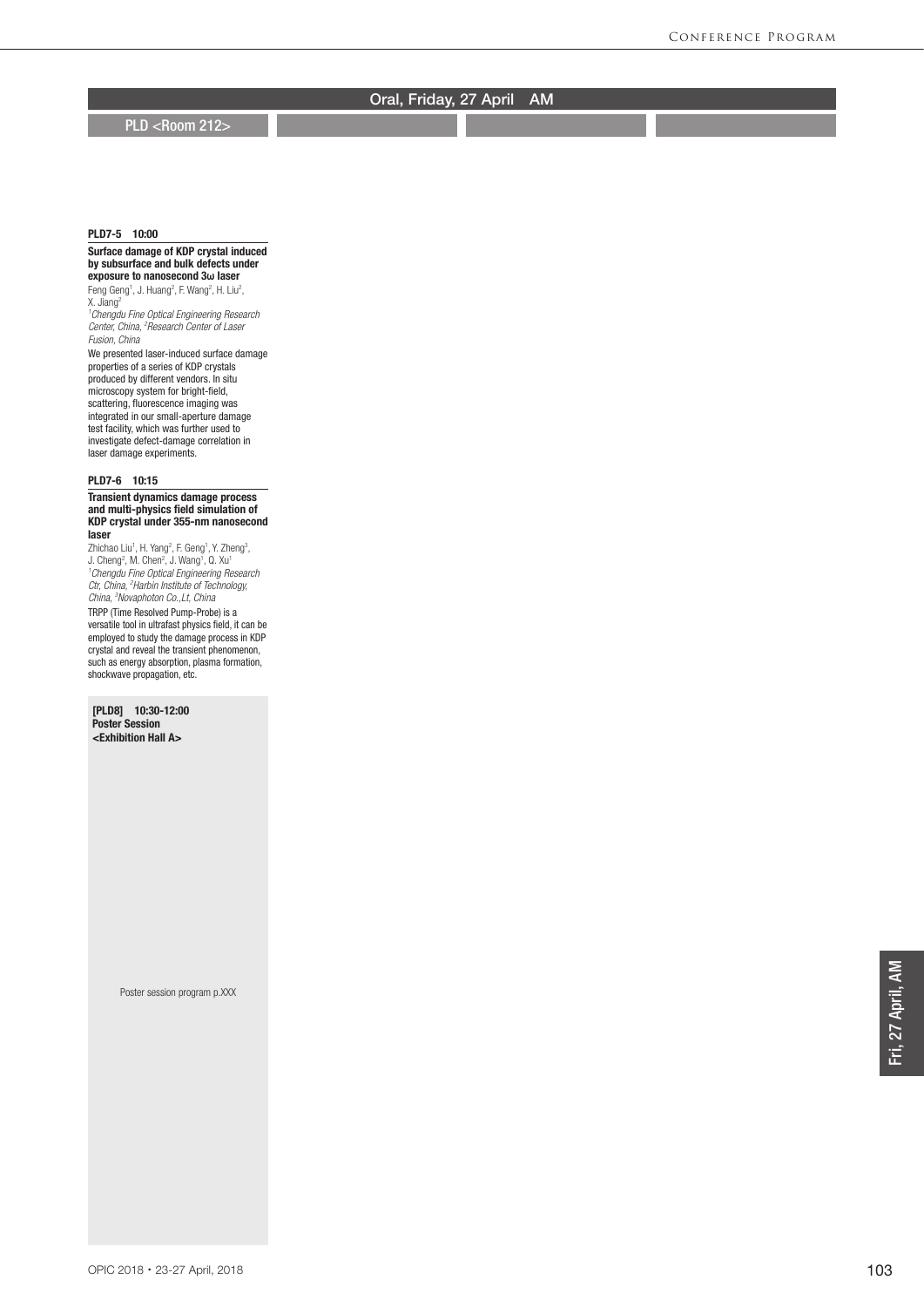## ALPS <Room 511+512> BISC <Room 419>

### [Award Ceremony & Closing Remarks]

11:45-12:30 Fumihiko Kannari

*Department of Electronics and Electrical Engineering, Keio University, Japan*

# BISC5-2 11:45

Investigations of wavelength resolution and adoptable phase shifts in phase-shifting color digital holography with 2pi ambiguity and wavelength-multiplexed images

Tatsuki Tahara<sup>1,2</sup>, Reo Otani<sup>3</sup>, Yasuhiko Arai<sup>1</sup>,<br>Yasuhiro Takaki<sup>4</sup>

*1 Kansai Univ, Japan, 2 PRESTO, Japan Science and Technology Agency, Japan, 3 SIGMAKOKI CO. LTD., Japan, 4 Kansai Univ, Japan, 5Tokyo University of Agriculture and Technology, Japan*

We investigate wavelength resolution and adoptable phase shifts in phase-shifting color digital holography with 2pi ambiguity and wavelength-multiplexed images.

## BISC5-3 12:00

### Single-shot incoherent digital holography using parallel phaseshifting radial shearing interferometry

Syogo Mochida<sup>1</sup>, Takahito Fukuda<sup>1</sup>, Yasuhiro Awatsuji<sup>1</sup>, Kenzo Nishio<sup>1</sup>, Osamu Matoba2

*1 Kyoto Institute of Technology, Japan, 2 Kobe University, Japan*

We propose single-shot incoherent digital holography using parallel phase-shifting radial shearing interferometry. We applied this technique to the three-dimensional measurement of objects illuminated by incoherent light and put on different depth positions.

----- Lunch 12:15-13:00 -----

Poster session program p.XXX

[BISCp6] 13:00-14:30 Poster <Exhibition Hall A>

OPIC 2018・23-27 April, 2018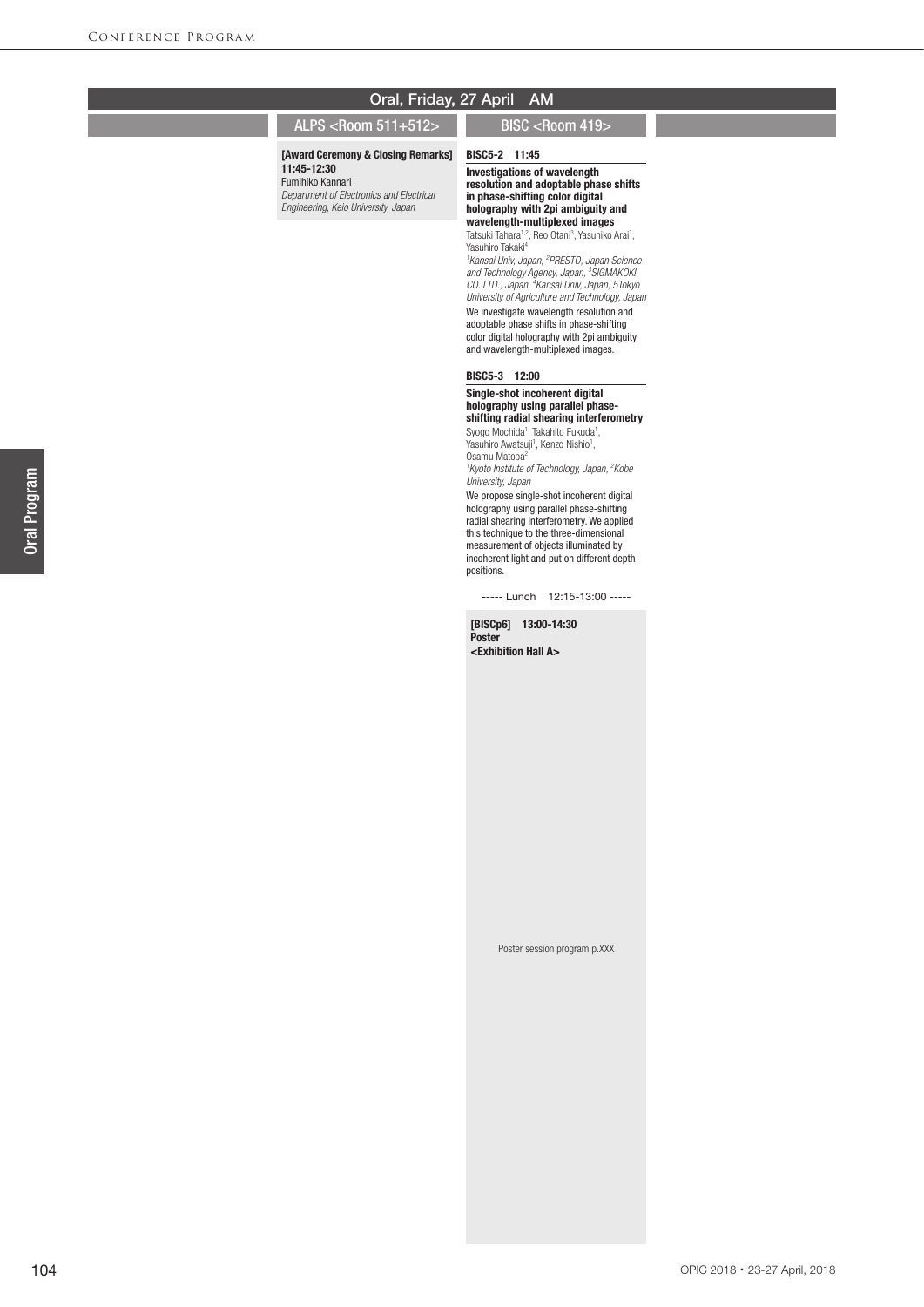| Oral, Friday, 27 April<br>- AM                                                                                                                                                                                                                                                                                                                                                                                                                                                   |                                         |                                         |                                                                                                                                                                                                                                                                                                                                                                                                                                                                                                                                             |  |  |
|----------------------------------------------------------------------------------------------------------------------------------------------------------------------------------------------------------------------------------------------------------------------------------------------------------------------------------------------------------------------------------------------------------------------------------------------------------------------------------|-----------------------------------------|-----------------------------------------|---------------------------------------------------------------------------------------------------------------------------------------------------------------------------------------------------------------------------------------------------------------------------------------------------------------------------------------------------------------------------------------------------------------------------------------------------------------------------------------------------------------------------------------------|--|--|
| ICNN <room 414+415=""></room>                                                                                                                                                                                                                                                                                                                                                                                                                                                    | $10T-SNAP <$ Room 413>                  | $LDC <$ Room 301 $>$                    | LEDIA <room <math="">411+412&gt;</room>                                                                                                                                                                                                                                                                                                                                                                                                                                                                                                     |  |  |
| ICNN9-3 11:45<br><b>Tunable Plasmonic Probe for Tip-</b><br>enhanced Near-field Optical<br><b>Microscopy</b><br>Minggian Zhang<br>Qian Xuesen Laboratory of Space Technology,<br>China<br>A tunable plasmonic probe for tip-enhanced<br>near-field optical microscopy is suggested. It<br>consists of two sharp tips and an array of<br>nanostructures. This device allows<br>polarization-controlled tunable plasmonic<br>directing and nano-focusing of the incident<br>light. | [loT6p]<br>Poster session program p.XXX | [LDCp9]<br>Poster session program p.XXX | LEDIA6-3 11:45<br>Heteroepitaxial Growth of e-Ga203<br>Thin Films on c-Plane Sapphire and<br><b>GaN templates by HVPE</b><br>Mayuko Sato, Nao Takekawa, Keita Konishi,<br>Hisashi Murakami, Yoshinao Kumaqai<br>Tokyo University of Agriculture and Technology,<br>Japan<br>Epitaxial e-Ga203 layers were successfully<br>grown by hydrogen-free HVPE using GaCIn<br>and 02. It was clarified that phase-purity of<br>e-Ga203 films were improved by decreasing<br>the source zone temperature and increasing<br>02 input partial pressure. |  |  |
| Lunch Break<br>$12:00-13:30$ -----                                                                                                                                                                                                                                                                                                                                                                                                                                               | $---$ Lunch 12:00-13:15 -----           | $12:00-13:00$ -----<br>----- Lunch      | ----- Lunch Break<br>12:00-13:00 -----                                                                                                                                                                                                                                                                                                                                                                                                                                                                                                      |  |  |

LEDIA7-1 13:00 *Invited* [LDC10] 13:00-14:30 Emerging Display Chairs: Jan Heller  *JENOPTIK Polymer Systems GmbH, Germany* Makio Kurashige  *Dai Nippon Printing Co., Ltd., Japan* LDC10-1 13:00 *Invited* Holographic Accessed Volumetric **Displays** Kota Kumagai, Yoshio Hayasaki *Utsunomiya University, Japan Hamamatsu Photonics K.K., Japan*

Volumetric displays with parallel two- and multi-photon excitations using a computer generated hologram displayed on a liquid crystal spatial light modulator are demonstrated.

## LDC10-2 13:30

#### Dynamic Illumination for Spatiotemporal Integration of Unwanted Interference in Holographic Displays Fergal Shevlin

*DYOPTYKA, Ireland*

The quality of holographic display imagery is improved using a compact, reliable, optically efficient deformable mirror. So-called subjective speckle that can render text and symbols illegible at viewing distances of several meters, is reduced significantly.

#### [LEDIA7] 13:00-14:30 Advanced Processes Chairs: Malgorzata Iwinska  *UNIPRESS, Poland* Tomohiro Yamaguchi

*Kogakuin University, Japan*

High Purity in HVPE Method as an Advantage Used for Controllable Doping of GaN - Influence of Different Dopants on Electrical, Optical, and Structural Properties of GaN Crystals Malgorzata Iwinska

*Institute of High Pressure Physics Polish Academy of Sciences (Unipress), Poland* Gallium nitride crystals were grown by HVPE method on high-quality GaN seeds. Different dopants were investigated in order to obtain highly conductive (Si, Ge) and semiinsulating (Mn, Fe, C) material.

## LEDIA7-2 13:30

#### Aln Templates for Low Threading Dislocation Density GaN-on-Si: A Solution to Boost the Adoption of GaN-on-Si for LEDs and μLEDs

Fabrice Semond, S. Rennesson, G. Gommé, E. Frayssinet, P. Vennéguès, J. Massies *Université Côte d'Azur, CRHEA-CNRS, France*

Production of AlN-on-Si templates by MBE for MOCVD growth of low threading dislocation density GaN is presented. These templates simplify growth of GaN-on-Si and would accelerate adoption of GaN-on-Si for the fabrication LEDs and µLEDs.

#### [ICNN10] 13:30-14:45 III-Nitride Quantum Dots Chair: S. Matuso *NTT, Japan*

## ICNN10-1 13:30 *Invited* Non-polar Nitride Single Photon

Sources

R. A. Taylor<sup>1</sup>, C. C. Kocher<sup>1</sup>, T. J. Puchtler<sup>1</sup> R. A. Taylor<sup>1</sup>, C. C. Kocher<sup>1</sup>, T. J. Puchtler<sup>1</sup>,<br>J. C. Jarman<sup>2</sup>, T. Zhu<sup>2</sup>, T. Wang<sup>1</sup>, L. Nuttall<sup>1</sup>, R. A. Oliver<sup>2</sup>

*1 University of Oxford, UK, 2 University of Cambridge, UK*

Measurements of single photon emission from non-polar InGaN single quantum dots pumped both optically and electrically will be presented. The dots emit at temperatures up to 220K. Electroluminescent emission with a g2 of 0.18 will be discussed.

## IoT7-1 13:15 *Invited* Photonic integrated circuit based

 Junichi Kitami  *Yazaki Corporation, Japan*

FMCW coherent LiDAR Jerome Bourderionnet

[IoT7] 13:15-15:25 Photonics Technologies III Chairs: Haruyoshi Toyoda

*Thales Research and Technology, France* We present the demonstration of an integrated Frequency Modulated Continuous Wave LiDAR on a silicon platform. Detection and ranging of a moving target at up to 60m is shown, with less than 5mW emitted power.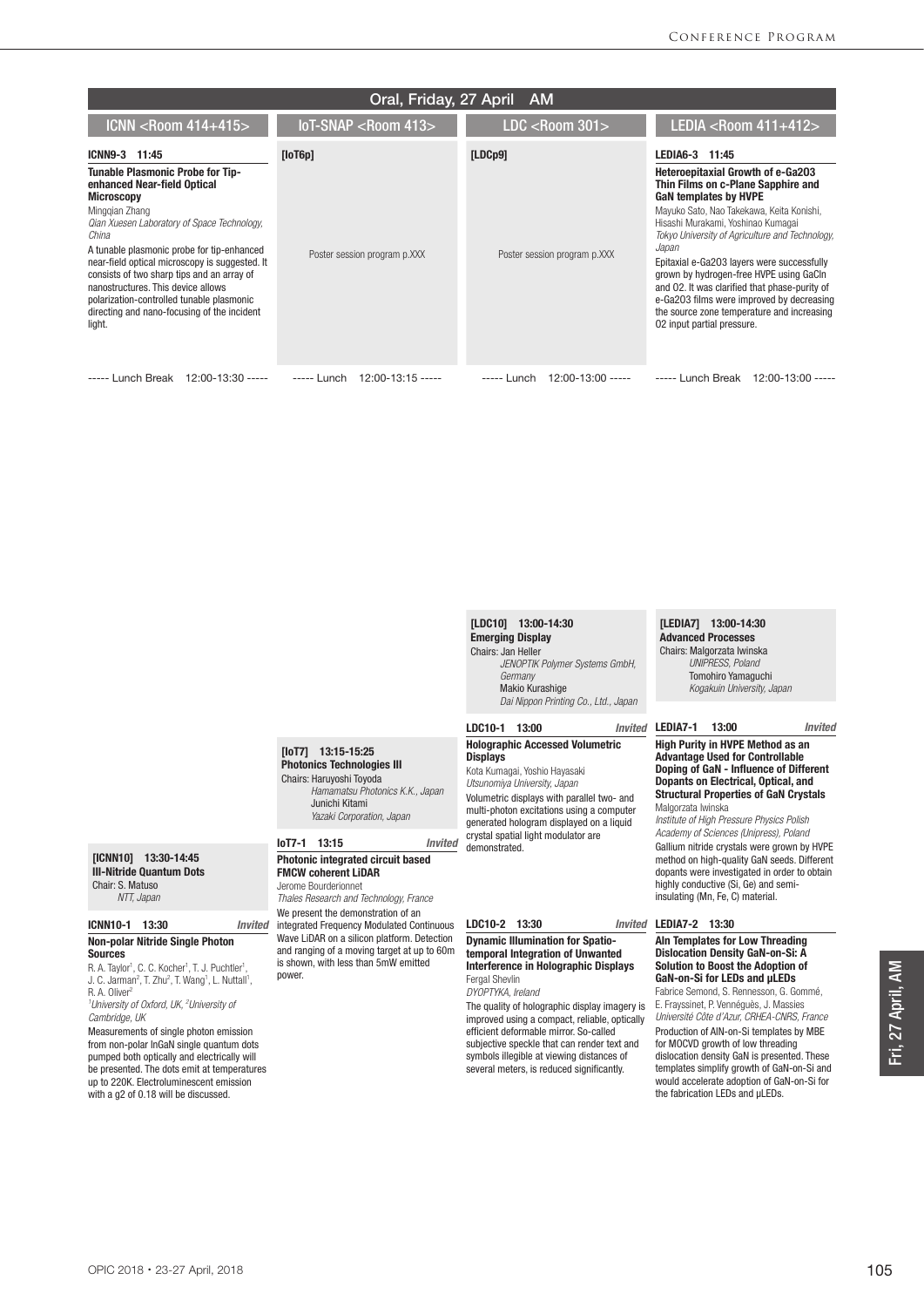|  | Oral, Friday, 27 April AM |  |  |  |
|--|---------------------------|--|--|--|
|--|---------------------------|--|--|--|

## LIC <Room 302> LSC <Room 213> LSSE <Room 316> OMC <Room 418>

#### LIC5-8 11:45

Optical fiber coupling of high-energy density pulsed lasers for laser ignition Wenzhi Qin, Yuan Gao, Duo Tang, Xiangbo Ji, Yong Li, Zhihao Wang, Liang Wang

*Institute of Chemical Materials, CAEP, China* Two optical fibers with different surface roughness were obtained by grinding their incident faces using grinding papers. The coupling efficiency and damage threshold of the fibers were studied.

----- Lunch 12:00-13:30 -----

#### LSSE8-2 11:45 *Invited* LSC11-4 11:45 Outer-environment-responsive Structure Transformation of Coordination Networks Composed of Multi-Interactive Molecules Yumi Yakiyama<sup>1</sup>, M. Kawano<sup>2</sup> *1 Division of Applied Chemistry, Graduate School of Engineering, Osaka University, Japan, 2 Department of Chemistry, Graduate School of Science and Engineering, Tokyo Institute of Technology, Japan* Here we introduce several numbers of coordination networks which turned to show structural changes as the responses to the outer environmental change by synchrotron X-ray diffraction study.

Agri-photonics and Agri-robotics for Food Production toward Global Population 9 Billion time Naoshi Kondo

*Kyoto University, Japan*

Spectroscopy, imaging and robotics technologies contribute to solve the trade-off global problem, food production and environmental conservation for 9 billion population time by reduction of 1.3 billion tons of food loss and waste.

#### OMC7-3 11:45

Optical Properties of Nano-Hole Array with Randomly Designed Surface Mamoru Tamura, S. Tokonami, T. Iida

*Osaka Prefecture University, Japan* Various optical properties originated from the surface plasmon resonance have been much studied, as the example of extraordinary optical transmission (EOT) arising in the metallic thin film with a nano-hole array (NHA).

### OMC7-4 12:00

#### Nonlinear Self-Action of Bloch Surface Waves Governed by Gradient Optical Forces

Daniil Shilkin<sup>1,2</sup>, E. V. Lyubin<sup>1</sup>, A. A. Fedyanin<sup>1</sup> *1 Lomonosov Moscow State University, Russian Federation, 2 Center for Functionalized Magnetic Materials, Immanuel Kant Baltic Federal University, Russian Federation* Nonlinear self-action of Bloch surface waves (BSWs) at the interface between a one-dimensional photonic crystal and a water suspension of 50-nm polystyrene nanoparticles is experimentally studied.

----- Lunch 12:15-13:00 -----

----- Lunch 12:15-13:15 -----

 *Department of Applied Physics, Tokyo University of Agriculture and Technology, Japan*

LSC12-1 13:15 *Oral* Increasing the Band Gap of a Perfect

[LSC12] 13:15-15:15 Solid-State Structure 1 Chair: Kazuhiko Misawa

LiCaAlF6 Crystal

----- Lunch 12:30-13:30 -----

[OMCp] 13:00-14:00 Poster Session <Exhibition Hall A>

[LICp6] 13:30-14:30

Poster Session <Exhibition Hall A>

Poster session program p.XXX

Toshihiko Shimizu<sup>1</sup>, M. V. Luong<sup>1</sup>, M. Cadatal-Raduban<sup>2</sup>, M. J. F. Empizo<sup>1</sup>, K. Yamanoi<sup>1</sup>, Y. Minami<sup>1</sup>, N. Sarukura<sup>1</sup>,<br>M. Nakai<sup>1</sup>, H. Azechi<sup>1</sup>, M. H. Pham<sup>3</sup>, H. D. Nguyen<sup>3</sup>, K. Ichiyanagi<sup>4</sup>, S. Nozawa<sup>4</sup>, R. Fukaya<sup>4</sup>, S. Adachi<sup>4</sup>, K. G. Nakamura<sup>5</sup>,<br>K. Fukuda<sup>6</sup>, Y. Kawazoe<sup>7</sup>, K. G. Steenbergen<sup>8</sup>, P. Schwerdtferger *1 Institute of Laser Engineering, Osaka*  University, Japan, <sup>2</sup> Institute of Natural and *Mathematical Sciences, Massey University, New Zealand, 3 Institute of Physics, Vietnam Academy of Science and Technology, Vietnam, 4 Photon Factory, Institute of Materials Structure Science, High Energy Accelerator Research Organization, Japan, 5 Materials and Structures Laboratory, Tokyo Institute of Technology, Japan, 6 Tokuyama Corporation, Japan, 7 New Industry Creation Hatchery Center, Tohoku University, 8 Centre for Theoretical Chemistry and Physics, The New Zealand Institute for Advanced Study, Massey University, New Zealand*

We report the possibility of increasing the band gap of a LiCAF with calculations and experimental measurements. Our results show that the application of high pressure modifies the band structure for new VUV light sources.

# LSSE8-3 13:30 *Invited*

Applications of Agri-Photonics for Quality Assurance of Phalaenopsis

Suming Chen, Han-Chun Hsu, Chao-Yin Tsai, Yung-Huei Chang *National Taiwan University, Taiwan* Hyperspectral imaging system was developed and used to measure internal ingredient contents and external traits of Phalaenopsis leaves. It is feasible to predict the flowering quality of Phalaenopsis using hyperspectral imaging and analysis methods.

Poster session program p.XXX

Oral Program

**Oral Program**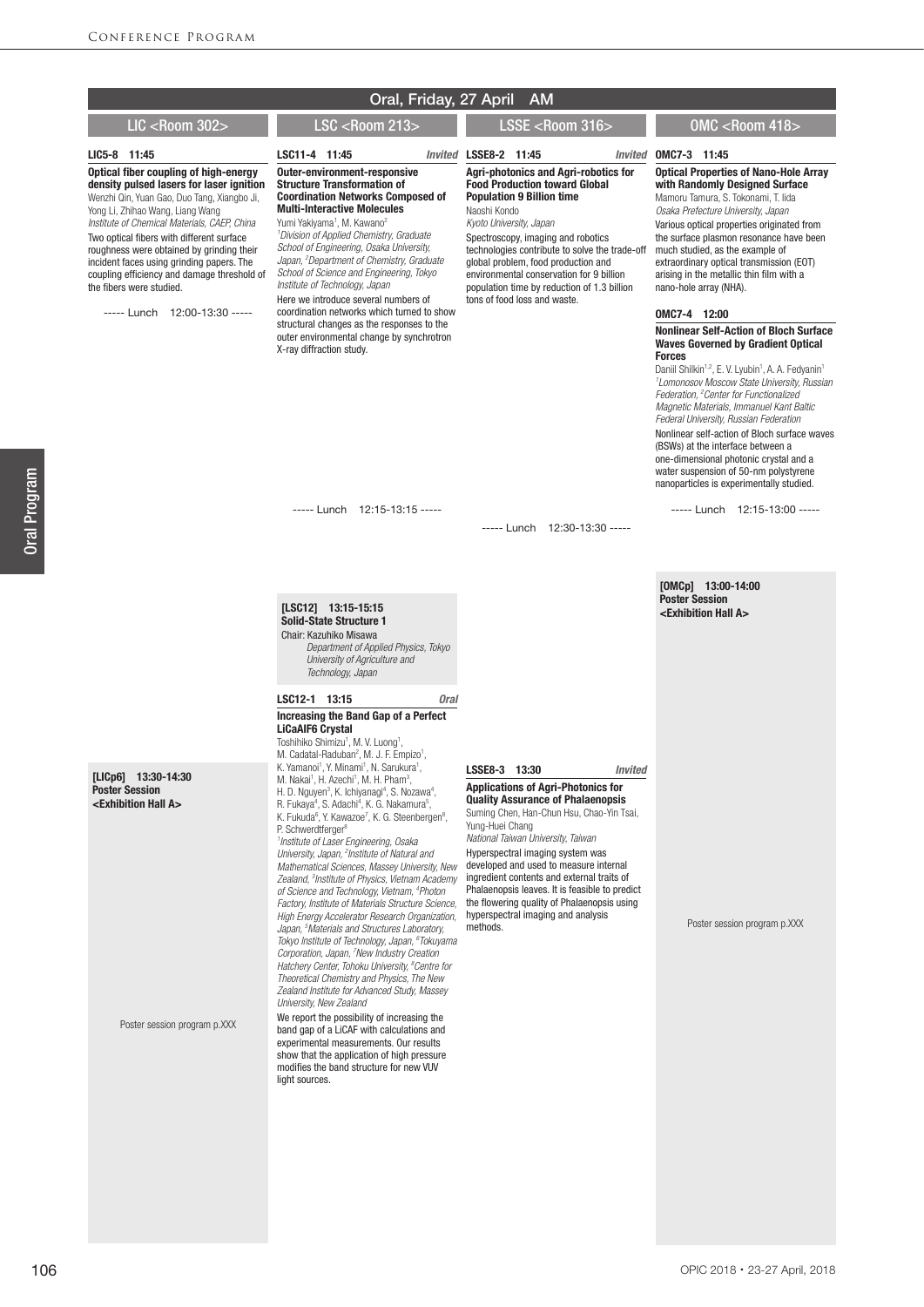

[PLD9] 13:00-15:15 Short-pulse Laser Chair: Shinji Motokoshi

*Inst. for Laser Technology, Japan*

PLD9-1 13:00 *Invited* Laser damage metrology in the sub-ps

range for the PETAL facility Laurent Lamaignère

*Commissariat à l'Énergie Atomique, France*

## PLD9-2 13:30 *Invited*

Progress at the high-power laser system of ELI-NP facility Daniel Ursescu

*IFIN-HH / ELI-NP, Romania* High Power Laser System (HPLS) of ELI-NP facility aims to deliver 10PW class pulses (200J, 20fs, at 800nm) on two parallel arms, at a repetition rate of one shot per minute.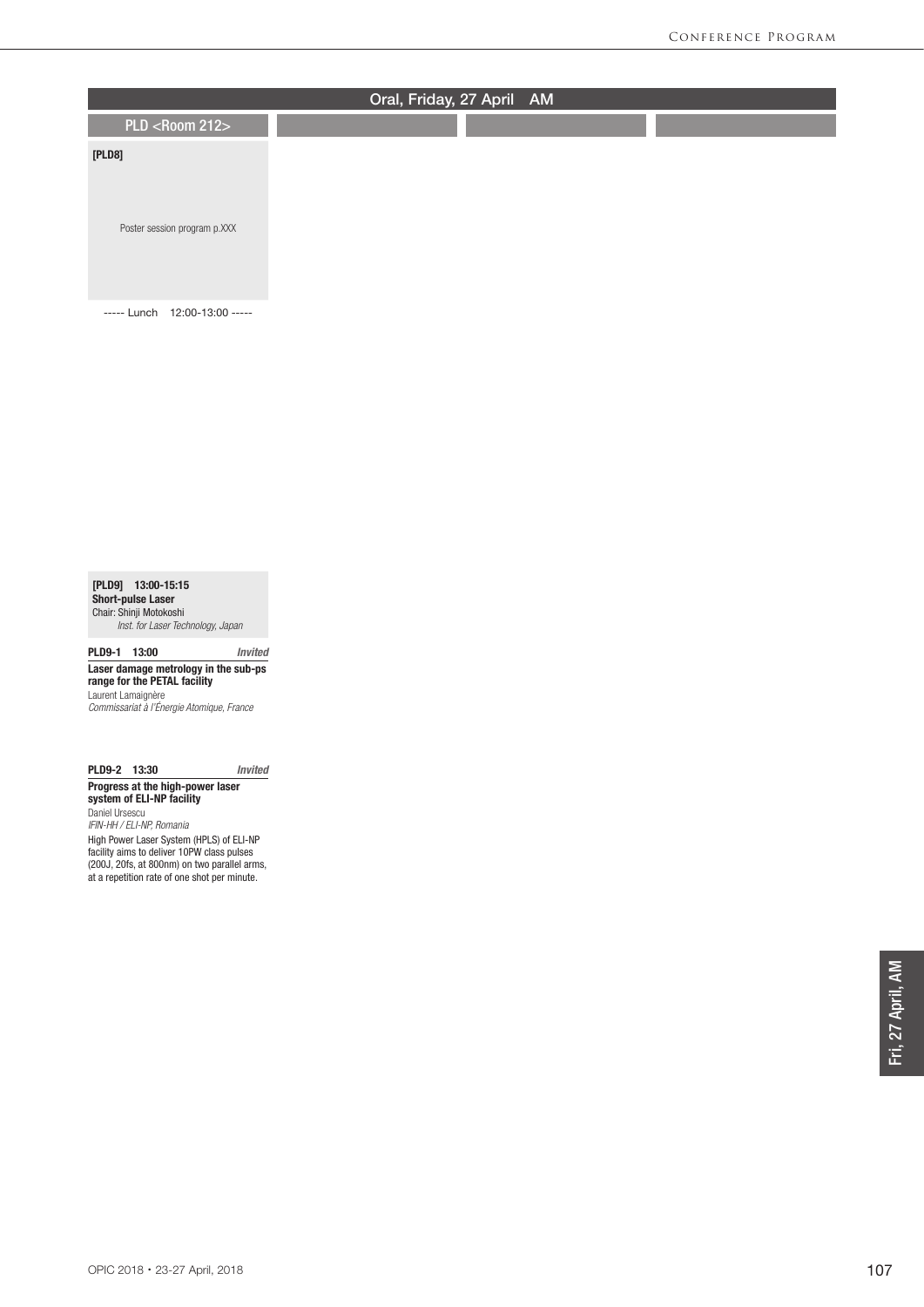| BISC <room 419=""><br/><math display="block">[{\small\textsf{BISCp6}}]</math></room> | Oral, Friday, 27 April PM |  |  |  |  |  |
|--------------------------------------------------------------------------------------|---------------------------|--|--|--|--|--|
|                                                                                      |                           |  |  |  |  |  |
|                                                                                      |                           |  |  |  |  |  |
| Poster session program p.XXX<br>----- Break 14:30-15:00 -----                        |                           |  |  |  |  |  |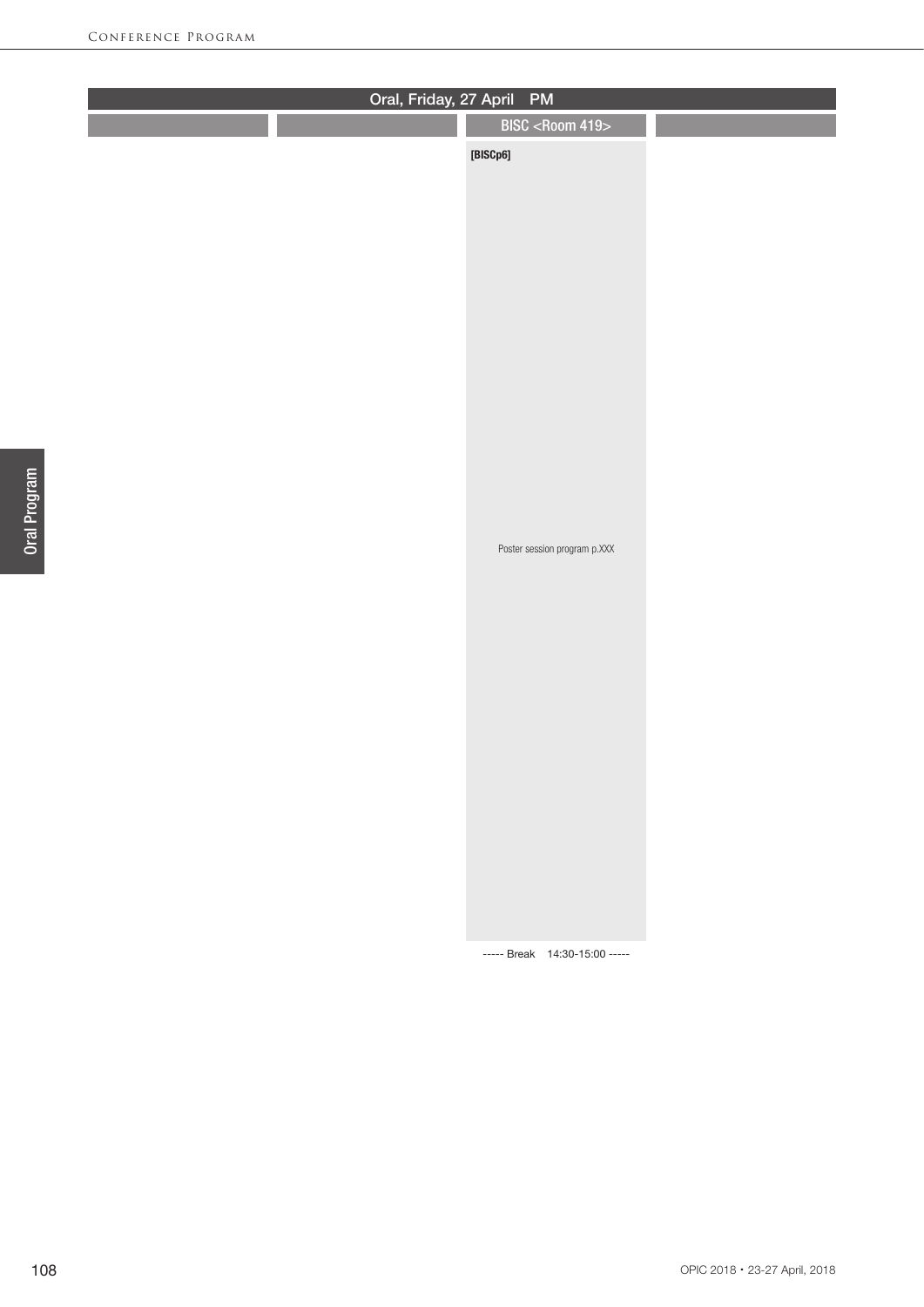ICNN <Room 414+415> IoT-SNAP <Room 413> LDC <Room 301> LEDIA <Room 411+412>

#### IoT7-2 13:45 *Invited* Wideband ultrashort pulse fiber lasers and their sensing applications

Norihiko Nishizawa, Jin Lei, Masahito Yamanaka *Nagoya University, Japan* We have been investigating ultra-wideband laser sources using ultrashort pulse fiber lasers and nonlinear fibers. They are useful for optical frequency comb, ultrahigh

resolution OCT, and sensing applications.

# LEDIA7-3 13:45

Fabrication of Polarity-Inverted GaN Heterostructure by Surface-Activated Wafer Bonding and Silicon Removal

Takuya Onodera<sup>1</sup>, Masahiro Uemukai<sup>1</sup>, Kazuya Takahashi<sup>2</sup>, Motoaki lwaya<sup>2</sup>, Isamu Akasaki<sup>2</sup>, Yusuke Hayashi<sup>3</sup>,<br>Hideto Miyake<sup>3</sup>, Maki Kushimoto<sup>4</sup>, Heajeong Cheong<sup>5</sup>, Yoshio Honda<sup>5</sup>, Hiroshi Amano4,5, Ryuji Katayama1 *1 Graduate School of Engineering, Osaka University, Japan, 2 Faculty of Science and Technology, Meijo Univ., Japan, 3 Graduate School of Regional Innovation Studies, Mie Univ., Japan, 4 Department of Electronics, Nagoya Univ., Japan, 5 DepartInstitute of Materials and Systems for Sustainability, Nagoya Univ.ment of Electronics, Nagoya Univ., Japan*

We succeeded in the fabrication of polarity-inverted GaN heterostructure by utilizing layer transfer process with surface-activated bonding and subsequent removal of the silicon substrate, which is an essential structure for nonlinear optical waveguides

### LEDIA7-4 14:00

#### Structural Recovery of Mg-ion-Implanted N-polar Bulk GaN Substrates by High-Temperature Heat **Treatment**

Sakiko Yamanobe<sup>1</sup>, Kento Yoshida<sup>1</sup>, Keita Konishi<sup>1</sup>, Shinya Takashima<sup>2</sup> Keita Konishi<sup>1</sup>, Shinya Takashima<sup>2</sup>,<br>Masaharu Edo<sup>2</sup>, Yoshinao Kumagai<sup>1</sup> *1 Tokyo University of Agriculture and Technology, Japan, 2 Fuji Electric Co., Ltd., Japan*

High-temperature heat treatment of N-polar bulk GaN substrates with Mg-ionimplantation on their surfaces was investigated. It was found that the structural quality can be recovered by heating at 1300 oC without using any capping layer.

#### LEDIA7-5 14:15 *Invited*

#### P-type Conduction of Mg-ion Implanted N-polar GaN and the Optical Investigation

Tetsuo Narita<sup>1</sup>, K. Kataoka<sup>1</sup>, H. Iguchi<sup>1</sup>, K. Shima<sup>2</sup>, K. Kojima<sup>2</sup>, S.F. Chichibu<sup>2,3</sup>, M. Kanechika<sup>1</sup>, T. Uesugi<sup>1</sup>, T. Kachi<sup>3</sup> *1 Toyota Central R&D Labs., Inc., Japan, 2 IMRAM, Tohoku University, Japan, 3 IMaSS, Nagoya University, Japan*

We demonstrate p-type conduction by using Mg and hydrogen ion implantation into nitrogen-polar GaN. The optical and electrical properties clearly exhibit the proof of p-type and the existence of point defects due to implantation.

----- Break 14:30-15:15 -----

## ICNN10-2 14:00

#### Formation of GaN/AlN Quantum Dots

Frank Bertram, Hannes Schuermann, Gordon Schmidt, Peter Veit, Juergen Christen, Andre Stittmatter, Armin Dadgar, Christoph Berger

#### *University of Magdeburg, Germany* A systematic series of GaN/AlN quantum dot

samples with varying growth interruption time after GaN deposition have been investigated by means of STEM as well as CL spectroscopy at low temperatures.

#### ICNN10-3 14:15

#### Ultra-Bright, Ultra-Pure Single Photons from InGaN Quantum Dots Embedded in Porous Micropillars

Helen Springbett<sup>1</sup>, Kang Gao<sup>2</sup>, Tongtong Zhu<sup>1</sup>, Mark Holmes<sup>2</sup>, Yasuhiko Arakawa<sup>2</sup>, Rachel Oliver<sup>1</sup>

*1 University of Cambridge, UK, 2 The University of Tokyo, Japan*

We present blue single photon emission from a self-assembled InGaN/GaN quantum dot with a uncorrected g(2)(0) value of ~0.12, achieved through enhancement by a meosporous distributed Bragg reflector micropillars and optimization of excitation conditions.

#### ICNN10-4 14:30

#### Investigation of The Fast Time Scale of The Spectral Diffusion in An Ingan Quantum Dot

Kang Gao<sup>1</sup>, Helen Springbett<sup>2</sup>, Tongtong Zhu<sup>2</sup>, Rachel Oliver<sup>2</sup>, Mark Holmes<sup>1,3</sup>, Yasuhiko Arakawa<sup>1,3</sup>

*1 Institute of Industrial Science, University of Tokyo, Japan, <sup>2</sup> University of Cambridge, UK,*<br><sup>3</sup> NanoQuine, University of Tokyo, Japan *NanoQuine, University of Tokyo, Japan*

We present a study on the spectral diffusion time-scale from an InGaN QD via photon autocorrelation measurements, to investigate the spectral diffusion phenomena and compare with previous nanosecond scale spectral diffusion results from GaN QDs.

#### IoT7-3 14:15 *Invited*

#### 3D Scanning - The Fastest Way To Rebuilt Reality Manfred Ostermeier, Thomas Strenger

*botspot GmbH, Germany* Botspot is the world leader in

photogrammetric 3D technololgy. Their 3D scanners allow rapid scanning: One click and 0,01 seconds later you get absolutely precise standardized 3D data.

### LDC10-4 14:15

LDC10-3 14:00

Holographic Real-time Image Projection with Data Compression Paula Adrianna Kochańska, Michał Makowski, Izabela Ducin, Karol Kakarenko, Jarosław Suszek, Marcin Bieda, Adam Kowalczyk

*Warsaw University of Technology, Poland* New approach to holographic data compression in real-time holographic transmission with on-the-fly data compression and projection in color between Poland and Japan is presented. Data compression algorithm used in transmission is based on bitplanes extraction.

#### Optical Addressing of Phase-Modulating Materials for Holographic Projection of Images

Joanna Starobrat, Michał Makowski, Piotr Lesiak

*Warsaw University of Technology, Poland* The efficiency of real-time holography projection is limited by the SLM pixel density. We propose solutions for purely optical addressing: magnetooptical modulation and implementing LC doped with GNP. Holographic writing for both methods is compared.

----- Break 14:30-14:45 -----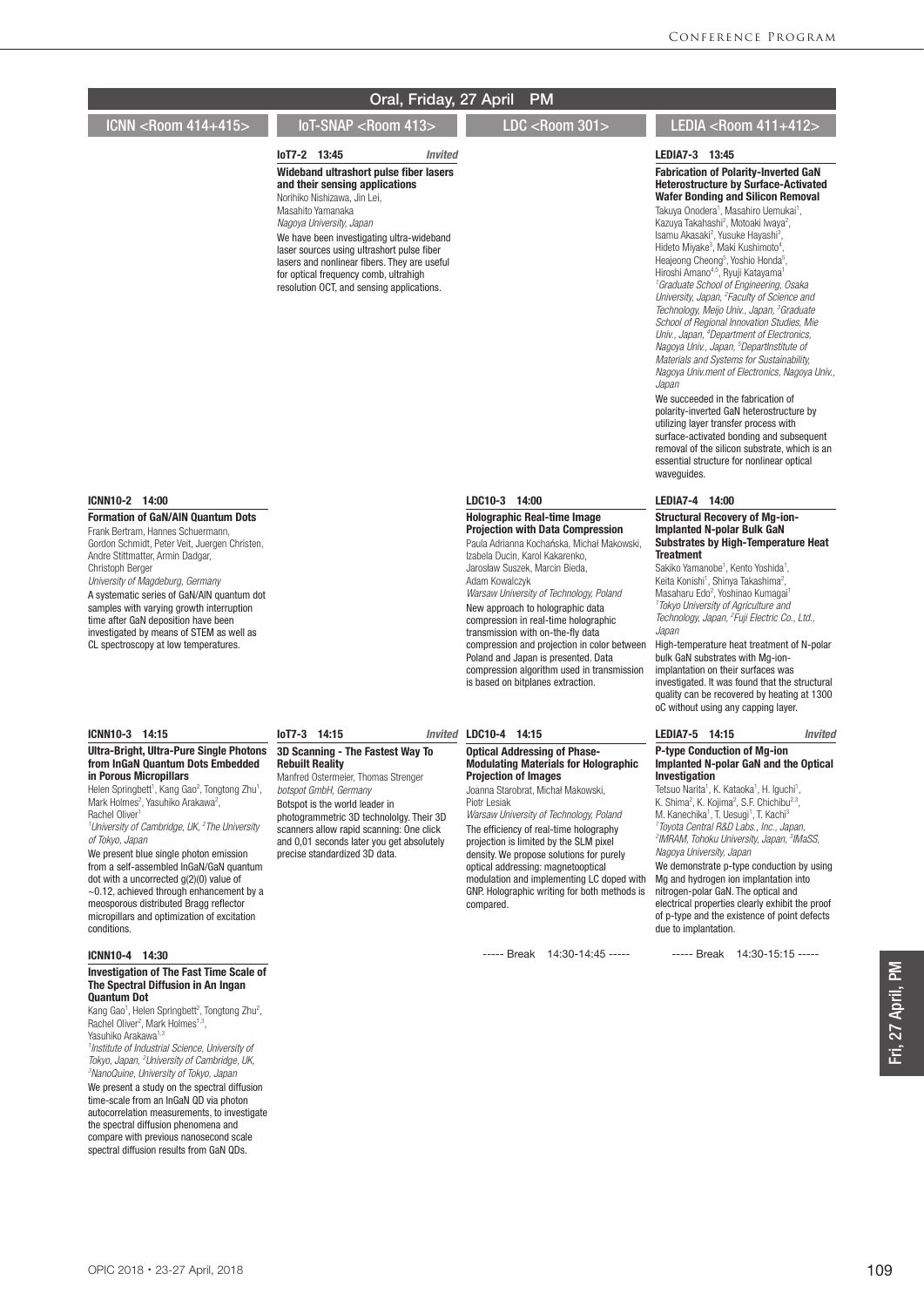# Oral, Friday, 27 April PM LIC <Room 302> LSC <Room 213> LSSE <Room 316> OMC <Room 418>

LSC12-2 13:45 *Invited* **Present Status of Material Modification** Using High-Intense Laser Pulses Ranging from Nano-Sec to Femto-Sec Yoshitaka Mori<sup>1</sup>, Y. Nishimura<sup>2</sup>, A. Sunahara<sup>3</sup>, K. Ishii<sup>1</sup>, R. Hanayama<sup>1</sup>, Y. Kitagawa<sup>1</sup>, T. Hioki<sup>4</sup>, H. Azuma<sup>5</sup>, T. Motohiro<sup>4</sup>, O. Komeda<sup>6</sup> H. Azuma<sup>5</sup>, T. Motohiro<sup>4</sup>, O. Komeda<sup>6</sup>,<br>T. Sekine<sup>7</sup>, Y. Takeuchi<sup>7</sup>, T. Watari<sup>7</sup>, T. Kurita<sup>7</sup>, H. Kimura<sup>7</sup>, K. Kabeya<sup>7</sup>, Y. Mizuta<sup>7</sup>, Y. Kato<sup>7</sup>, Y. Sentoku<sup>8</sup>, E. Miura<sup>9</sup>, A. Iwamoto<sup>10</sup>, H. Sakagami<sup>10</sup>, T. Jhozaki<sup>11</sup> *1 The Graduate School for the Creation of New Photonics Industries, Japan, 2 Toyota Technical Development Corporation, Japan, 3 Perdue Univ., USA, 4 GREMO, Nagoyga Univ., Japan, 5 AICHI SR, Japan, 6 Advanced Material Engineering Div., TOYOTA Motor Corporation, Japan, 7 Hamamatsu Photonics, K. K., Japan, 8 ILE, Osaka Univ., Japan, 9 National Institute of Advanced Industrial Science and Technology, Japan, 10National Institute for Fusion Science, Japan, 11Hiroshima Univ., Japan* Present status of material modification research using Joule-class high-intense laser pulses ranging from nano-sec.

# LSC12-3 14:15 *Invited*

The Elastic-Plastic Deformation Process of Shock Compressed Silicon Using Time-Resolved Laue Diffraction LIC7-1 14:30 *Invited*

Kouhei Ichiyanagi<sup>1</sup>, S. Takagi<sup>2</sup>, N. Kawai<sup>3</sup>, R. Fukaya<sup>1</sup>, S. Nozawa<sup>1</sup>, A. Kyono<sup>2</sup>, K.G. Nakamura<sup>4</sup>, N. Funamori<sup>1</sup>, S. Adachi<sup>1</sup> *1 Institute of Materials Structure and Science, High Energy Accelerator Research Organization, Japan, 2 Division of Earth Evolution Science, Graduate School of Life and Environmental Sciences. University of Tsukuba, Japan, 3 Institute of Pulse Power Science, Kumamoto University, Japan, 4 Institute of Innovative Research, Tokyo Institute of Technology, Japan*

We report direct lattice-level measurements of the elastic-plastic deformation using time-resolved Laue diffraction of laser-driven shock compressed single crystal silicon. These results will be discussed in detail.

#### LSC12-4 14:45 *Invited*

#### Characterization of Thermoelectric Materials using Synchrotron Radiation Ken Kurosaki<sup>1,2,</sup>

*1 Graduate School of Engineering, Osaka University, Japan, 2 Research Institute of Nuclear Engineering, University of Fukui,*  Japan, <sup>3</sup>JST, PRESTO, Japan Recent developments and current research in thermoelectric (TE) materials are briefly summarized. Then, several examples using synchrotron radiation for characterization of TE materials such as filled-skutterudites and Zn4Sb3 are reviewed.

----- Break 15:00-15:30 -----

#### Invited OMC8-2 14:30 LSSE8-5 14:30 Application of Optical Technology for Smart Agriculture Taro Fukuyama, Norihito Saito, Takayo Ogawa,

LSSE8-4 14:00 *Invited* Cell detection using dielectric properties of intracellular water in

I will introduce the cell spectrum data measured by terahertz time domain spectroscopy using femtosecond laser and the device for cell evaluation by semiconductor technology for life science and a bacteriological examination.

sub-THz region Yuichi Ogawa *Kyoto University, Japan*

Tomoki Matsuyama, Masaki Yumoto, Satoshi Wada *Photonics Control Technology Team, RIKEN center for Advanced Photonics, RIKEN, Japan*

Smart agriculture utilizes robot technology and ICT to aim labor-saving and high quality production. I will introduce the possibility that optical technology can contribute to Smart agriculture.

[Closing Remarks] 15:00-15:15

Toshikazu Ebisuzaki *RIKEN, Japan*

#### Circular Polarization Dissymmetry of Two-Photon-Induced Photoluminescence from Chiral Plasmonic Nanostructured Metasurfaces

K. Q. Le, H. Okamoto *Institute for Molecular Science, Japan* Chiral nanostructures exhibiting circular dichroism (CD) activities absorb different amounts of left- (LCP) and righthanded circularly polarized (RCP) light.

#### OMC8-3 14:45

#### Formation of Optical Vortices with All-Glass Nanostructured Gradient Index Masks

Krzysztof Switkowski<sup>1,2</sup>, A. Anuszkiewicz<sup>3</sup>,<br>A. Filipkowski<sup>3</sup>, D. Pysz<sup>3</sup>, R. Stepien<sup>3</sup>, W. Krolikowski<sup>1,4</sup>, R. Buczynski<sup>3,5</sup> *1 Science Program, Texas A&M University at Qatar, Qatar, 2 Warsaw University of Technology, Warsaw, Poland, 3 Department of Glass/ Institute of Electronic Materials Technology, Poland, 4 Australian National University, Australia, 5 Faculty of Physics, University of Warsaw, Poland*

We report a development of microscopic size gradient index vortex masks using modified stack-and-draw technique, similar to that employed in fabrication of microstructured fibers. Vortex mask has a form of tens of microns thick, all-glass plate.

### OMC8-4 15:00

#### Development of Nanostructured Gradient Index Microlenses for Mid Infrared Applications

Buczyński, Ryszard<sup>1,2</sup>, A. Anuszkiewicz<sup>1</sup>, P. Stafiej<sup>1,2</sup>, J. Lisowska<sup>1,2</sup>, A. Filipkowski<sup>1</sup>,<br>D. Pysz<sup>1</sup>, j. Cimek<sup>1</sup>, M. Trippenbach<sup>1</sup>, R. Kasztelanic<sup>1</sup> *1 Institute of Electronic Materials Technology, Poland, 2 University of Warsaw, Poland* Planar surface gradient index (GRIN) optics is well known class of optical microcomponents. The use of these elements is limited to the visible and near infrared range due to constrains of ion exchange-based technology.

Oral Program

[LIC7] 14:30-16:30

Chair: Takunori Taira  *IMS, Japan*

Advanced applications of laser (2)

Ignition characteristics of laser breakdown and electrical sparks in lean quiescent and turbulent mixtures

Shinji Nakaya, Mitsuhiro Tsue *The University of Tokyo, Japan* Laser breakdown and electrical spark ignition processes were investigated experimentally in lean quiescent and turbulent mixtures for methane/air and propane/air mixtures using a constant

volume chamber.

[OMC8] 14:00-15:30 OMC VIII

## Chair: Zouheir Sekkat

 *Moroccan Foundation for Advanced Science, Innovation and Research, Morocco*

## OMC8-1 14:00 *Invited* Resonant Light Scattering Properties of A Single Wavelength-Scale Nanorod

**Structure** Donghyeong Kim, H. Ee, J. Kim, M. Seo *KAIST, Korea*

We investigated resonant light scattering properties of single wavelength-scale metallic or dielectric nanorods in the energy-momentum space. First, highrefractive-index silicon nanostructures supporting strong Mie resonances allow light manipulation beyond the optical diffraction limit.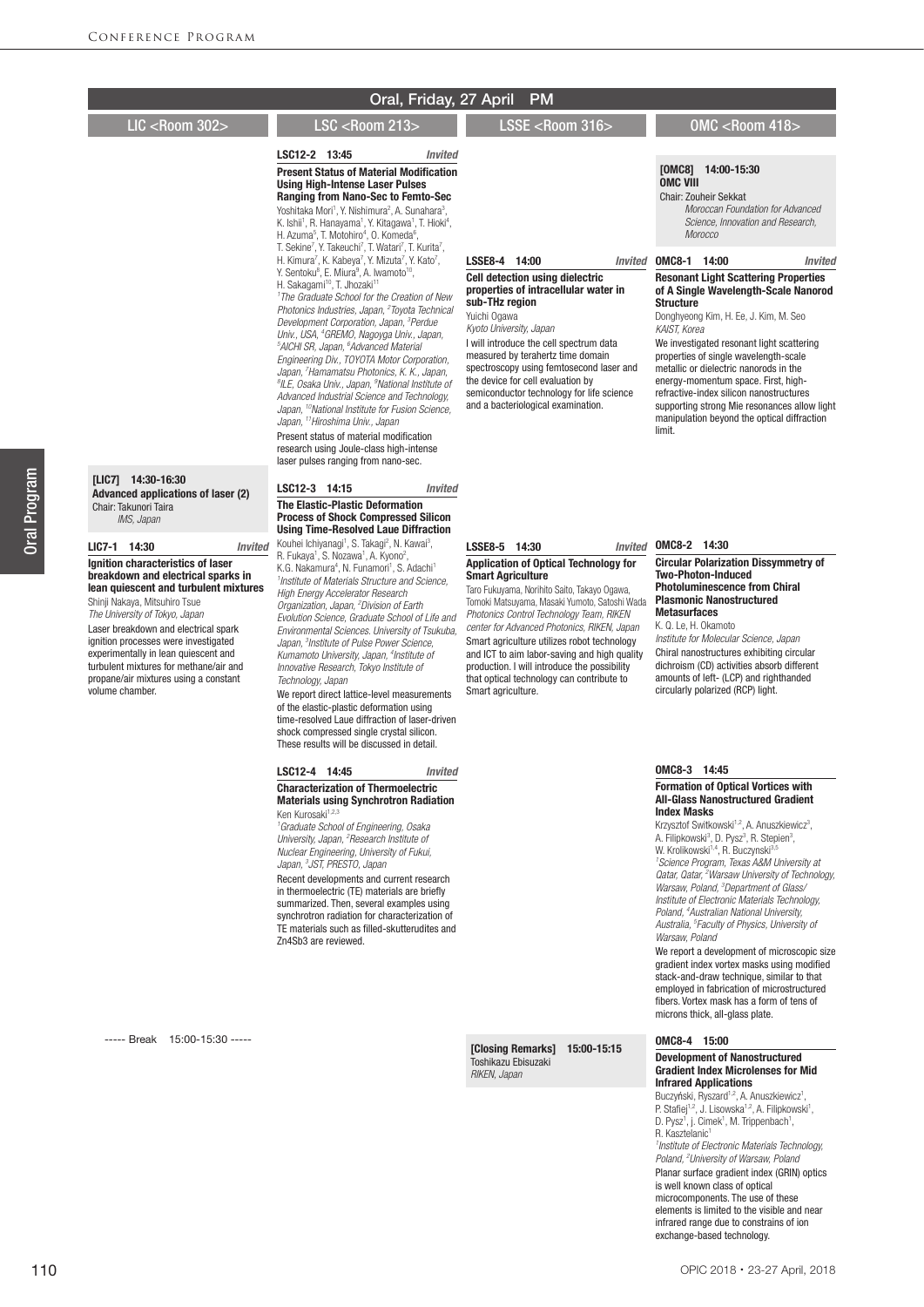**PLD <Room 212>** 

### PLD9-3 14:00 *Invited*

Generation of few-cycle millijoule pulses at 5 um employing a ZnGeP2 based OPOCA Uwe Griebner

*Max-Born-Institut für Nichtlineare Optik und Kurzzeitspektroskopie, Germany*

A mid-infrared optical parametric chirped pulse amplification (OPCPA) system generating few-cycle pulses with multi-GW peak power at a 1 kHz repetition rate is presented. The system is pumped by a high-energy 2-um picosecond source to exploit the high nonlinearity of ZnGeP2 (ZGP) crystals for parametric amplification.

PLD9-4 *Withdraw*

## PLD9-5 14:45

Ultra-short pulse induced nonlinear reflection and its applications in laser processing of dielectrics Mingying Sun, Y. Guo, J. Zhu *Shanghai Institute of Optics and Fine Mechanics, China* We investigate the characteristics of transient reflectivity in ultrafast laser ablation of dielectrics with the Fresnel-Drude model.

PLD9-6 15:00

Combination properties of fluorinated ethylene propylene (FEP) film which may be used as the short pulse laser debris shields Shufan Chen

*China Academy of Engineering Physics, China* Debris mitigation is a major challenge for all high-peak-power lasers system; the impulsive debris will pollute and damage the optical element and diagnostic facility.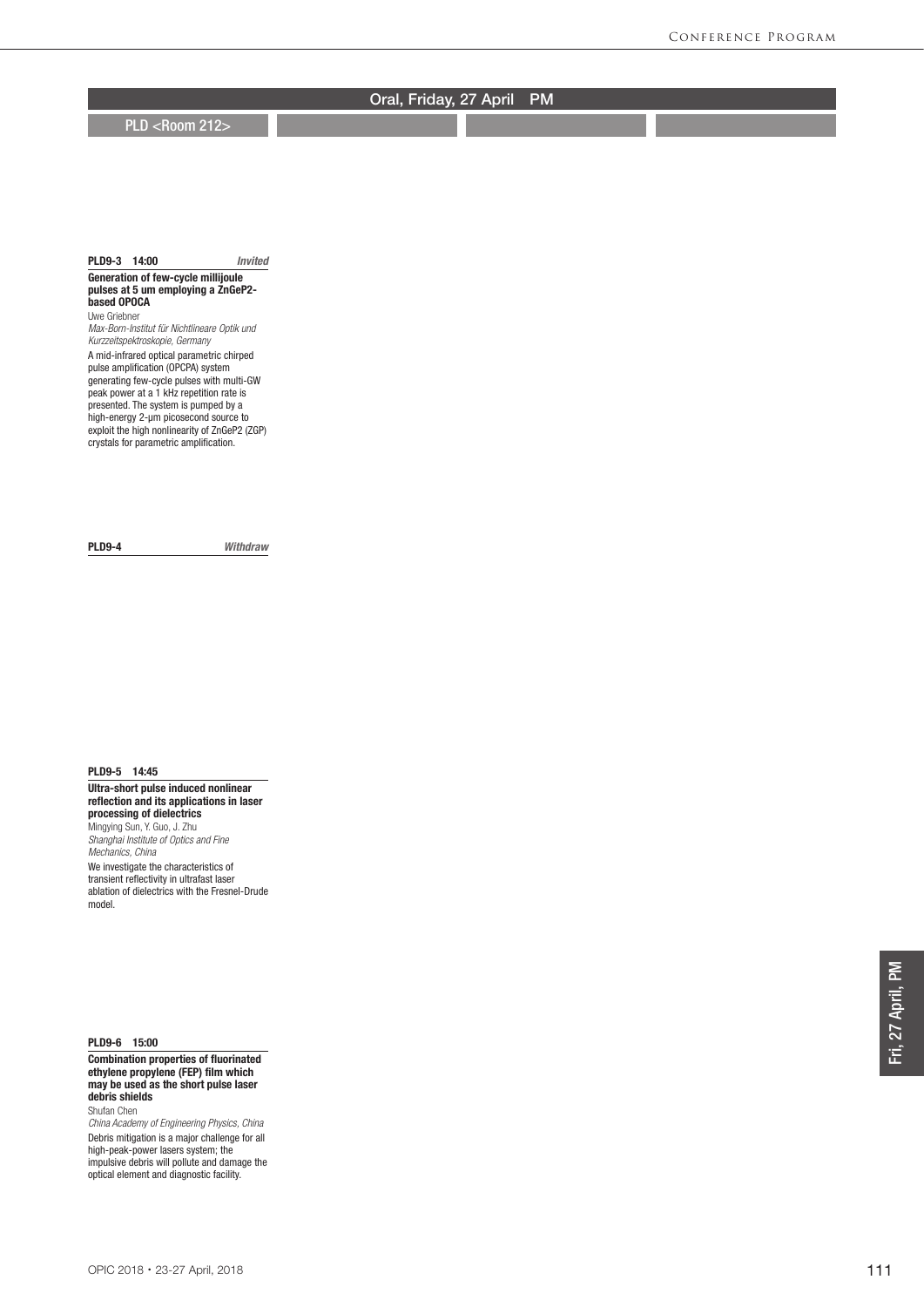### BISC <Room 419>

[BISC7] 15:00-16:45 Optical Diagnosis and Treatment Chair: Joseph Rosen

*Ben-Gurion Univ of the Negev, Israel*

## BISC7-1 15:00

Quantitative evaluation of healing degree in injured tendons based on orientation analysis of collagen fibers by using Fourier-transform secondharmonic-generation microscopy and its relationship to mechanical property Eiji Hase<sup>1</sup>, Takeo Minamikawa<sup>2</sup>, Katsuya Sato<sup>2</sup>, Daisuke Yonekura<sup>2</sup>, Mitsuhiko Takahashi<sup>3</sup>, Takeshi Yasui 2 *1 Japan Sychrotron Radiation Reasearch Institute, Japan, 2 Tokushima Univ., Japan, 3 Tokushima Pref. Cent. Hosp., Japan* We used Fourier-transform secondharmonic-generation (FT-SHG) microscopy to analyze the orientation of collagen fibers in healing rabbit tendons recovered from an artificial transection and assessed the correlation between the orientation parameter and Young's modulus.

#### BISC7-2 15:15

#### Noninvasive estimation of light scattering and hemoglobin concentration in mice cutaneous carcinogenesis through multispectral imaging

Izumi Nishidate<sup>1</sup>, Satoko Kawauchi<sup>2</sup>, Shunichi Sato<sup>2</sup> *1 Tokyo Univ of Agriculture and Technology, Japan, 2 National Defense Medical College Research Institute, Japan*

The proposed multispectral diffuse reflectance images acquired at isosbestic wavelengths of hemoglobin were able to estimate the total hemoglobin concentration and tissue scattering parameter of mice skin during cutaneous two-stage chemical carcinogenesis.

### BISC7-3 15:30

#### Characterization of cancer metastasis in model mice by multiphoton microscopy and Raman Spectroscopy

Yusuke Oshima, Shigehiro Koga, Yuji Watanabe *Ehime Univ, Japan*

In this study, we investigate molecular dynamics in both cancer cells and their environment in xenograft models and spontaneous metastasis models using Raman spectroscopy and nonlinear optical imaging. We are also constructing a custom-designed Raman spectral imaging system to reveal the metastasis process and to evaluate therapeutics toward the clinical application of the technique.

#### BISC7-4 15:45

#### Glucose sensing in the presence of scattering particles using decomposition of partial Mueller matrix

Pradipta Mukherjee, Yukitoshi Otani *Utsunomiya Univ, Japan*

A Partial Mueller matrix polarimeter retrieves a subset of sample polarization properties that can be useful for specific measurement. A partial Mueller matrix decomposition method is proposed to retrieve the optical rotation and depolarization simultaneously for measuring glucose concentration in the presence of scattering. A dual-photoelasticmodulator based Mueller matrix polarimeter is designed for this purpose. We verify the proposed decomposition method by measuring different glucose concentrations mixed with scattering particles.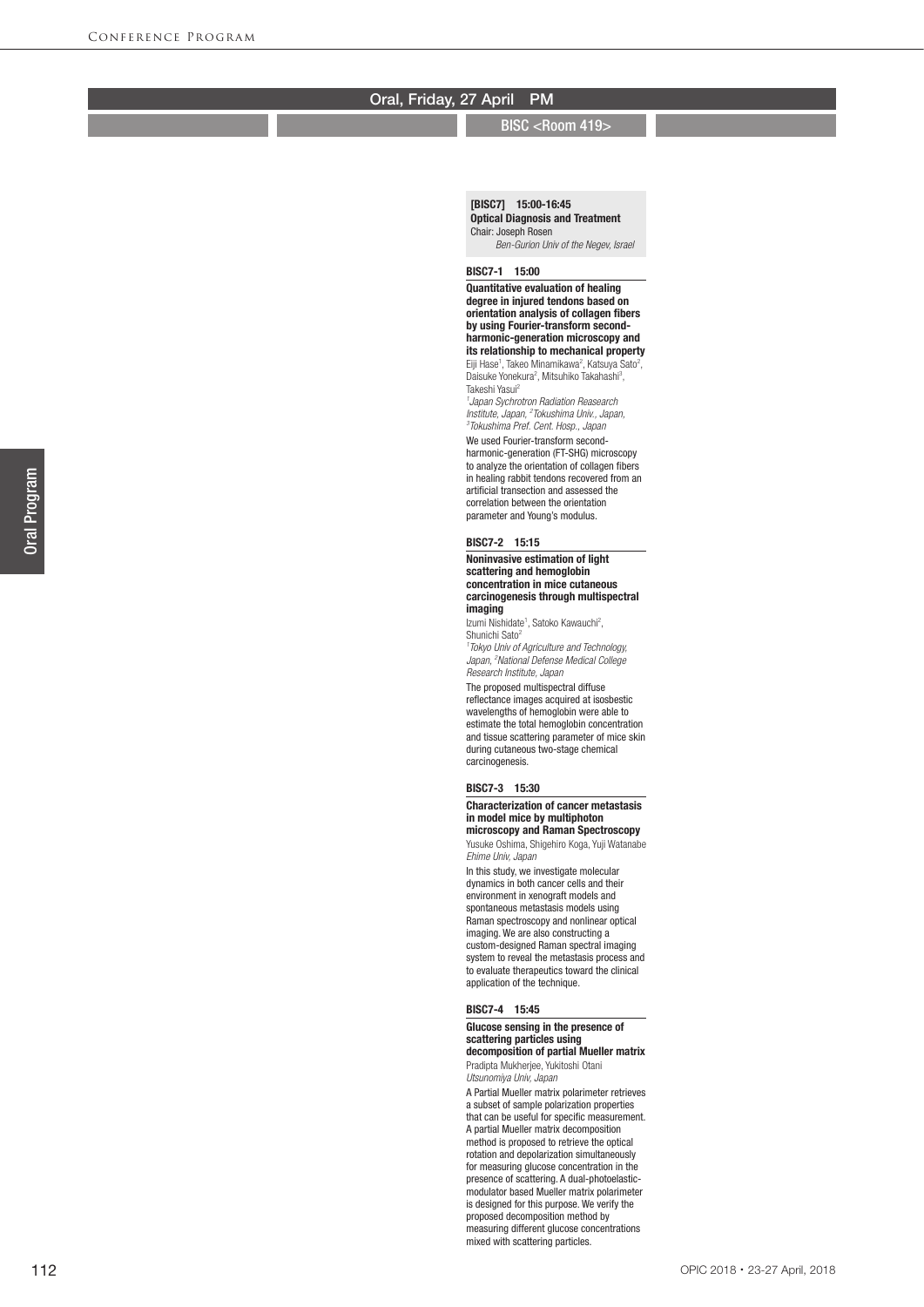| Oral, Friday, 27 April<br><b>PM</b>                                                                                                                                                                                                                                                                                                                                                                                                                                                                                                                                                                                                                                                                                                                                                 |                                                                                                                                                                                                                                                                                                                                                                                                                                                                                                                                                                           |                                                                                                                                                                                                                                                          |                                                                                                                                                                                                                                                                                                                                                                                                                                                                                               |  |  |
|-------------------------------------------------------------------------------------------------------------------------------------------------------------------------------------------------------------------------------------------------------------------------------------------------------------------------------------------------------------------------------------------------------------------------------------------------------------------------------------------------------------------------------------------------------------------------------------------------------------------------------------------------------------------------------------------------------------------------------------------------------------------------------------|---------------------------------------------------------------------------------------------------------------------------------------------------------------------------------------------------------------------------------------------------------------------------------------------------------------------------------------------------------------------------------------------------------------------------------------------------------------------------------------------------------------------------------------------------------------------------|----------------------------------------------------------------------------------------------------------------------------------------------------------------------------------------------------------------------------------------------------------|-----------------------------------------------------------------------------------------------------------------------------------------------------------------------------------------------------------------------------------------------------------------------------------------------------------------------------------------------------------------------------------------------------------------------------------------------------------------------------------------------|--|--|
| ICNN <room 414+415=""></room>                                                                                                                                                                                                                                                                                                                                                                                                                                                                                                                                                                                                                                                                                                                                                       | IoT-SNAP <room 413=""></room>                                                                                                                                                                                                                                                                                                                                                                                                                                                                                                                                             | LDC <room 301=""></room>                                                                                                                                                                                                                                 | LEDIA <r00m 411+412=""></r00m>                                                                                                                                                                                                                                                                                                                                                                                                                                                                |  |  |
| ----- Break 14:45-15:15 -----                                                                                                                                                                                                                                                                                                                                                                                                                                                                                                                                                                                                                                                                                                                                                       |                                                                                                                                                                                                                                                                                                                                                                                                                                                                                                                                                                           | [LDC11] 14:45-16:00<br><b>Optical Components</b><br>Chairs: Nan Ei Yu<br>Gwangju Institute of Science and<br>Technology, Korea<br>Junichi Kinoshita<br>Osaka University, Japan                                                                           |                                                                                                                                                                                                                                                                                                                                                                                                                                                                                               |  |  |
|                                                                                                                                                                                                                                                                                                                                                                                                                                                                                                                                                                                                                                                                                                                                                                                     | loT7-4 14:45                                                                                                                                                                                                                                                                                                                                                                                                                                                                                                                                                              | LDC11-1 14:45<br><b>Invited</b>                                                                                                                                                                                                                          |                                                                                                                                                                                                                                                                                                                                                                                                                                                                                               |  |  |
|                                                                                                                                                                                                                                                                                                                                                                                                                                                                                                                                                                                                                                                                                                                                                                                     | Fiber length measurement for<br>linear-cell distributed radar systems<br>based on radio over fiber technique<br>Atsushi Kanno <sup>1</sup> , Naokatsu Yamamoto <sup>1</sup> ,<br>Keisuke Ohara <sup>2</sup> , Hideyuki Sotobayashi <sup>2</sup> ,<br>Tetsuya Kawanishi <sup>1,3</sup><br><sup>1</sup> NICT, Japan, <sup>2</sup> Aoyama Gakuin University,<br>Japan, <sup>3</sup> Waseda University, Japan<br>Precise measurement technique of path<br>length differences in distributed radar<br>systems is proposed and demonstrated<br>using transmitted radar signals. | <b>Optimized Algorithm for Freeform</b><br><b>Optics</b><br>Matthew E. Brand<br>Mitsubishi Electric Research Laboratory, U.S.A.<br><b>XXXXX</b>                                                                                                          |                                                                                                                                                                                                                                                                                                                                                                                                                                                                                               |  |  |
| [ICNN11] 15:15-16:30<br><b>Solar Cells &amp; Fundamentals</b><br>Chair: S. Matuso<br>NTT, Japan                                                                                                                                                                                                                                                                                                                                                                                                                                                                                                                                                                                                                                                                                     | lot7-5 15:00<br>E1-compliant SFP+ OLT Transceiver for<br><b>High Power Budget</b><br>Satoshi Shirai <sup>1</sup> , Satoshi Yoshima <sup>1</sup> ,<br>Masaki Noda <sup>1</sup> , Tetsuro Ashida <sup>2</sup> , Yusuke Mitsui <sup>2</sup> ,<br>Kazuyuki Ishida <sup>1</sup><br><sup>1</sup> Mitsubishi Electric Corporation Information                                                                                                                                                                                                                                    |                                                                                                                                                                                                                                                          | [LEDIA8] 15:15-16:45<br><b>Extended Wavelength Devices</b><br>Chairs: Bao-Ping Zhang<br>Xiamen University, China<br>Young-Joo Kim<br>Yonsei University, Korea                                                                                                                                                                                                                                                                                                                                 |  |  |
| <b>ICNN11-1</b><br>15:15                                                                                                                                                                                                                                                                                                                                                                                                                                                                                                                                                                                                                                                                                                                                                            | Technology R & D Center, Japan, <sup>2</sup> Mitsubishi<br>Electric Corporation Communication Networks                                                                                                                                                                                                                                                                                                                                                                                                                                                                    | LDC11-2 15:15                                                                                                                                                                                                                                            | Invited LEDIA8-1 15:15<br><b>Invited</b>                                                                                                                                                                                                                                                                                                                                                                                                                                                      |  |  |
| <b>Enhancement of Power Conversion</b><br><b>Efficiency of Silicon Photovoltaic Cell</b><br><b>Employing Arrays of Poly (Methyl</b><br><b>Methacrylate-Co-Acrylic Acid)</b><br><b>Nanospheres Embedded with Metallic</b><br><b>Nanoparticles</b><br>Chee-Leong Lee <sup>1</sup> , Swee-Yong Chee <sup>2</sup> ,<br>Wee-Sheng Goh <sup>2</sup> , Lai-Kuan Yik <sup>2</sup><br><sup>1</sup> Wawasao Open University, Malaysia,<br><sup>2</sup> University of Tunku Abdul Rahman, Malaysia<br>We demonstrate a novel light trapping<br>approach using arrays of poly(methyl<br>methacrylate-co-acrylic acid) nanospheres<br>embedded with metallic nanoparticles with<br>the relative enhancement of the power<br>conversion efficiency of 179% if compared<br>to the uncoated sample. | Center, Japan<br>We developed an SFP+ size E1-compliant<br>optical transceiver for XG-PON1 systems with<br>a high minimum receiver sensitivity of -32.3<br>dBm, a rapid receiver settling time of under<br>64.3 ns, and a high optical output power<br>[Closing Remarks] 15:15-15:25<br>Norihiro Hagita<br>ATR Intelligent Robotics and<br>Communicatuon Laboratories, Japan<br><b>Ronald Freund</b><br>Fraunhofer Heinrich Hertz Institute, Germany                                                                                                                      | <b>Capabilities in Production of</b><br><b>Components and Sub-Assemblies for</b><br><b>LIDAR</b><br>Jan Heller<br>JENOPTIK Polymer Systems GmbH, Geramny<br>The challenges in the production of<br>components and sub-modules for LIDAR<br>applications. | <b>Arrays of Truncated Cone AIGaN</b><br><b>Deep-Ultraviolet Light-Emitting Diodes</b><br>for Efficient Outcoupling of in-Plane<br><b>Emission</b><br>Jong Kyu Kim<br>POSTECH, Korea<br>We present 280 nm AIGaN Deep-ultraviolet<br>(DUV) light-emitting diodes (LEDs) having<br>arrays of truncated cone (TC) shaped active<br>mesas with MqF2/AI reflectors on the<br>inclined sidewalls to effectively extract the<br>intrinsically strong transverse-magnetic (TM)<br>polarized emission. |  |  |
| ICNN11-2 15:30                                                                                                                                                                                                                                                                                                                                                                                                                                                                                                                                                                                                                                                                                                                                                                      |                                                                                                                                                                                                                                                                                                                                                                                                                                                                                                                                                                           |                                                                                                                                                                                                                                                          |                                                                                                                                                                                                                                                                                                                                                                                                                                                                                               |  |  |
| <b>Polarization Dependent Photocurrent</b><br>in InAs/GaAs Quantum Dot<br><b>Superlattice Solar Cells</b><br>Yukihiro Harada, Junya Yamada,<br>Daiki Watanabe, Shigeo Asahi, Takashi Kita<br>Kobe University, Japan<br>We studied the polarization dependent<br>two-step photocurrent in lnAs/GaAs<br>quantum dot superlattice solar cells. The<br>observed photocurrent demonstrates the                                                                                                                                                                                                                                                                                                                                                                                           |                                                                                                                                                                                                                                                                                                                                                                                                                                                                                                                                                                           |                                                                                                                                                                                                                                                          |                                                                                                                                                                                                                                                                                                                                                                                                                                                                                               |  |  |

## ICNN11-3 15:45

#### Extraction Efficiency of Up-Converted Electrons in Two-Step Photon Up-Conversion Solar Cells

polarization dependence of the intraband transition induced by the mixing between the conduction and valence bands.

Shigeo Asahi, Kenta Nishimura, Toshiyuki Kaizu, Takashi Kita *Kobe University, Japan*

Our newly proposing two-step photon up-conversion solar cell (TPU-SC) utilizes the two-step up-conversion phenomenon, which comprises wide gap semiconductor (WGS) and narrow gap semiconductor (NGS).

LDC11-3 15:45

#### High-Speed Multi-Diffraction-Type Electro-Optic Deflector Using Polarization-Reversed Structures

Yuta Hayashi<sup>1</sup>, Hiroshi Murata<sup>1</sup>,<br>Atsushi Sanada<sup>1</sup>, Masahide Okazaki<sup>2</sup>, Masato Ishino<sup>1</sup>, Kazuhisa Yamamoto<sup>1</sup> *1 Osaka University, Japan, 2 SCREEN Holdings Co., Ltd., Japan*

We have proposed a new multi-diffractiontype electro-optic deflector using polarization-reversed structures, which can deflect visible laser beams with a high speed. The operational principle, design, and experimental results of the proposed deflector are reported.

# LEDIA8-2 15:45

#### Design of Transverse Quasi-Phase-Matched AlN Waveguide for Deep UV Second Harmonic Generation

Shuhei Yamaguchi<sup>1</sup>, Masahiro Uemukai<sup>1</sup>,<br>Kazuya Takahashi<sup>2</sup>, Motoaki Iwaya<sup>2</sup>,<br>Isamu Akasaki<sup>2</sup>, Yusuke Hayashi<sup>3</sup>,<br>Hideto Miyake<sup>3</sup>, Tomoya Yamada<sup>1</sup>, Yasufumi Fujiwara<sup>1</sup>, Ryuji Katayama<sup>1</sup> *1 Graduate School of Engineering, Osaka University, Japan, 2 Faculty of Science and Technology, Meijo University, Japan, 3 Graduate School of Regional Innovation Studies, Mie University, Japan*

In order to realize high efficiency deep ultraviolet second harmonic generation, a polarity-inverted multilayer AlN-waveguidebased novel device structure, called as the transverse quasi-phase-matched structure, are proposed and designed based on the numerical simulation.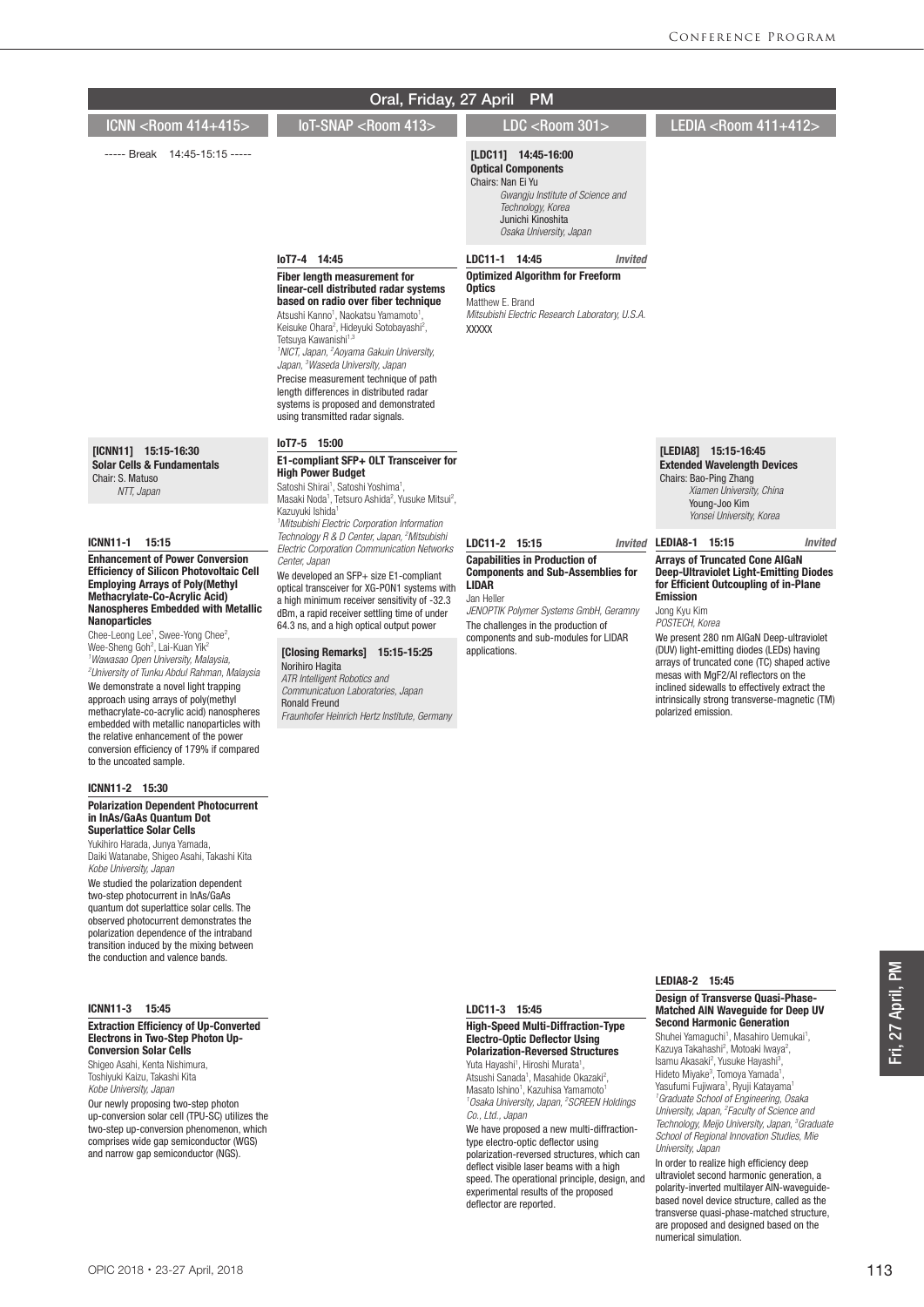|                                                                                                                                                                                                                                                                                                                                                                                                                                                                                                                                                                                                                                                                                       | Oral, Friday, 27 April                                                                                                                                                                                                                                                                                                                                                                                                                                                                                                                                                                                                                                                                                                                                                                                                                                                                                                                  | <b>PM</b>                 |                                                                                                                                                                                                                                                                                                                                                                                                                                                                                                                                                                                                                                                                                                                                                                                                                                                                                                                                                                                                                                                               |
|---------------------------------------------------------------------------------------------------------------------------------------------------------------------------------------------------------------------------------------------------------------------------------------------------------------------------------------------------------------------------------------------------------------------------------------------------------------------------------------------------------------------------------------------------------------------------------------------------------------------------------------------------------------------------------------|-----------------------------------------------------------------------------------------------------------------------------------------------------------------------------------------------------------------------------------------------------------------------------------------------------------------------------------------------------------------------------------------------------------------------------------------------------------------------------------------------------------------------------------------------------------------------------------------------------------------------------------------------------------------------------------------------------------------------------------------------------------------------------------------------------------------------------------------------------------------------------------------------------------------------------------------|---------------------------|---------------------------------------------------------------------------------------------------------------------------------------------------------------------------------------------------------------------------------------------------------------------------------------------------------------------------------------------------------------------------------------------------------------------------------------------------------------------------------------------------------------------------------------------------------------------------------------------------------------------------------------------------------------------------------------------------------------------------------------------------------------------------------------------------------------------------------------------------------------------------------------------------------------------------------------------------------------------------------------------------------------------------------------------------------------|
| LIC <room 302=""></room>                                                                                                                                                                                                                                                                                                                                                                                                                                                                                                                                                                                                                                                              | <b>LSC <room 213=""></room></b>                                                                                                                                                                                                                                                                                                                                                                                                                                                                                                                                                                                                                                                                                                                                                                                                                                                                                                         | LSSE <room 316=""></room> | OMC <room 418=""></room>                                                                                                                                                                                                                                                                                                                                                                                                                                                                                                                                                                                                                                                                                                                                                                                                                                                                                                                                                                                                                                      |
|                                                                                                                                                                                                                                                                                                                                                                                                                                                                                                                                                                                                                                                                                       | ----- Break 15:15-15:45 -----                                                                                                                                                                                                                                                                                                                                                                                                                                                                                                                                                                                                                                                                                                                                                                                                                                                                                                           |                           |                                                                                                                                                                                                                                                                                                                                                                                                                                                                                                                                                                                                                                                                                                                                                                                                                                                                                                                                                                                                                                                               |
| LIC7-2 15:30<br>Investigation on the influence of<br>optical windows on laser ignition<br>thresholds<br>Yong Li, Duo Tang, Xiangbo Ji, Wenzhi Qin,                                                                                                                                                                                                                                                                                                                                                                                                                                                                                                                                    |                                                                                                                                                                                                                                                                                                                                                                                                                                                                                                                                                                                                                                                                                                                                                                                                                                                                                                                                         |                           | OMC8-5 15:15<br><b>Optical Properties of Nanostructured</b><br><b>Gradient Index Vortex Masks</b><br>Alicja Anuszkiewicz <sup>1</sup> , J. Lisowska <sup>1,2</sup> ,<br>A. Filipkowski <sup>1</sup> , R. Kasztelanic <sup>1</sup> , K. Switkowski <sup>3</sup> ,<br>M. Trippenbach <sup>2</sup> , W. Królikowski <sup>4,5</sup> , D. Pysz,<br>J. Cimek5,6, R. Buczyński <sup>1,2</sup><br><sup>1</sup> Institute of Electronic Materials Technology,<br>Poland, <sup>2</sup> University of Warsaw, Poland,<br><sup>3</sup> Warsaw University of Institute of Electronic<br>Materials Technology, Poland, <sup>4</sup> Laser Physics<br>Technology, Poland, <sup>5</sup> Texas A&M University at<br>Qatar, Qatar, <sup>6</sup> Centre, Research School of<br>Physics and Engineering, Australian National<br>University, Australia<br>We have introduced recently a new<br>approach for creating optical vortices by<br>using nanostructured gradient index (GRIN)<br>transmission masks. A nanostructured mask<br>is composed of glass rods with diameter 3-5 |
| Yuan Gao, Zhihao Wang, Liang Wang<br>Institute of Chemical Materials, CAEP, China<br>Simulations and experiments were<br>conducted to study influences of optical                                                                                                                                                                                                                                                                                                                                                                                                                                                                                                                     | [LSC13] 15:45-18:15                                                                                                                                                                                                                                                                                                                                                                                                                                                                                                                                                                                                                                                                                                                                                                                                                                                                                                                     |                           | times smaller than the operating<br>wavelength.<br>----- Break 15:30-15:45 -----                                                                                                                                                                                                                                                                                                                                                                                                                                                                                                                                                                                                                                                                                                                                                                                                                                                                                                                                                                              |
| windows on pyrotechnics during laser<br>ignition. Results indicated that K9 glass was<br>the best choice for laser igniter to realize<br>reliable firing of pyrotechnics and sealing of<br>igniter.                                                                                                                                                                                                                                                                                                                                                                                                                                                                                   | <b>Solid-State Structure 2</b><br>Chair: Yumi Yakiyama<br>Division of Applied Chemistry,<br>Graduate School of Engineering,<br>Osaka University, Japan                                                                                                                                                                                                                                                                                                                                                                                                                                                                                                                                                                                                                                                                                                                                                                                  |                           | [OMC9] 15:45-17:30<br><b>OMC<sub>IX</sub></b><br>Chair: Masaaki Ashida<br>Osaka Univ., Japan                                                                                                                                                                                                                                                                                                                                                                                                                                                                                                                                                                                                                                                                                                                                                                                                                                                                                                                                                                  |
| LIC7-3 15:45                                                                                                                                                                                                                                                                                                                                                                                                                                                                                                                                                                                                                                                                          | LSC13-1 15:45<br><b>Invited</b>                                                                                                                                                                                                                                                                                                                                                                                                                                                                                                                                                                                                                                                                                                                                                                                                                                                                                                         |                           | OMC9-1 15:45                                                                                                                                                                                                                                                                                                                                                                                                                                                                                                                                                                                                                                                                                                                                                                                                                                                                                                                                                                                                                                                  |
| <b>LIBS</b> system for trace impurity<br>detection in semiconductor<br>manufacturing process<br>Rakesh Bhandari <sup>1</sup> , Naoya Ishigaki <sup>1</sup> ,<br>Jiro Saikawa <sup>1</sup> , Koji Tojo <sup>1</sup> , Yoshitada Ito <sup>1</sup> ,<br>Takashi Ono <sup>1</sup> , Takunori Taira <sup>2</sup><br><sup>1</sup> Shimadzu Corporation, Japan, <sup>2</sup> Institute for<br>Molecular Science, Japan<br>We report, for the first time, a double-pulse<br>LIBS system that can quantitatively detect<br>trace metal impurities in a semiconductor<br>manufacturing process. It optimizes process<br>quality while reducing costs and adverse<br>effects on the environment. | <b>Time-Resolved Electron Diffraction</b><br><b>Study: Photoinduced Oxygen</b><br><b>Transportation in EuBaCo205.38</b><br>Masaki Hada <sup>1</sup> , Y. Okimoto <sup>2</sup> , N. Keio <sup>1</sup> , T. Asaka <sup>3</sup> ,<br>A. Ozawa <sup>2</sup> , T. Suzuki <sup>3</sup> , K. Onda <sup>4</sup> , M. Saigo <sup>4</sup> ,<br>T. Nishikawa <sup>1</sup> , Y. Yamashita <sup>1</sup> , T. Yokoya <sup>1,5</sup> ,<br>J. Matsuo <sup>6</sup> , N. Abe <sup>7</sup> , T. Arima <sup>7</sup> , Y. Hayashi <sup>1</sup> ,<br>S. Kosihara <sup>2</sup><br><sup>1</sup> Graduate School of Natural Science and<br>Technology, Okayama University, Japan,<br><sup>2</sup> Graduate School of Science and Engineering,<br>Tokyo Institute of Technology, Japan, <sup>3</sup> Frontier<br>Research Institute for Materials Science.<br>Nagoya Institute of Technology, Japan,<br><sup>4</sup> Department of Chemistry, Faculty of Science, |                           | <b>Photoinduced Force Microscopy</b><br><b>Imaging Using Heterodyne-FM</b><br><b>Technique</b><br>Junsuke Yamanishi, M. Tsujii, Y. Naitoh, Y. Li,<br>Y. Sugawara<br>Osaka University, Japan<br>Photoinduced force microscopy (PiFM) is a<br>promising technique to visualize nanometer<br>optical imaging.                                                                                                                                                                                                                                                                                                                                                                                                                                                                                                                                                                                                                                                                                                                                                    |
| LIC7-4 16:00<br>Invited                                                                                                                                                                                                                                                                                                                                                                                                                                                                                                                                                                                                                                                               | Kyushu University, Japan, <sup>5</sup> Research Institute<br>for Interdisciplinary Science, Okayama                                                                                                                                                                                                                                                                                                                                                                                                                                                                                                                                                                                                                                                                                                                                                                                                                                     |                           | OMC9-2 16:00                                                                                                                                                                                                                                                                                                                                                                                                                                                                                                                                                                                                                                                                                                                                                                                                                                                                                                                                                                                                                                                  |
| <b>Expanding real world applications by</b><br>ubiquitous power lasers based on<br>giant micro-photonics<br>Yuji Sano<br>ImPACT, Japan Science and Technology<br>Agency, Japan<br>Giant micro-photonics is an indispensable<br>technology to realize ubiquitous power<br>lasers. ImPACT, a five-year national program<br>until March 2019, is strongly supporting<br>R&Ds on the giant micro-photonics to<br>materialize ultra-compact high-power lasers<br>and various applications.                                                                                                                                                                                                 | University, Japan, <sup>6</sup> Quantum Science and<br>Engineering Center, Kyoto University, Japan,<br>'Department of Advanced Materials Science,<br>Graduate School of Frontier Science, the<br>University of Tokyo, Japan<br>In this presentation, we will introduce the<br>recent combined study of time-resolved<br>electron diffraction and optical pump-probe<br>measurements on a perovskite-typed cobalt<br>oxide.                                                                                                                                                                                                                                                                                                                                                                                                                                                                                                              |                           | <b>Magnetic Spin Modulation by Optical</b><br><b>Vortex-Induced Spin-Spin Interaction</b><br>Yutaro Goto <sup>1</sup> , N. Yokoshi <sup>1</sup> , H. Ishihara <sup>1,2</sup><br><sup>1</sup> Osaka Prefecture University, Japan, <sup>2</sup> Osaka<br>University, Japan<br>We investigate how an optical vortex<br>radiation modulates magnetic spin order of a<br>metallic chiral magnet. The optical vortex<br>carries its intrinsic orbital angular<br>momentum and has a toroidal field intensity,<br>hence such a helical beam is expected to<br>couple to angular momentum of electrons.                                                                                                                                                                                                                                                                                                                                                                                                                                                               |
|                                                                                                                                                                                                                                                                                                                                                                                                                                                                                                                                                                                                                                                                                       | LSC13-3 16:15<br><b>Invited</b>                                                                                                                                                                                                                                                                                                                                                                                                                                                                                                                                                                                                                                                                                                                                                                                                                                                                                                         |                           | OMC9-3 16:15                                                                                                                                                                                                                                                                                                                                                                                                                                                                                                                                                                                                                                                                                                                                                                                                                                                                                                                                                                                                                                                  |
|                                                                                                                                                                                                                                                                                                                                                                                                                                                                                                                                                                                                                                                                                       | Spectroscopy of Praseodymium-doped<br><b>APLF Glass Scintillator Using Laser</b><br>and Synchrotron Radiation<br>Marilou Cadatal-Raduban <sup>1</sup> , M. J. F. Empizo <sup>2</sup> ,<br>T. Murata <sup>3</sup> , Y. Minami <sup>2</sup> , K. Kawano <sup>2</sup> ,<br>K. Yamanoi <sup>2</sup> , T. Shimizu <sup>2</sup> , N. Sarukura <sup>2</sup> ,<br>M. Guzik <sup>4</sup> , Y. Guyot <sup>5</sup> , G. Boulon <sup>5</sup><br><sup>1</sup> Institute of Natural and Mathematical<br>Sciences, Massey University, New Zealand,                                                                                                                                                                                                                                                                                                                                                                                                     |                           | <b>Adaptive Optical System for Laser</b><br><b>Beam Formation</b><br>J. V. Sheldakova<br>Active Optics Night N Ltd, Russian Federation<br>Beam shaping tasks are widely used in<br>many applications such as laser machining,<br>laser fusion, different medical applications.<br>Use of adaptive optics allows to modify the<br>wavefront profile to get the desired intensity                                                                                                                                                                                                                                                                                                                                                                                                                                                                                                                                                                                                                                                                               |

## OMC9-4 16:30

#### Electrochemical Control of Ultra-Small Gap Distance at Metal Nanodimer Creating Highly Localized Plasmonic Field

Kei Murakoshi, X. Li, H. Minamimoto, S. Oikawa *Hokkaido Univ, Japan*

The optical property of plasmon-active metal nano dimer structure strongly depends on its shape and gap distance. Thus, the precise control of metal nano structure has been receiving much attention in various field.

[Closing Remarks] 16:30-16:45

*2 Institute of Laser Engineering, Osaka University, Japan, 3 Faculty of Education, Kumamoto University, Japan, 4 Faculty of Chemistry, University of Wroclaw, Poland, 5 Univ Lyon, Université Claude Bernard Lyon1, CNRS, Institut Lumière Matière, France* Temperature-dependent optical properties of Praseodymium-doped 20Al(PO3)3-80LiF (APLF) glass scintillator are investigated in the ultraviolet and vacuum ultraviolet regions using laser and synchrotron radiation. Results confirm its fast and intense emission across wide range of temperatures.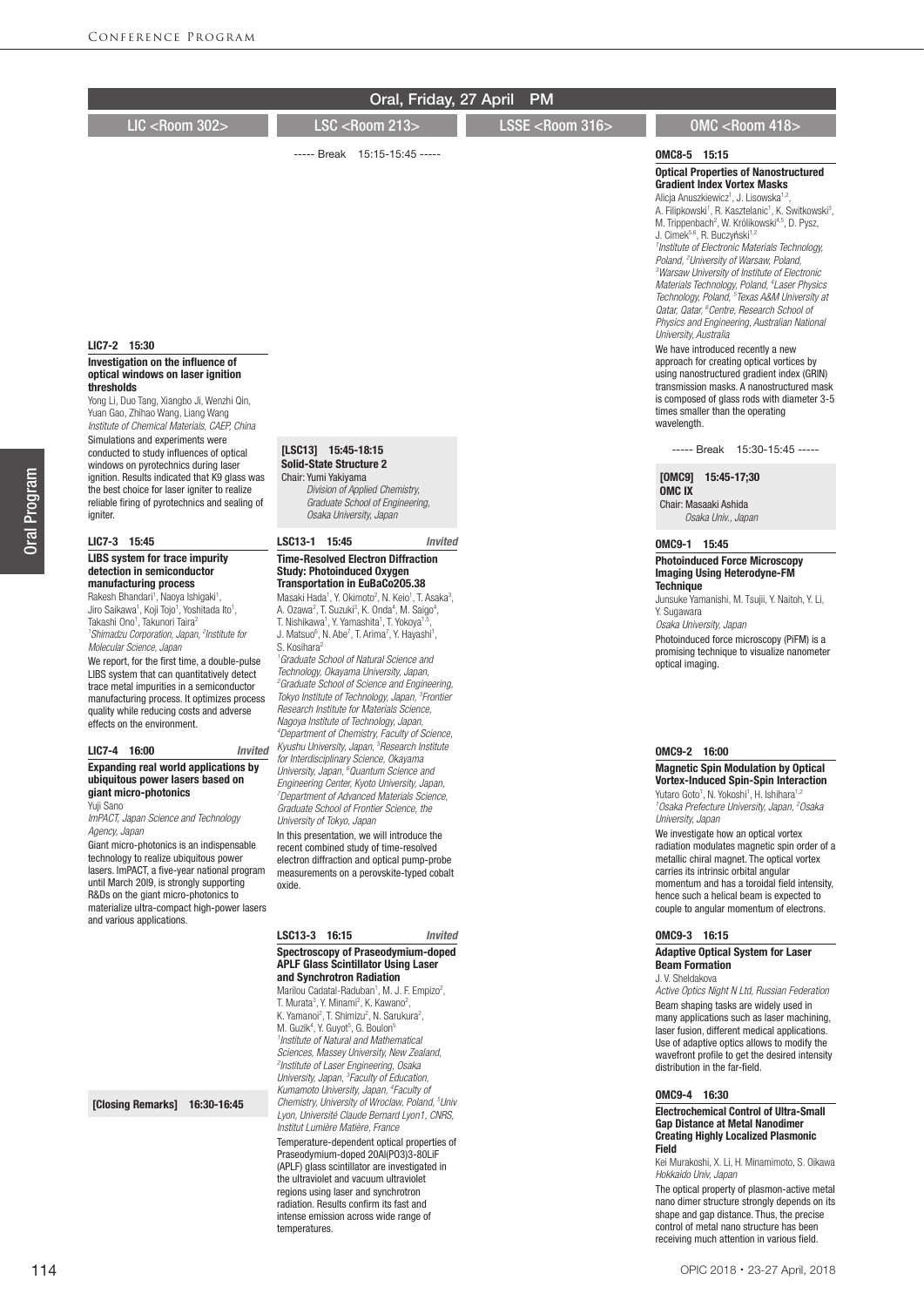PLD <Room 212>

----- Break 15:15-15:45 -----

[PLD10] 15:45-17:00 Damage Measurement and Defects Chair: Takahisa Jitsuno  *Osaka University, Japan*

### PLD10-1 15:45

Optical modified lateral shearing interferometer for on-line damage morphology measurement

Jie Li, R. Ba, X. Zhou, Y. Zheng, L. Ding, B. Chen, J. Yuan *China Academy of Engineering Physics, China* Laser-induced damage resistence of optical components is one of the critical factor in high power laser systems.

#### PLD10-2 16:00

The distribution, specifies, and absorption of precursors responsible for bulk damage initiation in doubler KDP crystals at different wavelengths Yinbo Zheng, R. Ba, J. Li, X. Zhou, L. Ding, J. Yuan, H. Xu, J. Na, Y. Li, B. Chen *China Academy of Engineering Physics, China* This work presents the characteristics of

precursors responsible for bulk damage initiation in type I doubler KDP crystals under different exposure wavelengths and fluences combinations.

#### PLD10-3 16:15

Shape dependence of downstream light intensification caused by flaws Zhaoyang Jiao, M. Sun, L. Ren, Y. Guo, R. Wu,

Y. Zhang, J. Zhu *Shanghai Institute of Optics and Fine Mechanics, China*

In high power laser system, the upstream flaw could induce light intensification in the downstream, thus damaging the optical component.

### PLD10-4 16:30

#### Mixture modulation to incident laser by surface defect and contaminant on fused silica

H. Wang, Z. Chen, Huapan Xiao, J. Wang, N. Yu *Xi'an Jiaotong Univ., China* It is inevitable that surface defect and contaminations would be generated during the grinding and polishing processes of optical components.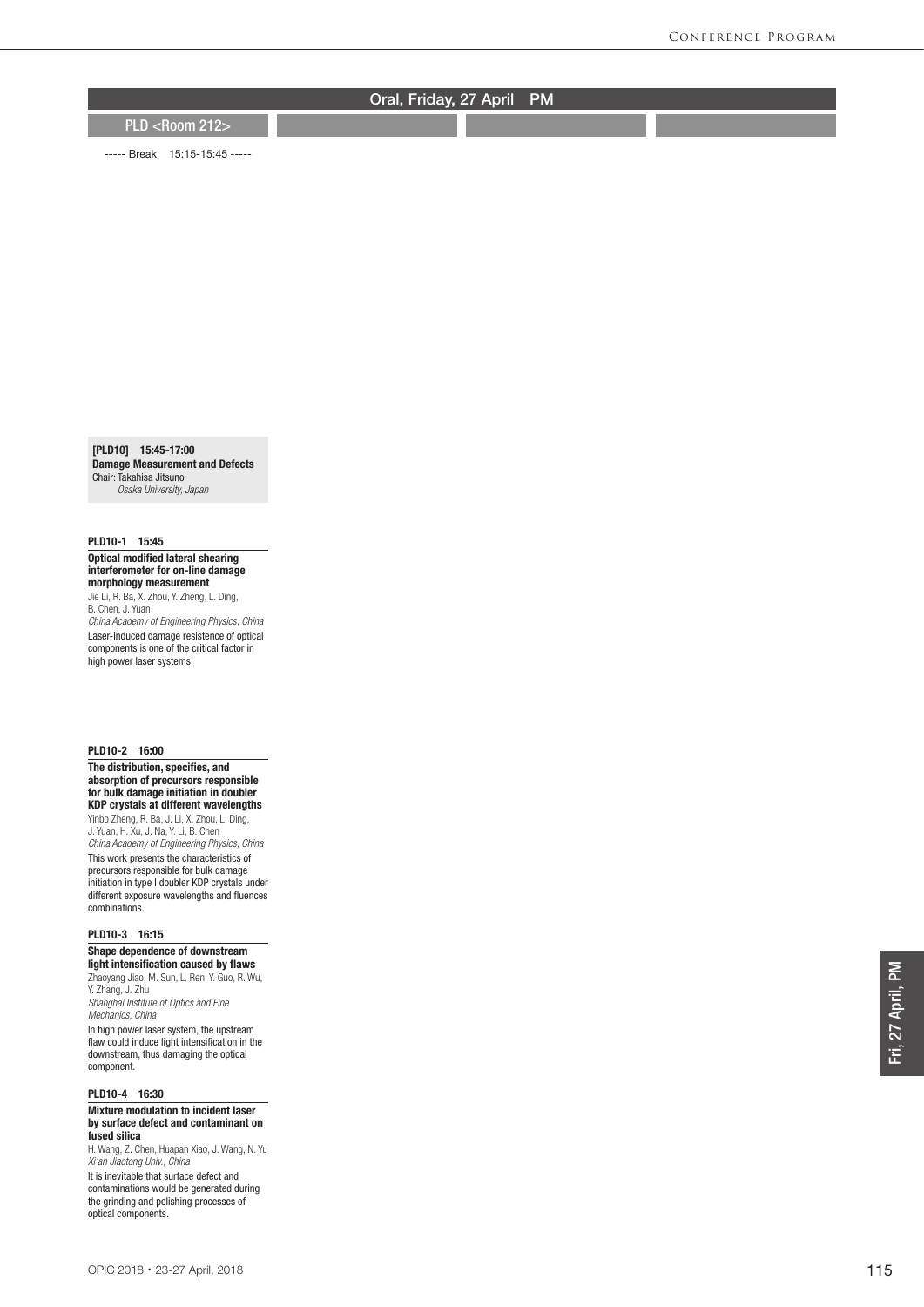BISC <Room 419>

#### Quantitative in situ time-series evaluation of osteoblastic collagen synthesis under cyclic strain using second-harmonic-generation microscopy

BISC7-5 16:00

Katsuya Sato<sup>1</sup>, Eiji Hase<sup>2</sup>, Takeo Minamikawa<sup>1</sup>, Takeshi Yasui 1

*1 Tokushima University, Japan, 2 Japan* 

*synchrotron radiation research institute, Japan* The aim of this study is to provide an in situ method to non-invasively monitor osteoblastic collagen synthesis under mechanical stimulation. We applied second-harmonic-generation (SHG) microscopy to monitor the collagen fibers produced by osteoblast-like cells. To evaluate the influence of mechanical stimulation on collagen synthesis and maturation, we compared SHG images of osteoblast-produced collagen fibers with and without a cyclic stretch stimulus. We acquired SHG images every 7 days for 3 weeks at different stimulus conditions. Image analysis of the average SHG intensity indicated that the amount of osteoblastic collagen synthesis was significantly enhanced by the cyclic stretch compared with the the non-stretched condition, while there was no significant difference between the two stimulus conditions. Furthermore, the maturity of the collagen fibers was not affected in the early stage of bone formation by the mechanical stimulus.

#### BISC7-6 16:15

Fluid dynamic modeling and comparison of the intraocular pressure changes in eyes with SMILE and LASIK Kuo-Jen Wang<sup>1</sup>, Cheliang Tsai<sup>1</sup>, I-Jong Wang<sup>2</sup>

<sup>1</sup> Crystalvue Medical Corp, Taiwan, <sup>2</sup> National *Taiwan University Hospital, Taiwan* We developed an intraocular pressure analytic model utilizing fluid dynamics, solid

mechanics, and ray-tracing technique to simulate the air-puff noncontact tonometry for post-SMILE and post-LASIK IOP measurement.

#### BISC7-7 16:30

Enhanced therapeutic effect of an antitumor agent on malignant glioma in rats by photomechanical wavebased transvascular drug delivery

Yumiko Koshi<sup>1</sup>, Izumi Nishidate<sup>1</sup>, Shunichi Sato<sup>2</sup>

*1 Tokyo University of Agriculture and Technology, Japan, 2 National Defense Medical College Research Institute, Japan*

We used a photomechanical wave (PMW) to enhance the delivery efficiency of an antitumor drug, temozolomide (TMZ) in a F98 rat glioma model, and showed that therapeutic effect of TMZ was improved by PMW application.

[Closing Remark & Award Ceremony] 16:45-17:00 Osamu Matoba

*Kobe University, Japan*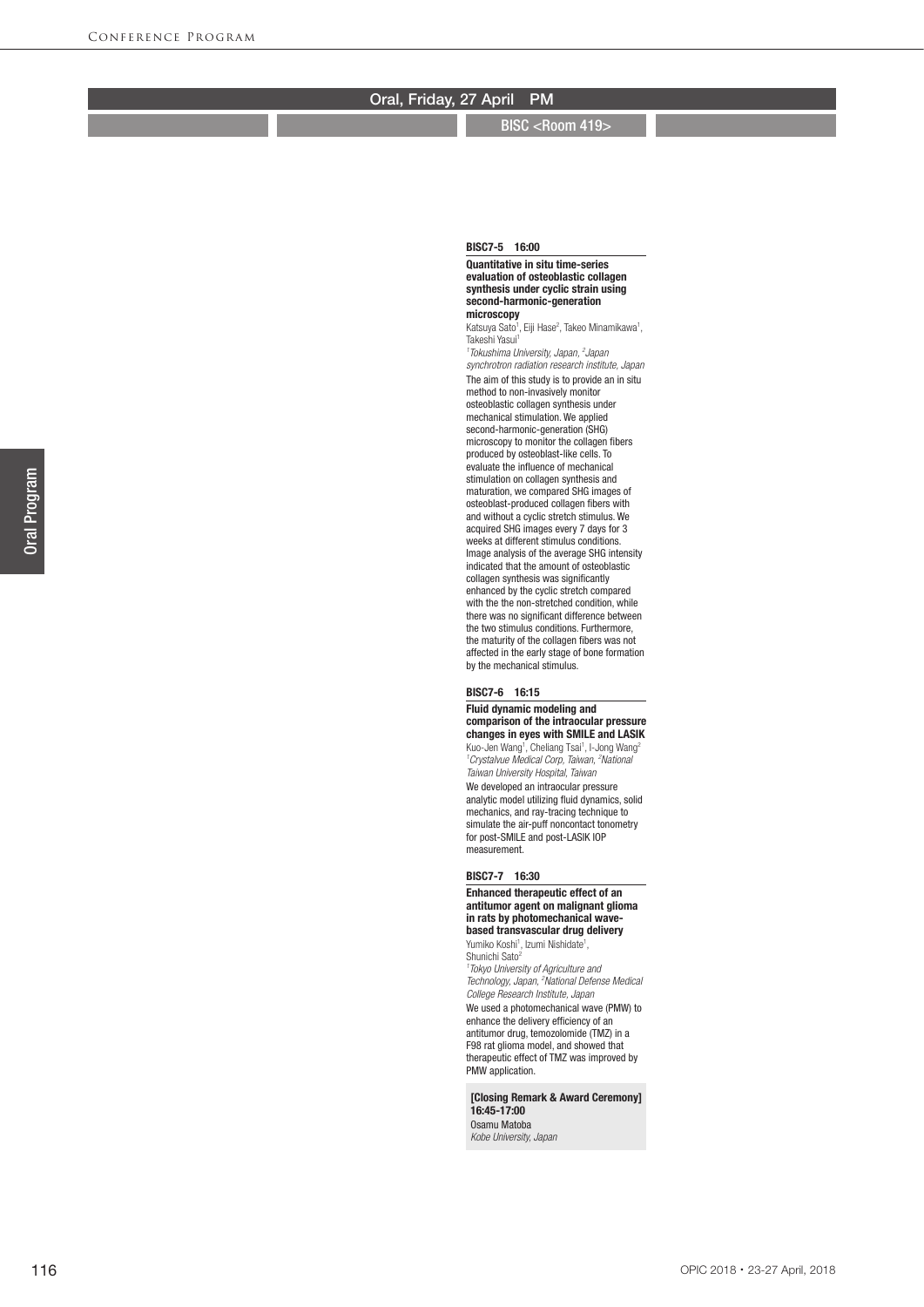## ICNN <Room 414+415> LDC <Room 301> LEDIA <Room 411+412>

#### ICNN11-4 16:00

#### Saturation of Two-Photon Absorption in Layered Transition Metal Dichalcogenides: Experiment and **Theory**

Ningning Dong<sup>1</sup>, Yuanxin Li<sup>1</sup>, Saifeng Zhang<sup>1</sup>, Niall McEvoy<sup>2</sup>, Riley Gatensby<sup>2</sup>, Georg S. Duesberg<sup>2</sup>, Jun Wang<sup>1</sup><br><sup>1</sup> Chinese Academy of Sciences, China, <sup>2</sup> Trinity *College Dublin, Ireland*

The saturation of two-photon absorption (TPA) in four types of layered transition metal dichalcogenides (TMDCs) (MoS2, WS2, MoSe2, WSe2) was systemically studied both experimentally and theoretically.

#### ICNN11-5 16:15

#### Enhanced Laser-Damage Threshold and Nonlinear Optical Performances of Layered MoS2 Nanofilms Through Generation of MoO3 and Sulfur Vacancies

Xiaoyan Zhang<sup>1</sup>, Yafeng Xie<sup>1</sup>, Jiawei Huang<sup>1</sup>,<br>Saifeng Zhang<sup>1</sup>, Jun Wang<sup>1,2</sup> *1 Shanghai Institute of Optics and Fine Mechanics (SIOM) Chinese Academy of Sciences, China, 2 State Key Laboratory of High Field Laser Physics Shanghai Institute of Optics and Fine Mechanics Chinese Academy of Sciences, China*

Layered MoS2 nanofilms with improved laser-damage threshold and tunable nonlinear optical performances for femtosecond laser pulses were fabricated via polyelectrolyte assisted solvothermal method.

[CLOSING] 16:30-16:45 Yasuhiko Arakawa *The University of Tokyo, Japan*

## [LDC12] 16:00-16:30

Post Deadline Chairs: Sunao Kurimura  *NIMS, Japan* Tetsuya Yagi  *Mitsubishi Electric Corp., Japan*

## LDC12-1 16:00

#### Evaluation of Key Influence Factors to Luminance Lifetime for Laser Projection TV

Ruhai Guo, Weidong Liu, Xianrong Liu, Houjian Zhou

*Hisense Group limited company, China* Nowadys, the luminance lifetime of laser projection TV is often defined by its laser source lifetime, such as 25000hr because the specification of semiconductor laser diode.

#### LDC12-2 16:10

Head-Up Displays Giang Nam Nguyen, Ryo Kajiura,

low speckle contrast.

**XXXXX** *XXXXX*

**XXXXX** *XXXXX*

Hiroshi Murata *Osaka University, Japan*

Axel Torschmied

Diffuser for Optimizing Speckle Contrast in a Laser MEMS Sscanning

*Visteon Electronics Germany, Germany* A Diffractive Optical Element is designed as a spot array generator, taking into account the profile and pitch of the laser scanning beam, resulting in a diffusing pattern with

[Award and Closing] 16:30-16:45

[Award Ceremony] 16:30-16:40

[Closing Talk] 16:40-16:45

#### Applicability of CIELAB Volume Metric to the Latest Electronic Display with Eye Adaptation at Medium Grey Scale or with White Boosting

Hidefumi Yoshida<sup>1</sup>, Keita Hirai<sup>2</sup>, Yoko Mizokami<sup>2</sup> *1 Sharp Corporation, Japan, 2 Chiba University, Japan*

We found that it is appropriate to adopt CIELAB for checking if the emissive display replicates the original source precisely, but not appropriate if the adaptation point of eyes is at a medium grey scale.

LEDIA8-3 16:00

#### Demonstration of Red Vertical-Microcavity LEDs with Eu-Doped GaN as an Active Layer Keishi Shiomi, Tomohiro Inaba,

Jun Tatebayashi, Yasufumi Fujiwara *Osaka University, Japan* We report on the demonstration of electrically-driven red vertical-microcavity light-emitting-diodes (LEDs) with Eu-doped GaN as an active layer cladded by AlInN/GaN and dielectric ZrO2/SiO2 distributed Bragg reflectors as bottom and top microcavities, respectively.

|                                               | LEDIA8-4<br>16:15                                           | Invited |  |
|-----------------------------------------------|-------------------------------------------------------------|---------|--|
| LDC12-3 16:20                                 | <b>Fabrication of VCSELs Emitting in the</b><br>'Green Gap' |         |  |
| <b>Design and Simulation of a Diffractive</b> | Bao-Ping Zhang                                              |         |  |

*Department of Electronic Engineering, Xiamen University, China*

VCSELs emitting in the spectral range from 479.6 nm to 565.7 nm, covering most of the 'green gap', are demonstrated. These devices are featured with low threshold current, continuous-wave lasing at room temperature.

#### [LEDIA9] 16:45-17:30 Tutorial Session

Chair: Yoshinao Kumagai  *Tokyo University of Agriculture and Technology, Japan*

#### LEDIA9-1 16:45 *Invited* Modeling and Process Design of III-nitride MOVPE

Yoshihiro Kangawa<sup>1,2</sup>, Pawel Kempisty<sup>2,3</sup>. Kenji Shiraishi2 *1 Kyushu University, Japan, 2 Nagoya University, Japan, 3 IHPP, PAS, Poland* The knowledge of atomistic-scale phenomena on growth surface is indispensable to optimize the growth

conditions of thin films. We developed a physical model for investigating unintentional doping in GaN MOVPE by an ab initio-based approach.

Closing Remarks 17:30-17:45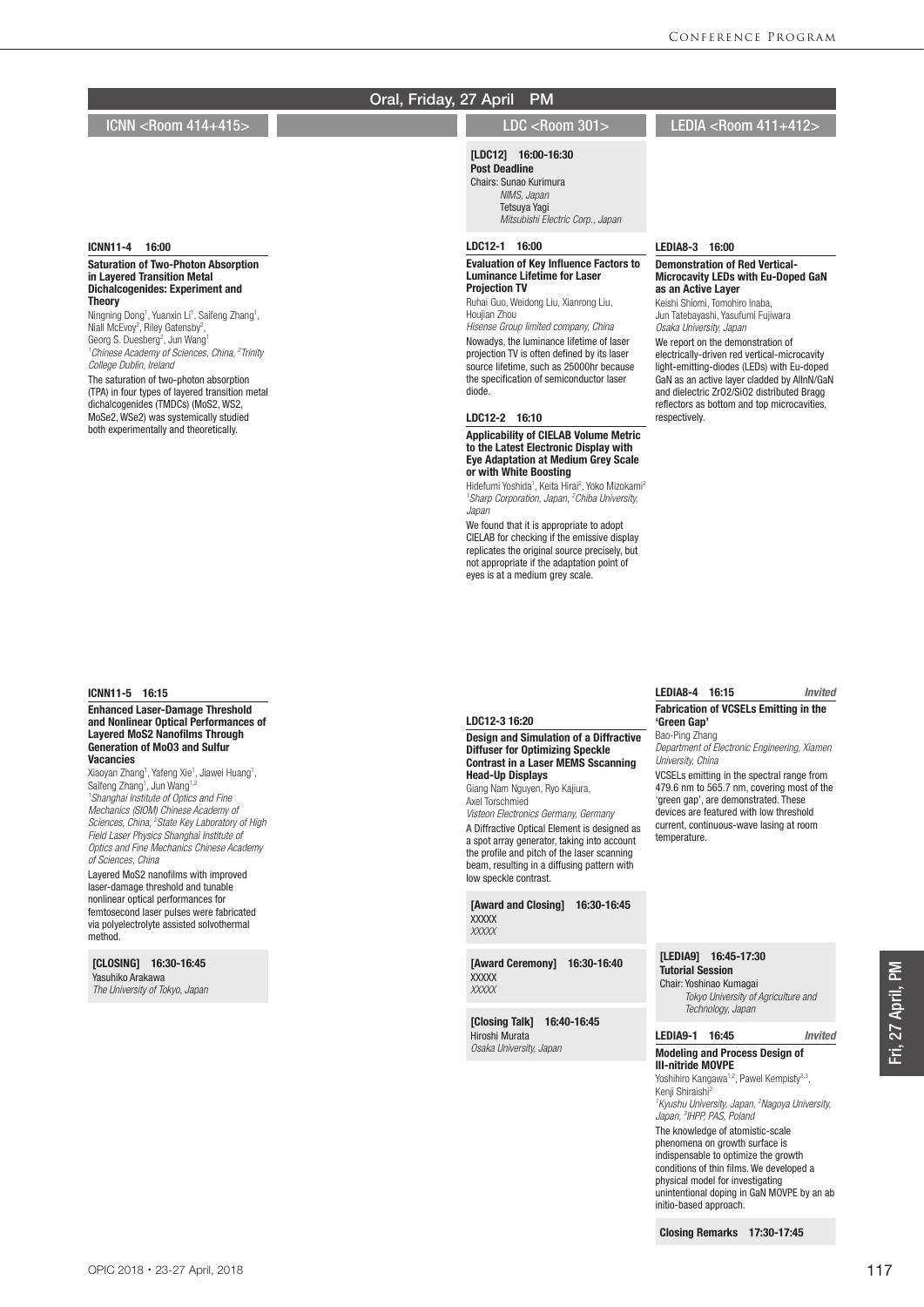#### LSC13-4 16:45 *Invited*

#### Pump-Probe Study of Electron- and Lattice-Dynamics in Semiconductors by Using Laser and Sr X-Ray Beams Yoshihito Tanaka

*Graduate School of Material Science, University of Hyogo, Japan* Fast photostriction and X-ray induced optical property of semiconductors have been investigated by time-resolved X-ray diffraction and transient absorption spectroscopy in the near infrared region using synchrotron X-ray and laser pulses.

#### LSC13-5 17:15 *Invited*

#### Femtosecond Time-Resolved X-Ray Absorption Spectroscopy of Anatase TiO2 Nanoparticles Using the Spring-8 Angstrom Compact Free-Electron Laser

Kazuhiko Misawa<sup>1,2</sup>

*1 Department of Applied Physics, Tokyo University of Agriculture and Technology, Japan, 2 Institute of Global Innovation Research, Tokyo University of Agriculture and Technology, Japan*

We describe time-resolved X-ray absorption spectroscopy of anatase TiO2 nanoparticles using a synchronized 268-nm femtosecond laser. We observed ultrafast reduction of Ti through localization into shallow traps, and subsequent structural distortion near the surface.

## [Closing Address] 17:45-18:00

Nobuhiko Sarukura *Institute of Laser Engineering, Osaka University, Japan*

## LSC <Room 213> OMC <Room 418>

#### OMC9-5 16:45

#### Numerical Study on Dynamical Behavior of Nanoparticles in Optical **Vortex**

Ryo Nagura, T. Tsujimura, S. Kawano *Osaka University, Japan* When nanoparticles are exposed to an optical field with orbital angular momentum,

i.e., optical vortex, they are swirled around the optical axis.

## OMC9-6 17:00

Sensitivity Enhancement of Surface Plasmon Resonance Imaging Sensor with Structural Parameter Optimization Based on Polarization Contrast Modulation

Yi Sun, Y. Gao, T. Yang, X. Ma, X. Wang *Zhejiang University, China*

With the fast growing need of biosensors for high-throughput and high-sensitivity detection, the surface plasmon resonance imaging (SPRi) sensing technology has been developed rapidly.

#### OMC9-7 17:15

Energy, Linear Momentum, and Angular Momentum Exchange between an Electromagnetic Wave-Packet and a Small Particle Masud Mansuripur

*College of Optical Sciences Univ of Arizona, United States*

The goal of the present article is to illustrate the mechanisms of exchange of energy as well as those of linear and angular momenta between an electromagnetic (EM) wavepacket propagating in free space and a small particle that acquires an induced polarization upon encountering the wave-packet.

## OMC9-8 17:30

Exploiting Scattering for Single-Shot Measurement of the Orbital Angular Momentum Spectrum of Light Fields Lei Gong, Qian Zhao, Hao Zhang, Xinyao Hu, Yinmei Li

*University of Science and Technology of China* In this paper, we propose a novel technique to coherently measure the OAM spectrum of light fields in a single shot manner by exploiting a scattering optical element.

[Closing Remark] 17:45-17:55 Takashige Omatsu *Chiba University, Japan*

OPIC 2018・23-27 April, 2018